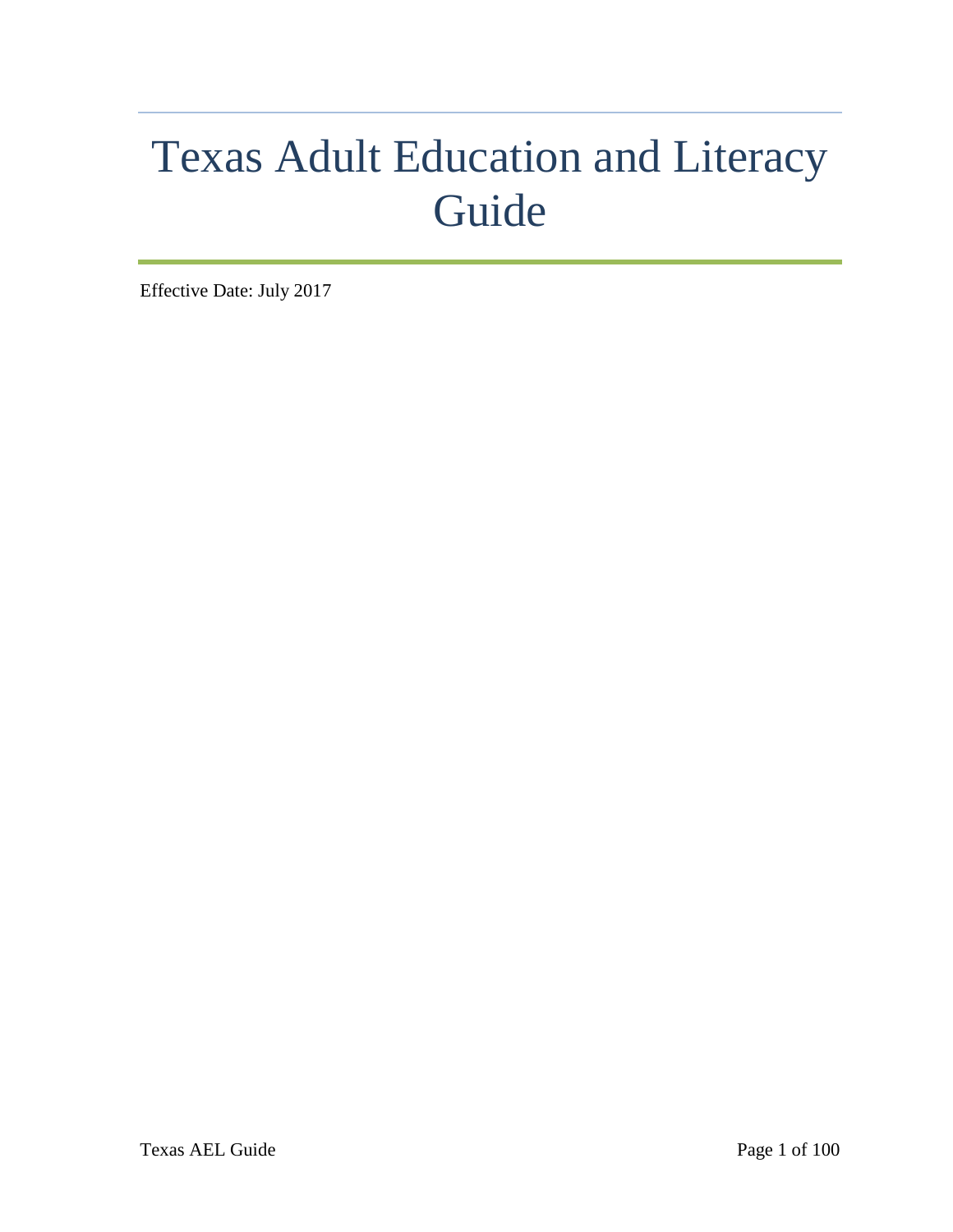| 1. | $Introduction$ $8$                                                                  |  |
|----|-------------------------------------------------------------------------------------|--|
|    |                                                                                     |  |
|    |                                                                                     |  |
|    |                                                                                     |  |
|    |                                                                                     |  |
|    |                                                                                     |  |
|    |                                                                                     |  |
|    |                                                                                     |  |
|    |                                                                                     |  |
|    |                                                                                     |  |
|    |                                                                                     |  |
|    |                                                                                     |  |
|    | 2. The Texas Workforce System                                                       |  |
| 3. |                                                                                     |  |
|    |                                                                                     |  |
|    |                                                                                     |  |
|    |                                                                                     |  |
|    |                                                                                     |  |
|    | 3.                                                                                  |  |
|    |                                                                                     |  |
|    |                                                                                     |  |
|    | A. References 14                                                                    |  |
|    | B. Allocations 15                                                                   |  |
|    |                                                                                     |  |
|    |                                                                                     |  |
|    | 1. Federal Adult Education and Family Literacy Act (AEFLA §231) ________________ 15 |  |
|    |                                                                                     |  |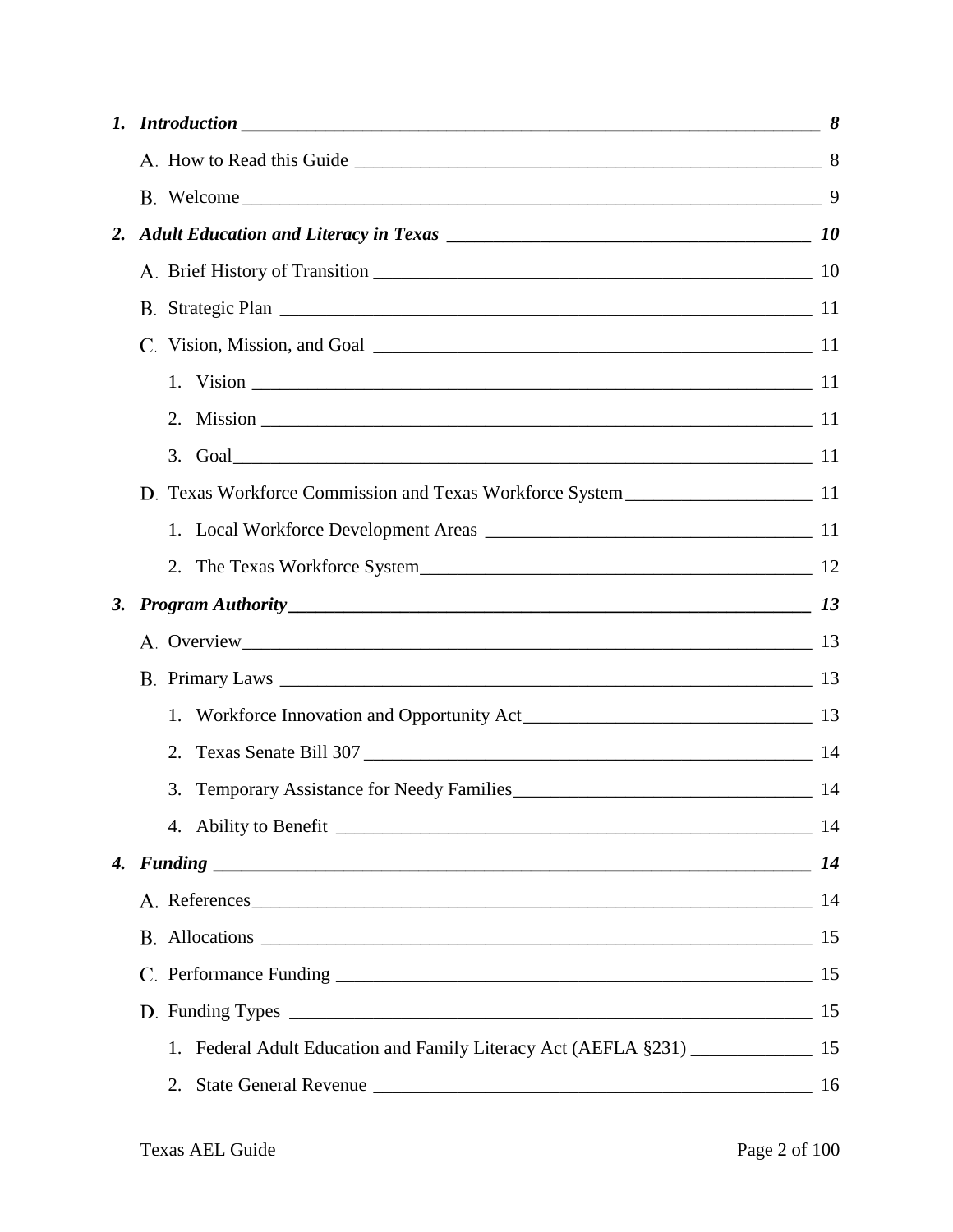|    | 3. | Integrated English Literacy and Civics Education (AEFLA §243) ___________________ 16 |    |
|----|----|--------------------------------------------------------------------------------------|----|
|    | 4. |                                                                                      |    |
|    |    |                                                                                      |    |
|    |    |                                                                                      |    |
|    |    |                                                                                      |    |
|    |    |                                                                                      |    |
| 5. |    |                                                                                      |    |
|    |    |                                                                                      |    |
|    |    |                                                                                      |    |
|    |    |                                                                                      |    |
|    |    | 2. Thirteen AEFLA Considerations for Making Awards ______________________________ 19 |    |
|    |    |                                                                                      |    |
|    |    |                                                                                      |    |
|    |    |                                                                                      |    |
|    |    |                                                                                      |    |
|    |    |                                                                                      |    |
|    | C. | Content Standards 23                                                                 |    |
|    |    | D. Instructional Facilities 24                                                       |    |
|    |    |                                                                                      | 24 |
|    |    |                                                                                      | 24 |
|    |    |                                                                                      | 24 |
|    |    |                                                                                      | 24 |
|    |    | 2. State Purpose                                                                     | 25 |
|    | F. | Alignment with Boards, Employers, Colleges, and Other Core Programs                  | 25 |
|    | 1. | The Whole Is Greater Than the Sum of the Parts                                       | 25 |
|    | 2. | Integration with Boards and Workforce Solutions Contractors ____________________     | 25 |
|    | 3. | Community Colleges and Texas Higher Education Coordinating Board_____________ 26     |    |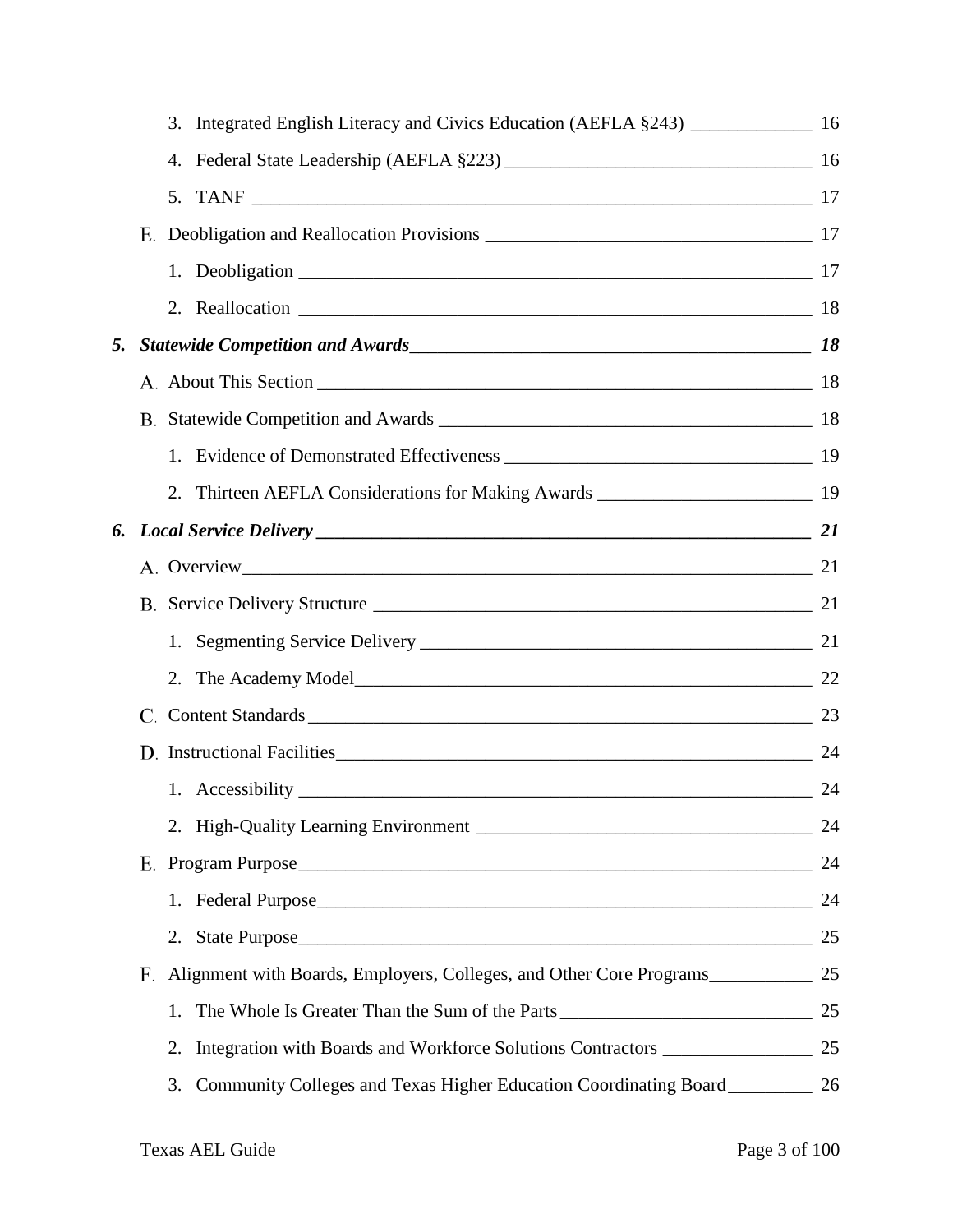|    | 4.                                                                                                                                                                                                                            |    |
|----|-------------------------------------------------------------------------------------------------------------------------------------------------------------------------------------------------------------------------------|----|
|    | 5.                                                                                                                                                                                                                            |    |
| 7. |                                                                                                                                                                                                                               |    |
|    |                                                                                                                                                                                                                               | 28 |
|    |                                                                                                                                                                                                                               |    |
|    |                                                                                                                                                                                                                               |    |
|    |                                                                                                                                                                                                                               |    |
|    |                                                                                                                                                                                                                               |    |
|    | 1. General Requirements 2000 and 2000 and 2000 and 2000 and 2000 and 2000 and 2000 and 2000 and 2000 and 2000 and 2000 and 2000 and 2000 and 2000 and 2000 and 2000 and 2000 and 2000 and 2000 and 2000 and 2000 and 2000 and |    |
|    | C. Orientation 2008. The 35                                                                                                                                                                                                   |    |
|    |                                                                                                                                                                                                                               |    |
|    |                                                                                                                                                                                                                               |    |
|    |                                                                                                                                                                                                                               |    |
|    |                                                                                                                                                                                                                               |    |
|    | 1.                                                                                                                                                                                                                            |    |
|    | 2.                                                                                                                                                                                                                            |    |
|    | 3.                                                                                                                                                                                                                            |    |
|    | 4.                                                                                                                                                                                                                            |    |
|    | 5.                                                                                                                                                                                                                            |    |
|    |                                                                                                                                                                                                                               | 48 |
|    |                                                                                                                                                                                                                               | 48 |
|    |                                                                                                                                                                                                                               | 48 |
|    | B. General Requirements                                                                                                                                                                                                       | 49 |
|    | C. Standard Operating Procedures                                                                                                                                                                                              | 49 |
|    | 1. General Requirements                                                                                                                                                                                                       | 49 |
|    | 2.                                                                                                                                                                                                                            | 49 |
|    | 3.                                                                                                                                                                                                                            | 49 |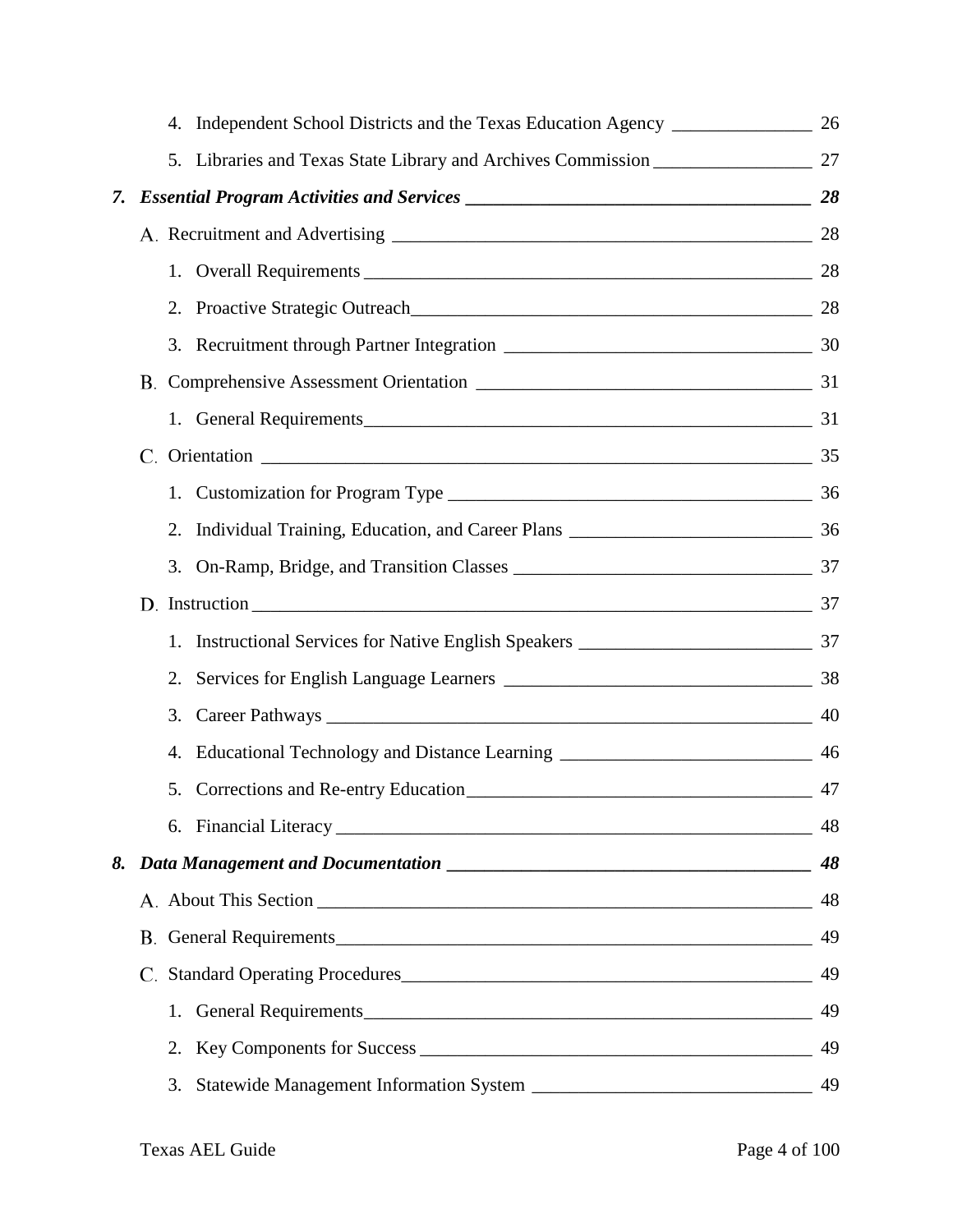|    |    | 4.                                                                                           |    |
|----|----|----------------------------------------------------------------------------------------------|----|
|    |    | 5.                                                                                           |    |
|    |    | Analysis of Data for Program Monitoring and Improvement<br>150<br>6.                         |    |
|    |    | 7.                                                                                           |    |
|    |    | 8.                                                                                           |    |
|    |    | 9.                                                                                           |    |
|    |    |                                                                                              |    |
|    | Е. |                                                                                              |    |
|    |    |                                                                                              |    |
|    |    |                                                                                              |    |
|    |    | 3.                                                                                           |    |
|    |    | 4.                                                                                           |    |
|    |    | Successfully Ensuring the Security of Personally Identifiable Information_________ 55<br>5.  |    |
| 9. |    |                                                                                              |    |
|    |    |                                                                                              |    |
|    |    |                                                                                              |    |
|    |    |                                                                                              |    |
|    |    | 2.                                                                                           |    |
|    |    |                                                                                              |    |
|    |    | Aides, Administrative, Data Entry, Test Proctors, and Supportive Staff ____________ 59<br>4. |    |
|    |    | 5.                                                                                           | 59 |
|    |    | 6.                                                                                           |    |
|    |    | Training for Test Administrators and Distance Learning Programs_________________ 61<br>7.    |    |
|    |    | C. Training, Resource and Innovation Network for Texas (TRAIN Tex) ______________ 62         |    |
|    |    |                                                                                              | 62 |
|    |    | 2. Professional Development Roles and Responsibilities__________________________             | 63 |
|    |    |                                                                                              | 65 |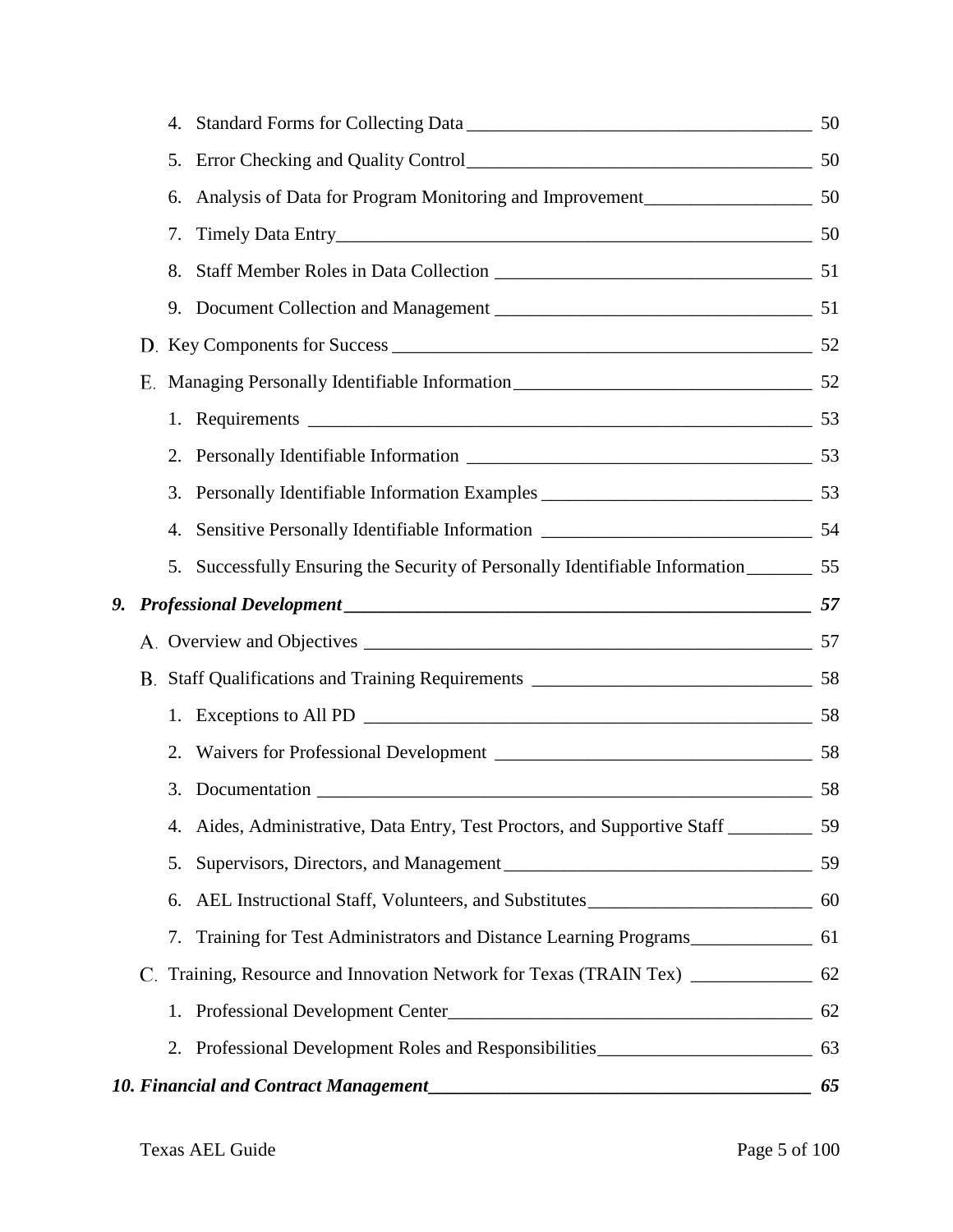| Total Cost Category Reductions Less Than 20 Percent _____________________________ 67<br>1. |  |
|--------------------------------------------------------------------------------------------|--|
| 2. Total Cost Category Reductions Greater than 20 Percent _______________________ 67       |  |
|                                                                                            |  |
|                                                                                            |  |
|                                                                                            |  |
|                                                                                            |  |
|                                                                                            |  |
|                                                                                            |  |
|                                                                                            |  |
| 3. Monthly 68                                                                              |  |
|                                                                                            |  |
|                                                                                            |  |
| Е.                                                                                         |  |
|                                                                                            |  |
| 2.                                                                                         |  |
| 3.                                                                                         |  |
|                                                                                            |  |
|                                                                                            |  |
|                                                                                            |  |
|                                                                                            |  |
|                                                                                            |  |
|                                                                                            |  |
|                                                                                            |  |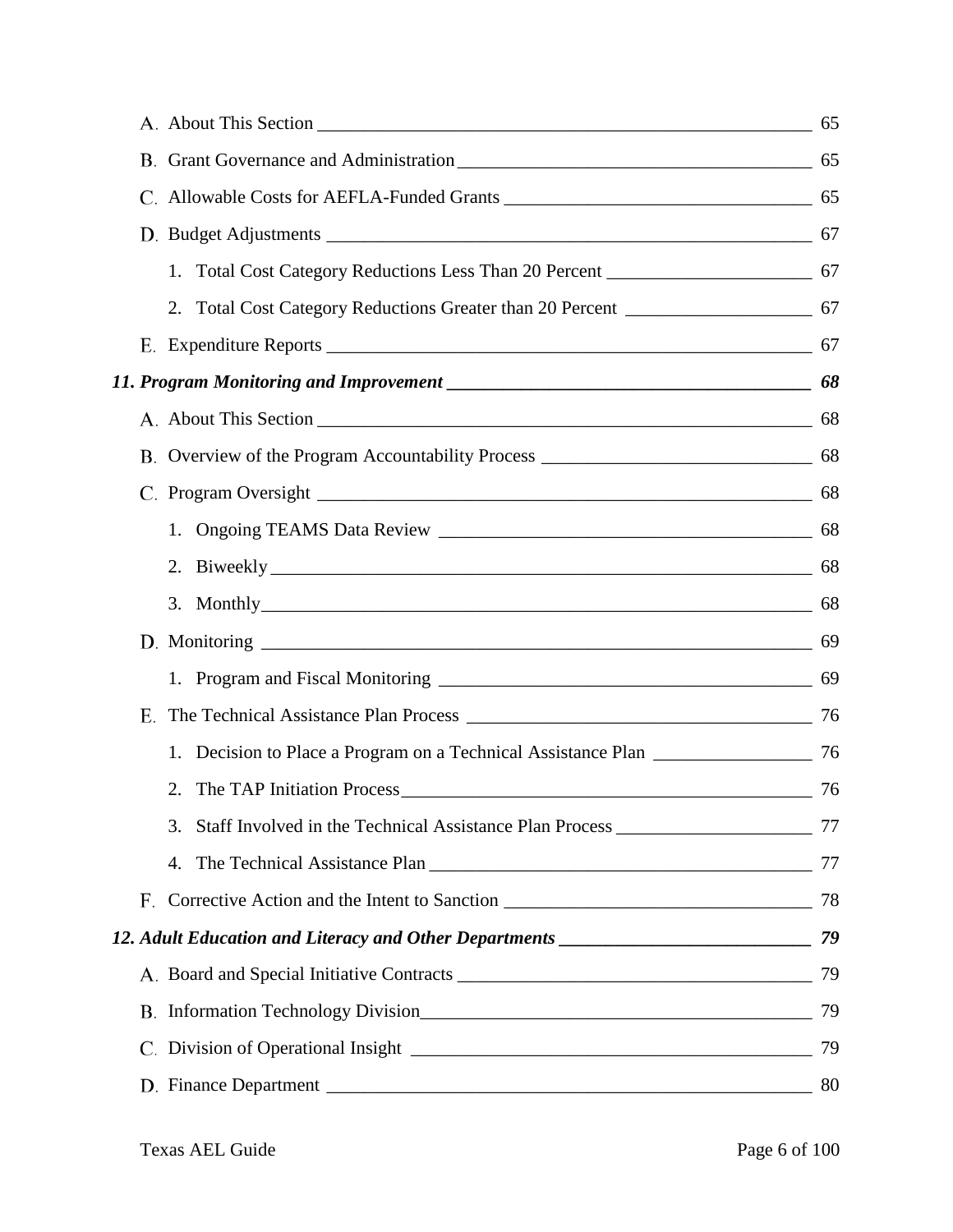| E. Regulatory Integrity Division |  |
|----------------------------------|--|
| 13. Definitions                  |  |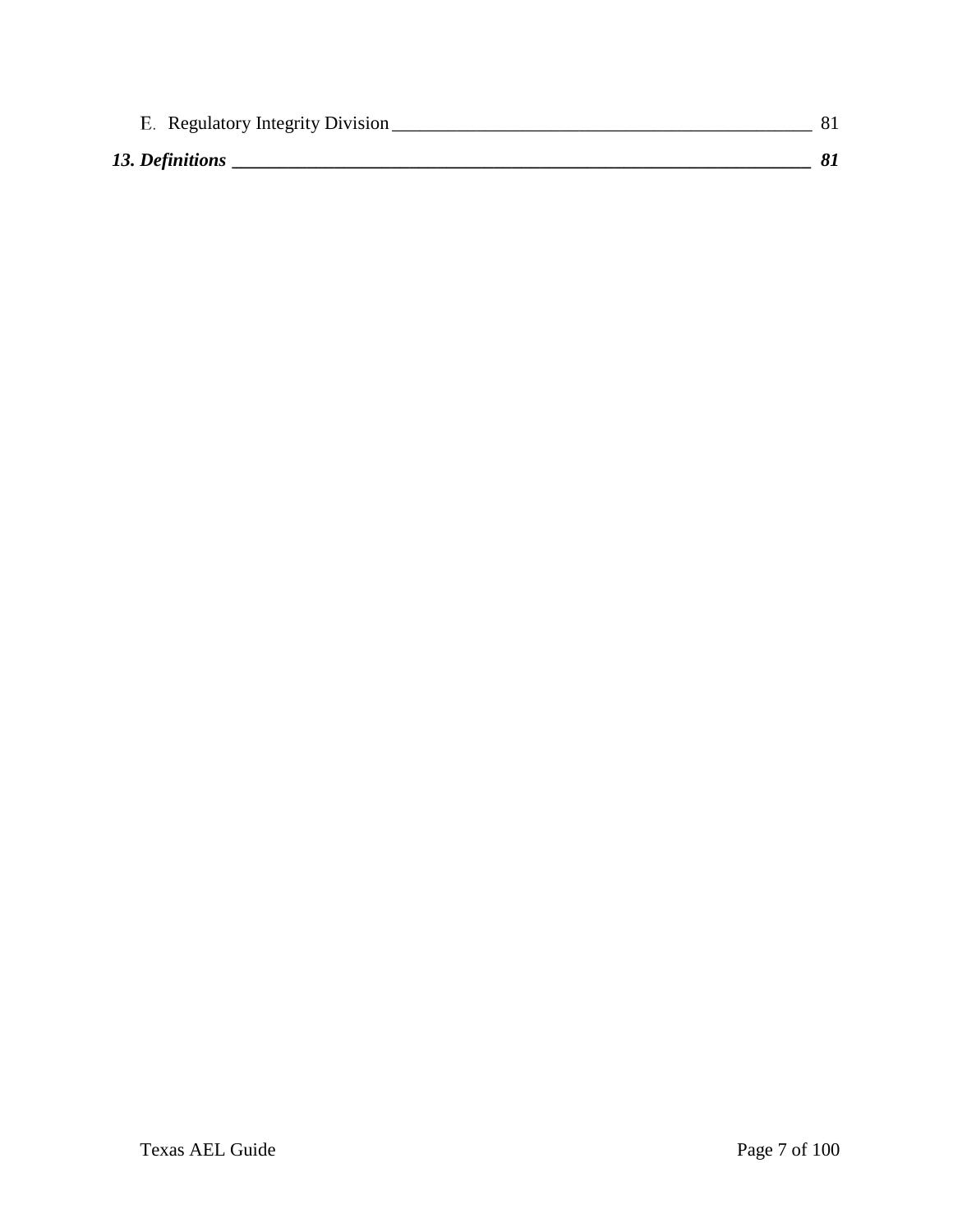## <span id="page-7-0"></span>**1. Introduction**

## <span id="page-7-1"></span>**How to Read this Guide**

The Texas Adult Education and Literacy Guide (Texas AEL Guide) is a one of several resources that AEL Grantees (Grantees), service providers, Workforce Partners, and other stakeholders can use to understand the structure, policies, procedures, and best practices in adult education.

Capitalized terms in this document represent terms that are defined in this guide in §13, Definitions. Additionally, terms that are not capitalized are defined there as well.

Other resources are essential to a full understanding of adult education in Texas. The following are referenced throughout the document:

- Texas Adult Education and Literacy Assessment Guide (Assessment Guide), <http://www.twc.state.tx.us/files/partners/texas-ael-assessment-guide-twc.pdf>
- AEL Letters and Workforce Development Letters (WD Letters) and Guides <http://www.twc.state.tx.us/partners/workforce-policy-guidance>
- The Professional Development (PD) Center,<http://www-tcall.tamu.edu/index.htm>
- TWC Financial Manual for Grants and Contracts <http://www.twc.state.tx.us/partners/financial-manual-grants-contracts>
- TWC AEL Rules
	- o Chapter 800: General Administration: [http://www.twc.state.tx.us/files/twc/rules](http://www.twc.state.tx.us/files/twc/rules-chapter-800-general-administration-twc.pdf)[chapter-800-general-administration-twc.pdf](http://www.twc.state.tx.us/files/twc/rules-chapter-800-general-administration-twc.pdf)
	- o Chapter 802: Integrity of the Texas Workforce Commission, Subchapter D Agency Monitoring Activities: [http://www.twc.state.tx.us/files/twc/rules-chapter-](http://www.twc.state.tx.us/files/twc/rules-chapter-802-integrity-texas-workforce-system-twc.pdf)[802-integrity-texas-workforce-system-twc.pdf](http://www.twc.state.tx.us/files/twc/rules-chapter-802-integrity-texas-workforce-system-twc.pdf)
	- o Chapter 805: Adult Education and Literacy: [http://www.twc.state.tx.us/files/twc/rules-chapter-805-adult-education-literacy](http://www.twc.state.tx.us/files/twc/rules-chapter-805-adult-education-literacy-twc.pdf)[twc.pdf](http://www.twc.state.tx.us/files/twc/rules-chapter-805-adult-education-literacy-twc.pdf)
- WIOA Regulations
	- o Workforce Innovation and Opportunity Act: Joint Rule for Unified and Combined State Plans, Performance Accountability, and the One-Stop System Joint Provisions - Final Rule (Effective Date: October 18, 2016). <https://www.gpo.gov/fdsys/pkg/FR-2016-08-19/pdf/2016-15977.pdf>
- Programs and Activities Authorized by the Adult Education and Family Literacy Act (Title II of the Workforce Innovation and Opportunity Act) - Final Rule (Effective Date: September 19, 2016, with the exception of subparts H, I, and J of part 463, which become effective October 18, 2016): [https://www.gpo.gov/fdsys/pkg/FR-2016-08-19/pdf/2016-](https://www.gpo.gov/fdsys/pkg/FR-2016-08-19/pdf/2016-16046.pdf) [16046.pdf](https://www.gpo.gov/fdsys/pkg/FR-2016-08-19/pdf/2016-16046.pdf)

Additional information can be found on the Texas Workforce Commission (TWC) AEL website:

- Program Overview: [http://www.twc.state.tx.us/programs/adult-education-literacy](http://www.twc.state.tx.us/programs/adult-education-literacy-program-overview)[program-overview](http://www.twc.state.tx.us/programs/adult-education-literacy-program-overview)
- For Students:<http://www.twc.state.tx.us/students/adult-education-students>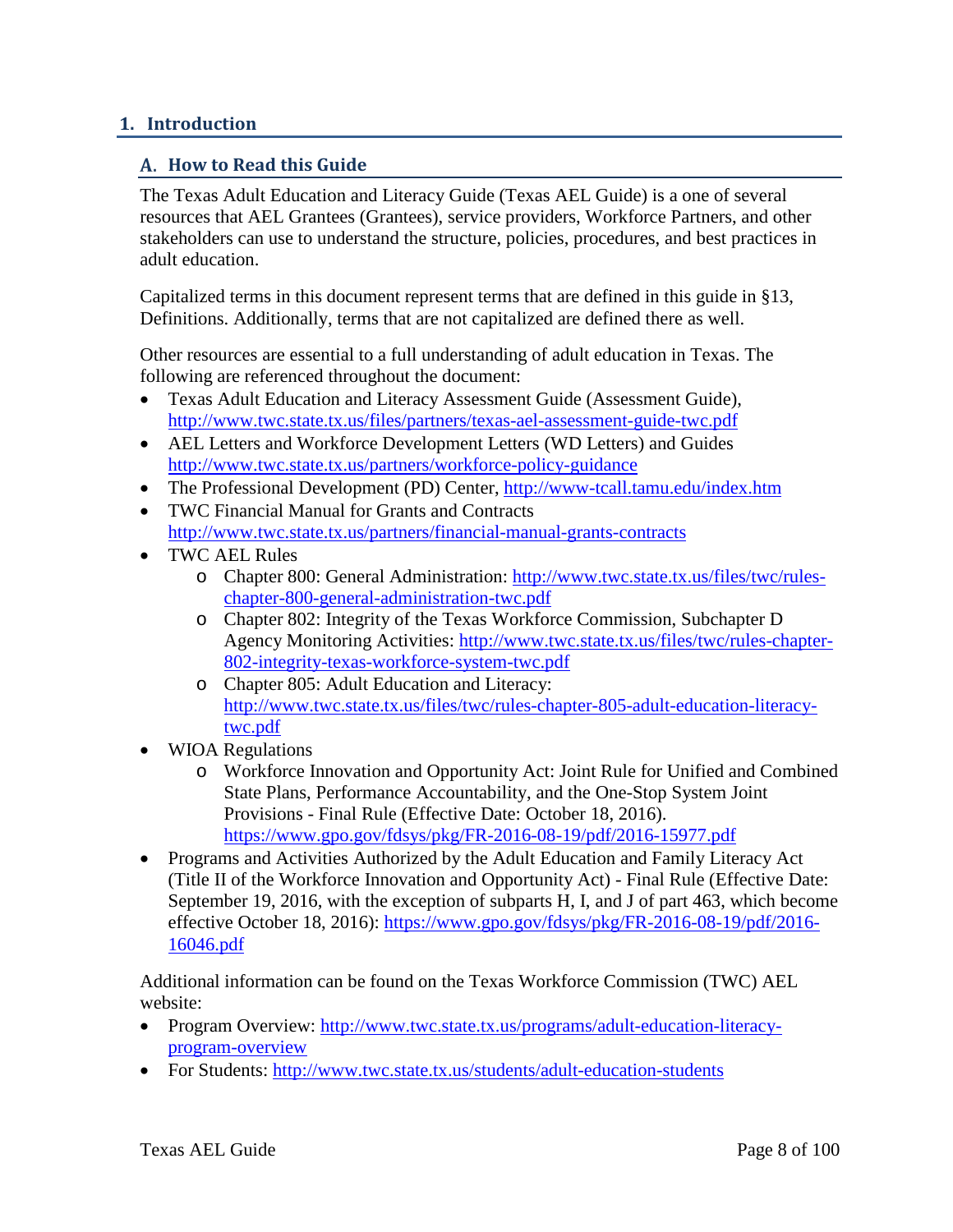- For Teachers and Providers: [http://www.twc.state.tx.us/adult-education-literacy-teachers](http://www.twc.state.tx.us/adult-education-literacy-teachers-providers)[providers](http://www.twc.state.tx.us/adult-education-literacy-teachers-providers)
- Advisory Committee: [http://www.twc.state.tx.us/adult-education-literacy-advisory](http://www.twc.state.tx.us/adult-education-literacy-advisory-committee)[committee](http://www.twc.state.tx.us/adult-education-literacy-advisory-committee)

#### <span id="page-8-0"></span>**Welcome**

Texas is leading the transformation of adult education and literacy in the United States. It is implementing a system that is integrated with Workforce Partners, with the goal of increasing employment, postsecondary transition, skill gains, and secondary school completions through proven approaches that combine system services and leverage community partnerships.

Since 1995, the Texas Workforce System has offered a diverse range of services that support economic prosperity for employers, workers, job seekers, students, and communities. TWC has a long-standing commitment to providing education and training options and employment services that lead to finding and keeping productive employment.

The Texas Workforce System is designed to maximize innovation and partnerships to foster profitable business outcomes in order to realize a competitive advantage in the global economy for all Texans.

AEL augments this initiative by delivering the basic foundational skills, workforce preparation, Workforce Training, and other career advancement services that are necessary to prepare Texans to support their families, careers, and communities. Adult education and literacy supports growth in the state by improving programs for individuals with Barriers to Employment and advancement, by identifying transferable skills valued by employers and by delivering education and training to individuals who want to complete postsecondary education and training and find employment in in-demand industry sectors and occupations.

Essential to the success of the initiative is its strategic integration with Workforce Partners in the Texas Workforce System established under the Workforce Innovation and Opportunity Act (WIOA). Workforce Partners such as Local Workforce Development Boards (Boards), Workforce Solutions Offices, and Vocational Rehabilitation Services staff support Grantees to promote student success. Similarly, employers, community and faith-based organizations, libraries, and college developmental education programs supply the system with students and expand the reach and services that AEL provides.

In 2015, TWC held 10 regional meetings to provide a forum for Boards and adult education and literacy providers and stakeholders to address program enhancement under WIOA. These forums identified gaps in the program and generated ideas for regional system-integration efforts. As a result of these meetings, a plan was developed for each area that is expected to further system integration.

TWC AEL services and activities include the following:

- Preparation for high school equivalency
- English as a Second Language (ESL) activities
- Workplace AEL Activities
- Workforce Preparation Activities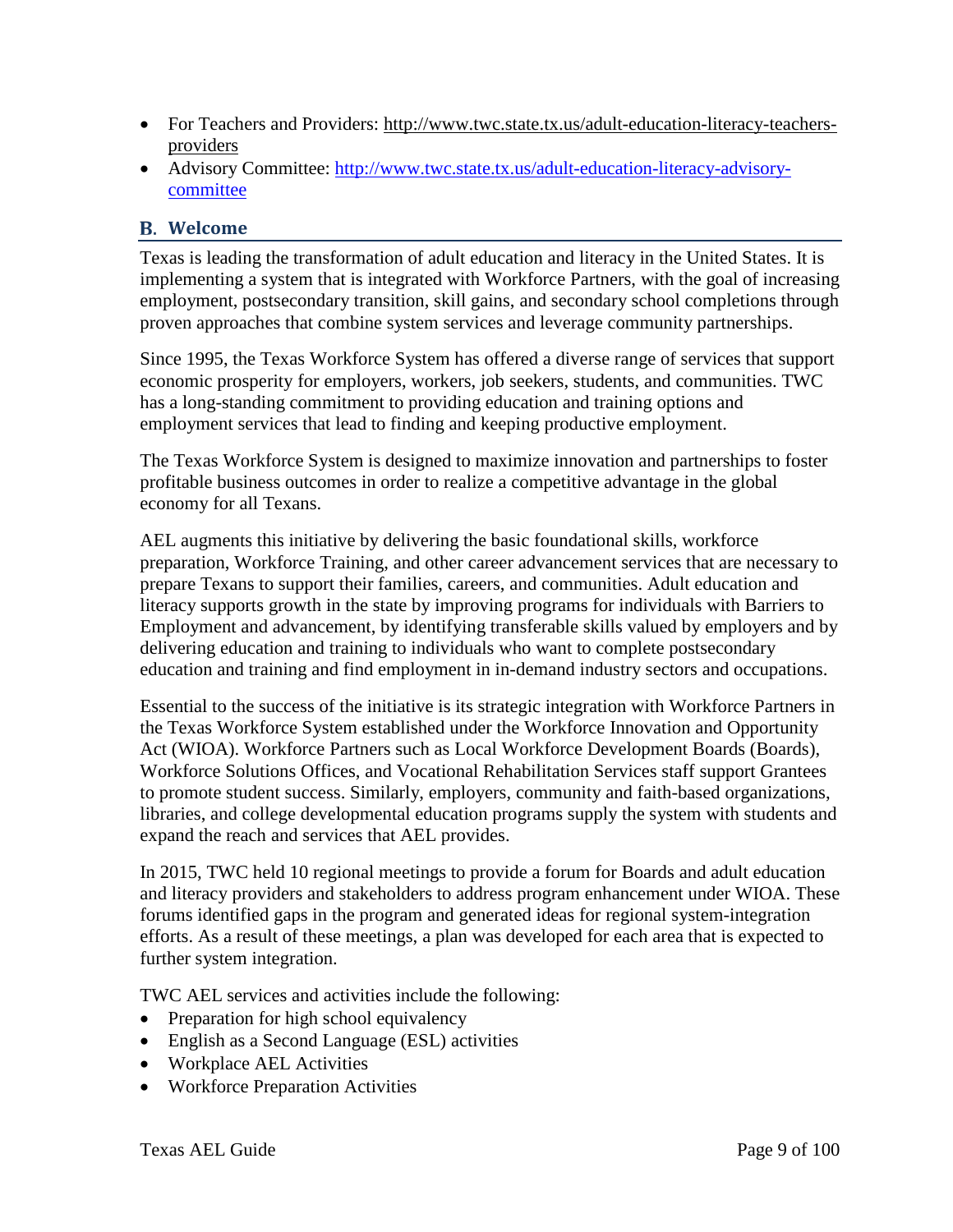- Integrated Education and Training (IET)
- Integrated English Literacy and Civics (Integrated EL Civics) Education
- Family Literacy activities

Critical to student success are innovation in educational services and leveraging the strengths of education, training, support, and career development resources. AEL shares with Workforce Partners the goal of increasing the array of services for students and better assisting them in educational goals that support career development, higher education transition, and strengthened families and communities.

# <span id="page-9-0"></span>**2. Adult Education and Literacy in Texas**

## <span id="page-9-1"></span>**Brief History of Transition**

Over the past decade, Texas has worked toward scaling both adult education and literacy and developmental education innovations to support underprepared learners for either collegelevel coursework or career and technical programs leading to success in in-demand careers that pay livable wages.

As a result of Senate Bill (SB) 307, 83rd Texas Legislature, Regular Session (2013), on September 1, 2013, the state's adult education and literacy program transitioned from the Texas Education Agency (TEA) to TWC. In enacting SB 307, the Texas legislature recognized the importance of acquiring basic skills, pursuing education, and being employed that are needed for literate functioning while addressing the administrative and programmatic aspects of the program outlined as system challenges in the legislative Sunset Commission  $report<sup>1</sup>$  $report<sup>1</sup>$  $report<sup>1</sup>$ .

To learn more about the major issues in adult education, TWC held nine public meetings across the state to hear from stakeholders concerning the transfer of the program from TEA to TWC and to get information about what is working well and what needs improvement. Stakeholder communication continued throughout the program transition, and TWC continues to value the thoughts and recommendations provided by the stakeholder community.

In the winter of 2013, TWC completed rulemaking for the AEL program and conducted the first statewide competition for adult education and literacy services in 10 years. This ushered in a restructuring and transformation of the local provider system and of the state administration and Professional Development (PD) services that deliver teacher training and program support and innovation.

The transition of the AEL program to TWC strengthened and expanded both TWC's workforce development and education capacities and the AEL program's capacity to deliver

<span id="page-9-2"></span><sup>1</sup>[https://www.sunset.texas.gov/public/uploads/files/reports/Education%20Agency%20Staff%](https://www.sunset.texas.gov/public/uploads/files/reports/Education%20Agency%20Staff%20Report%202013%2083rd%20Leg_0.pdf) [20Report%202013%2083rd%20Leg\\_0.pdf](https://www.sunset.texas.gov/public/uploads/files/reports/Education%20Agency%20Staff%20Report%202013%2083rd%20Leg_0.pdf)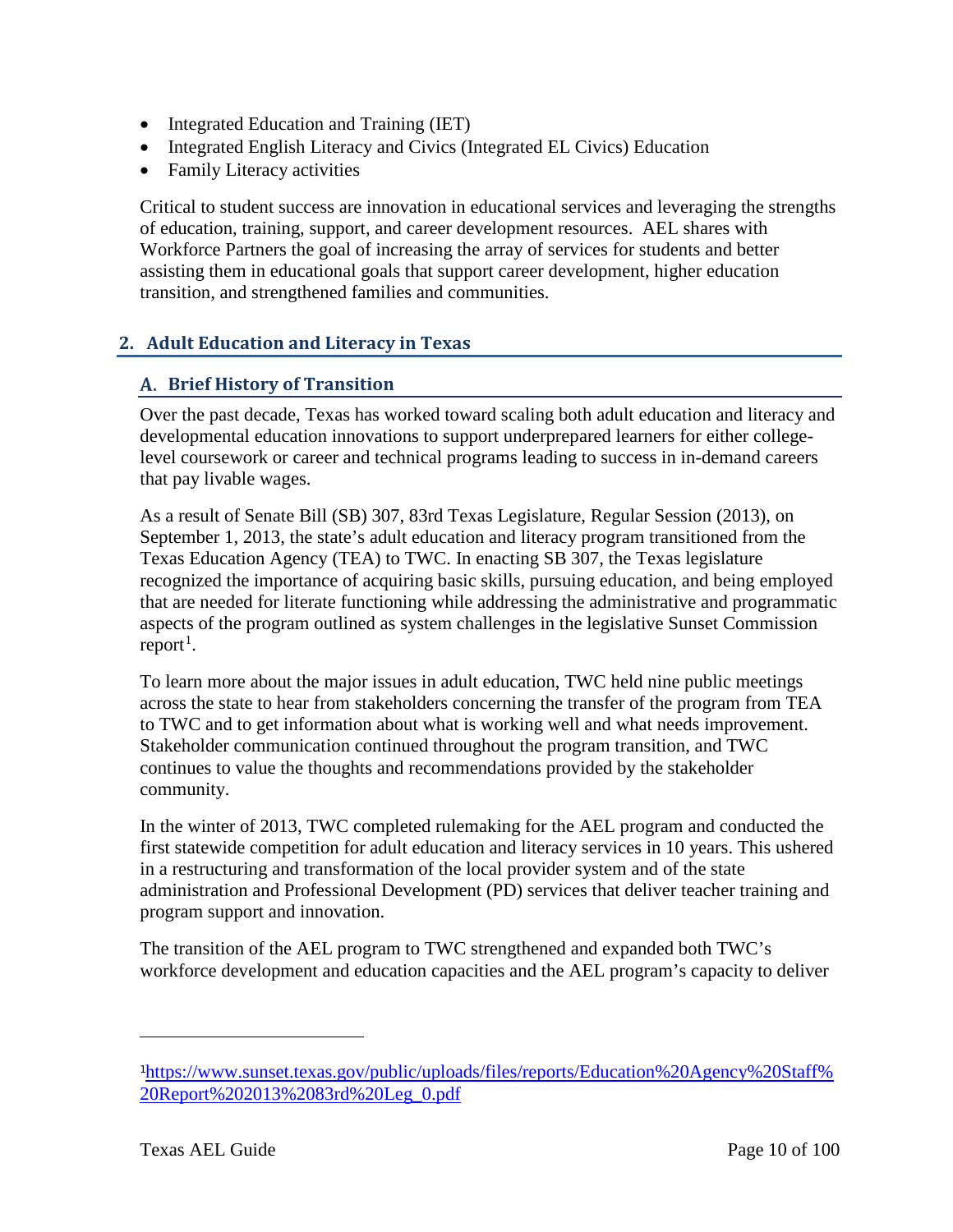career and postsecondary education and training to Texas Workforce System customers. Additionally, it aligned TWC and AEL with the network of Workforce Solutions Offices.

# <span id="page-10-0"></span>**Strategic Plan**

In December 2014, TWC's three-member Commission (Commission) approved the outline for the first strategic plan for an adult education and literacy program. The outline included a vision, mission, and goal for the program. The outline was further developed by the Adult Education and Literacy Advisory Committee with input from the public, and was later expanded as part of the final strategic plan, "Strategic Plan for Adult Education and Literacy 2015–2020," which was approved by the Commission on June 21, 2016. The overview of the final strategic plan is available at [http://www.twc.state.tx.us/programs/adult-education](http://www.twc.state.tx.us/programs/adult-education-literacy-program-overview)[literacy-program-overview.](http://www.twc.state.tx.us/programs/adult-education-literacy-program-overview)

# <span id="page-10-2"></span><span id="page-10-1"></span>**Vision, Mission, and Goal**

## **1. Vision**

TWC's vision for AEL is to deliver education, workforce, and postsecondary education and training transition outcomes for students through innovative service delivery and partnerships that result in efficiencies, alignments, and accountability.

## <span id="page-10-3"></span>**2. Mission**

The mission is to promote and support a responsive and accountable system that creates value and supports local solutions to addressing the educational and workforce development needs of adult education and literacy customers, businesses, and community stakeholders.

## <span id="page-10-4"></span>**3. Goal**

TWC's goal is to support increases in employment, postsecondary education and training transition, skill gains, and secondary completion through demonstrated approaches that integrate system services and leverage community partnerships.

# <span id="page-10-6"></span><span id="page-10-5"></span>**Texas Workforce Commission and Texas Workforce System**

## **1. Local Workforce Development Areas**

Texas has 28 Local Workforce Development Areas (Workforce Areas) by which it coordinates adult education and literacy, Workforce Solutions Offices, and Vocational Rehabilitation Services. The workforce areas are geographic designations that were developed in 1993 to deliver integrated workforce development services.

Adult education and literacy statewide grants are allocated and aligned by the Workforce Area and not by the service area of the Grantee, such as school districts or community colleges' service or tax areas. This alignment supports integrated service delivery and performance accountability.

By law, Workforce Areas must be composed of more than one contiguous unit of general local government, including at least one county, and the area must be of sufficient size to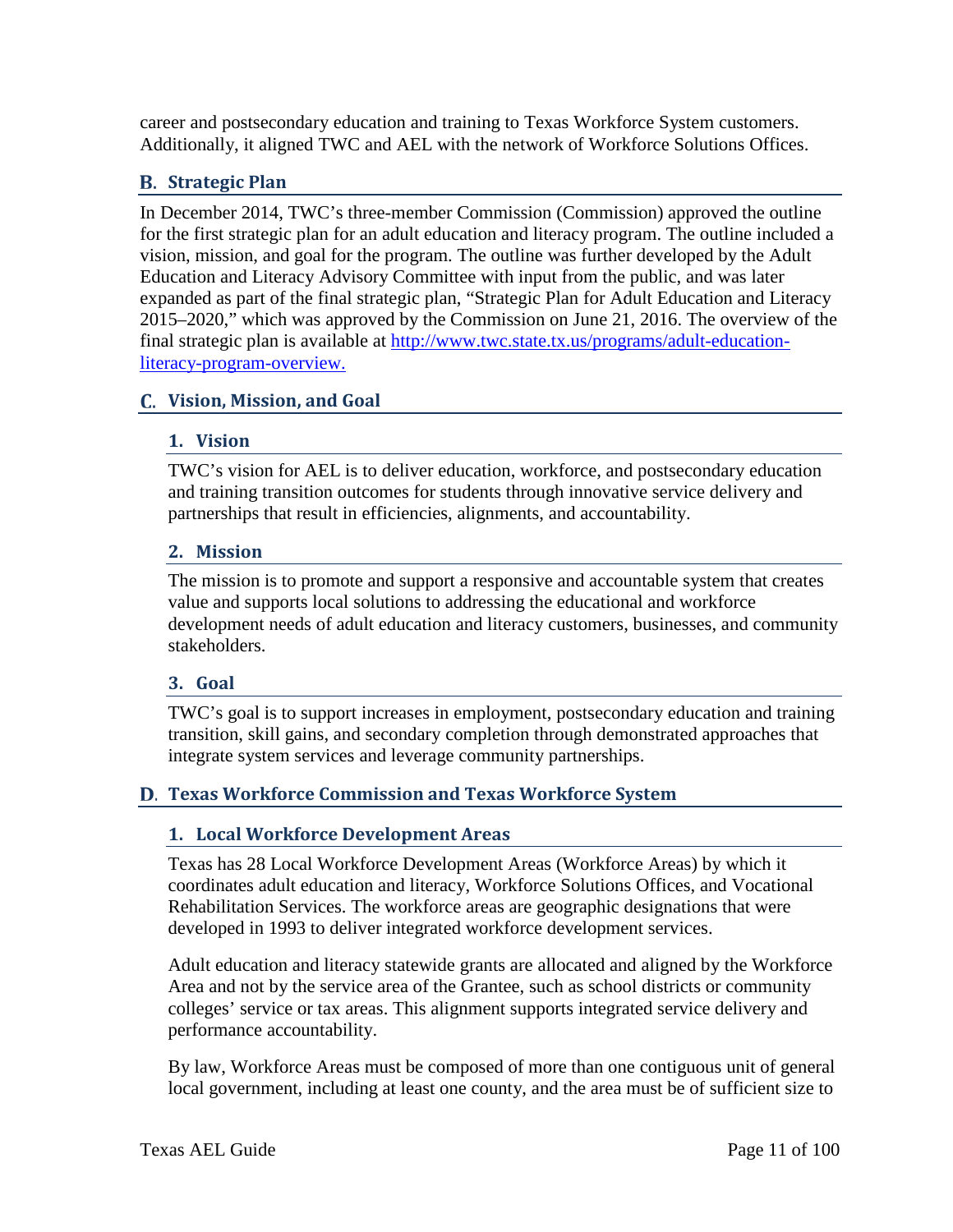have the administrative resources necessary to effectively plan, manage, and deliver workforce development services. Other factors used in developing the workforce areas are each area's economic-development needs, analyses of local labor markets, the commuting patterns of its residents, and its community needs, including those of employers seeking skilled workers and individuals seeking jobs and skills-training.

# <span id="page-11-0"></span>**2. The Texas Workforce System**

TWC's AEL program and Vocational Rehabilitation Services, in partnership with the 28 Boards and their contractors, offices, and service providers, form the Texas Workforce System, a workforce development system available to employers, workers, job seekers, and youth throughout the state.

The Texas Workforce System provides workforce development tools that help workers find and keep good jobs and help employers hire the skilled workers they need to develop their businesses. Through Workforce Solutions Offices across the state and in collaboration with Workforce Partners, including providers, community colleges, local independent school districts (ISDs), economic development groups, and other state agencies, the Texas Workforce System provides services that support employers and workers. Collaboration across these agencies and local entities is critical role to the success of the Texas Workforce System.

Through the integrated Texas Workforce System, TWC administers several federal programs, including all the Core Programs under the Workforce Innovation and Opportunity Act (WIOA), as follows:

- Title I Adult program
- Title I Dislocated Worker program
- Title I Youth program
- Title II Adult Education and Family Literacy Act program
- Employment Service program, authorized under the Wagner-Peyser Act, as amended by Title III of the Workforce Innovation and Opportunity Act (WIOA)
- Vocational Rehabilitation program, authorized under Title I of the Rehabilitation Act of 1973, as amended by WIOA Title I

Other federal and state programs include the following:

- The Senior Community Service Employment Program
- Choices, the employment program for recipients of Temporary Assistance for Needy Families (TANF)
- Supplemental Nutrition Assistance Program Employment and Training (SNAP E&T)
- Child Care and Development Block Grant Funds/Child Care Development Funds programs
- Trade Adjustment Assistance (TAA) program
- Apprenticeship program
- Skills Development Fund training (customized training for businesses)
- Self-Sufficiency Fund training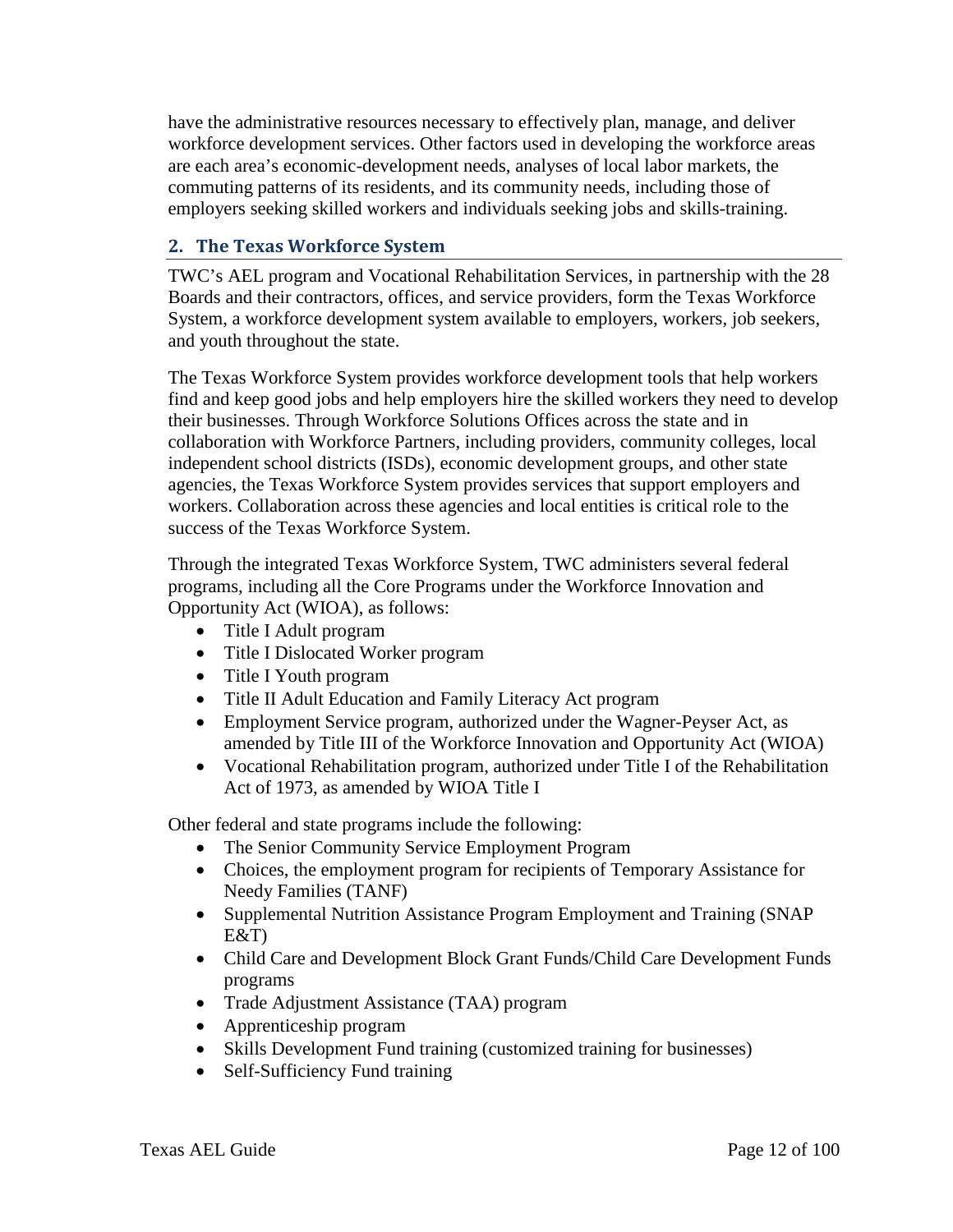Jobs and Education for Texans (JET), which comprises grants for community colleges, nonprofit organizations, and school districts that provide opportunities for students to pursue new career and technical education programs in high-growth industries.

Through this integrated system, TWC strengthens the state's workforce development system. The system enables more Texans to work, and it spurs skills and credentials attainment, employment, retention, and the earnings of participants, including those with Barriers to Employment. This results in a higher-quality workforce, reduced public assistance, and increased productivity and economic advantage statewide.

The 28 Workforce Areas are governed by Boards that are identified and designated by the governor. Boards manage many, but not all, TWC programs.

# <span id="page-12-0"></span>**3. Program Authority**

#### <span id="page-12-1"></span>**Overview**

AEL administers WIOA funds for adult education and literacy services, matches state General Revenue funds and federal TANF funds appropriated by the Texas legislature as allocations to Workforce Areas, and contracts service providers through competitive procurement.

#### <span id="page-12-3"></span><span id="page-12-2"></span>**Primary Laws**

#### **1. Workforce Innovation and Opportunity Act**

WIOA provides the largest portion of funds for Texas. WIOA guidelines support an alignment of program services and associated accountability measures to support new opportunities and increase student success in relation to college and career readiness and advancement.

Since the adult education and literacy program transferred to TWC in 2013, WIOA has underscored Texas' expanded focus on services that promote transitions from all levels to postsecondary education and training or employment. That focus includes a shift in programmatic philosophy and service delivery through expanded services centered on the integration of Career Pathways, Boards, Workforce Solutions Offices, and Vocational Rehabilitation Services and an enhanced financial and performance accountability system.

The law authorizes the use of funding for the IET and Integrated EL Civics program models that require contextualized basic academic skills integrated with Workforce Training, including career and technical education programs leading to workforce certificates of value in the regional and state labor markets. To provide a framework for these service-delivery enhancements, WIOA requires states to align adult education and literacy content standards to the state-adopted academic standards under the Elementary and Secondary Education Act. In Texas, these standards are the Texas Essential Knowledge and Skills (TEKS). More information on program content standards is in §6, Local Service Delivery.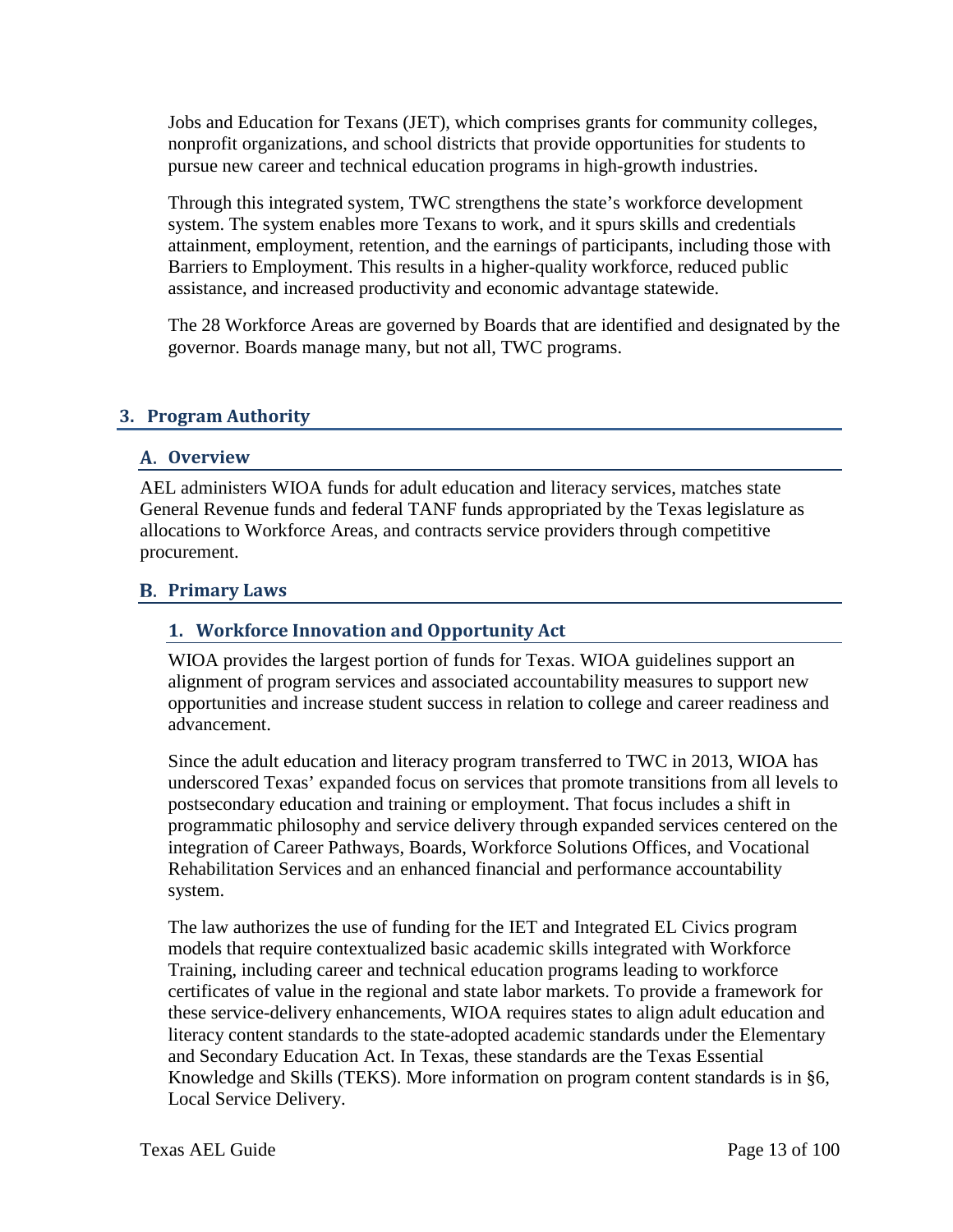## <span id="page-13-0"></span>**2. Texas Senate Bill 307**

Effective September 1, 2013, Senate Bill (SB) 307, 83rd Texas Legislature, Regular Session (2013), transferred adult education and literacy program authority from TEA to TWC.

SB 307 mandates that TWC:

- develop, administer, and support a comprehensive statewide adult education program and coordinate related federal and state programs for the education and training of adults;
- develop the mechanism and guidelines for coordinated planning and implementation of comprehensive adult education, related skills training services, and other related programs for adults with other entities, including public agencies and private organizations;
- administer adult education funding;
- prescribe rules and standards for teacher certification and accreditation;
- develop a standardized assessment mechanism and monitor and evaluate the educational and employment outcomes of students who participate in AEL programs; and
- establish an advisory committee.

#### <span id="page-13-1"></span>**3. Temporary Assistance for Needy Families**

A portion of local AEL funds are from the TANF program. Collaboration with Boards is crucial to serving TANF-funded participants in adult education.

## <span id="page-13-2"></span>**4. Ability to Benefit**

To augment WIOA support for college readiness and credential attainment for underprepared students, the US Department of Education has published guidance allowing for the partial reinstatement of Ability to Benefit in the Federal Pell Grant Program.<sup>[2](#page-13-5)</sup> This allows students without a high school diploma or recognized equivalent to enter postsecondary education in a Career Pathway program and become eligible to receive federal financial aid. TWC has dedicated significant resources to support statewide expansion of Career Pathways and take advantage of these opportunities to increase student success. With statewide adoption of Career Pathways, Texas is well positioned to receive these federal funds.

## <span id="page-13-4"></span><span id="page-13-3"></span>**4. Funding**

 $\overline{a}$ 

## **References**

<span id="page-13-5"></span><sup>2</sup> <https://ifap.ed.gov/dpcletters/GEN1509.html>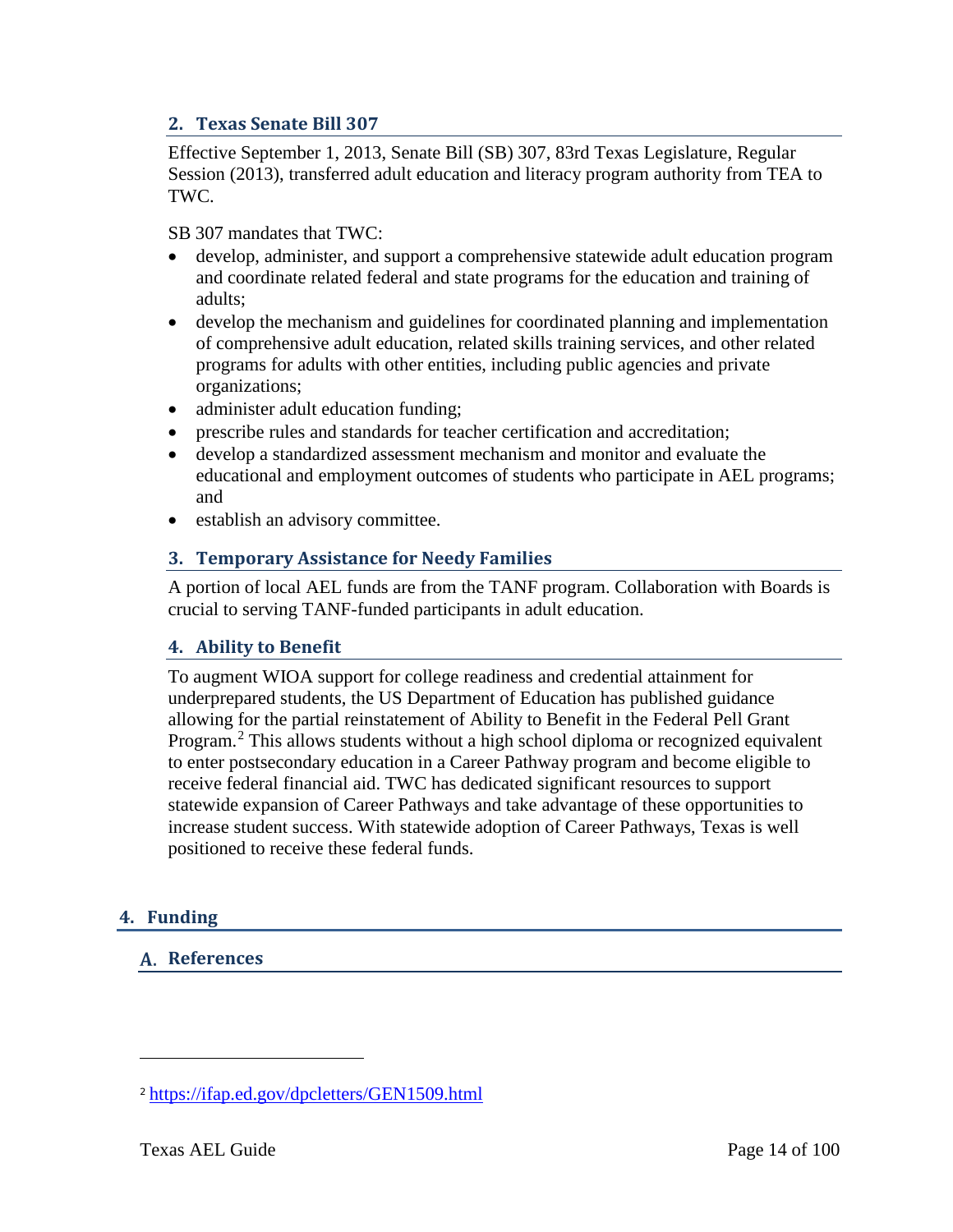Texas Labor Code  $\S 800.68$  fully describes AEL<sup>[3](#page-14-4)</sup> funding requirements. Funds made available to TWC are used to provide services under WIOA Title II, also known as AEFLA, federal TANF funds, and associated state General Revenue matching and maintenance-ofeffort funds.

# <span id="page-14-0"></span>**Allocations**

The US Department of Education typically releases funding estimates in late spring for the next year. Once the estimates are released, TWC's three-member Commission approves local allocations by workforce area. Allocations can include local Professional Development and Performance Funding, which is earned upon achievement of benchmarks.

# <span id="page-14-1"></span>**Performance Funding**

Performance Funding is earned by AEL Grantees upon achievement of Performance Funding benchmarks. These benchmarks coincide with other state or federal performance measures as determined by the Commission. Performance levels are stated in objective, quantifiable, and measurable terms. Recipients must meet the benchmarks and show continuous improvement.

# <span id="page-14-3"></span><span id="page-14-2"></span>**Funding Types**

# **1. Federal Adult Education and Family Literacy Act (AEFLA §231)**

## *a. Allocations*

The Commission allots at least 82.5 percent of the federal funds, constituting the total state award of AEFLA state grants, to Workforce Areas. The Commission allocates these amounts using the following federal formula:

- $\triangleright$  The relative proportion of individuals residing within each workforce area who are at least 18 years of age, do not have a secondary school diploma or its recognized equivalent, and are not enrolled in secondary school, during the most recent period for which statistics are available
- $\triangleright$  An equal base amount
- $\triangleright$  The application of a hold harmless/stop gain procedure
- $\triangleright$  The Cash Draw and Expenditure Reporting (CDER) funding code for AEFLA §231 is "AEFLA."

# *b. Administrative Costs for AEFLA §231*

Grantees must ensure that no more than 5 percent of the funds expended are used for administrative costs, as defined by AEFLA, provided, that the special rule outlined in AEFLA §233(b) shall apply with effective justification, as appropriate.

<span id="page-14-4"></span><sup>3</sup> More at [http://www.twc.state.tx.us/files/partners/adopted-chapter-800-general](http://www.twc.state.tx.us/files/partners/adopted-chapter-800-general-administration-twc.pdf)[administration-twc.pdf](http://www.twc.state.tx.us/files/partners/adopted-chapter-800-general-administration-twc.pdf)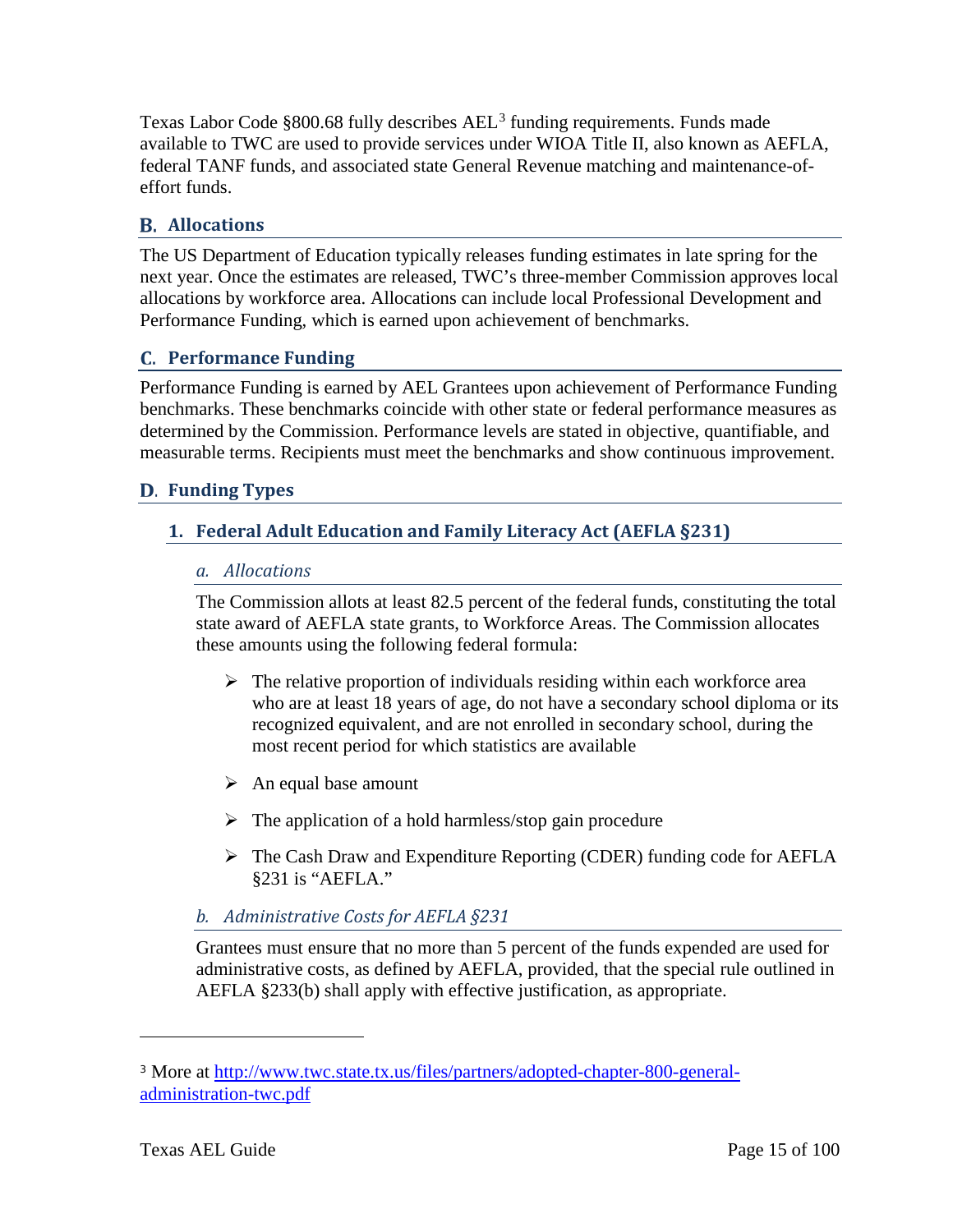## *c. Corrections and Other Institutionalized Services*

Up to 20 percent of federal AEFLA funds may be used statewide for corrections and other institutionalized services. Local Workforce Area allocations may go beyond the 20 percent if the state does not exceed 20 percent.

## <span id="page-15-0"></span>**2. State General Revenue**

#### *a. Allocations*

The Commission allocates at least 80 percent of the state General Revenue matching funds associated with the allotment of AEFLA funds to Workforce Areas using the same established federal formula as for AEFLA.

The CDER funding code for state General Revenue is "State."

#### *b. Administrative Costs for State General Revenue*

AEL grantees must ensure that no more than 15 percent of the funds expended are used for administrative costs.

#### <span id="page-15-1"></span>**3. Integrated English Literacy and Civics Education (AEFLA §243)**

#### *a. Allocations*

The Commission allots at least 82.5 percent of the federal funds provided under AEFLA §243 for Integrated English Literacy and Civics (Integrated EL Civics) among workforce areas according to the established federal formula.

The relative proportion is based on:

- $\geq 65$  percent of the average number of legal permanent residents during the most recent 10-year period, available from US Citizenship and Immigration Services data;
- $\geq$  35 percent of the average number of legal permanent residents during the most recent three-year period, available from US Citizenship and Immigration Services data;
- $\triangleright$  a base of 1 percent for each workforce area; and
- $\triangleright$  the application of a hold-harmless/stop-gain procedure

The CDER funding code for Integrated EL Civics is "EL Civics."

#### *b. Administrative Costs Integrated EL Civics*

AEL Grantees must ensure that for Integrated EL Civics no more than 5 percent of the funds expended under this allocation are used for administrative costs, as defined by AEFLA.

## <span id="page-15-2"></span>**4. Federal State Leadership (AEFLA §223)**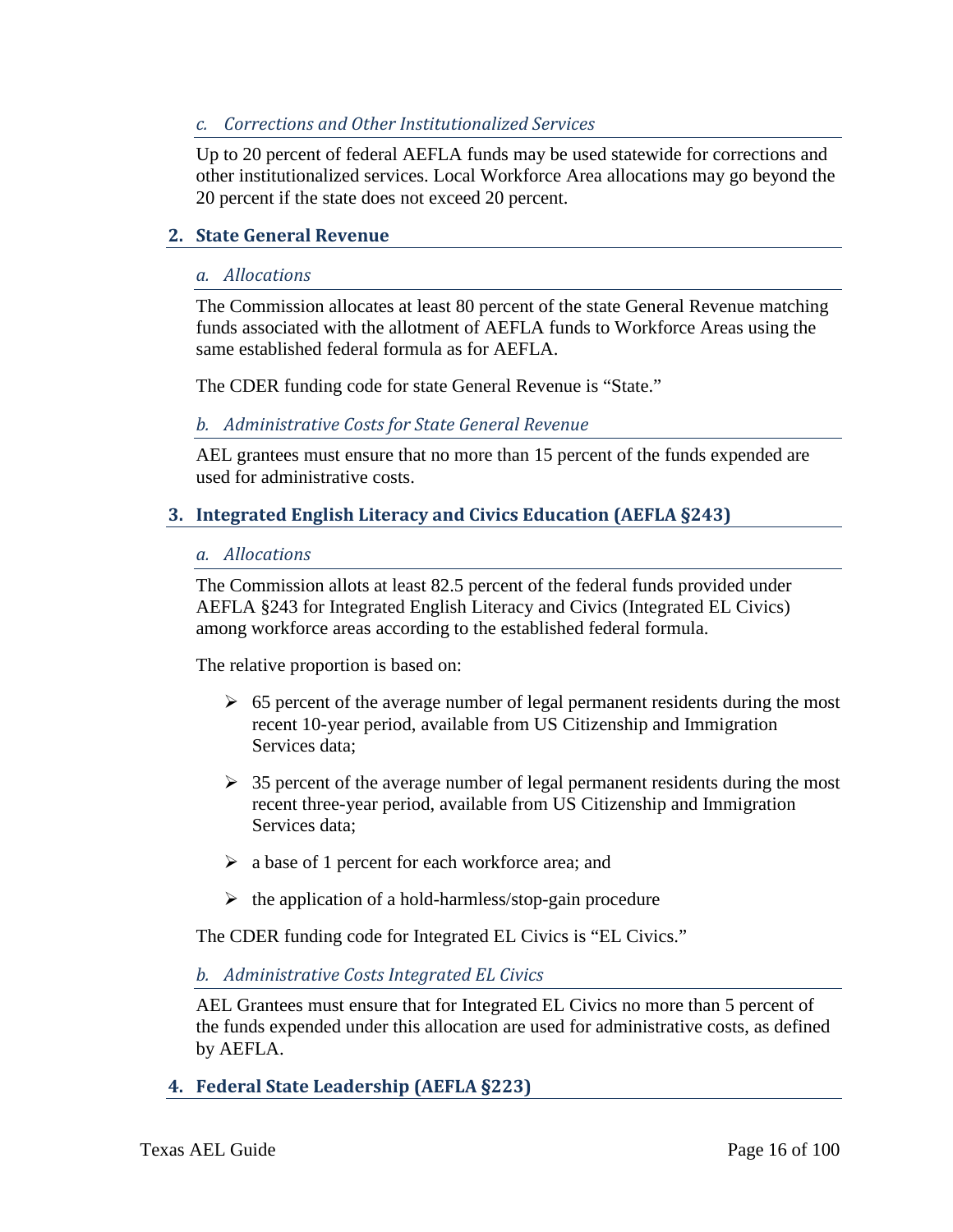#### *a. Possible Allocations*

No more than 12.5 percent of federal AEFLA §223 funds may be used for activities to develop or enhance the system, allowable and/or required under §223(a)–(c). These funds are allocated at the discretion of the Commission.

## <span id="page-16-0"></span>**5. TANF**

#### *a. Allocations*

The Commission allocates at least 80 percent of federal TANF funds associated with the program—together with any state General Revenue funds appropriated as TANF maintenance-of-effort—to Workforce Areas according to a need-based formula as follows:

- $\triangleright$  The relative proportion of the unduplicated number of TANF adult recipients with educational attainment of less than a secondary diploma during the most recently completed calendar year
- $\triangleright$  An equal base amount
- $\triangleright$  The application of a hold harmless/stop gain procedure

The CDER funding code for TANF is "TANF."

#### *b. Administrative Costs for TANF*

AEL Grantees must ensure that no more than 15 percent of TANF funds expended as part of this allocation are used for administrative costs, as defined by federal regulations and Commission policy.

## <span id="page-16-1"></span>**Deobligation and Reallocation Provisions**

Texas Administrative Code (TAC) §800.78 fully describes deobligation and reallocation provisions for AEL.[4](#page-16-3)

#### <span id="page-16-2"></span>**1. Deobligation**

TWC must ensure that AEL funds serve the needs of eligible customers across the state. To ensure that funds have the greatest possible effect, the Commission has established, in rule, procedures for deobligating grant funds from Grantees and subsequent reallocation of those funds to providers that can support performance expectations.

The Commission may deobligate funds from a Grantee during the Program Year (PY) if the Grantee is not meeting the expenditure thresholds set forth in its contract. After a review of the causes for the under-expenditure of funds, deobligation may occur midyear or at the end of months five, six, seven, or eight of the PY. Grantees may request a

<span id="page-16-3"></span><sup>4</sup> More at [http://www.twc.state.tx.us/files/partners/adopted-chapter-800-general](http://www.twc.state.tx.us/files/partners/adopted-chapter-800-general-administration-twc.pdf)[administration-twc.pdf](http://www.twc.state.tx.us/files/partners/adopted-chapter-800-general-administration-twc.pdf)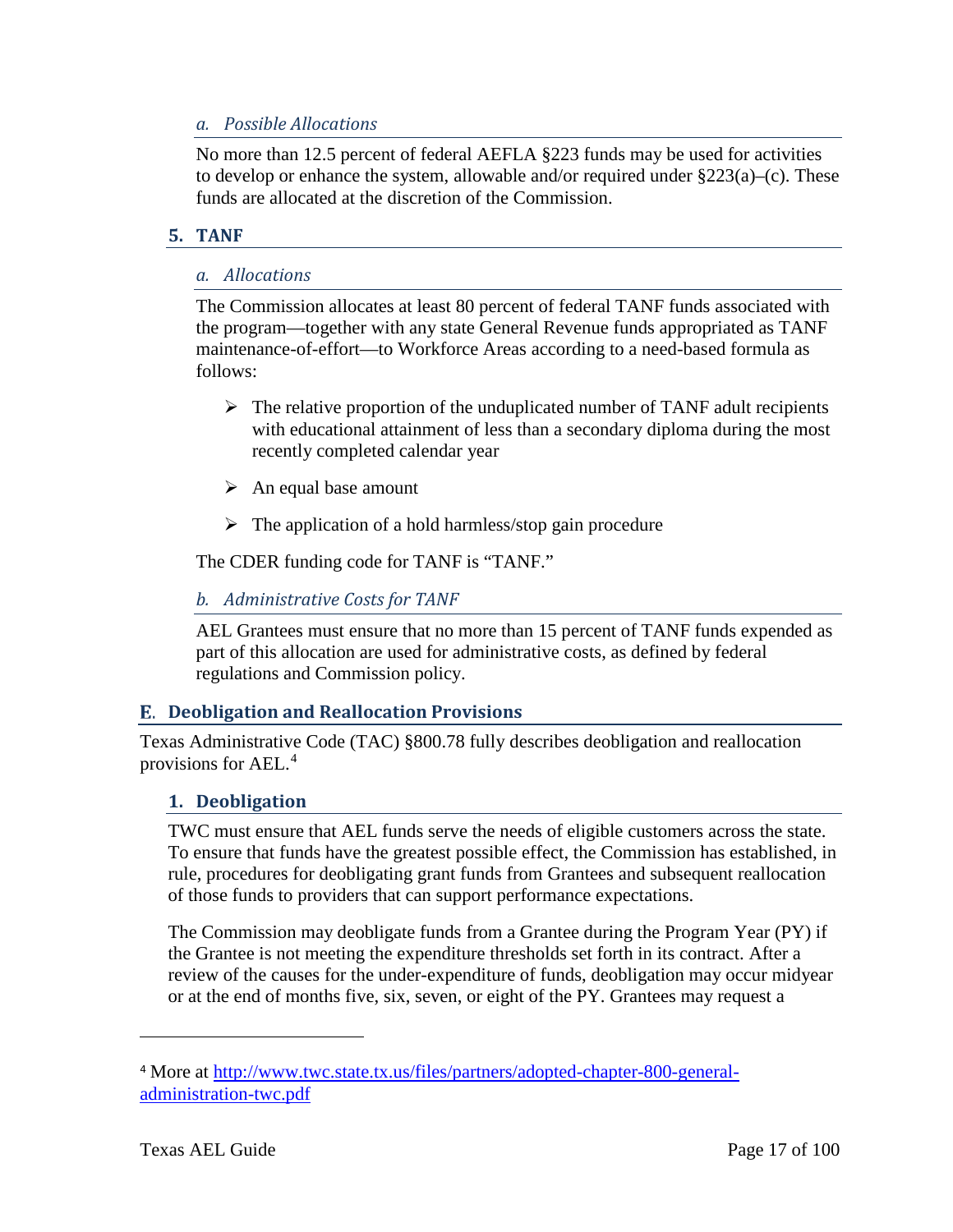voluntary deobligation of funds through a written request from the AEL Grantee's chief executive officer to the Commission.

For AEL consortia, Grantees must ensure that a copy of certain official communications to the Commission related to deobligation are provided to all consortium members.

## <span id="page-17-0"></span>**2. Reallocation**

Upon receipt and approval by the Commission of an acceptable plan, any amounts voluntarily deobligated from an AEL Grantee are made available as a first priority to any other AEL Grantees that provide AEL services within the same Workforce Area.

For a Grantee to be eligible to receive deobligated funds, the Commission may consider whether the Grantee has met targeted expenditure levels, demonstrated the need for and ability to use additional funds, and is current on expenditure reporting and other criteria set out in rule.

Any amounts deobligated or voluntarily deobligated from a Grantee are made available as a first priority to any other Grantees that provide AEL services within the same Workforce Area. If the Commission decides that such a plan within the Workforce Area is not acceptable, it may consider other Grantees.

## <span id="page-17-2"></span><span id="page-17-1"></span>**5. Statewide Competition and Awards**

#### **About This Section**

TWC's Adult Education and Literacy rules found in TAC §805, Subchapter C, outlines procurement and contracting. In general, TWC provides a statewide adult education and literacy program delivery-system that provides coordinated services in each Workforce Area. In each of the 28 Workforce Areas, there is at least one, and possibly multiple Grantees, that may provide services directly or provide services as part of a consortium of providers.

Grant requesters apply directly to TWC for funding. The following section outlines the competitive grant application and awarding processes.

## <span id="page-17-3"></span>**Statewide Competition and Awards**

TWC held its first competition for grant awards in 2014. Under TWC rule, contracts are limited to two years, with the option of three one-year renewals, at the Commission's discretion (TAC §805.41). Therefore, competitions must take place at least once every five years, but may occur more frequently. For example, if a Workforce Area loses one or all of its Grantees, or if federal law (such as WIOA) requires a competition, then one takes place. In accordance with AEFLA, only TWC can conduct a grant solicitation for AEFLA services.

TWC uses a competitive grant solicitation process in which all proposals are treated alike in terms of review and evaluation and all applicants receive the same announcements and proposal materials. The RFP provides instructions for preparation of proposals, a deadline for submitting a notice of intent to apply, a deadline for receipt of the proposal, review criteria, assurances, and other legal, fiscal, and program requirements as well as instructions for plans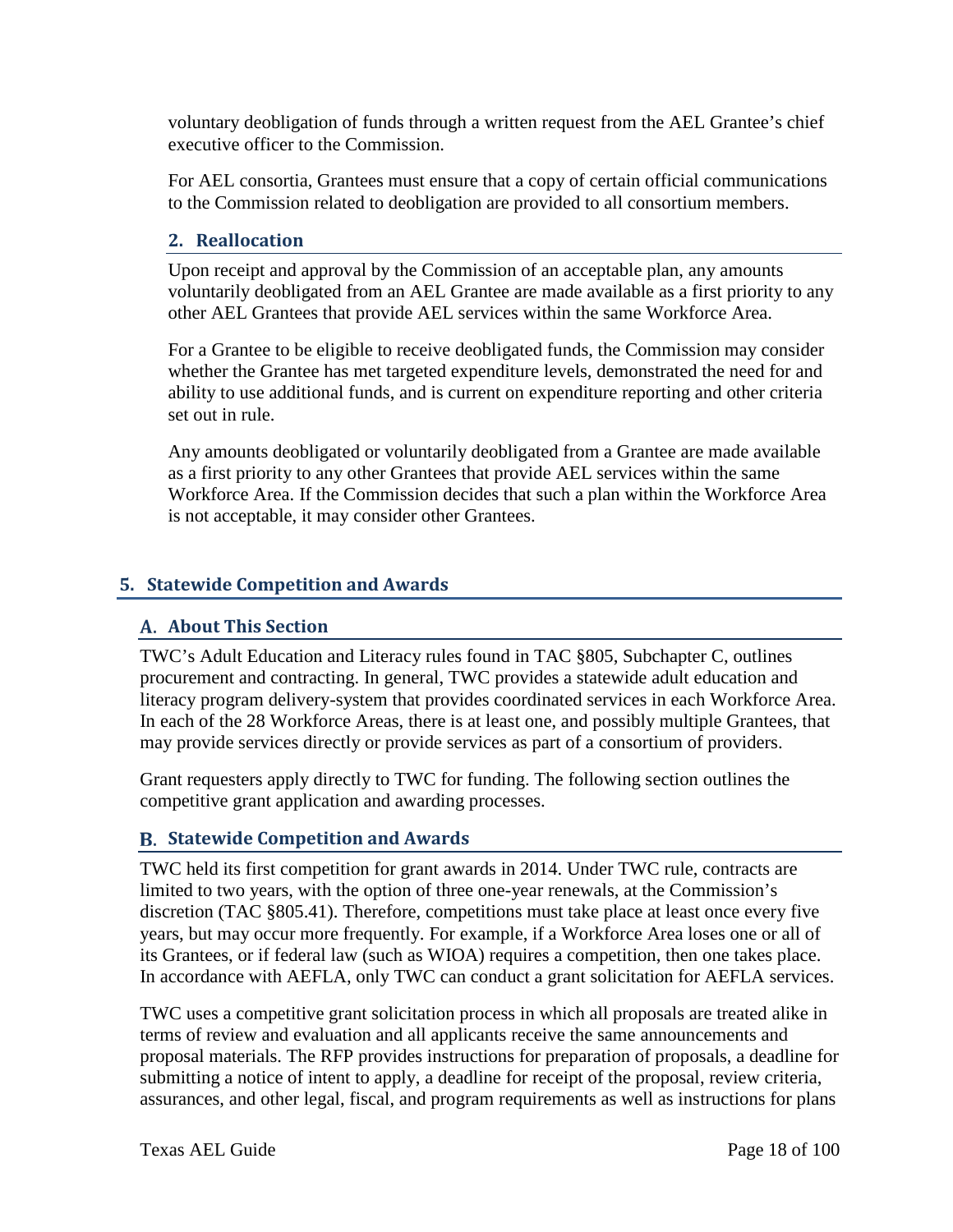for cooperative arrangements that the eligible provider will develop with other agencies, institutions, or organizations for the delivery of services.

TWC ensures that all eligible providers have direct and equitable access to funding opportunities. All offerors eligible under WIOA §231 submit proposals directly to TWC. Notice of availability of awards is distributed via e-mail lists of current providers and Texas Center for the Advancement of Literacy and Learning (TCALL), Literacy Texas (the state's nonprofit literacy council network), Texas community and technical college systems, Boards, and a public posting on the website and the Texas Electronic State Business Daily (the Texas Comptroller's website, which houses announcements and details of all open procurement in Texas. See [http://esbd.cpa.state.tx.us\)](http://esbd.cpa.state.tx.us/). The process is designed so that direct application to TWC is clearly defined, customary, and nonnegotiable.

In the statewide competitive process, TWC determinations are based on the likelihood of the eligible Grantee to perform all services and activities required to comply with grant performance requirements and with all grant terms and conditions. TWC might be influenced by factors used to determine the allocation of funds and other objective data and criteria.

# <span id="page-18-0"></span>**1. Evidence of Demonstrated Effectiveness**

Eligible providers are required to demonstrate effectiveness, pursuant to 34 Code of Federal Regulations (CFR) §463.24, by providing data on improving the skills of eligible individuals, particularly eligible individuals who have low levels of literacy, in the content domains of reading, writing, mathematics, and ESL. Previous Grantees are required under WIOA §116 to provide data demonstrating past effectiveness, as supported by data from the Statewide Management Information System, currently Texas Educating Adults Management System (TEAMS), to show the extent to which they met state-negotiated performance targets for all state and federal performance measures.

Eligible providers that have not been previously funded under WIOA Title II must provide data that demonstrate effectiveness in serving basic-skills-deficient eligible individuals, including those with low levels of literacy in the domains of reading, writing, mathematics, and English language acquisition. The providers must also demonstrate how they have used objective performance criteria in achieving outcomes listed under WIOA §116.

Eligible providers also must provide participant-outcome information that is related to employment, attainment of secondary school diploma or its recognized equivalent, and transition to postsecondary education and training.

Proposal review criteria for all proposals include evaluation and scoring based on a standard of demonstrated effectiveness.

# <span id="page-18-1"></span>**2. Thirteen AEFLA Considerations for Making Awards**

AEFLA §231(e) describes 13 considerations that states must take into account when making awards to eligible providers. The considerations are as follows:

(1) The degree to which the eligible provider would be responsive to— (i) Regional needs as identified in the local workforce development plan; and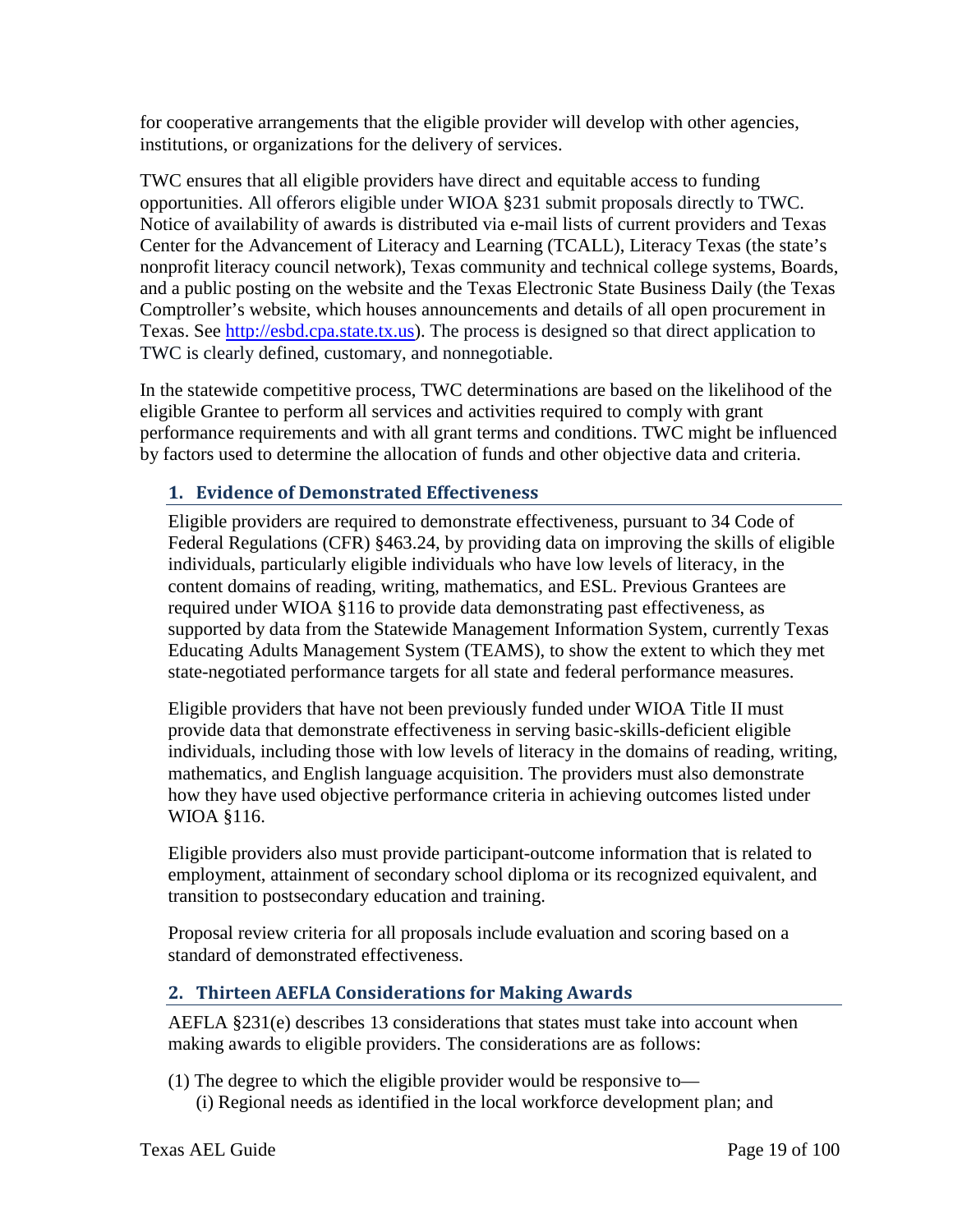- (ii) Serving individuals in the community who were identified in such plan as most in need of adult education and literacy activities, including individuals who—
	- (A) Have low levels of literacy skills; or
	- (B) Are English Language Learners;

(2) The ability of the eligible provider to serve eligible individuals with disabilities, including eligible individuals with learning disabilities;

(3) The past effectiveness of the eligible provider in improving the literacy of eligible individuals, especially those individuals who have low levels of literacy, and the degree to which those improvements contribute to the eligible agency meeting its State adjusted levels of performance for the primary indicators of performance described in §677.155 of WIOA;

(4) The extent to which the eligible provider demonstrates alignment between proposed activities and services and the strategy and goals of the local plan under §108 of the Act, as well as the activities and services of the one-stop partners;

(5) Whether the eligible provider's program—

(i) Is of sufficient intensity and quality, and based on the most rigorous research available so that participants achieve substantial learning gains; and (ii) Uses instructional practices that include the essential components of reading instruction;

(6) Whether the eligible provider's activities, including whether reading, writing, speaking, mathematics, and English as a Second Language instruction delivered by the eligible provider, are based on the best practices derived from the most rigorous research available, including scientifically valid research and effective educational practice;

(7) Whether the eligible provider's activities effectively use technology, services and delivery systems, including Distance Learning, in a manner sufficient to increase the amount and quality of learning, and how such technology, services, and systems lead to improved performance;

(8) Whether the eligible provider's activities provide learning in context, including through integrated education and training, so that an individual acquires the skills needed to transition to and complete postsecondary education and training programs, obtain and advance in employment leading to economic self-sufficiency, and to exercise the rights and responsibilities of citizenship;

(9) Whether the eligible provider's activities are delivered by instructors, counselors, and administrators who meet any minimum qualifications established by the State, where applicable, and who have access to high-quality Professional Development, including through electronic means;

(10) Whether the eligible provider coordinates with other available education, training, and social service resources in the community, such as by establishing strong links with elementary schools and secondary schools, postsecondary educational institutions, institutions of higher education, [Boards], one-stop centers, job training programs, and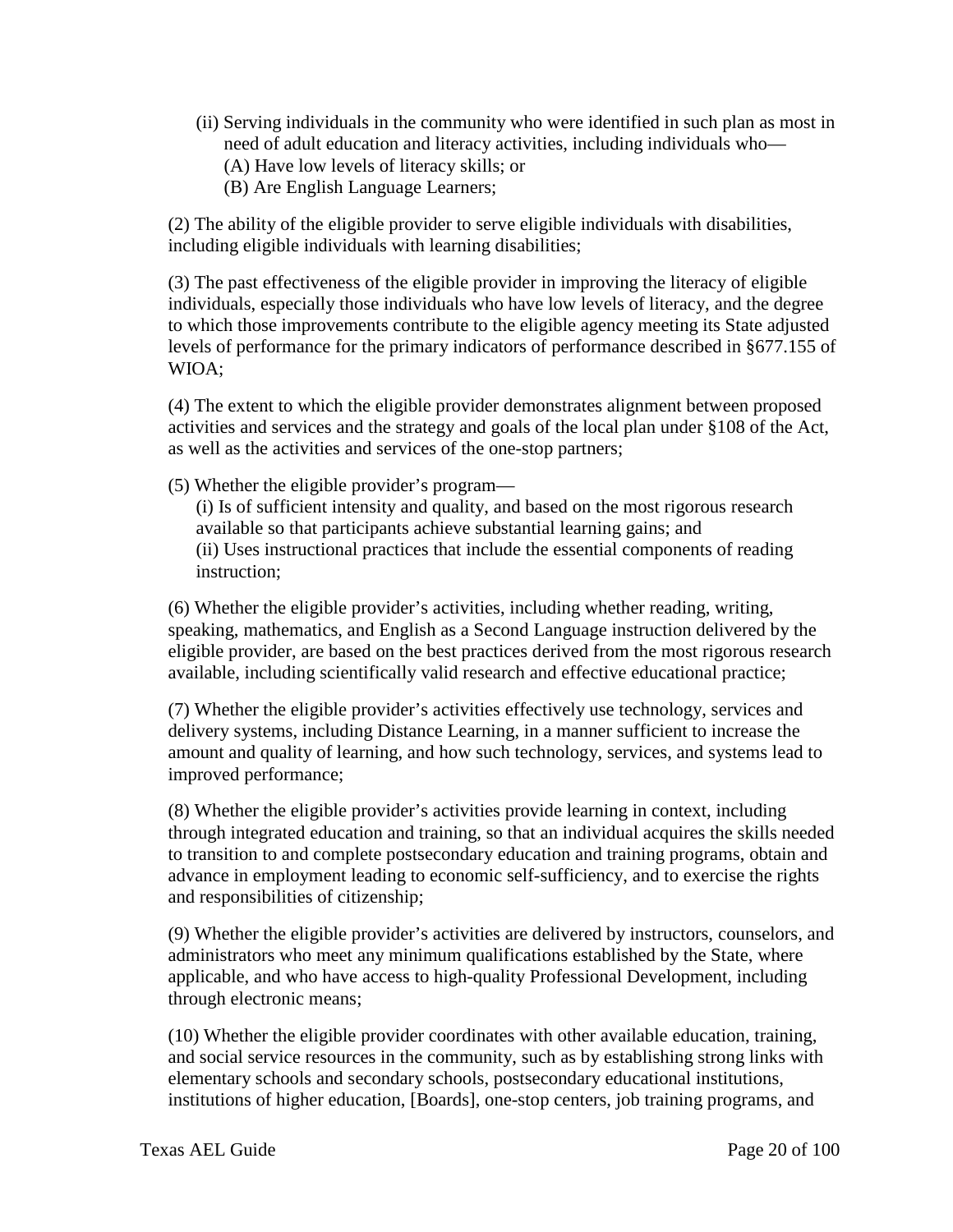social service agencies, business, industry, labor organizations, community-based organizations, nonprofit organizations, and intermediaries, in the development of career pathways;

(11) Whether the eligible provider's activities offer the flexible schedules and coordination with Federal, State, and local support services (such as child care, transportation, mental health services, and career planning) that are necessary to enable individuals, including individuals with disabilities or other special needs, to attend and complete programs;

(12) Whether the eligible provider maintains a high-quality information management system that has the capacity to report measurable participant outcomes (consistent with §116 of WIOA) and to monitor program performance; and

(13) Whether the local area in which the eligible provider is located has a demonstrated need for additional English language acquisition programs and civics education programs. (Authority: 29 U.S.C. 3321)

# <span id="page-20-1"></span><span id="page-20-0"></span>**6. Local Service Delivery**

#### **Overview**

Adult education and literacy services are critical to developing a competitive workforce, strong communities, and well-educated children and to ensuring the strength and durability of the local economy and workforce.

The following section describes the purpose and services of the AEL program and how these services addressed can be structured to serve and transition students toward their goals and objectives.

The section also introduces a new organizational principle for service delivery, the Academy model, which will be promoted in PY'17–'18. The Academy model will be required of statewide Grantees starting in July 2018.

## <span id="page-20-3"></span><span id="page-20-2"></span>**Service Delivery Structure**

## **1. Segmenting Service Delivery**

Effective service delivery consists of four components:

#### **Component 1: Connection**

Connection is the period from when a customer expresses interest in services to enrollment. In the Connection phase, the customer accesses services through partners such as employers, Boards, Workforce Solutions Offices, Vocational Rehabilitation Services, community- and faith-based organizations, libraries, and college developmental education programs that supply the program with potential students. These partners use standard messaging on available services.

#### **Component 2: Entry**

Texas AEL Guide Page 21 of 100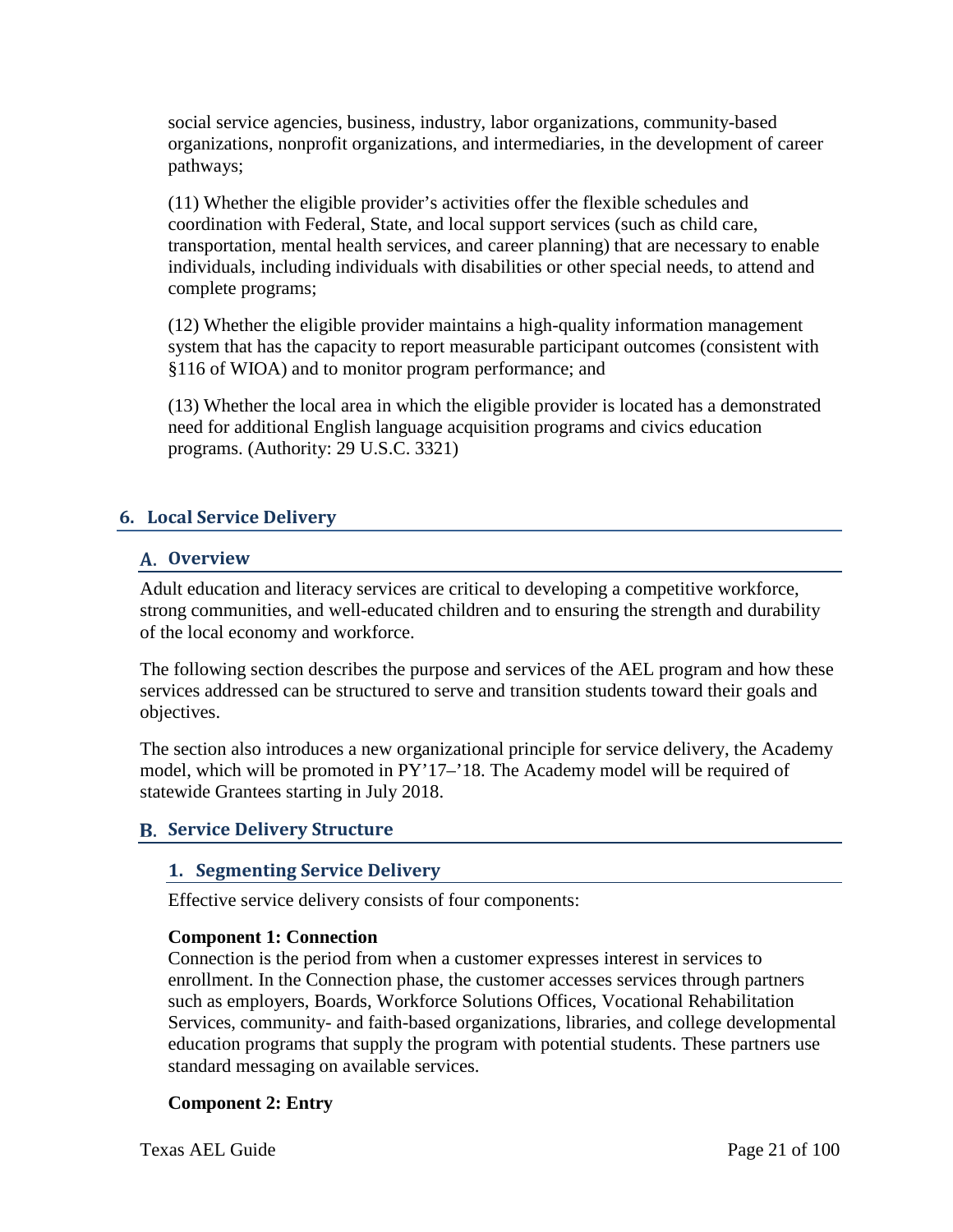Entry is the period from a customer's enrollment in the program to entry into a class. The Entry phase is perhaps one of the most critical phases, as this is when the customer decides whether adult education will meet his or her objectives. If the program does not communicate the available services and how they address the customer's objectives, then the customer might seek services elsewhere. The entry phase also sets the customerservice tone for the potential student. Customers want their objectives to be heard; they want to understand program options and how those options meet their objectives.

#### **Component 3: Progress**

Progress is the main service-delivery activity. In most cases, progress consists of enrollment in a class or program designed around the customer's goals and objectives.

#### **Component 4: Completion**

Completion is the period during which the customer transitions to work, postsecondary education and training, or continued adult education.

The model for understanding the student experience while participating in educational services is based on Thomas Bailey's *Redesigning America's Community Colleges: A Clearer Path to Student Success*.

#### <span id="page-21-0"></span>**2. The Academy Model**

#### *a. Educational and Career Academies*

Adult education and literacy customers thrive when service delivery is well-structured and easy to understand. Students want to know how the program is going to help them accomplish their goals. Starting in PY'18–'19, providers must ensure that they structure services around students' objectives, including careers and training in specific sectors (for example, health services, construction, and manufacturing) or life goals (for example, family literacy and life skills) through the Academy model.<sup>[5](#page-21-1)</sup> Programs will be encouraged to begin implementing the Academy models in PY'17– '18, with full implementation required the following PY.

The Academy model supports program transparency and ensures that students can more directly identify a program of study within services that addresses their objectives. The Academy model helps them to meet the career, higher education, personal, and familial goals that bring them to receive services.

Historically the system has organized service delivery around the competency levels of participants (for example, "ESL 4") and not the objectives that bring those participants back to education. The exceptions were GED classes, which were designed to help the student get a high school equivalency certificate, and family literacy, which was based on the objective of supporting early childhood education.

<span id="page-21-1"></span><sup>5</sup> The Professional Development Center at Texas A&M University realigned all Professional Development services for Texas using a similar organizational principle called an Institute. For more information, go to [http://www-tcall.tamu.edu/twcael/TRAINTex.htm.](http://www-tcall.tamu.edu/twcael/TRAINTex.htm)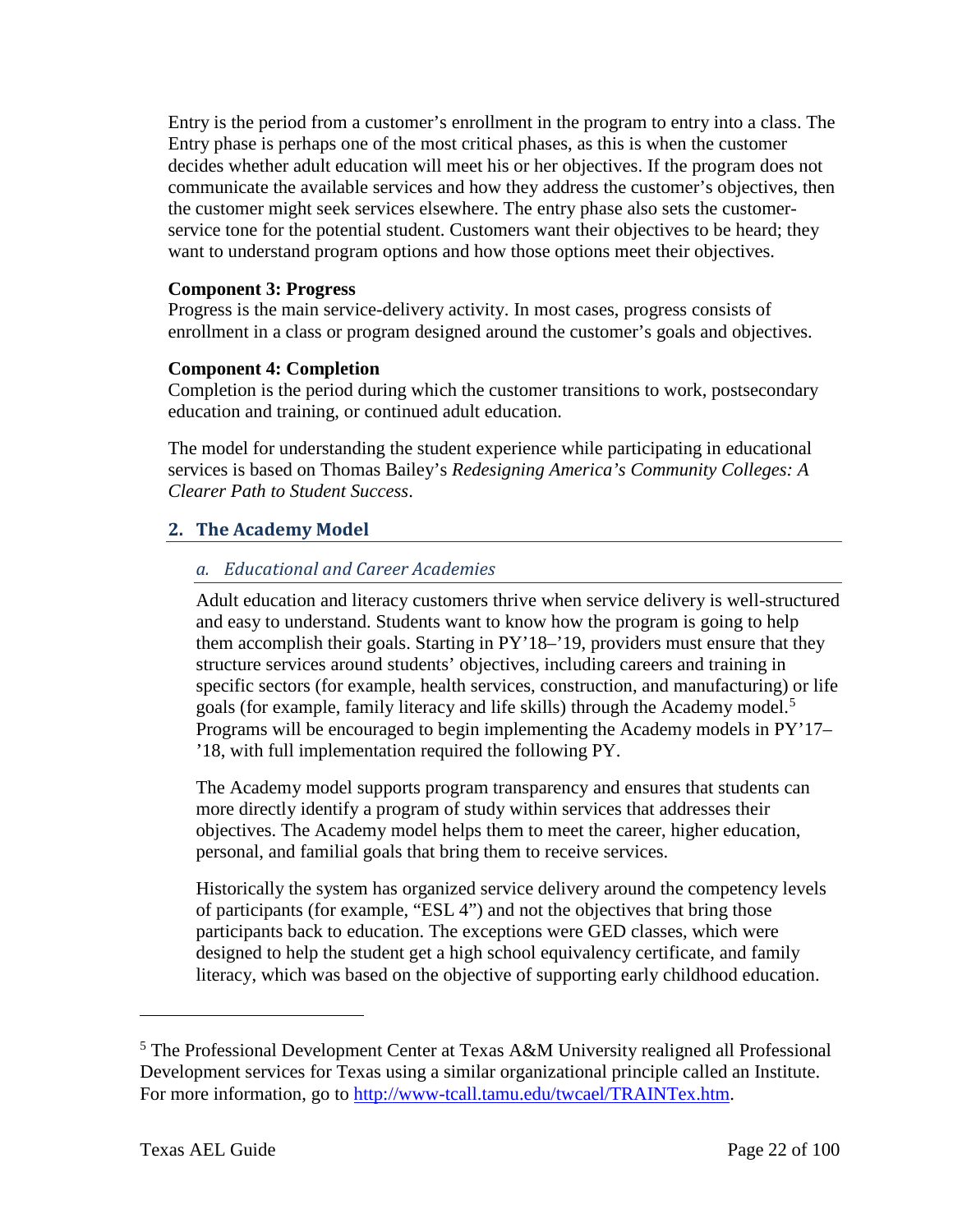The competency-level-based classification model comes from public school models that are organized by grade levels as the path to a high school diploma rather than on higher-education models that are organized by such adult career objectives as degrees, certificates, and certifications in business, health services, engineering, and the like. In college, students declare a major; research shows that declaring a major early dramatically increases completion rates, because students have a goal. Adult education and literacy has lacked an objective-based organizational principle to guide students toward goals and objectives.

#### *b. Flexibility*

Providers have flexibility to use the Academy model to align recruitment, assessment, Orientation, and instructional services in ways that match students' areas of interest with programs of study and other services. This approach provides students with a path to help them plan for their futures.

The Academy structure is not new to some colleges and high schools, which have used similar models to organize and brand programs such as the Alamo Aerospace Academy and the Northside Independent School District Health Careers High School, both in San Antonio.

Academies should be structural models that can be applied to both Career Pathways and life skills and family literacy. AEL providers, working with Boards and other community stakeholders, are encouraged to develop Academy models in specific areas, including those areas that are identified in existing and emerging in-demand industry sectors (for example, health services, construction, manufacturing), life skills and community (for example, a Community and Civics Academy), and family literacy (for example, Learning Families Academy).

Additionally, Academies should be designed at multiple levels so that all customers are engaged in objective-based education. Customers at all levels should have objective-based services that meet their expectations of returning to education.

## <span id="page-22-0"></span>**C.** Content Standards

Texas AEL content standards for Adult Basic Education (ABE), Adult Secondary Education (ASE), and ESL were first used statewide in 2007. In 2016, TWC implemented a complete revision of the content standards to align with the Texas College and Career Readiness Standards and the state-mandated TEKS curriculum standards for public schools.

Revised standards include alignment of content standards that specify what students should know and be able to do in the areas of reading, language arts, and mathematics, including alignments of these content areas for English Language learners.

The revision also takes into consideration alignment with other standards, including high school equivalency standards, requirements for enrollment in nonremedial for-credit courses in postsecondary educational institutions, and the occupational and industry skill standards and certifications widely used and recognized by business and industry.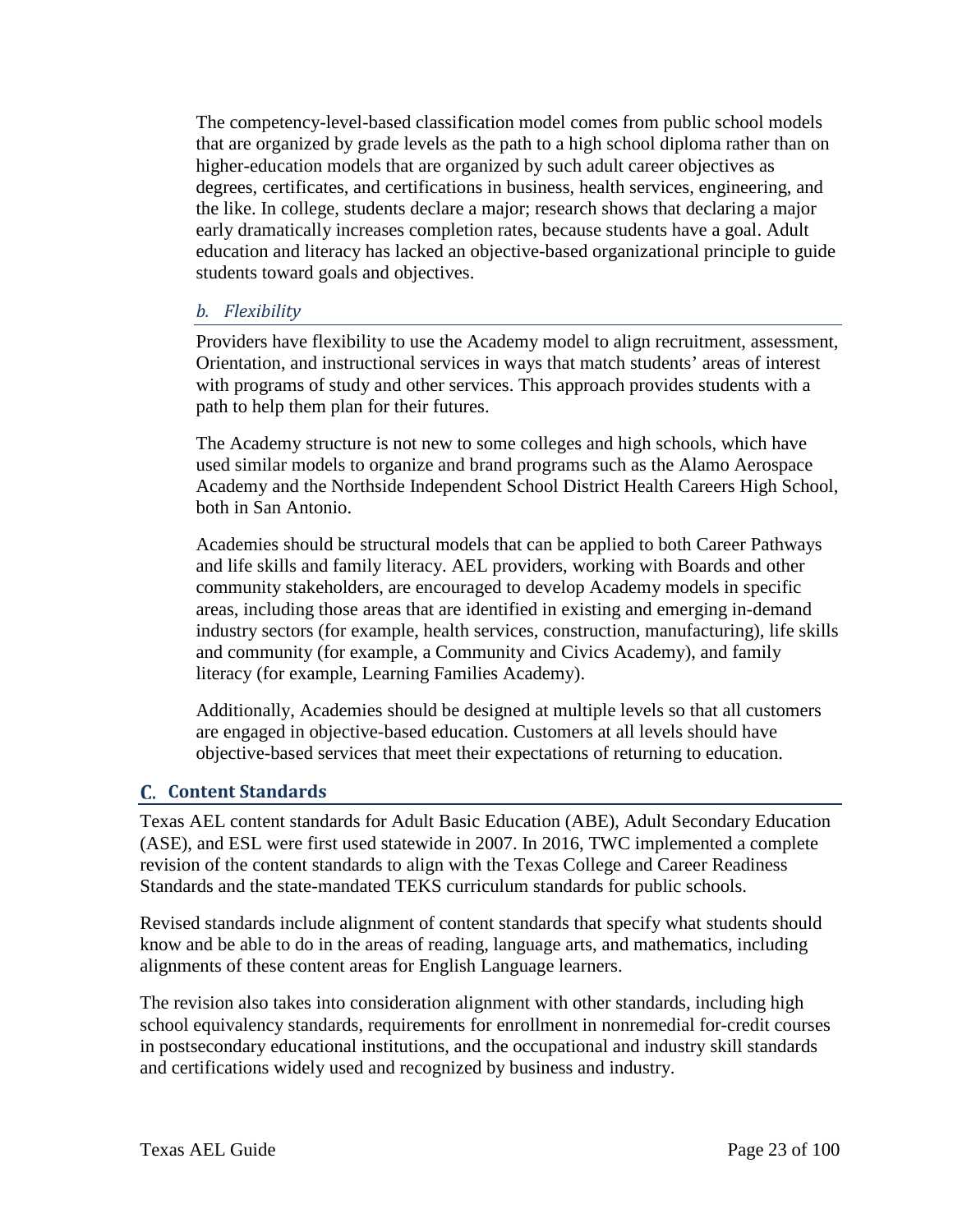Implementation of Texas AEL standards is an important element of WIOA, as states are required to align standards for adult education with state-adopted K–12 academic standards and implement them in the adult education curriculum. Therefore, TWC supports Professional Development and training-of-trainers to teach the revised standards and supports a curriculum-development initiative to align reading and math curriculum to the standards.

# <span id="page-23-1"></span><span id="page-23-0"></span>**Instructional Facilities**

## **1. Accessibility**

Providers must ensure that they provide safe and convenient instructional facilities that are accessible in accordance with the Americans with Disabilities Act, 42 USC §12101 et seq., as amended. Additionally, facilities must meet the following requirements:

- Be near public transportation
- Provide free, easy access parking
- Provide an environment that is conducive to learning, including furniture appropriate to adults, proper lighting, comfortable room temperature, reduction in noise and other distractions, and a visible clock
- Ensure that security or restricted access is provided at all times

# <span id="page-23-2"></span>**2. High-Quality Learning Environment**

To provide the best learning environment for adult learners, AEL providers must make every effort to have the following items available in each classroom and/or at each site for use in instructional delivery:

- Chalk, white, or smart boards
- Laptops or desktop computers with current software
- Internet access
- Learning tablets
- Tools and resources to support audio and visual classroom needs.

## <span id="page-23-4"></span><span id="page-23-3"></span>**Program Purpose**

#### **1. Federal Purpose**

Federal law and state rule set forth the purpose of the AEL program.

Under WIOA Title II, also known as the Adult Education and Family Literacy Act, or AEFLA, the purpose of adult education is to:

- assist adults to become literate and obtain the knowledge and skills necessary for employment and economic self-sufficiency;
- assist adults who are parents or family members to obtain the education and skills that:
	- $\triangleright$  are necessary to becoming full partners in the educational development of their children; and
	- $\triangleright$  lead to sustainable improvements in the economic opportunities for their family;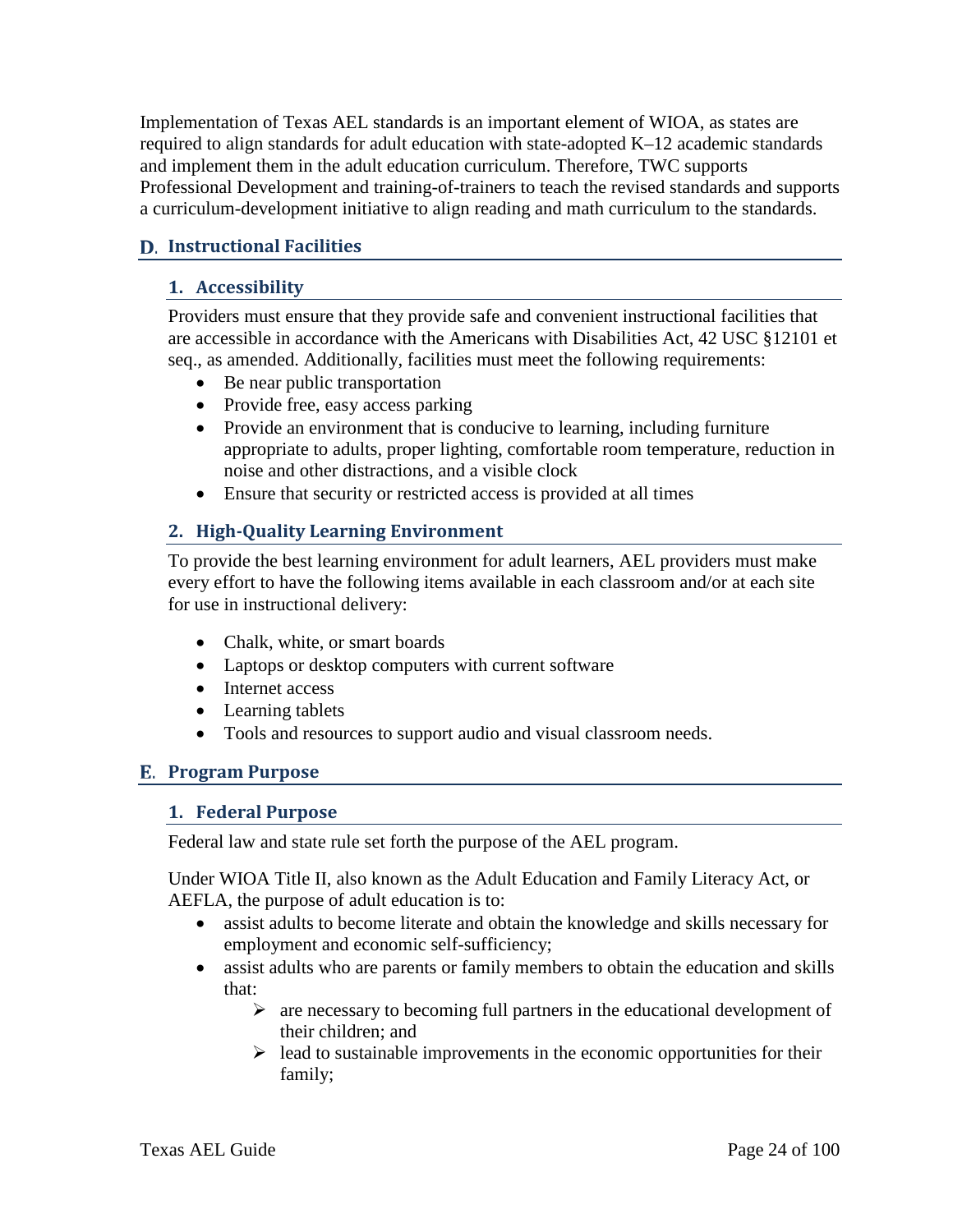- assist adults in attaining a secondary school diploma and in the transition to postsecondary education and training, including through career pathways; and
- assist immigrants and other individuals who are English Language learners in improving their:
	- $\triangleright$  reading, writing, speaking, and comprehension skills in English;
	- $\triangleright$  mathematics skills; and
	- $\triangleright$  understanding of the American system of government, individual freedom, and the responsibilities of citizenship.

# <span id="page-24-0"></span>**2. State Purpose**

Under TAC §805.1, the program's purpose is to provide adults with sufficient basic education that enables them to effectively:

- acquire the basic educational skills necessary for literate functioning;
- participate in job training and retraining programs;
- obtain and retain employment; and
- continue their education to at least the level of completion of secondary school.

# <span id="page-24-2"></span><span id="page-24-1"></span>**Alignment with Boards, Employers, Colleges, and Other Core Programs**

# **1. The Whole Is Greater Than the Sum of the Parts**

To fully support and implement local integration, state and local agencies must collaborate in ways that produce results and create an environment that fosters and drives meaningful partnerships. TWC and local Grantees enjoy active partnerships with a variety of local, state, and federal agencies and other entities.

## <span id="page-24-3"></span>**2. Integration with Boards and Workforce Solutions Contractors**

Since the program transition in 2013, TWC has fostered integration with Boards, which are expected to support AEL Grantees with strategic and program design guidance through the following:

- Analysis of employment statistics and local labor market information, regional economic development, and industry or occupational demand studies
- Identification of targeted high-growth or existing and emerging in-demand or targeted occupations or occupational clusters
- Prioritization or targeting of existing and emerging in-demand industry sectors and occupations to which Boards direct training resources

Support of direct services for eligible individuals by aligning the education, training, employment, and support services provided through Workforce Solutions Offices with AEL service providers, such as enrollment or Co-enrollment in Workforce Training, related support services, on-the-job training, and employment guidance. Other types of Texas Workforce System integration and alignment through Boards and Workforce Solutions Offices include the following:

- Creation of a memorandum of understanding that states the shared responsibilities of each partner and the infrastructure cost, defined in the WIOA Workforce Systems Operation Guide.
- Executing responsibilities as the AEFLA Grantee in certain workforce areas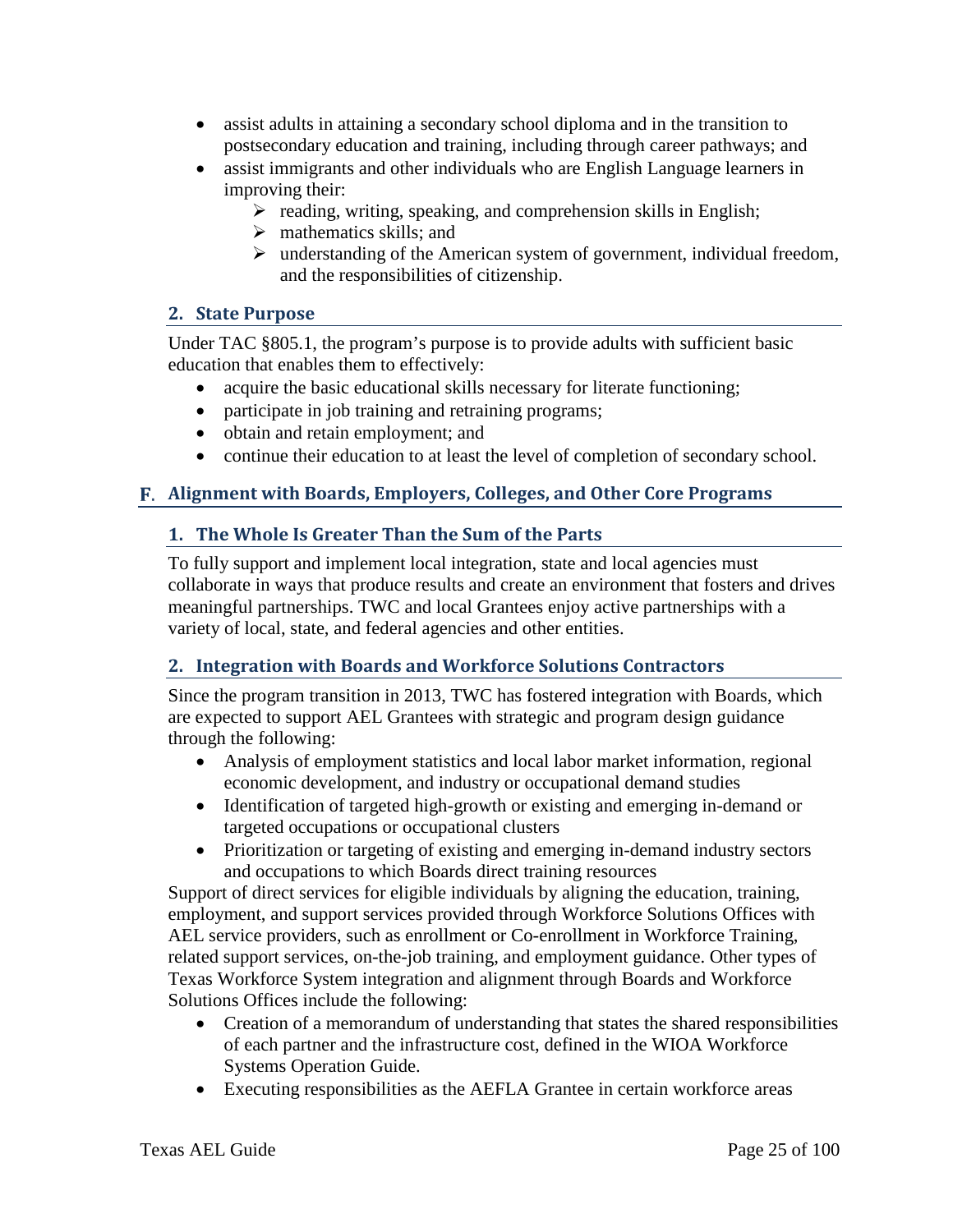- Strategic and program design guidance for Career Pathways through analysis of employment statistics and local labor market information, regional economic development, and industry or occupational demand studies
- Colocation of classes in Workforce Solutions Offices
- Referral and Co-enrollment in other workforce programs to support student retention, transition, and employment success

To fully realize the benefits of system integration for AEL customers, AEL providers are encouraged to take advantage of the multiple avenues available, not only to learn more about the assets of the Workforce Solutions system but also to participate in it.

Each of the state's 28 Workforce Areas has a Board made up primarily of private-sector employers, among them representatives of local education agencies, labor organizations, vocational rehabilitation, community-based organizations, economic development councils, and Workforce Solutions Office partners, with one position for an individual from a local literacy council, and one for an individual from adult basic and continuing education.

AEL program leaders are encouraged to attend Board and subcommittee meetings to be informed of local and regional economic trends, Board performance, and partnership opportunities.

Additionally, participation on the Board provides a way to provide input about Board strategic and local operational plans as well as to stay informed about the larger efforts and changes in the local workforce and economy, which can influence service delivery.

# <span id="page-25-0"></span>**3. Community Colleges and Texas Higher Education Coordinating Board**

For Texas to lead in a global economy, students must be able to benefit from the state's diverse postsecondary education and training options and achieve Recognized Postsecondary Credentials, licenses, and certifications that are portable and stackable. AEL has collaborated closely with the Texas Higher Education Coordinating Board (THECB) since AEL transferred to TWC in 2013, when TWC and THECB began to expand the former Career Pathways initiative, Accelerate Texas, through a \$1 million expansion investment. Since then, TWC has funded Accelerate Texas across the state in partnership with community colleges and other entities in collaboration with community colleges.

State and local collaborations augment THECB's strategic plan, 60x30TX, and address participants' desires for a better life, employers' desires to remain competitive, and the state's need for a robust economy.

TWC's partnership with THECB also supports data sharing and efforts to align curricula, credentials, and assessments to bring greater value to participants and the business community.

Information about THECB is available at [http://www.thecb.state.tx.us.](http://www.thecb.state.tx.us/)

# <span id="page-25-1"></span>**4. Independent School Districts and the Texas Education Agency**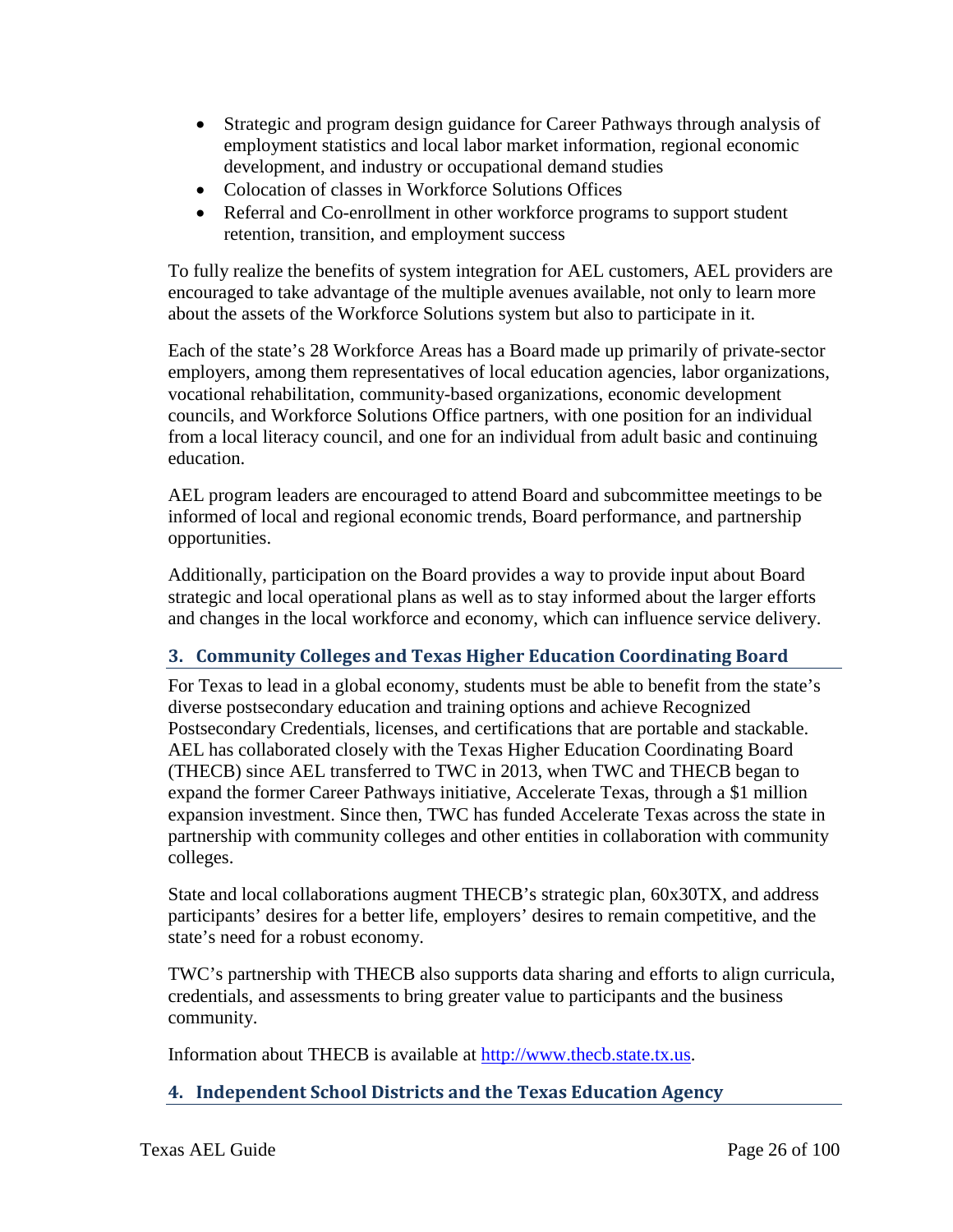As the state agency charged with public education, TEA is a critical partner for TWC and local providers in ensuring AEL alignment in key areas, including high school equivalency (HSE), dropout recovery, and standards alignment.

#### *a. Dropout Recovery*

In 2014, TWC collaborated with TEA to expand, continue, and further develop innovative models to support recent high school dropouts through the Texas Adult Completion and Skills Initiative (TACSI). TACSI is TWC's innovative High School Drop-out Recovery Program. It offers multiple options to address Career Pathways success for customers up to 26 years old. Customers participate in either credit recovery or HSE options that are matched to their career interests and offered concurrently with Workforce Training, college and career transitional support, and job development and employment services.

# *b. Texas Certificate of High School Equivalency*

AEL programs provide services to support participants in achieving the Texas Certificate of High School Equivalency (TxCHSE), and TEA is the state agency that manages TxCHSE.

On January 29, 2016, the State Board of Education, TEA's governing body, voted to award contracts to three companies to provide the assessments that serve as the basis for TEA to issue the TxCHSE. The following tests are available:

- Test Assessing Secondary Completion (TASC)—administered by Data Recognition Corporation
- High School Equivalency Test (HiSET)—administered by Educational Testing Services
- General Education Development (GED)—administered by GED Testing **Services**

Information about the deployment of these tests as well as locations for testing centers is available at the TEA webpage: [http://tea.texas.gov/TxCHSE.html.](http://tea.texas.gov/TxCHSE.html)

## <span id="page-26-0"></span>**5. Libraries and Texas State Library and Archives Commission**

Libraries are uniquely positioned to be key partners in the state's efforts to recruit Texans for services. Over 550 public libraries across the state can assist state and local efforts in building a stronger Texas workforce by hosting events and classes, providing access to employment and educational resources, supporting recruitment, and providing public access to the Internet to facilitate Distance Learning and job searching. In their role as technology anchors in their communities, libraries are also key partners in addressing the digital divide and Digital Literacy efforts.

The Texas State Library and Archives Commission (TSLAC) is the agency that assists patrons to effectively use information, archival resources, public records, and library materials.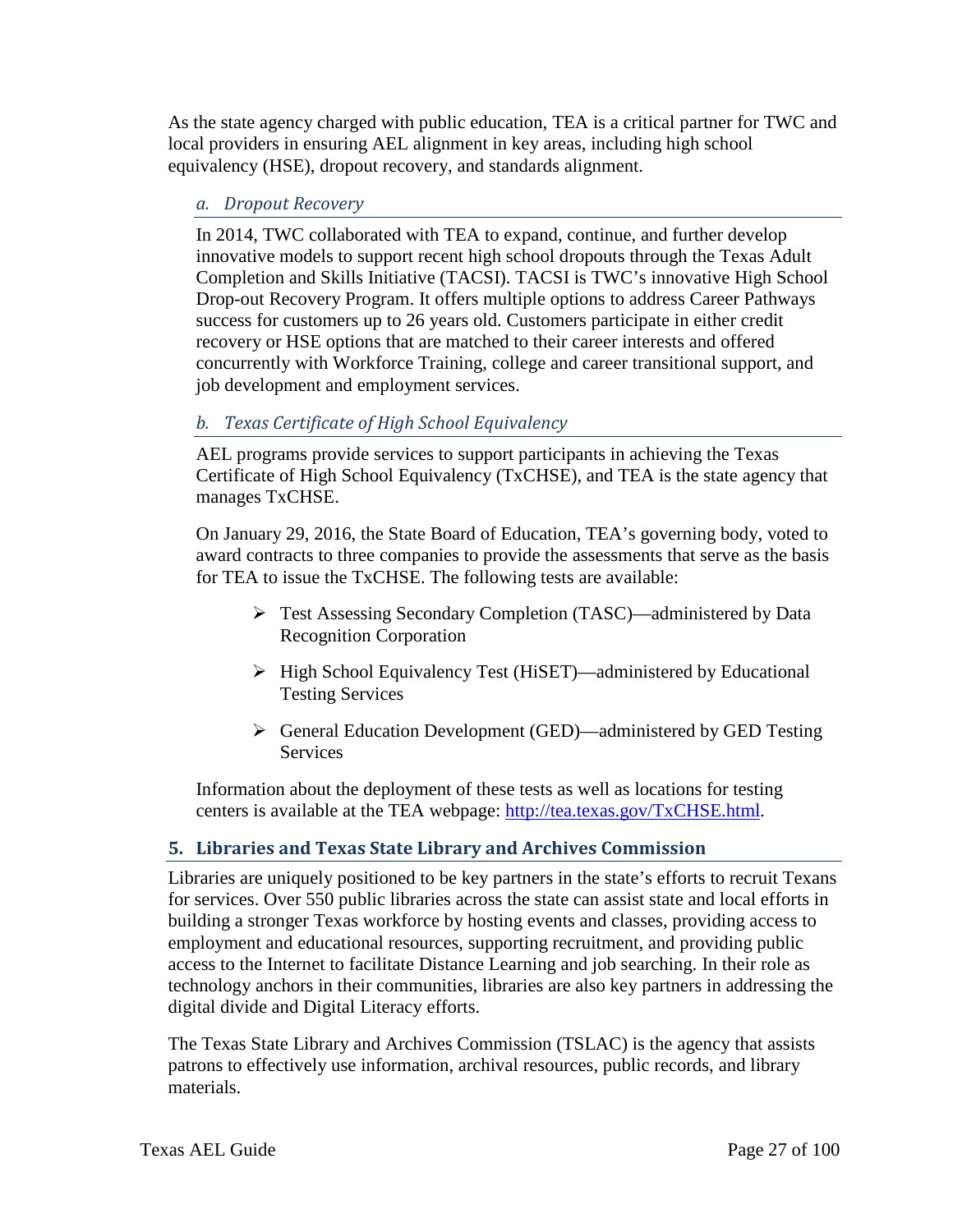In 2016 and 2017, TSLAC and TWC developed a free-use Digital Literacy toolkit that contains lesson plans, workbooks, activity worksheets, and resources for seven Digital Literacy training modules.

More information about TSLAC is available at [https://www.tsl.texas.gov/.](https://www.tsl.texas.gov/) The Digital Literacy tool kit is available at [https://www.tsl.texas.gov/ld/AEL/LandLtoolkit.](https://www.tsl.texas.gov/ld/AEL/LandLtoolkit)

# <span id="page-27-0"></span>**7. Essential Program Activities and Services**

#### <span id="page-27-2"></span><span id="page-27-1"></span>**Recruitment and Advertising**

#### **1. Overall Requirements**

As part of the connection phase of service delivery described under §6B, Service Delivery Structure providers must ensure that they are using a recruitment strategy to reach eligible customers, including those identified as most in need of literacy services, those desiring services to advance their careers, and those who may not be making progress in, but are paying for, college developmental education. This requires creating a standard written procedure to ensure the following:

- Use of consistent, asset-focused, and empowering messaging in all recruitment communications
- Use of branding as stipulated in provider grants
- Provision of multilingual communications in recruitment efforts based on a survey of major language groups in the communities served
- Enlisting the aid of multiple organizations, such as Workforce Solutions Offices, schools, businesses, faith-, and community-based organizations, community colleges, health services, and the like in recruitment efforts
- Recruiting and serving, at a minimum, the contracted number of students in each contracted category and ensuring that recruitment efforts are customized according to the target student population

## <span id="page-27-3"></span>**2. Proactive Strategic Outreach**

While student outreach and recruitment are critical activities to support performance outcomes for meeting the economic needs of students and their communities, these activities are some of the most underdeveloped or overlooked areas of service to new customers. Best practice shows that strategic recruitment identifies the best customers for the services offered in adult education and literacy and aligns with improved program performance. A model of developing services and waiting for customers to arrive has proven to be unsuccessful in growing a program to meet the needs of the community and fails to provide options for students in need of services and who can take advantage of such programs as Career Pathways.

Increasingly, adult education and literacy programs in Texas have been asked to focus on meeting outcomes related to college and career preparation and transition. This is because the options that traditional service delivery offered did not attract the populations that can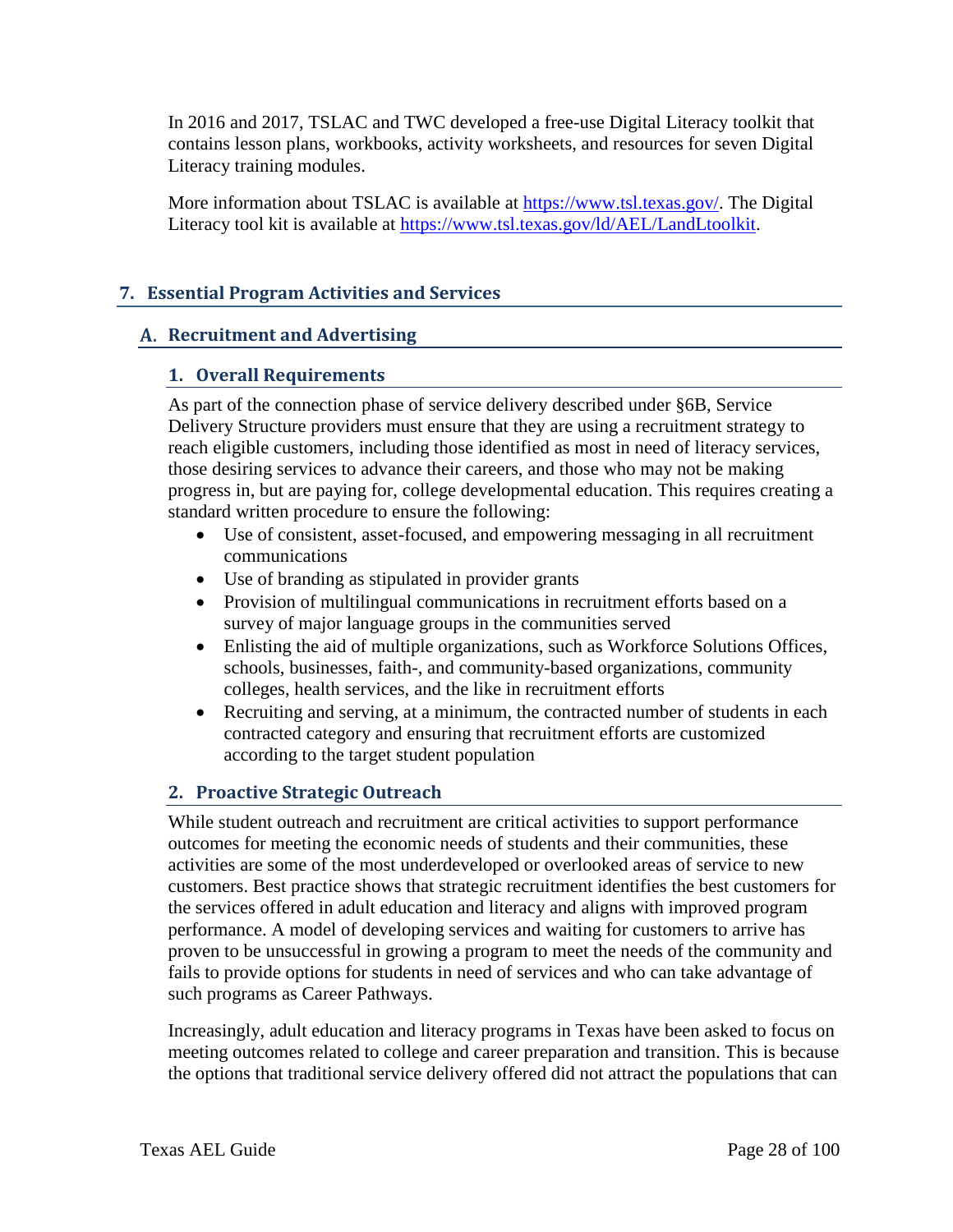benefit from adult education and literacy services in order to enter training, find employment, or facilitate a career boost.

All recruitment efforts should be based on an alignment of program objectives, performance measures, and customer goals and objectives. When analyzing a program's current student population, programs should consider the students' goals and objectives. and consider these questions:

- Are the goals and objectives of current participants able to be served by the program's services and objectives?
- Are there potential customers whose objectives better match the program objectives, including participants in workforce, vocational rehabilitation services, and college developmental education?

Such individuals are prime candidates for services, and providers should consider these populations as primary target customers.

# *a. Alignment to Program Objectives and Performance Measures*

Providers must ensure that recruitment supports program objectives and performance measures. Providers can begin with an analysis of their current or historical service mix to determine gaps in student populations. For example, an English Literacy and Civics (EL Civics) program that has historically served low-level English Language Learners who were not in the workforce would benefit from developing a strategy to recruit higher-skilled English Language Learners with employment objectives, including professionals with degrees and credentials from their native countries.

Effective recruitment can be measured by:

- $\triangleright$  the provider's responsiveness in developing and delivering services that meet the demands of the community; and
- $\triangleright$  the level to which the provider's current recruitment strategy has engaged organizations serving populations that would benefit from the wide variety of services, including Career Pathways models

# *b. Effectively Engaging the Community and Communicating the Program*

Providers should realize that a community might not be aware of the diversity of programs available to them. Programs that have long been established in neighborhoods or centers may be known for providing only ESL instruction, high school equivalency preparation, and/or family literacy services. Community members might not know that providers across the state now offer job training through IET, access to vocational rehabilitation services, and integration with Workforce Solutions Offices services.

Providers must take extra steps to ensure that the community member knows about the services that are available. Providers can update promotional materials and signage, host open-house events, collaborate with community partners, and expand the program message to reflect the array of AEL services being offered.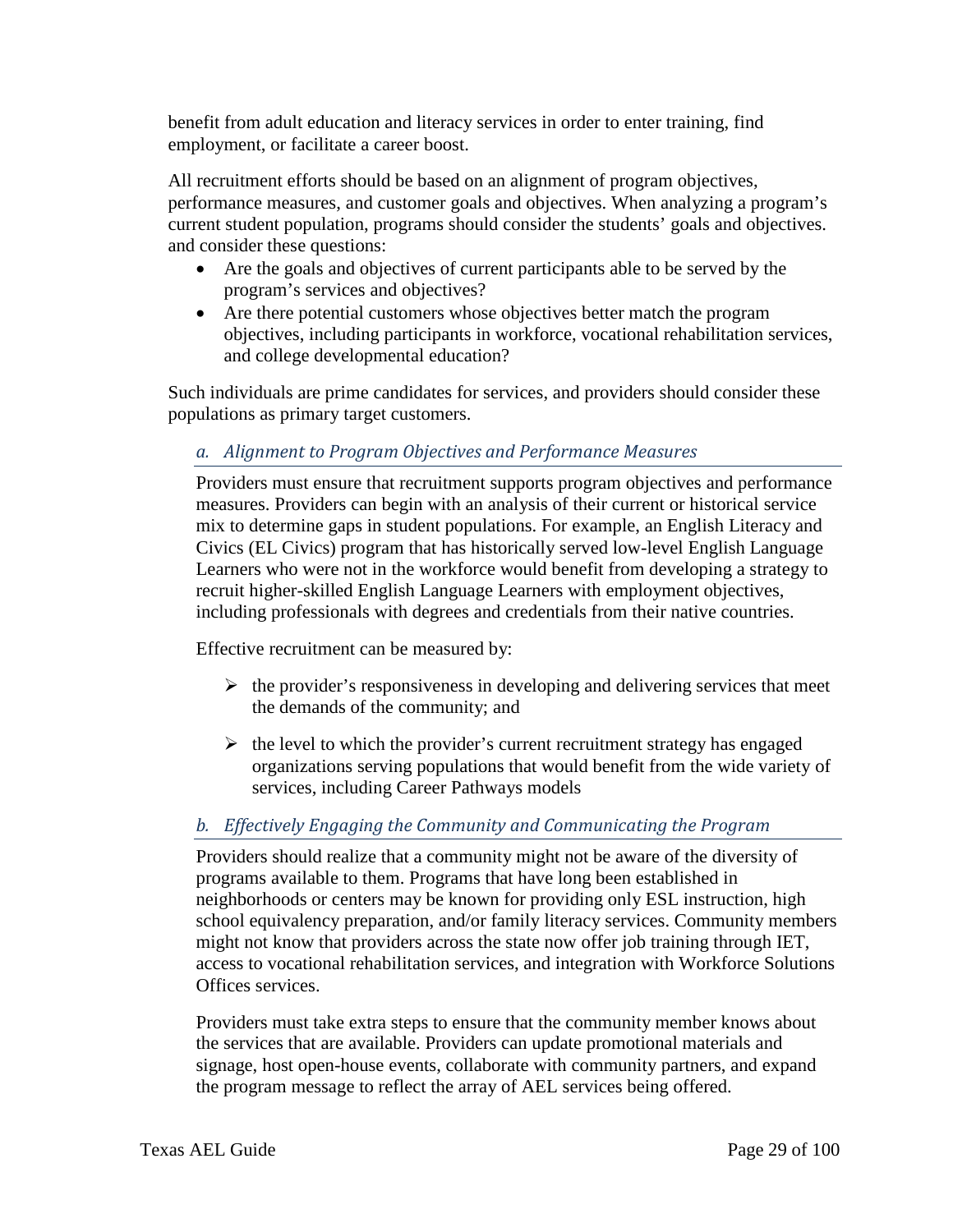When evaluating program promotion, AEL providers must consider whether their advertising publicizes the new service delivery options available. Some AEL providers, like many community colleges, have shifted from generic course names like "ESL Level 2" and "GED" to names that reflect the aspirations and goals of students, such as "High School Equivalency to Careers Academy" or health-focused ESL "Health Services Academy" programs.

#### <span id="page-29-0"></span>**3. Recruitment through Partner Integration**

It is important for providers to understand their student populations in ways that go beyond their educational levels. If a program has a large population of students who are not in the workforce or are casually attending class for social integration and only a small number of students who are there for college and career transitions, that information is useful when developing a strategy for recruitment. While customers who do not have career or college objectives continue to receive services, providers will achieve better performance results if they do expand outreach beyond these populations.

A program recruitment strategy that reaches a diverse customer base depends on the depth and diversity of the program's partnerships.

Employers make powerful allies and provide opportunities to reach students who are working and need services to progress in their careers. Additionally, most communities urban, rural, large, or small—have multiple organizations serving similar populations, and students often use services from more than one agency.

Rather than programs using passive recruitment methods, or none at all, to recruit students directly, providers should form strategic partnerships that include cross-referral from workforce, Vocational Rehabilitation Services, social services agencies, and college developmental education departments to help bring students, including those with career and college goals, to the programs.

## *a. Recruiting Students with Career and College Goals*

Strategic recruitment is also key to the success of programs in required programs such as IET and Integrated EL Civics. Participation for these models requires specific customer characteristics that should be identified during intake and screening. Characteristics to look for include the following:

- $\triangleright$  Available and eager for work
- $\triangleright$  Intrinsic motivation (desiring higher wages and more satisfying work)
- $\triangleright$  Desiring and willingness to meet the demands of accelerated, short-term training
- $\triangleright$  Being able to benefit from well-defined course sequences and Career Navigator support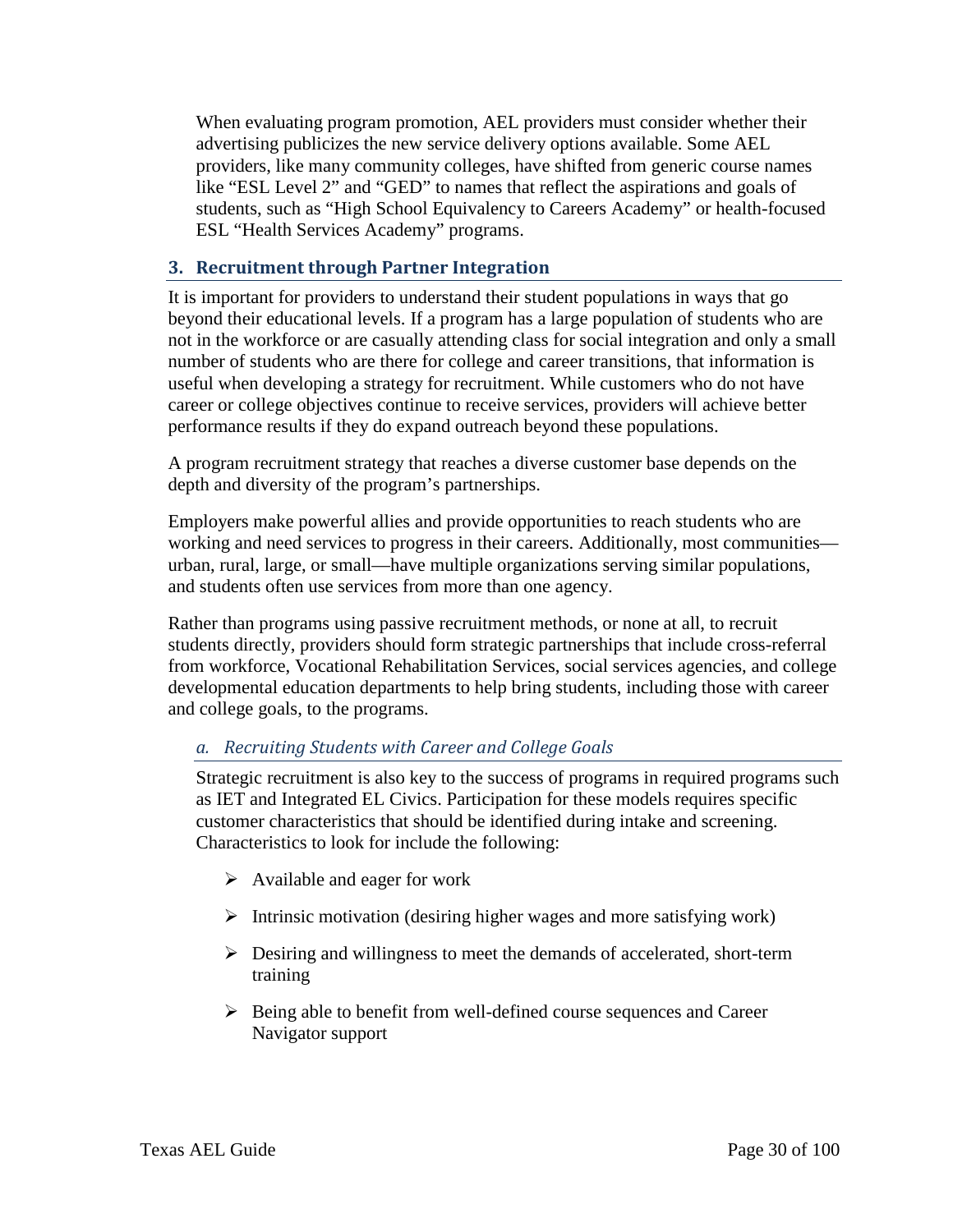$\triangleright$  Having external constraints (for example, child care, work schedule, or transportation issues) relatively well-managed (such customers may benefit from Supportive Services and educational case management)

# <span id="page-30-1"></span><span id="page-30-0"></span>**Comprehensive Assessment Orientation**

# **1. General Requirements**

Comprehensive Assessment is part of the entry phase of service delivery described in §6 B, Service Delivery Structure, and it is a critical part of successful program management. The term "Comprehensive Assessment" implies that the process consists of more than the required eligibility testing. Comprehensive Assessment not only determines the eligibility of the student but also identifies his or her goals, educational and employment background, and potential barriers with which the customer may need support to ensure retention and completion; it also includes disability accommodation needs, if applicable.

Research by Thomas Bailey, a leading expert on community college redesign as it relates to developmental education students, and others show that programs which spend quality time with students throughout the duration of the program pays off later in better retention, faster progress and higher completion rates.

WIOA has allowed greater flexibility in program design as well as the opportunity to offer increasingly diverse services, such as Digital Literacy, curriculum for college knowledge, and job-search assistance, through Workforce Preparation Activities.

All providers must ensure that they have a written procedure for Comprehensive Assessment and Orientation that, at minimum, includes the following components:

## *a. Collection of Required Reporting Elements*

Providers must ensure that they collect information required by the Assessment  $Guide<sup>6</sup>$  $Guide<sup>6</sup>$  $Guide<sup>6</sup>$ 

# *b. A Signed Release of Information*

Each student file must have a release of information form that the student has signed, so that relevant information can be shared as necessary with other entities, including entry into TEAMS statewide database. The signed release must address the Family Educational Rights and Privacy Act (FERPA) (20 USC §1232g; 34 CFR Part 99) information release protections and must include:

 $\triangleright$  information about the specific types of records that may be released;

<span id="page-30-2"></span><sup>6</sup> The Texas AEL Assessment Guide is available at [http://www.twc.state.tx.us/files/partners/texas-ael-assessment-guide-twc.pdf.](http://www.twc.state.tx.us/files/partners/texas-ael-assessment-guide-twc.pdf)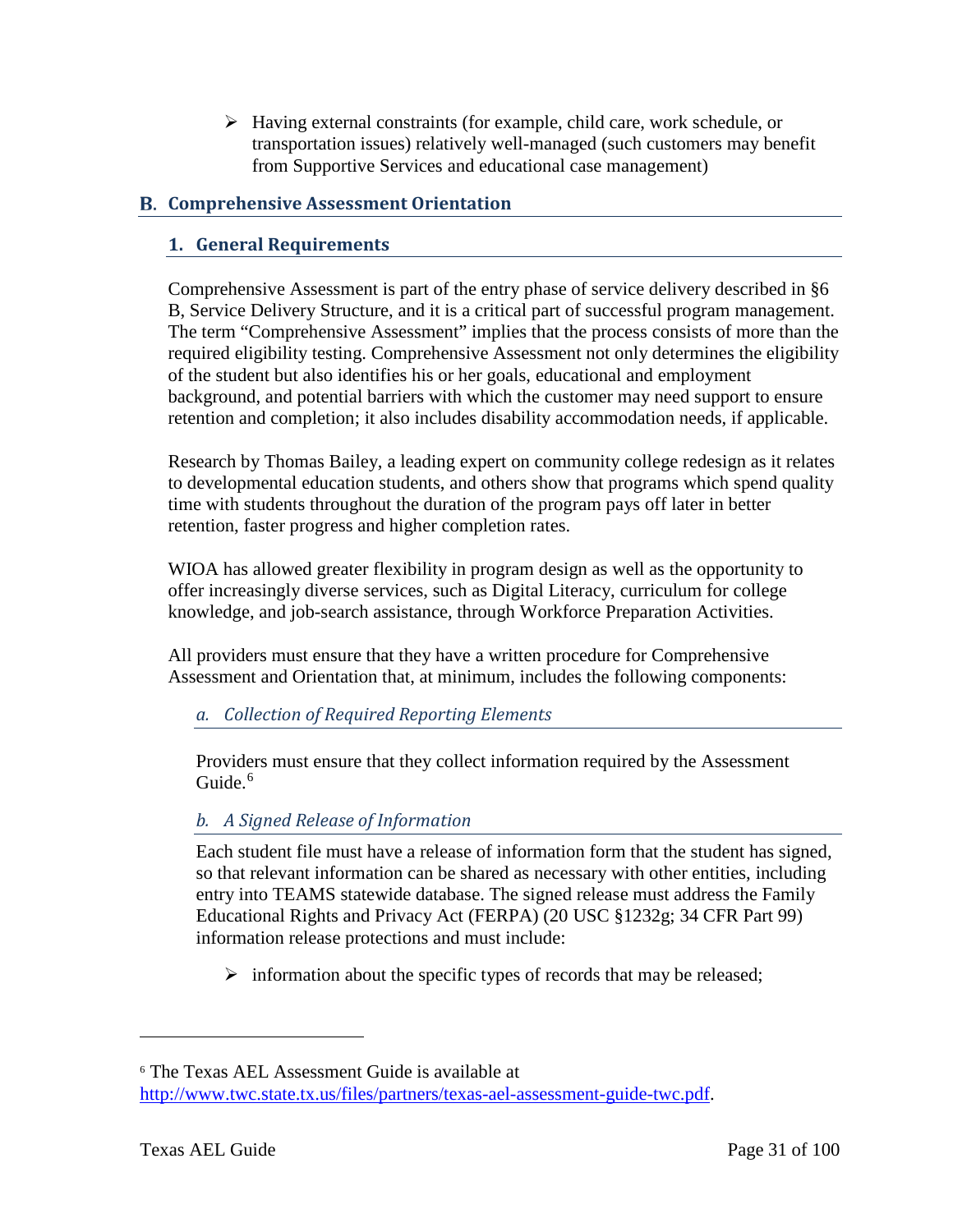- $\triangleright$  names of entities authorized to release the information;
- $\triangleright$  names of entities authorized to receive information; and
- $\triangleright$  the purpose of information released to each recipient.

The signed release of information form may be designed locally, but it must provide a way to ensure that the student understands the consent that he or she is giving when enrolling in AEL services. Local programs may add language to the following TWCapproved language in the release of information, as programs might have data-sharing agreements with other entities that would require additional language. Grantees must use the following TWC language in the release of information form:

Participant Acknowledgement and Release of Information

The information provided is complete and correct to the best of my knowledge. I agree to abide by Adult Education Program policies, rules and regulations. I further understand the submission of false information is grounds for rejection of my application, withdrawal of acceptance, and cancellation of enrollment. My signature below shall constitute acknowledgement to statistical use of my records of enrollment, progress, credential obtainment, and transition to postsecondary enrollment or employment. My signature below also authorizes use of my personally identifiable information, including my employment and wage information pre-, during and post- enrollment for audit, study and evaluation of the Adult Education and Literacy program performance and other state and federally-funded programs. Such programs may include but are not limited to those under the laws administered by the Texas Education Agency and the Texas Higher Education Coordinating Board. I acknowledge that the Adult Education and Literacy program and that TWC may release personal identifiable information to other local, state, federal, partners and/or stakeholders for verification of state and federal program requirements, performance reporting, audit, evaluation, study and to monitor the programs performance. Participants who are 17 and 18 years of age must have written parental permission or qualify for another exemption from compulsory attendance law. Additional information may be found at: [http://www.twc.state.tx.us/twc-website-privacy-security](http://www.twc.state.tx.us/twc-website-privacy-security-information#confidentiality)[information#confidentiality.](http://www.twc.state.tx.us/twc-website-privacy-security-information#confidentiality)

If an individual refuses to sign the release, a referral to another educational organization might be appropriate. AEL may not serve individuals who refuse to release information for data sharing.

AEL will be releasing guidance with more specific language that focuses on who is covered under the Family Educational Rights and Privacy Act (FERPA) and how sharing participant information at the local level to enhance service delivery can and should be outlined in a separate process and form.

*c. Collection of Eligibility Documentation*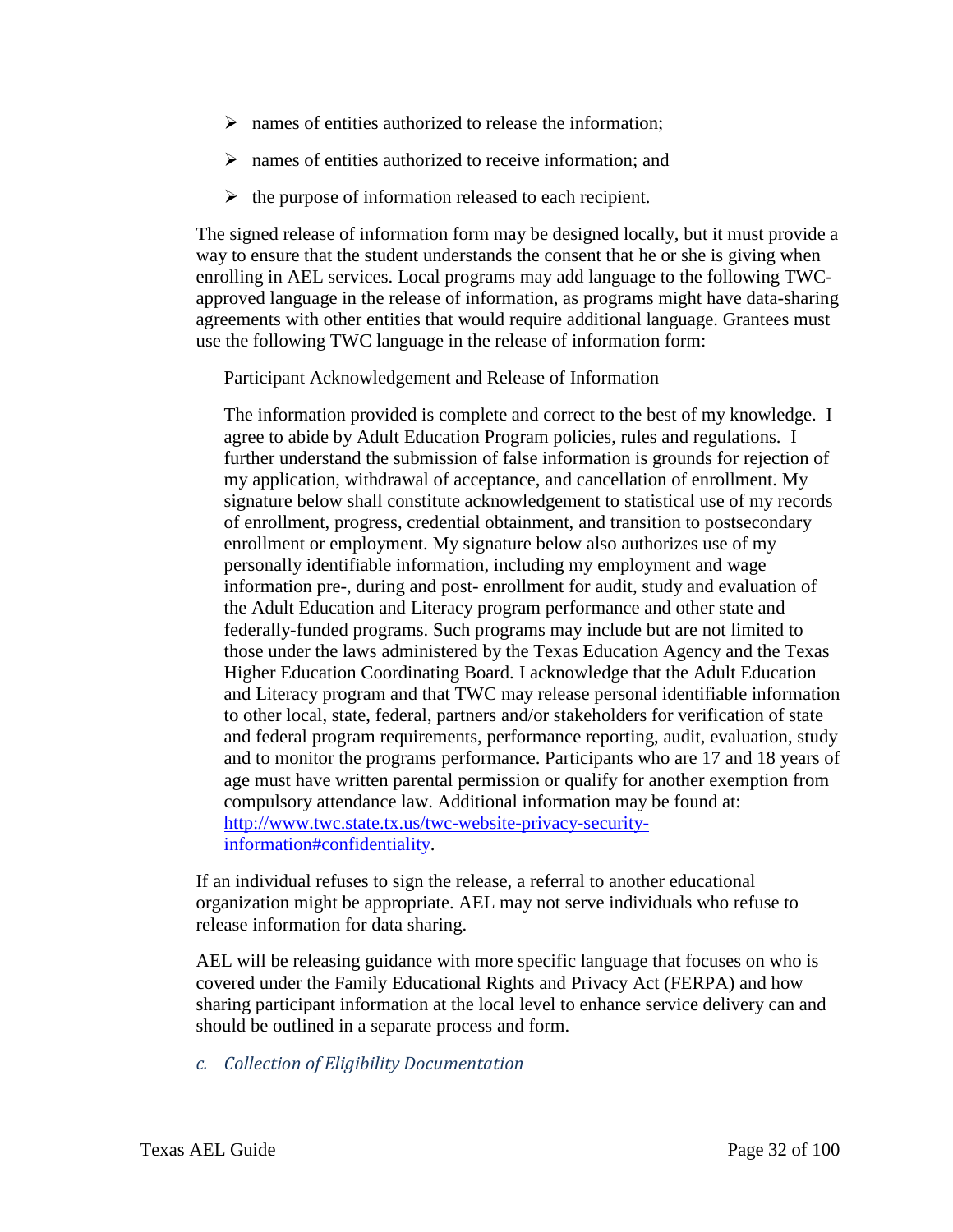AEL providers must ensure that eligibility screening is performed before a student is enrolled in a class. One way to ensure that all necessary documents have been received is to create a checklist for use during the intake process to ensure that each student is eligible for the Orientation process. Checklist items should include, at a minimum, the following:

- $\triangleright$  Enrollment form—Includes all required elements as outlined in the Assessment Guide, locally designed, fully completed, and signed and dated as required
- $\triangleright$  Release of information—One release form that incorporates all the language required to share student data and acknowledge the participant's consent

Providers must ensure that all forms are in a legible font, contain sufficient space for requested information, and are created in a way that protects the student's Personally Identifiable Information (PII).

Student eligibility requirements for AEL include the following:

- $\triangleright$  Proof of basic-skills deficiency or English language in the form of an approved assessment
- <span id="page-32-0"></span> $\triangleright$  Proof that a participant between the ages of 16–18 who has not attained a high school diploma or its equivalent meets an exemption defined in Texas Education Code (TEC) §25.086 [\(See Table 1](#page-32-0) for more information.)

#### **Table 1: Required Documentation for AEL Participants Who Are Within Compulsory Attendance Age and Lack a High School Diploma or Its Equivalent**

| Age | <b>Required Documentation</b>                                                    |
|-----|----------------------------------------------------------------------------------|
| 16  | Court order                                                                      |
| 17  | Attestation that student is not currently enrolled<br>and                        |
|     | Any of the following:                                                            |
|     | Parent permission (on enrollment form)                                           |
|     | Court order                                                                      |
|     | Proof and/or attestation that 17-year-old lives separate from<br>parent/guardian |
|     | Proof and/or attestation of homelessness                                         |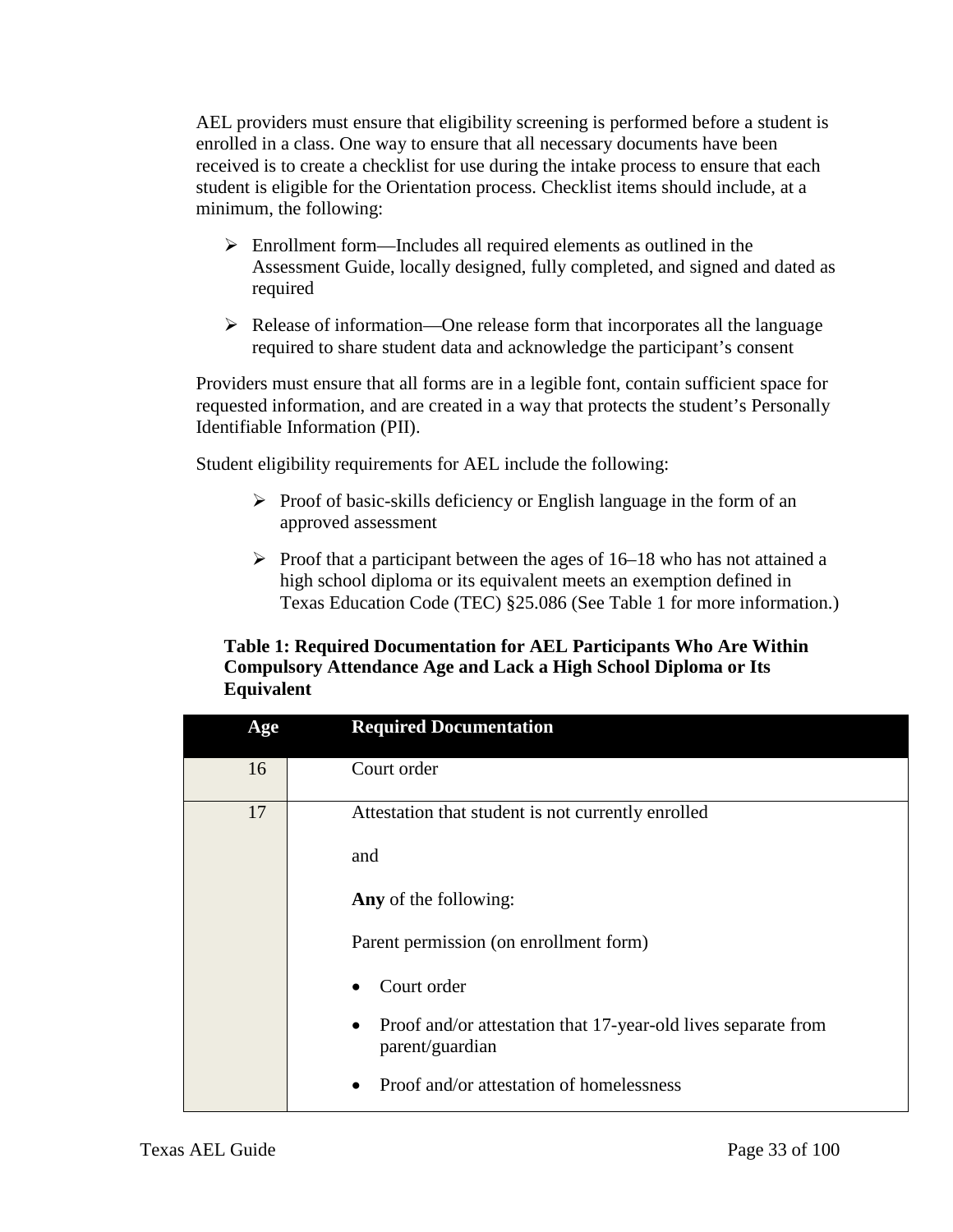| Age | <b>Required Documentation</b>                                                         |
|-----|---------------------------------------------------------------------------------------|
| 18  | Attestation that student is not currently enrolled                                    |
|     | and                                                                                   |
|     | Any of the following:                                                                 |
|     | Parent permission (on enrollment form)<br>٠                                           |
|     | Court order<br>$\bullet$                                                              |
|     | Proof and/or attestation that 18-year-old lives separate from<br>٠<br>parent/guardian |
|     | Proof and/or attestation of homelessness                                              |

For individuals to be funded with Temporary Assistance for Needy Families (TANF), proof of eligibility, as outlined in AEL Letter 01-15, Change 1, issued May 14, 2015, and entitled "Adult Education and Literacy Temporary Assistance for Needy Families Eligibility—*Update*," and any subsequent issuances.

# *d. Referral for Other Services*

Providers must have strong referral systems to ensure that a participant's needs are met by another organization when necessary, such as collaborating partner entities that can assist customers who refuse to release information. This includes having the following:

- $\triangleright$  A referral system for adults who are not eligible for adult education and literacy services or who will benefit more from other services. For example, participants who are college ready or prepared to test for the TxCHSE.
- $\triangleright$  Identification of participant areas that require further assessment and review, including, but not limited to:
	- o homelessness
	- o substance abuse
	- o counseling needs
	- o identified or suspected disabilities
	- o determination of whether a high-level limited English proficiency adult should be assessed using tests for ESL or ABE, or ASE populations
	- o eligibility for college remedial or developmental education services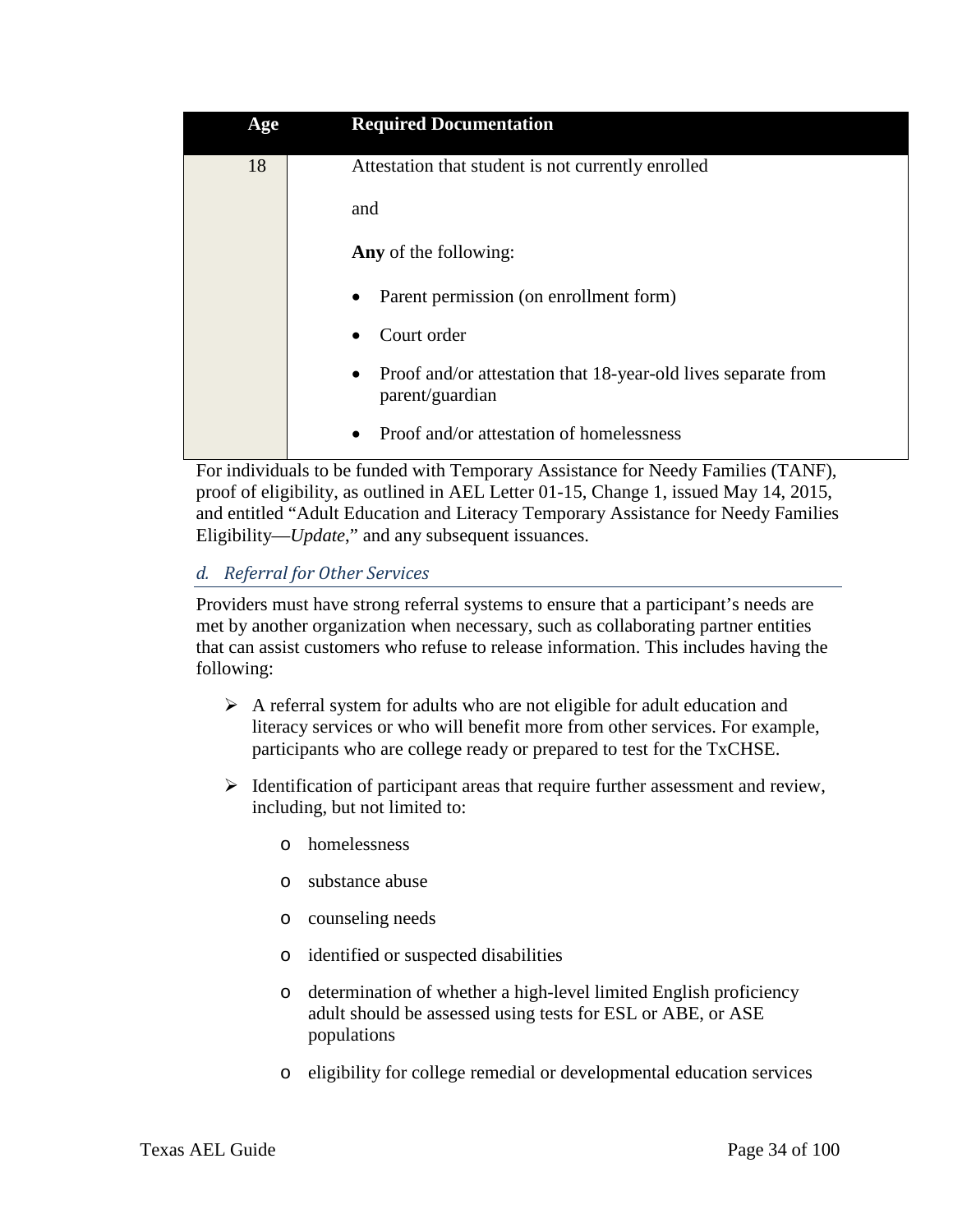#### *e. Waitlists Management*

Providers should avoid waitlists. Adult education and literacy customers need and desire immediate service to address often pressing economic and educational objectives.

AEL providers must ensure that they have adequate scheduling, direct service, and Distance Learning offerings to avoid having a waitlist; however, all programs also must have a written procedure for waitlist management that includes:

- $\triangleright$  alternate educational and/or workforce development activities in which customers may participate while waiting for services;
- $\triangleright$  a plan for enrolling students in Distance Learning activities; and
- $\triangleright$  follow-up contact procedures to enroll wait-listed customers when space becomes available.

## *f. Testing and Placement*

AEL providers must follow the requirements for testing and placement stated in the Assessment Guide.<sup>[7](#page-34-1)</sup> Providers should defer to the Assessment Guide and associated AEL letters for official policy and guidance. A summary of these requirements is as follows:

- $\triangleright$  Texas requires that participants be assessed before they can be enrolled in a class.
- $\triangleright$  The testing process must be transparent and explained in advance to participants. Before testing, participants must be told why they will be tested and what the test results will be used for. As soon as possible after testing, participants must be informed of the test results with a thorough explanation of the results and the associated performance levels. Providers must ensure that a participant's test results are used to inform other Comprehensive Assessment activities, such as goal setting.

See the Assessment Guide for basic practices in orienting participants to the testing process.

## <span id="page-34-0"></span>**Orientation**

**Important Change:** Effective July 1, 2017, orientation hours will not be counted as direct contact hours for any performance reporting. See the Assessment Guide for more information on these changes.

<span id="page-34-1"></span><sup>7</sup> The Texas AEL Assessment Guide can be found at [http://www.twc.state.tx.us/files/partners/texas-ael-assessment-guide-twc.pdf.](http://www.twc.state.tx.us/files/partners/texas-ael-assessment-guide-twc.pdf)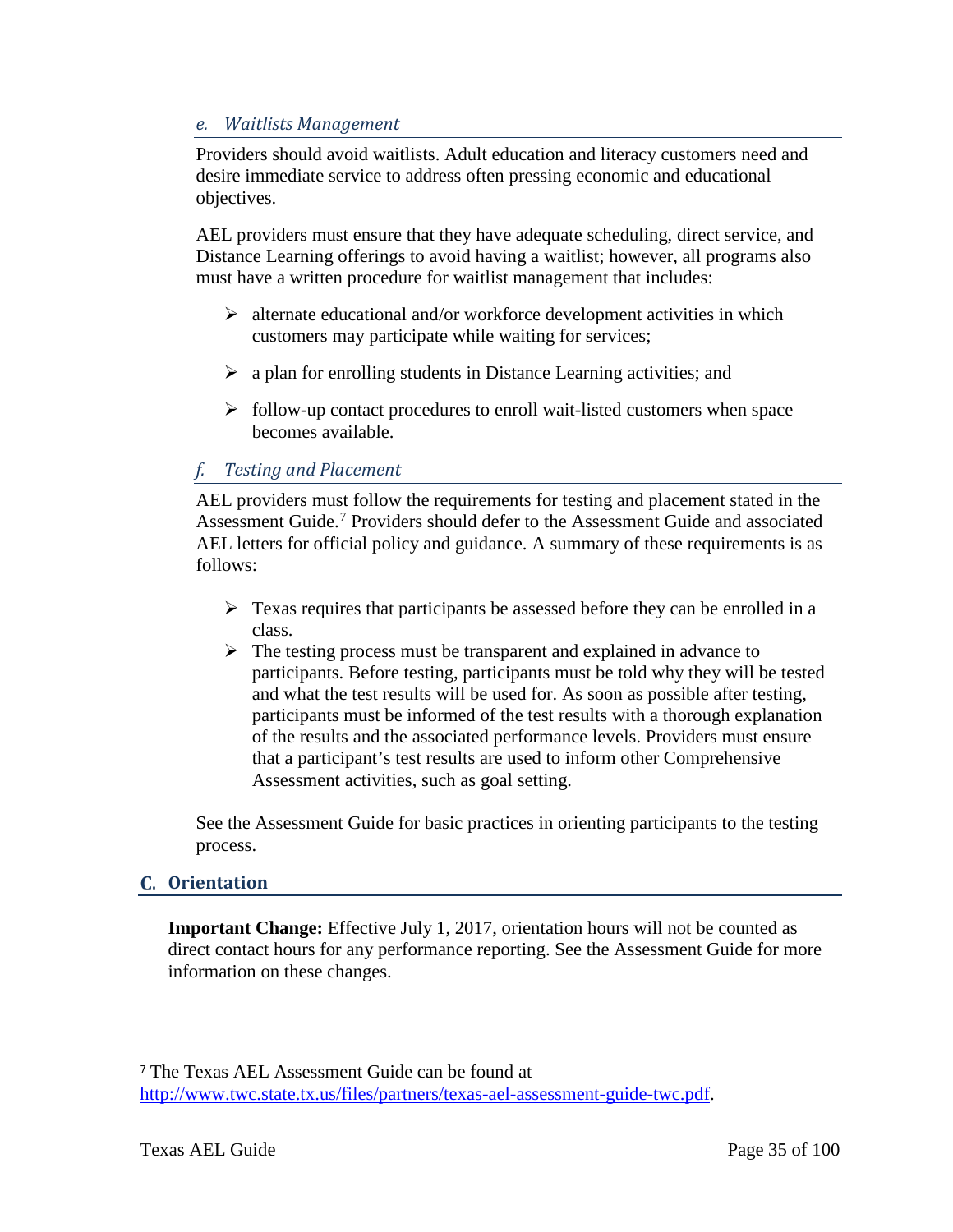Like Comprehensive Assessment, Orientation is part of the entry phase of service delivery. AEL providers must provide a student Orientation, and it must be described in a standard operating procedures document. Providers must document that a participant attended Orientation.

The Orientation is part of the entire Comprehensive Assessment process, assessing not only participants' academic skills but also their personal, academic, and employment strengths, as well as possible information, supports, and resources that might facilitate success in meeting their goals and objectives.

## <span id="page-35-0"></span>**1. Customization for Program Type**

The duration of Orientation must directly correlate to a participant's goals and desired outcomes as well as be customized for the different types of adult education and literacy services provided. For instance, a Workplace AEL class at an employment site might require a short Orientation, because the goals and objectives are designed jointly by the employer and the provider before the class starts and the outcome is predetermined.

In general, all Orientations should be customized for the activity for which the Orientation is designed. Elements that most Orientations contain and document in a written participant handbook or syllabus include:

- Information about program and collaborating organization services
- Review of attendance policy and class participation expectations
- Review of available support and partner services
- Information about learning styles, learning strategies, and success skills
- Emergency evacuation procedures
- Grievance procedures
- Rights and responsibilities of participants
- Program code of conduct

Programs should ensure that all participants, including English Language Learners and individuals with disabilities, understand and have access to program information.

## <span id="page-35-1"></span>**2. Individual Training, Education, and Career Plans**

Orientation must include a process for establishing short- and long-term goals with students for student success and retention. These goals establish the basis for the required Individual Training, Education, and Career Plan (ITEC Plan).

While the development of the ITEC Plan may begin during Comprehensive Assessment, providers should ensure that this goal-setting process is completed during the Orientation and that it informs placement decisions.

The goal of the ITEC Plan is to identify and prioritize long-term and short-term academic and career goals. The following are examples of ITEC Plan topics:

• Management of home, life, child care, and transportation needs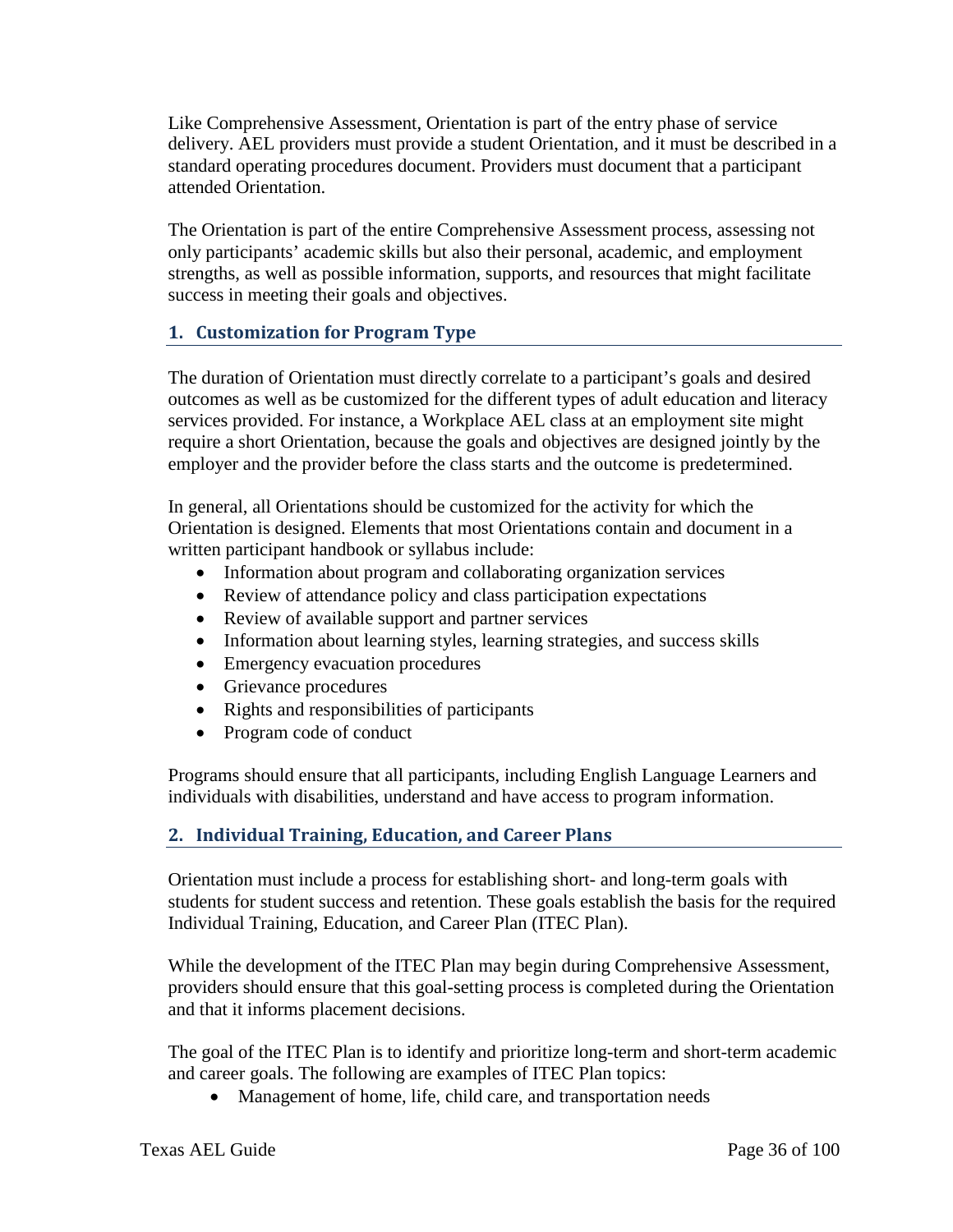- Access to AEL services, including counseling, tutoring, technology, and Distance Learning
- Access to support services
- Occupational assessment
- Establishment of career goals
- Access to college and training services
- Access to internships and on-the-job training
- Job development and employment search

## **3. On-Ramp, Bridge, and Transition Classes**

Programs often provide a more intensive type of service activity for students entering IET or Integrated EL Civics to ensure that students are academically prepared for the rigor and duration of these models and are making the best career choices. This type of service is often called an On-Ramp to Postsecondary Education or Training (On-ramp Program), bridge, or transition class and may be delivered in an intensive but short term design with topics, content, and activities over several days or weeks, or of longer duration as a postsecondary college readiness program including:

- Preparation for a college or Workforce Training, including the development of college knowledge in the areas of note-taking, academic advising, time management, study habits, and Digital Literacy;
- Career development that includes career exploration, career planning, and employment expectations and work culture for an occupation or sector;
- Meeting with Career Navigators or others to expand and customize an ITEC Plan;
- Guest lectures from employers, former students, and faculty;
- Referrals to individual Supportive Services (for example, transportation, child care, housing assistance); and
- Intensive academic readiness and remediation for student success to support transition to postsecondary education and training.

This activity supports program success by ensuring that students understand and are committed to the duration and intensity of the program, have made arrangements to mitigate work and personal obligations that might impede completion and are well informed about the resulting employment options and expectations to support success.

## **Instruction**

## **1. Instructional Services for Native English Speakers**

#### *a. Basic Literacy*

Basic literacy is instruction and support in the basic reading components necessary to develop beginning readers' ability to deconstruct, interpret, and use text. Reading develops according to identifiable stages—acquiring alphabetics (learning to read), fluency (smooth expressive reading), and reading to learn (the ability to use reading to acquire new information). The reading process, often facilitated through one-on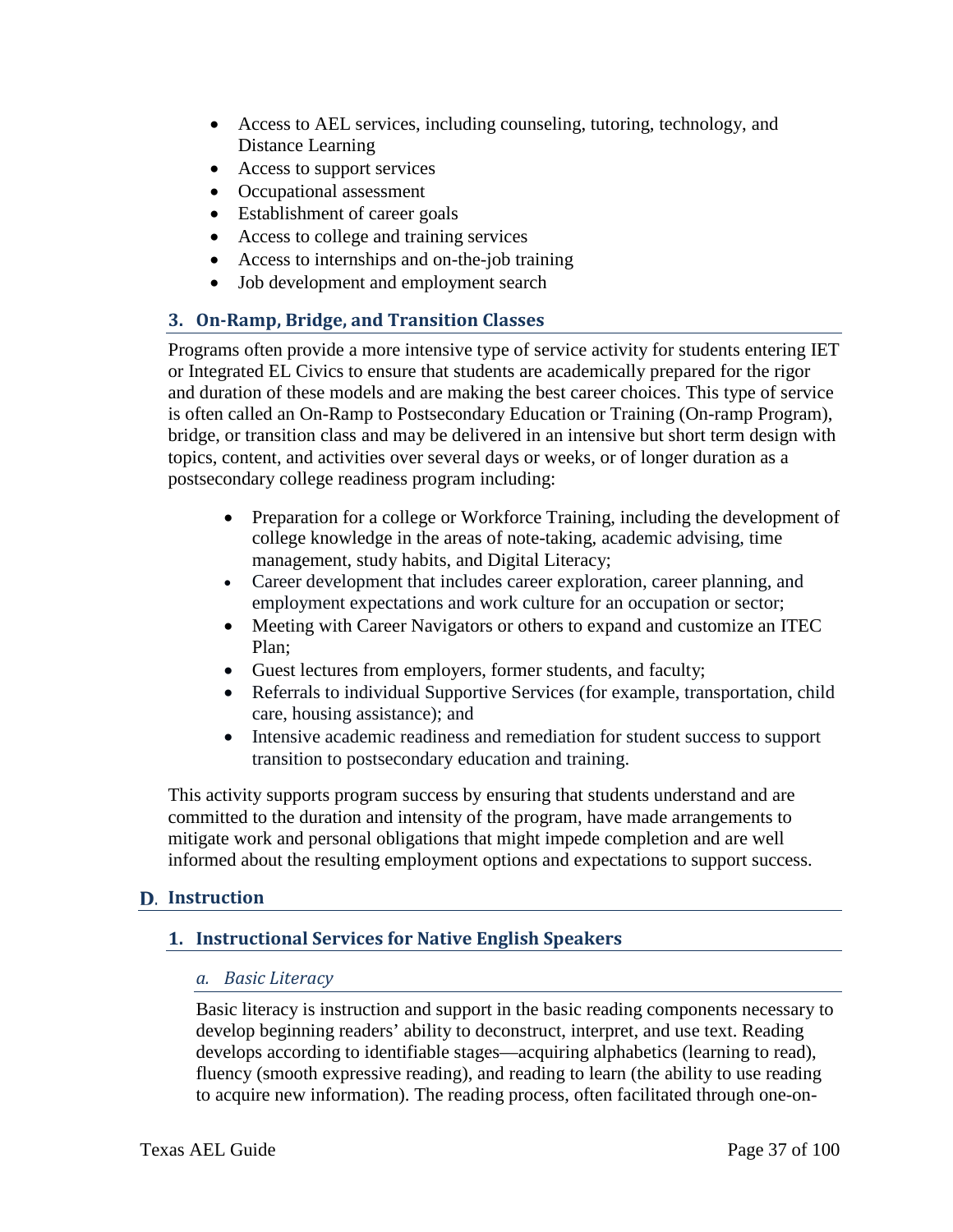one instruction, includes word recognition, spelling, word meaning, silent reading comprehension, and oral reading rate.

## *b. Adult Basic Education (ABE)*

ABE activities and instruction are provided across a continuum, from pre- and basic literacy through elementary levels, culminating with competencies equivalent to the eighth-grade level. Instruction includes reading, mathematics, communication skills, social studies, physical sciences, health, Digital Literacy, and career and college readiness competencies. Assessment and performance guidance organize ABE into four levels:

- $\triangleright$  Level 1 (grade level 0–1.9)
- $\blacktriangleright$  Level 2 (grade level 2–3.9)
- $\blacktriangleright$  Level 3 (grade level 4–5.9)
- $\geq$  Level 4 (grade level 6–8.9)

## *c. Adult Secondary Education (ASE)*

ASE activities and instruction are comparable to the competencies developed in secondary high school and college developmental education. Assessment and performance guidance organize ASE into two levels:

- $\blacktriangleright$  Level 5 (grade level 9–10.9)
- $\triangleright$  Level 6 (grade level 11–12)

## *d. Texas Certificate of High School Equivalency (TxCHSE)*

Participants may earn the TxCHSE by successfully passing one of the following tests issued by TEA:

- TASC (Test Assessing Secondary Completion)—administered by Data Recognition Corporation
- HiSET (High School Equivalency Test)—administered by Educational Testing Services
- GED (General Education Development)—administered by GED Testing **Services**

Additional information on the TxCHSE is available at [http://tea.texas.gov/TxCHSE.html.](http://tea.texas.gov/TxCHSE.html)

## **2. Services for English Language Learners**

*a. English as a Second Language (ESL)*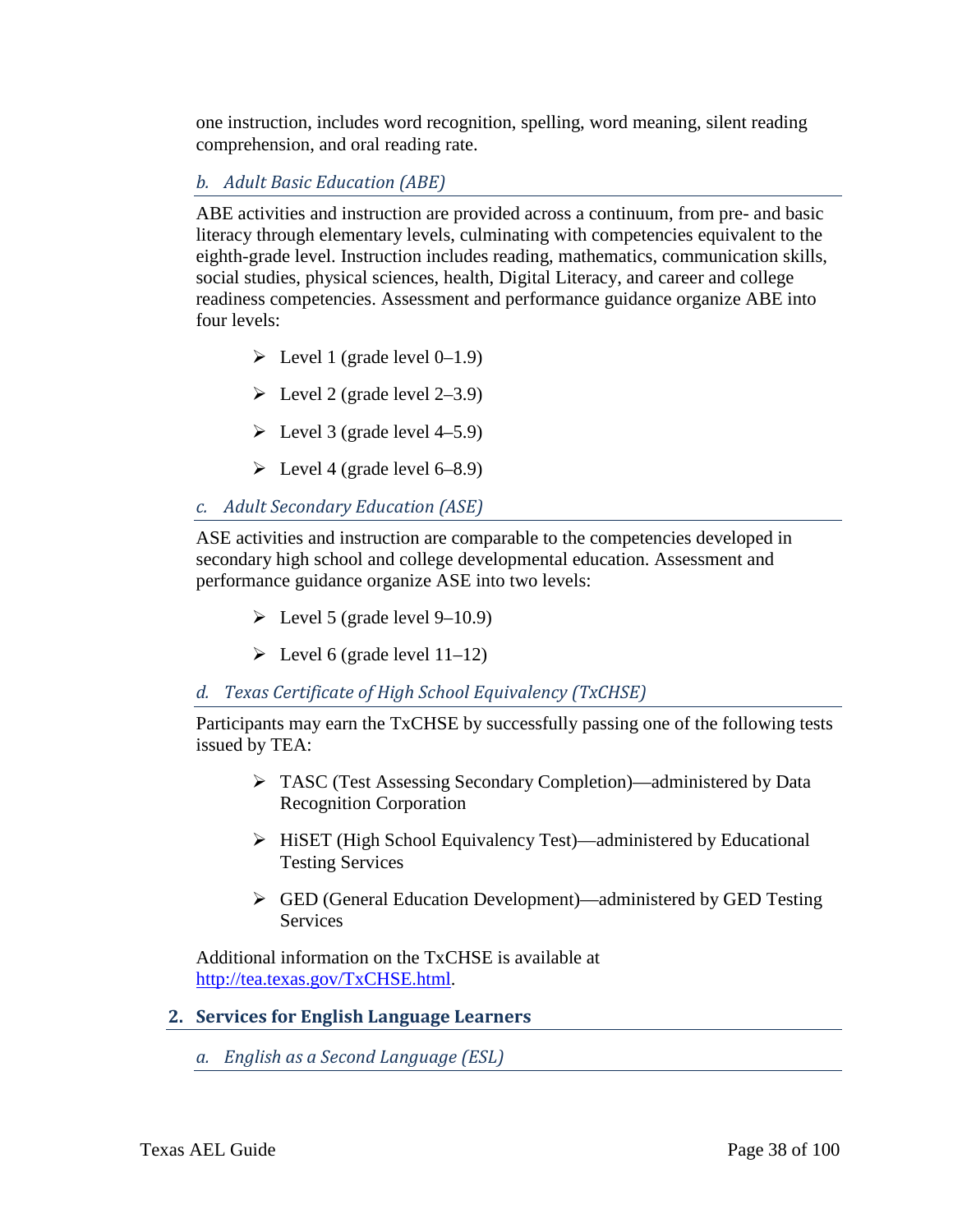ESL activities and instruction are designed to support English Language Learners in achieving competence in reading, writing, speaking, and comprehension of English that leads to attainment of a secondary school diploma or its recognized equivalent, followed by transition to postsecondary education and training or employment. Programs can meet these requirements using one of the following methods:

- $\triangleright$  Ensure that the ESL program curriculum or instructional materials are aligned to the Texas AEL Content Standards
- $\triangleright$  Offer educational and career counseling services that help participants to transition to postsecondary education or employment
- $\triangleright$  Provide ESL services as part of Career Pathways

Assessment and performance guidance organize ESL into six levels. ESL levels one to six have no grade-level equivalencies as second-language learning is not organized by grade-level equivalents.

# *b. Integrated English Literacy and Civics Education (Integrated EL Civics)*

Integrated EL Civics provides education services to adult English Language Learners, including professionals with degrees and credentials in their native countries, and enables them to achieve competency in English and acquire the basic and more advanced skills necessary to function effectively as parents, workers, and citizens in the United States.

Additional information is in AEL Letter 04-16, issued September 15, 2016, and entitled "Implementing Integrated Education and Training English Literacy and Civics Education," and any subsequent issuances.

## *c. Bilingual Instruction*

Under state law authorizing adult education and literacy, bilingual education may be used to instruct English Language Learners whenever it is appropriate for those students' optimum development.

AEL providers supporting students toward Spanish-language high school equivalency completion must also ensure that English Language Learners are assessed according to the Assessment Guide and AEL Letter 02-17, issued April 3, 2017, and entitled "Assessing English Language Learners in the Adult Education and Literacy Program," including any subsequent issuances.

Gaining competency in English is an important goal for English Language Learners, but high school equivalency is often an equally important goal for participants, as it opens access to jobs, career lift, postsecondary education, training, and financial aid. While bilingual instruction is allowed in Texas, federal performance accountability does not include Spanish-language tests; thus, English Language Learners must be assessed using the options described in AEL Letter 02-17, "Assessing English Language Learners in the Adult Education and Literacy Program," including any subsequent issuances, and the Assessment Guide.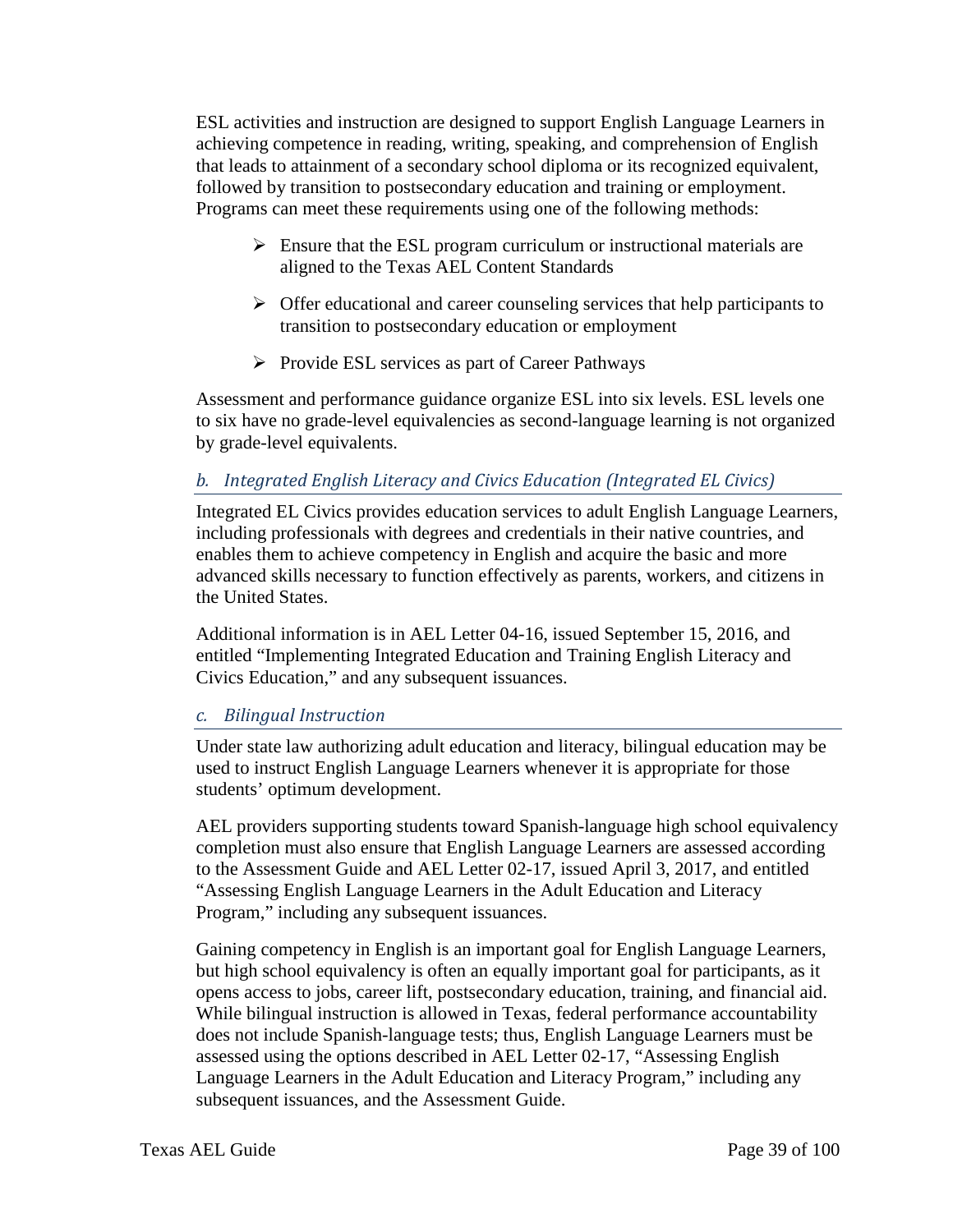Providers that offer bilingual instruction to support high school equivalency completion must assess students accordingly and place students in appropriate ESL instruction, and offer supplemental Spanish high school equivalency preparation courses. More guidance is in AEL Letter 01-17, issued January 25, 2017, and entitled "Implementing Programs, Activities, and Services for English Language Learners," including any subsequent issuances.

#### **3. Career Pathways**

#### *a. Overview*

Career Pathways and Intensive Service models support students in obtaining the skills and postsecondary and training credentials that are of value to local businesses. This section describes:

- $\triangleright$  AEL provider requirements related to Career Pathways and Intensive Services models;
- $\triangleright$  the ways in which various student populations can best receive career and college readiness services; and
- $\triangleright$  related capacity-building opportunities.

Fully integrating Workforce Training and aligning programs with Recognized Postsecondary Credential requirements and the skills valued by employers ensures that students develop both requisite foundational skills, as well as technical and workforce preparation skills to help ensure that Texas' workforce can compete at the highest levels to maintain a strong state economy.

## *b. What is the Career Pathways Program and Intensive Services?*

Starting in 2014, TWC required providers to implement Career Pathways models, requiring implementation by all AEL Grantees and expanding the IET model through Discretionary Innovation Projects. With the passage of WIOA, the term "Career Pathways" established a specific sequence of services. Because not all the former TWC Career Pathways models met the federal definition, TWC uses the term "Intensive Services" to describe the various colleges and career-focused adult education options. The term "Career Pathways" will be used when referring to models that meet the WIOA definition.

Career Pathways are a comprehensive approach to career development. Career Pathways models include IET programs, including Integrated EL Civics. Intensive Services models include:

- $\triangleright$  Workplace AEL Activities
- $\triangleright$  Services for Internationally-trained English Language Learner Professionals
- **Figure 3** Transition to Re-entry and Post-Release Services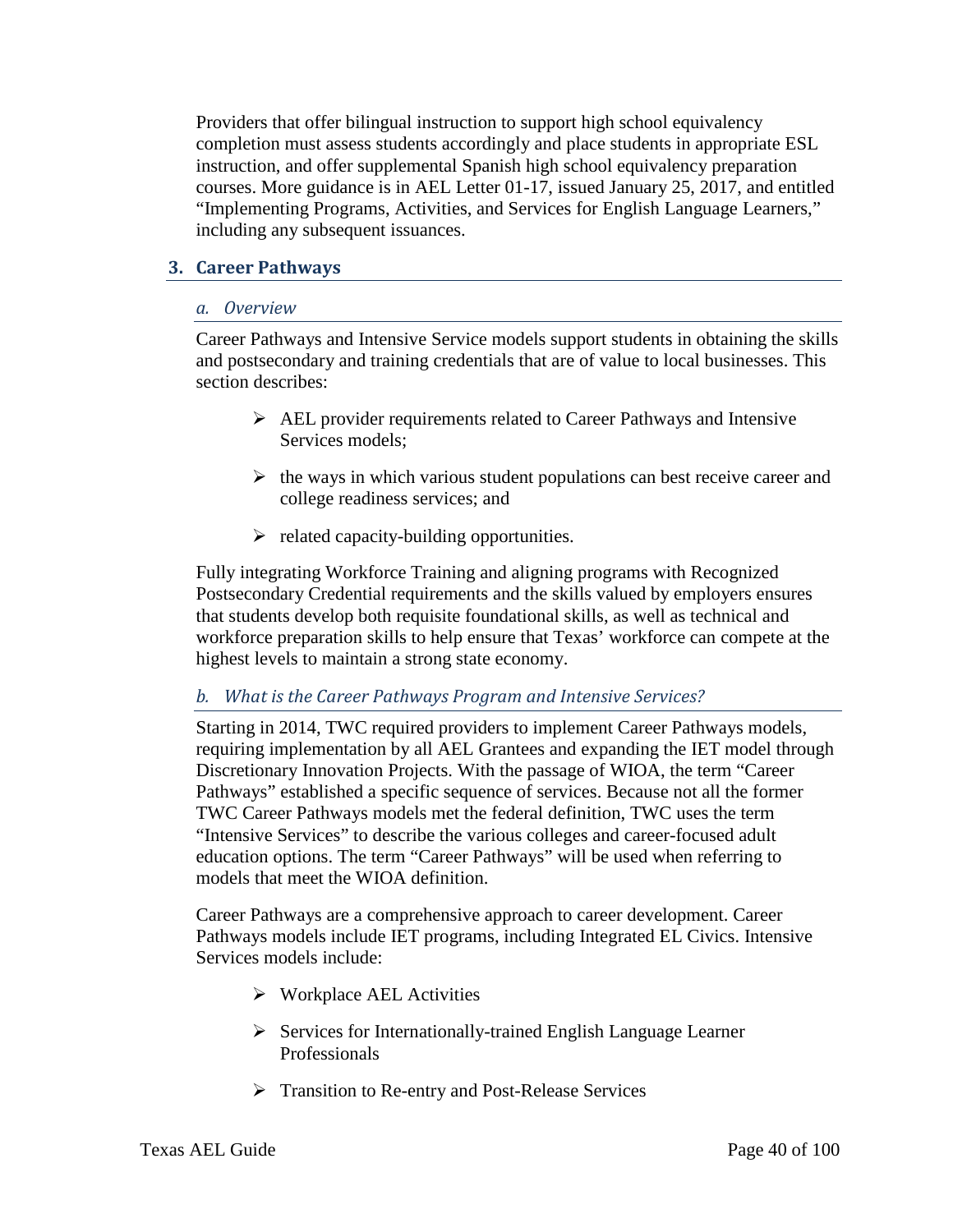These models are described below.

## 20x2020 Career Pathways Goal

TWC has committed to investing in the education of Texas students and the future of the state's economy and has established a transformative vision for Texas by setting the 20x2020 goal in "The Texas Strategic Plan for Adult Education and Literacy 2015–2020." That goal is to have 20,000 adult learners enrolled in Career Pathways programs through partnerships among Texas employers, community and technical colleges, AEL providers, and Boards by 2020. The use of the term career pathways in the strategic plan encompasses an array of service options including IET, Integrated EL Civics, and Intensive Services.

Career Pathways models were first implemented as a state effort in Texas community colleges in  $2010^8$  $2010^8$ , and, since then, with the adult education program transfer to TWC in program year 2013-2014 providers have been progressing toward the 2020 milestone through various models, helping set the stage for the transformation of the adult education system in Texas. Enrollments in Career Pathways have increased each year. In program year 2016-2017, Career Pathways enrollments reached over 4,000.

# *c. Effective Career and College Planning*

It is best for students to begin Career and College Planning at intake and Orientation, when initial information on the career objectives of customers is collected and shortand long-term goals are established. The development of employment and training awareness, career and college readiness, and transition opportunities should be incorporated throughout service delivery.

Career and College Planning is essential to addressing the Commission's goal<sup>[9](#page-40-1)</sup> for the AEL program and for WIOA's mandate for increased career and college performance for all students. Effective strategies and requirements of Career and College Planning include the following:

- $\triangleright$  Collaborating with Boards and other community partners
- $\triangleright$  Determining appropriate testing instruments and proper placements for higher-skilled English Language Learners

<span id="page-40-0"></span><sup>8</sup> The Accelerate Texas grant from the Texas Higher Education Coordinating Board

<span id="page-40-1"></span><sup>9</sup> The goal, as outlined in the Strategic Plan for Adult Education and Literacy for the Fiscal Year of 2015–2020 [\(http://www.twc.state.tx.us/files/twc/twc-strategic-plan-adult-education](http://www.twc.state.tx.us/files/twc/twc-strategic-plan-adult-education-literacy-fy2015-2020.pdf)[literacy-fy2015-2020.pdf\)](http://www.twc.state.tx.us/files/twc/twc-strategic-plan-adult-education-literacy-fy2015-2020.pdf) is to support increases in employment, postsecondary education and training transition, skill gains, and secondary completion through demonstrated approaches that integrate system services and leverage community partnerships.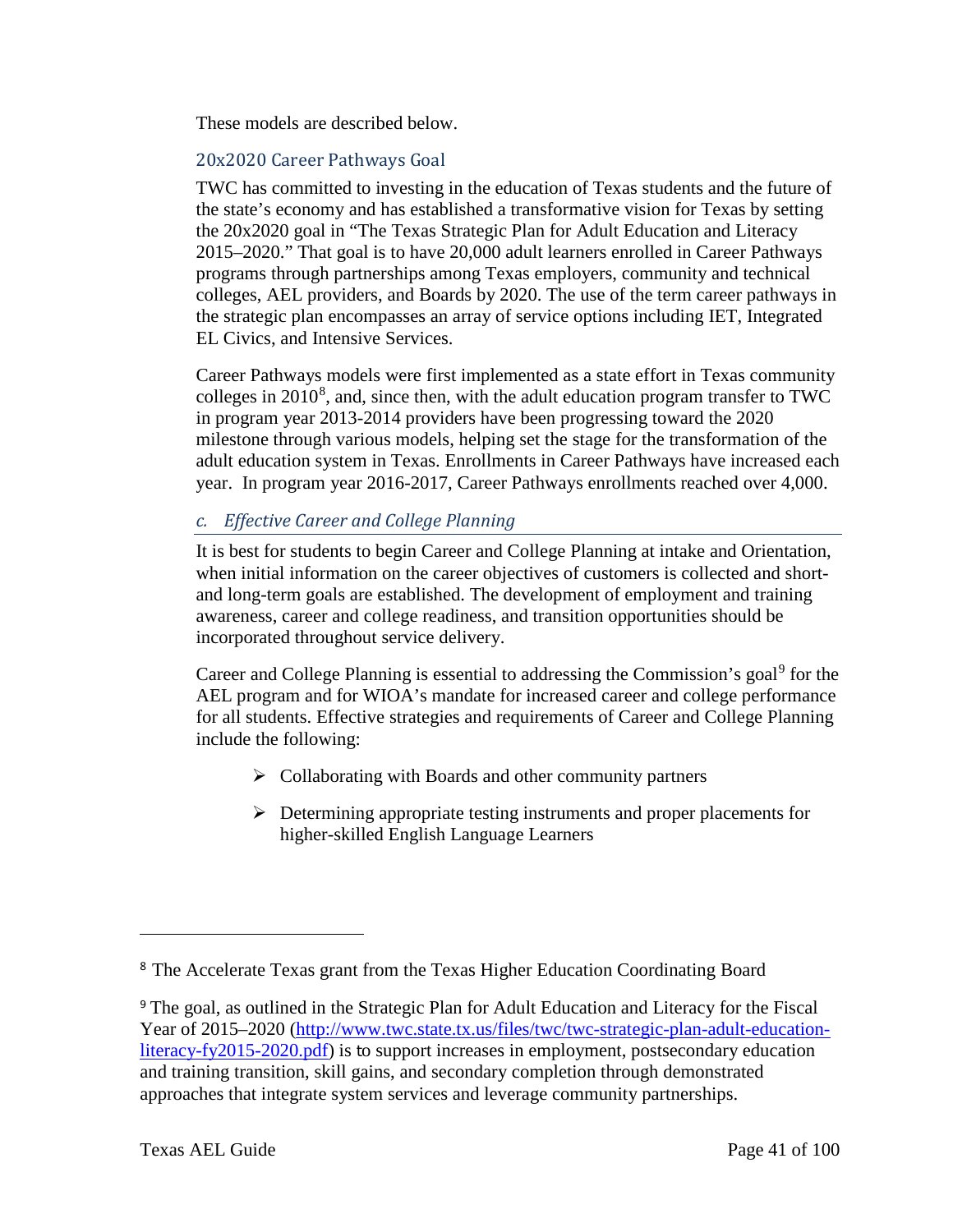- $\triangleright$  Providing college and career Workforce Preparation Activities integrated into or aligned to instruction, with continual updating of ITECs and shortand long-term goals
- $\triangleright$  Implementing On-Ramp Program classes, which provide academic readiness, Career and College Planning, academic preparation, and transition services to prepare students for postsecondary education or training
- Implementing Career Pathways and Intensive Services program requirements

# *d. Not Just for Higher-Skilled Customers*

Developing skills needed for collage or training is relevant to all students—not just those who seek services with defined career and higher education goals—who have previous work experience or who may be functioning at higher levels and need targeted remedial instruction. Many students functioning at lower education and literacy levels are already working in low-wage, low-skill jobs and often enter AEL services to gain the skills or English fluency needed to advance in the workforce.

AEL providers must develop and deliver program designs and operations for better secondary education and career and higher education outcomes for all students, including individuals who have minimal literacy skills or English proficiency.

## *e. Career Pathways and Intensive Service Models*

Programs must provide the following models in order to meet Commission-approved targets:

- Career Pathways
- $\triangleright$  IET, which may be combined with
	- o Integrated EL Civics in combination with IET; and
- $\triangleright$  Intensive Services, which be combined with one or more of the following:
	- o Workplace AEL Activities
	- o Services for Internationally-trained English Language Learner Professionals
	- o Transition to Re-entry and Post-Release Services

Career Pathways targets set by the Commission are published in an AEL Letter each program year.

## Integrated Education and Training (IET)

Starting in PY 2016-2017, Grantees are required to implement IET programs and must provide IET services to individuals seeking AEL and Workforce Training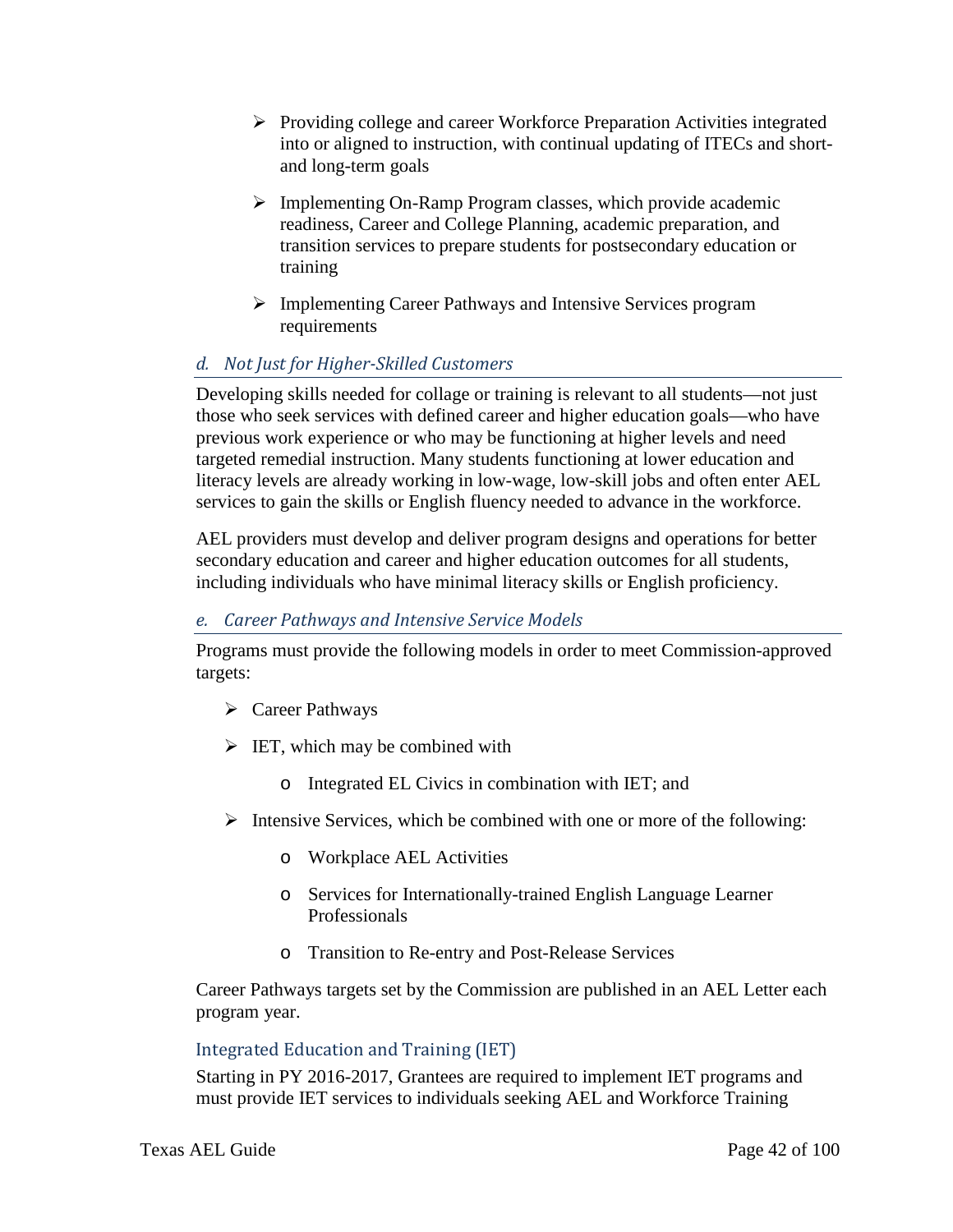options. IET models provide AEL Activities concurrently and contextually with Workforce Preparation Activities and Workforce Training for specific occupations identified as existing and emerging in in-demand or targeted occupations or occupational clusters for the purpose of educational and career advancement.

AEL Grantees meet contract requirements related to delivering IET programs, which may be implemented in combination with Integrated EL Civics.

Within the overall scope of services, IET programs must provide Core Components of an IET that include the following:

- AEL Activities Contextualized for Workforce Training and aligned to the Texas AEL Content Standards;
- Workforce Preparation Activities;
- Workforce Training for existing and emerging in-demand industry sectors and occupations; and
- Services that ensure that IET Components:
	- o are of sufficient intensity and quality and based on the most rigorous research available to support the advancement of education and career development;
	- o are provided simultaneously at points within the overall scope of the program;
	- o use occupationally relevant instructional materials;
	- o have a single set of learning objectives that identify specific competencies across the IET Components, which may include established learning objectives and/or trade-related benchmarks or competencies for a particular in-demand or targeted occupation or occupational cluster required for attaining a Recognized Postsecondary Credential; and
	- o are organized to function cooperatively

More information can be found in AEL Letter 02-16, Change 1 issued October 13, 2016, and subsequent issuances, and entitled "Implementing the Integrated Education and Training Service Approach—*Update*."

## Intensive Services: Workplace Adult Education and Literacy

Workplace AEL Activities are provided by adult education and literacy providers in collaboration with an employer or employee organization at a workplace or an off-site location and are designed to improve the productivity of the workforce. In Workplace AEL programs, providers should understand and respond to the demands that drive business needs, employee safety, productivity, and advancement.

## Intensive Services: Services for Internationally-trained English Language Learner Professionals

Grantees may provide Services for Internationally-trained English Language Learner Professionals including, but not limited to: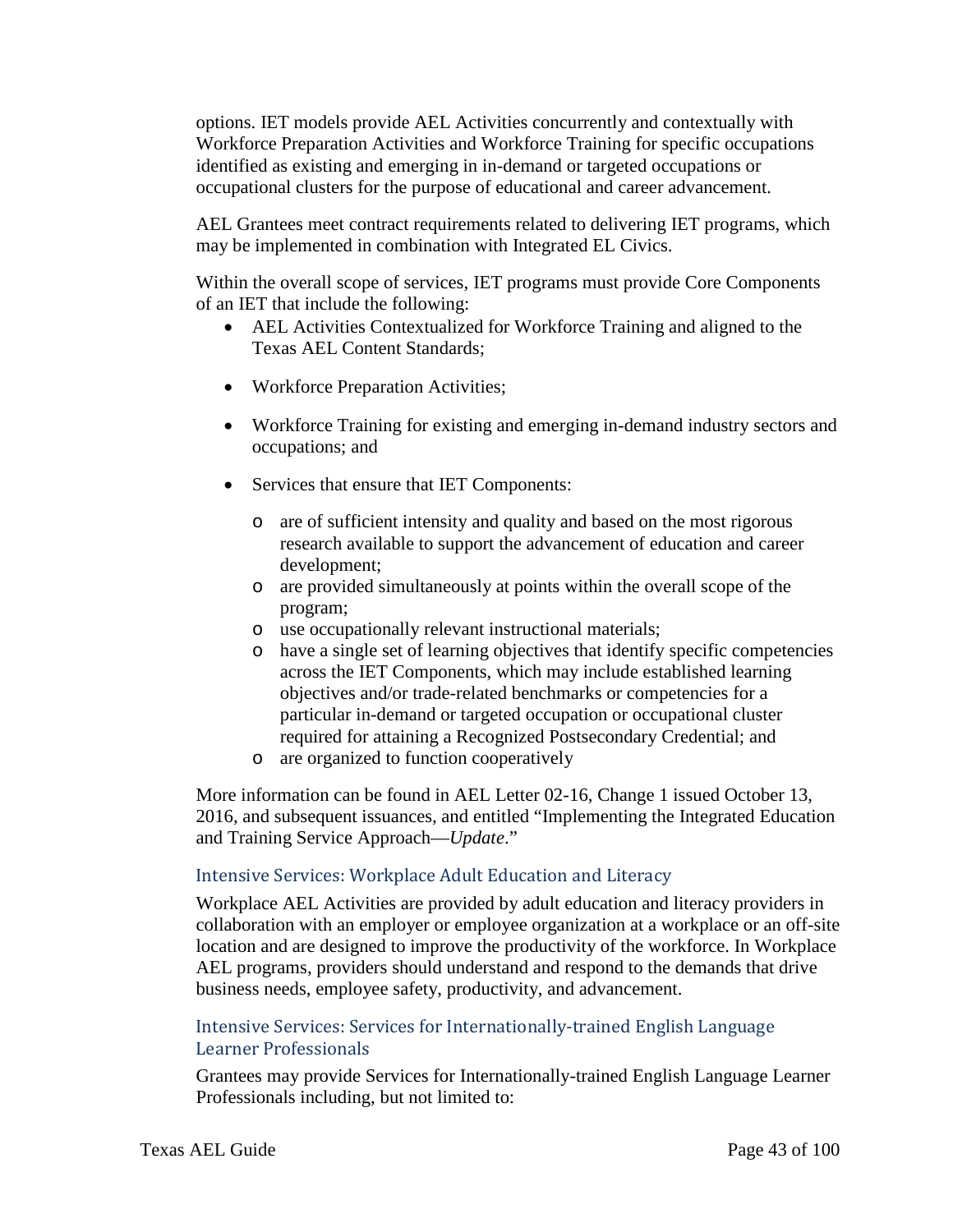- skills preparation for credentialing exams;
- specialized career advising; and
- ESL services that are contextualized for targeted occupations and are rigorous enough to allow rapid progress with the use of proper English language assessment to determine whether a participant's academic or professional English makes it possible for the participant to pursue academic coursework, credentialing exams, or professional opportunities.

## Intensive Services: Transition to Re-entry and Post-Release Services

Grantees may provide Transition to Re-entry and Post-Release Services to a formerly incarcerated individual upon or shortly after release from a correctional institution. The services must be designed to promote successful adjustment to the community and prevent recidivism. These are further described below in the §7D, Corrections and Re-entry Education.

## *f. Integrated EL Civics*

Integrated EL Civics is a program designated under WIOA §243 for adult English Language Learners, including professionals with degrees or credentials in their native countries. The program enables ELLs to achieve competency in English and acquire the basic and more advanced skills needed to function effectively as parents, workers, and citizens in the United States.

The addition of workforce transition components to the program under WIOA enriches the EL Civics program previously authorized under US Department of Education appropriations.

Integrated EL Civics services must include instruction in literacy, ESL, and the rights and responsibilities of citizenship and civic participation. It includes Workforce Training when integrated with IET for participants for whom IET services are appropriate. Additionally, the Integrated EL Civics program must:

- be designed to prepare adult ELLs for, and place them in, unsubsidized employment in existing and emerging in-demand industry sectors or targeted occupations that lead to economic self-sufficiency; and
- integrate with Board and Workforce Solutions Office functions to carry out program activities.

Integrated EL Civics service must include instructional services in literacy and ESL and the rights and responsibilities of citizenship and civic participation, and must be delivered

- in combination with IET;
- to prepare and place participants in unsubsidized employment in in-demand occupations that lead to economic self-sufficiency; and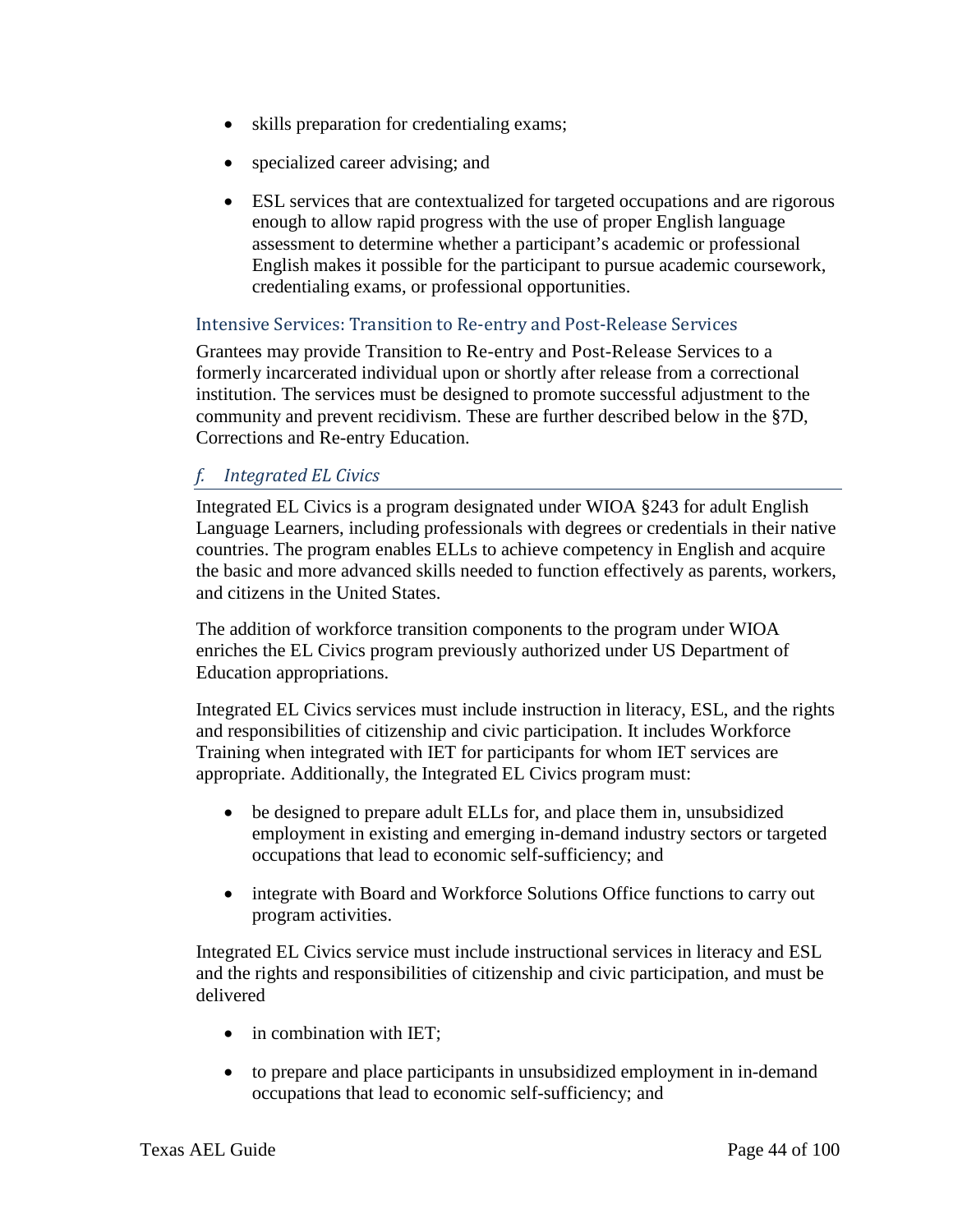• in collaboration with Boards to carry out program activities.

Grantees must meet Commission-approved targets for Integrated EL Civics.

More information can be found in AEL Letter 04-16, Change 1, entitled "Implementing Integrated Education and Training English Literacy and Civics Education—Update" and any subsequent issuances.

## *g. Capacity-Building Initiatives for Career Pathways*

To support innovation and system capacity, TWC has invested over \$13 million to date in projects that enhance the quality and responsiveness of local communities to meet the demands of employers. These initiatives, also referred to as Discretionary Innovation Projects, vary in scope and focus and provide increased opportunities for both students and employers as well as increases the capacity of providers through projects centered on addressing the needs of high school dropouts, incumbent workers, and students in lower-level developmental education.

The following is an overview of adult education and literacy's special initiatives in support of Career Pathways.

## Site-Based Workplace

The objective of the Site-Based Workplace initiative is to expand employer-based AEL services. In 2016 and 2017, this project served nearly 1,400 employees across the state, from businesses ranging from hospitality to manufacturing plants.

## Career Pathways Expansion

The Career Pathways Expansion initiative expands IET programs through mentoring services provided by colleges and other eligible entities, with demonstrated performance in integrated Career Pathways models.

## Texas Adult Completion and Skills Initiative

The objective of the Texas Adult Completion and Skills initiative is to support integrated high school completion and training for out-of-school individuals from 16– 25 years of age. In 2016-2017, this project served over 400 students.

## Accelerate Texas

Accelerate Texas has been a shared discretionary grant initiative between TWC and THECB to expand integrated education and training models. Students work toward an array of credentials, including postsecondary (credit and non-credit) and industryrecognized certifications for occupations in demand in their local communities. The model delivers adult education and literacy, Workforce Preparation Activities, and Workforce Training concurrently and contextually to accelerate progress through common learning objectives and integrated activities. Between the agencies, over 7,064 students have benefited from service delivered by over 28 Grantees working with their local community colleges and Boards.

## Capacity Building for Ability to Benefit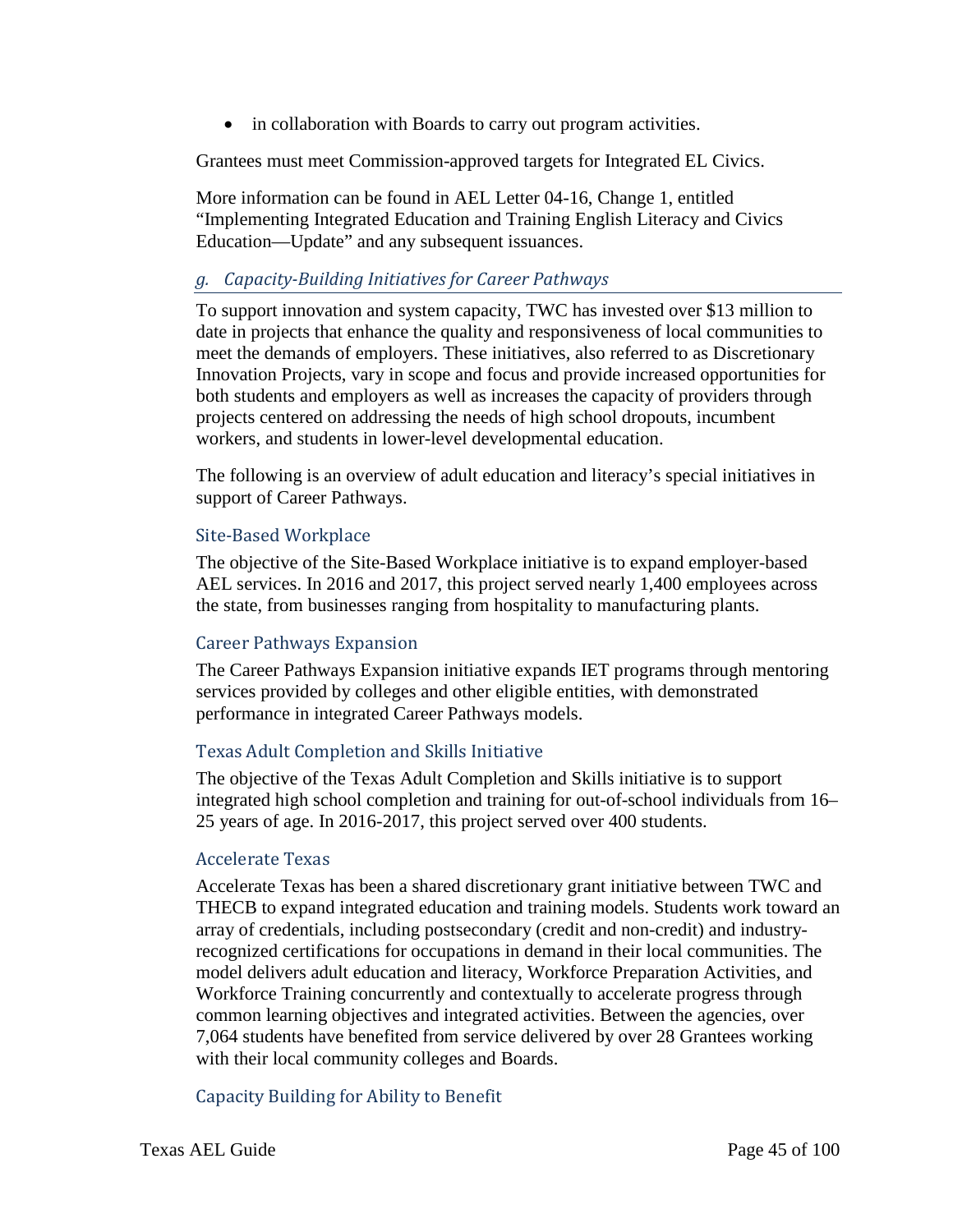The objective of the capacity building for the Ability to Benefit initiative is to implement activities that develop institutional capacity to recruit, enroll, and serve students without a high school credential in eligible Career Pathways programs and to fast-track student access to Pell grant financial aid.

## **4. Educational Technology and Distance Learning**

Distance Learning is a formal learning activity in which participants and instructors are separated by geography, time, or both for most of the instructional period. Distance Learning materials come in a variety of media, including, but not limited to, web-based programs, print, audio recordings, videos, broadcasts, computer software, and other online technology. Teachers support distance participants through various methods, including, but not limited to, communication by mail, telephone, e-mail, online technologies and software, and face-to-face instruction.

Requirements for implementing Distance Learning can be found in the Assessment Guide.<sup>[10](#page-45-0)</sup> Included in these requirements is information given in "*a*" through "*e*" below.

# *a. Requirement for Direct Contact Hours*

Participants in Distance Learning must have at least 12 direct contact hours with the program before the participants can be counted for federal reporting purposes. Direct contact hours involve interaction between the participant and program staff in real time. This can be a combination of face-to-face contact and contact by telephone, video, teleconference, or online communication, in which the provider can verify the identity of the participant and the amount of time expended on the activity. Live online discussions, telephone conference calls, and live video broadcasts to remote locations are examples of direct contact hours that count under this definition.

# *b. Proxy Contact Hours*

In addition to direct contact hours, programs may also report proxy hours to track time that participants spend on Distance Learning activities. Proxy hours differ from direct contact hours in that the identity of the participant and/or the exact amount of time spent on a learning activity cannot always be verified directly. Proxy hours are tied to an approved curriculum for Distance Learning and are noted in the Statewide Management Information System (TEAMS) separately from direct contact hours. All proxy hours must be documented using the method described by the approved Distance Learning curriculum.

# *c. Distance Learning Participant Descriptions*

For federal reporting purposes, a distance learner is a participant in Distance Learning education who has more proxy hours than direct hours at the end of the program year.

<span id="page-45-0"></span> $10$  The Texas AEL Assessment Guide is at [http://www.twc.state.tx.us/files/partners/texas-ael](http://www.twc.state.tx.us/files/partners/texas-ael-assessment-guide-twc.pdf)[assessment-guide-twc.pdf](http://www.twc.state.tx.us/files/partners/texas-ael-assessment-guide-twc.pdf)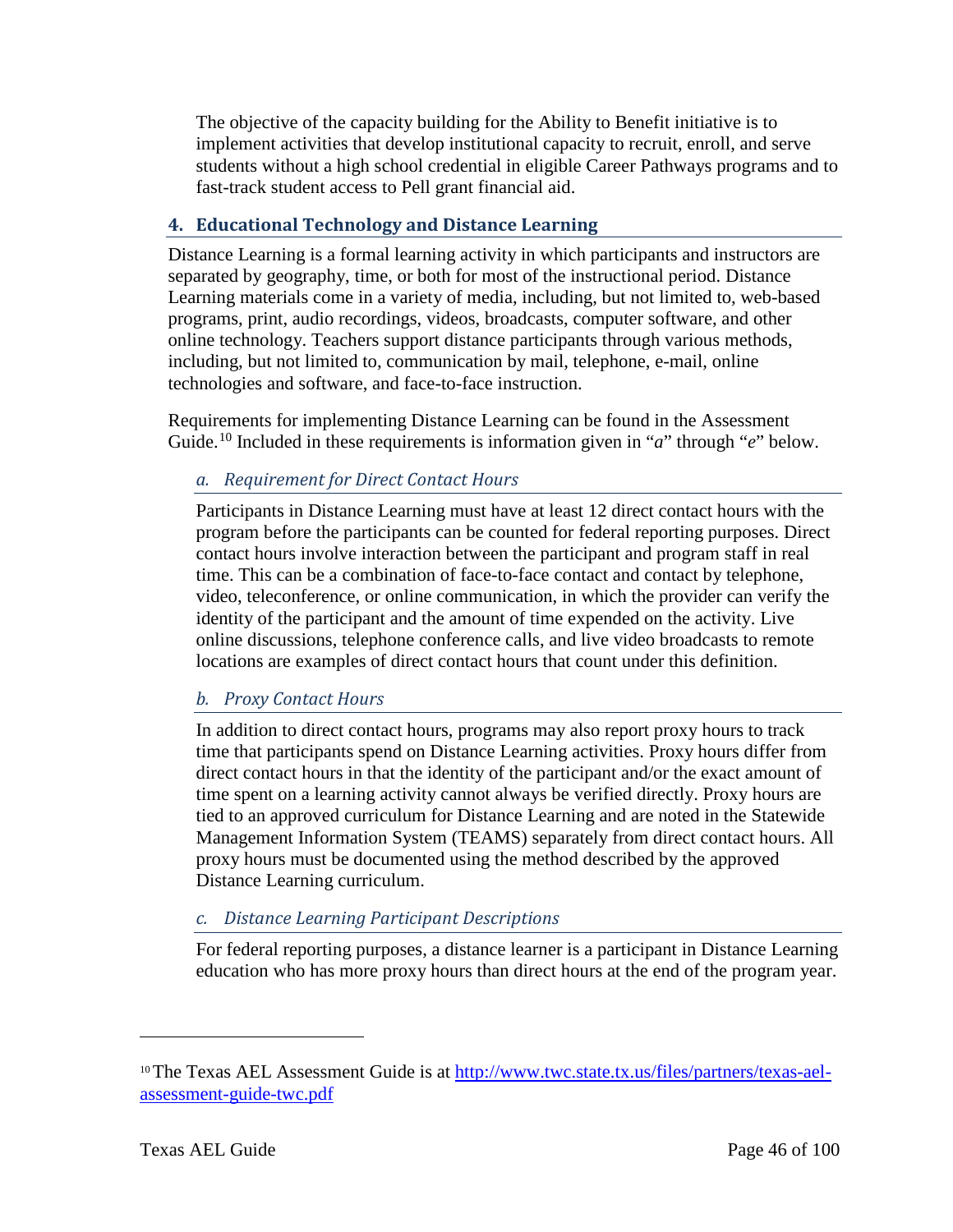#### *d. Assessment*

The Assessment Guide states that all participants engaged in Distance Learning courses will be post-tested after the same amount of instructional time as other participants. Both direct contact hours and proxy contact hours are counted to calculate the amount of instructional time required for progress testing. Participants must appear in person at a proctored program site for baseline tests and any subsequent post-tests. Assessments must be conducted through face-to-face interaction.

## *e. Distance Learning Curriculum Models*

To determine a participant's proxy hours, a program must use an approved distance learning curriculum that employs one of the following models.

#### Clock Time Model

The clock time model assigns proxy hours based on the time that a participant is connected to or engaged in an online or stand-alone software program that tracks time.

Clock time model curricula electronically track the time that the participant spends interacting with instructional material and stop counting idle time after a preset period of inactivity.

#### Teacher Certification Model

The teacher certification model assigns a predetermined number of proxy hours for each activity completed at an acceptable level of quality, as verified by the instructor.

Proxy hours for teacher certification model curricula are awarded based on the teacher's certification of a participant's completion of assignments. Teachers may award full proxy hour credit if the assignment is completed and, in the teacher's judgment, demonstrates competence. Teachers may award half of the full proxy-hour credit if the assignment is only partially completed but still demonstrates competence. Assignments that do not demonstrate competence must be resubmitted by the participants in order to be counted for proxy-hour time.

#### Learner Mastery Model

The learner mastery model assigns a predetermined number of proxy hours based on learner mastery of each lesson or unit in the Distance Learning curriculum.

Proxy hours for learner mastery model curricula are awarded based on a passing score on an assessment of content for an assignment, lesson, or unit. The passing rate is set at a minimum of 70 percent unless otherwise recommended during the curriculum approval process.

## **5. Corrections and Re-entry Education**

Authorized under WIOA §225, programs for Corrections Education and other Institutionalized Individuals require TWC to carry out specific activities for individuals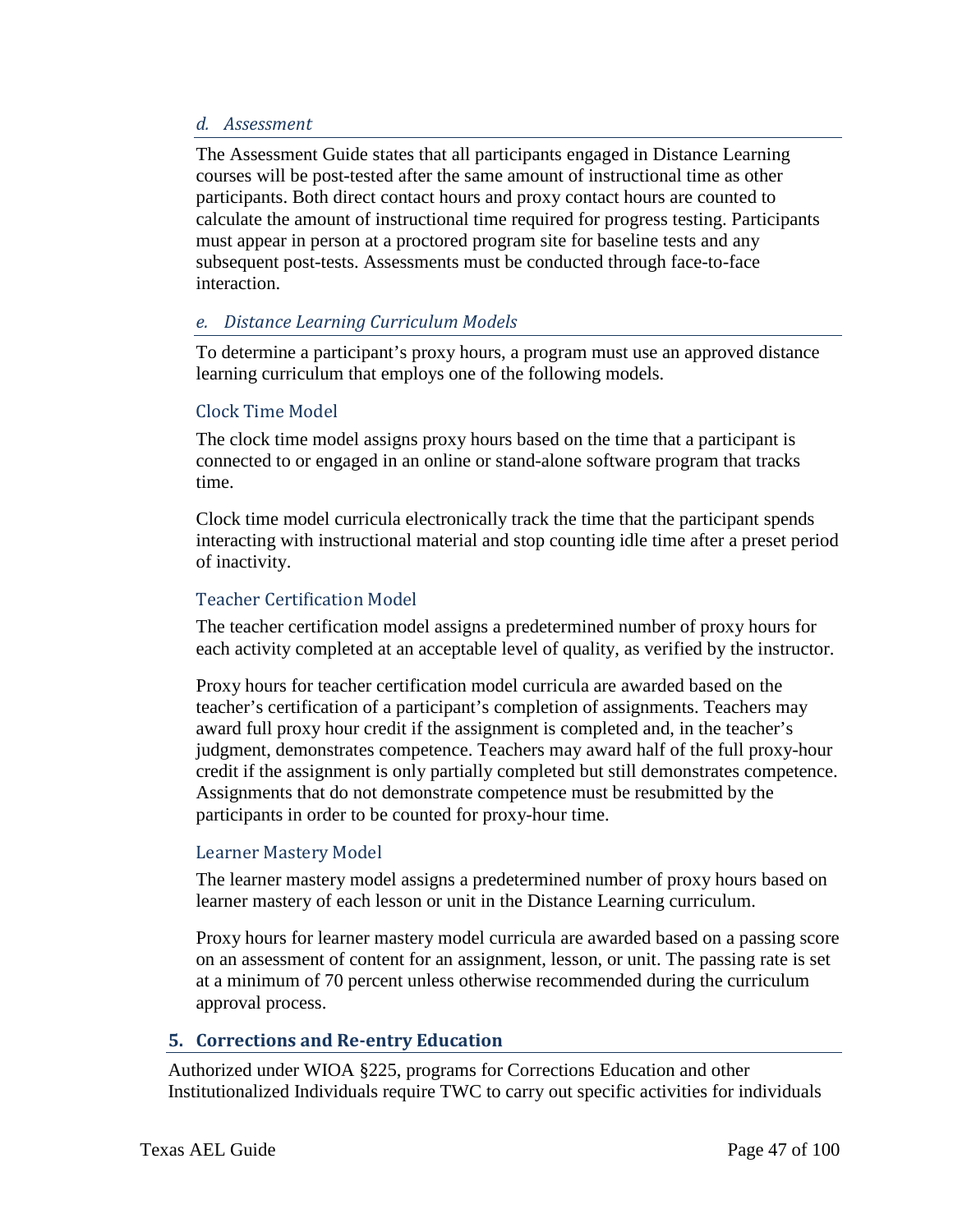who are institutionalized or incarcerated, including AEL Activities, IET, and Transition to Re-entry and Post-Release Services with the goal of reducing recidivism.

The addition of Transition to Re-entry and Post-Release Services help ensure that incarcerated individuals and those under community supervision become productive members of society. Although there is no one approach, a growing body of evidence shows that providing offenders with access to specific services helps reduce their likelihood of recidivating. The US Department of Education has supported the development of correctional education re-entry model<sup>[11](#page-47-0)</sup> illustrating an education continuum to bridge the gap between prison and community-based education and training programs and services. The model focuses on:

- Strengthening and aligning education services provided in correctional institutions and the community to support successful movement between the two.
- Establishing a strong program infrastructure to support and improve education services. Ensuring education is well integrated into the corrections system by making it a critical component of intake and prerelease processes and closely linking it to support and employment services.
- Encouraging individuals to identify and achieve education and career goals, while recognizing that their education path is not linear or uniform.

Each step on the continuum requires the correctional institutions, providers and their partners to collaborate, communicate, and work toward the shared vision of helping those who are incarcerated and under community supervision move out of the corrections system and become productive members of society.

AEL Grantees must give priority of corrections funding to programs that serve individuals who are likely to leave the correctional institution within five years of participation in the program.

## **6. Financial Literacy**

AEL Grantees must provide or coordinate for provision of Financial Literacy services with other entities in the Workforce Area.

## **8. Data Management and Documentation**

## **About This Section**

<span id="page-47-0"></span> $11$  See US Department of Education (2012). A Reentry Education Model Supporting Education and Career Advancement for Low-Skill Individuals in Corrections available at: <http://www2.ed.gov/about/offices/list/ovae/pi/AdultEd/reentry-model.pdf>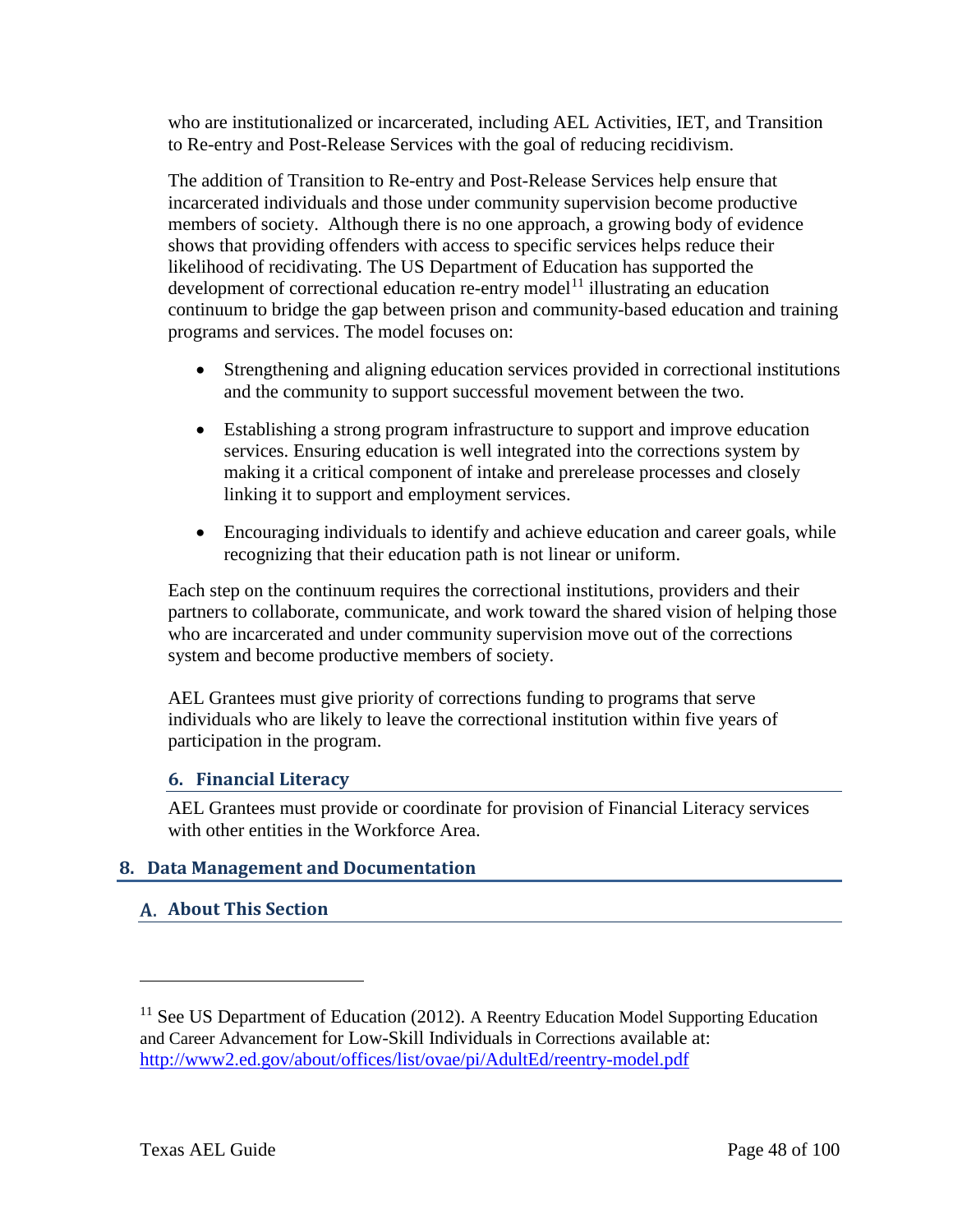This section outlines requirements for data collection and entry, document collection and retention, and best practices in data collection to ensure accuracy and compliance with TWC requirements.

## **General Requirements**

AEL providers must follow the requirements for data management and documentation as outlined in the Assessment Guide<sup>[12](#page-48-0)</sup> as well as the requirements outlined below.

## **Standard Operating Procedures**

#### **1. General Requirements**

AEL Grantees must have written Standard Operating Procedures (SOP) for grant execution in, at minimum, the following areas:

- Recruitment and advertising
- Intake and screening
- Assessment, testing, and placement
- Customer profile data collection

Grantees must also disseminate and train project and partner staff on SOPs and monitor compliance with SOPs.

#### **2. Key Components for Success**

AEL Grantees must revisit their SOP each year as well as anytime there is a specific challenge related to program implementation (for example, timeliness of data entry). Grantees also must train and retrain program staff regularly to ensure that SOPs are understood, followed, and working as intended.

#### **3. Statewide Management Information System**

In Texas, grantees are required to track data in the Statewide Management Information System, TEAMS. Data entry into TEAMS must occur at least biweekly, with no more than a two-week delay between actual activity and activity reported in TEAMS. All data must be validated monthly.

To support program performance, program directors may assign TEAMS' read-only access to teachers and staff who do not perform data entry. All teachers are required to have either access to TEAMS or regular and direct access to TEAMS data.

Directors must also ensure that all staff has initial and ongoing training in using TEAMS. All TEAMS users must have training before using the system.

<span id="page-48-0"></span><sup>12</sup> The Texas AEL Assessment Guide is at [http://www.twc.state.tx.us/files/partners/texas-ael](http://www.twc.state.tx.us/files/partners/texas-ael-assessment-guide-twc.pdf)[assessment-guide-twc.pdf.](http://www.twc.state.tx.us/files/partners/texas-ael-assessment-guide-twc.pdf)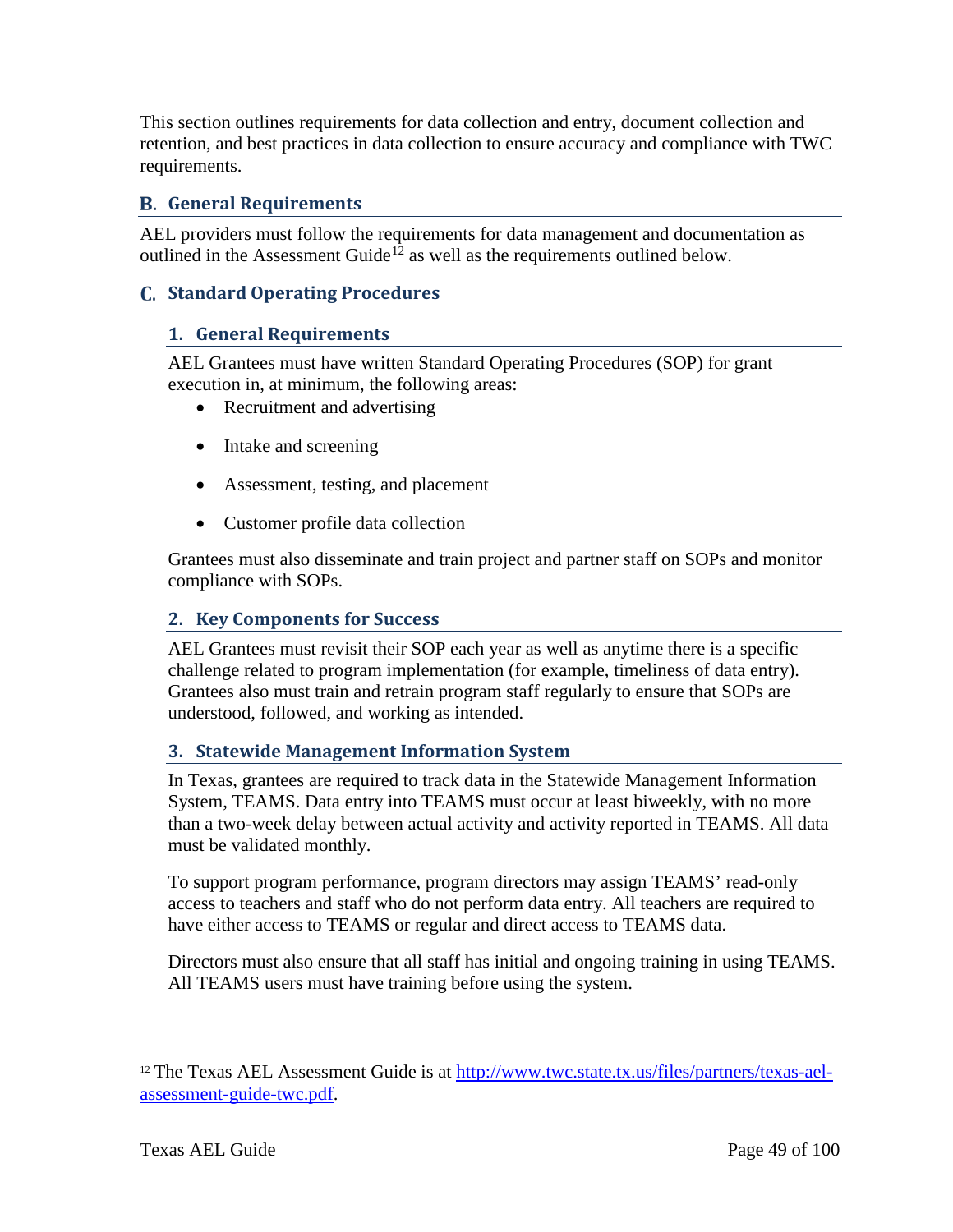Information on getting access to TEAMS can be found on the AEL web page at [http://www.twc.state.tx.us/partners/adult-education-literacy#teams.](http://www.twc.state.tx.us/partners/adult-education-literacy%23teams)

Data collection and verification require the sharing of PII. Programs must develop data review procedures that ensure protection of all PII. See §8E, Managing Personally Identifiable Information, for more information.

## **4. Standard Forms for Collecting Data**

Staff must collect, record, and secure information on locally developed intake and other data collection forms and ensure that the information is noted in TEAMS in a timely manner, as required in the Assessment Guide. All collected forms must be available for monitoring. Required data elements are listed in the Assessment Guide.

Class sign-in sheets must document the following:

- Class number
- Class name
- Date
- Class location
- Teacher name and signature
- Participant names and signatures
- Time in and time out

# **5. Error Checking and Quality Control**

AEL programs must have procedures for checking data for completeness and accuracy following a prescribed schedule with clear deadlines. An appropriate number of staff members should be assigned to perform these data-checking functions. Programs may have a data coordinator to fulfill this duty. Staff assigned to review data must review all data forms as soon as possible for completeness and accuracy and obtain error reports from the database to review immediately after data entry. To do their job, staff members assigned to review data must have access to all staff—teachers, intake staff, data entry staff, and administrative staff—and the authority to obtain their cooperation and to access test information and participant data.

# **6. Analysis of Data for Program Monitoring and Improvement**

For program monitoring and program improvement purposes, AEL providers must review participant data and outcomes, including such variables as number of instructional hours received, length of enrollment, the instructors and classes enrolled, participant educational functioning level, and Data Sign-off. This type of analysis is available in TEAMS through a variety of reports.

## **7. Timely Data Entry**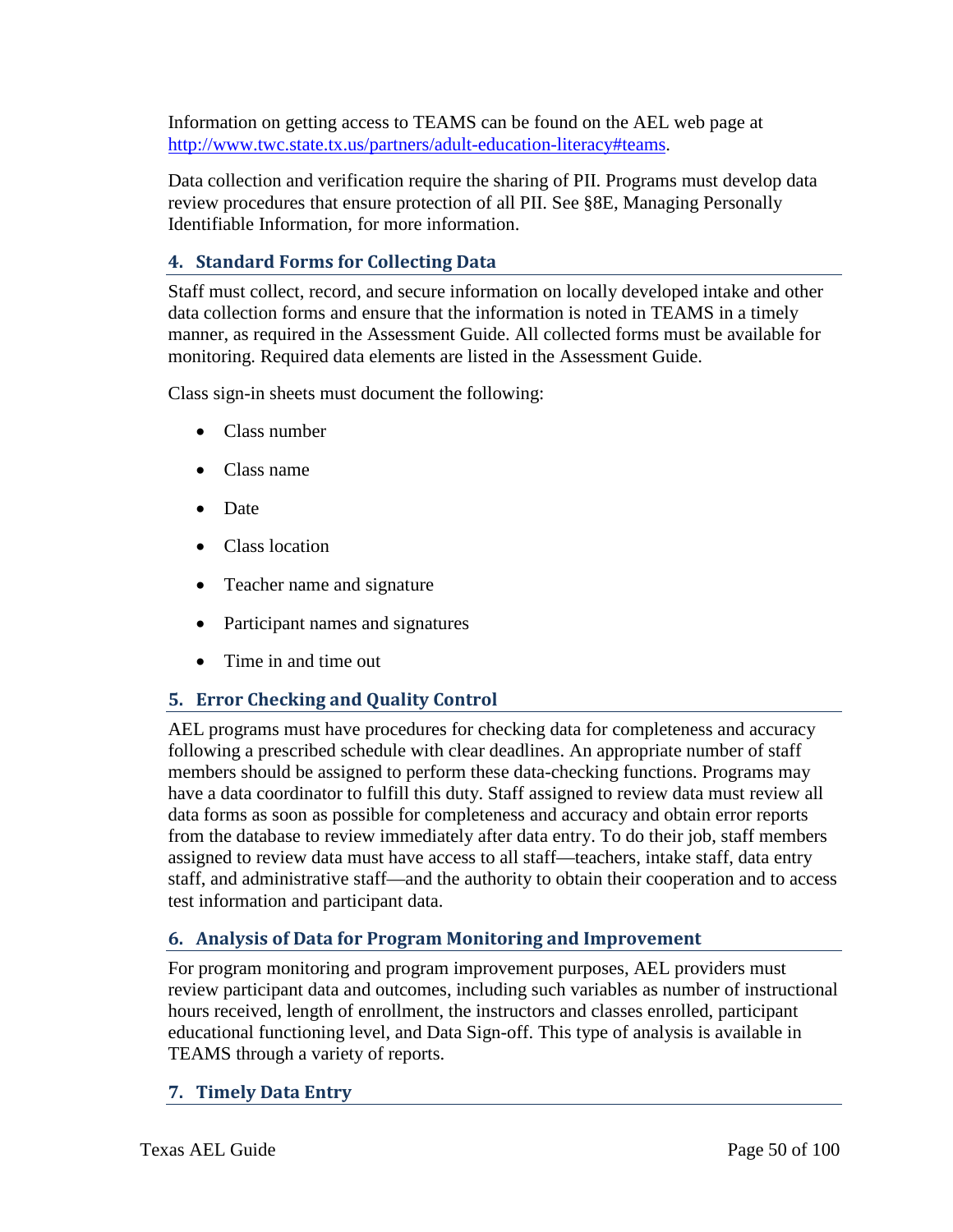Program procedures for data entry must specify at least one individual whose job it is to enter participant and class information into TEAMS. All staff members should know this individual's role, and he or she should have the authority to request clarification or resolution of errors. Data entry procedures must also include a prompt, organized way to identify and resolve errors.

All data should be collected and entered at least biweekly, with no more than two weeks between an activity and the activity being reported in TEAMS. Contact hours must be validated monthly. Data Sign-off reports are due quarterly and require Grantee directors to certify the validity of the data. The Data Sign-off reports are due 15 days after the end of each quarter (October 15th, January 15th, April 15th, and July 15th). A final Data Sign-off report that represents the PY data is due July 15th.

# **8. Staff Member Roles in Data Collection**

Collecting, managing, and using participant assessment information and associated data involves every staff member in a program, and programs must provide staff development with respect to standard operational procedures for program data management and documentation to ensure that all staff members understand their roles and responsibilities. All staff members also must understand the kinds of data collected, how they are collected, how they are used, and how the data must be secured and transported to comply with PII security requirements. For each data item, local procedures must include a precise, written definition that is compatible with state definitions.

## **9. Document Collection and Management**

AEL providers must ensure that all items collected for purposes of eligibility determination are retained in a student file for the retention period stated in their contracts.

The following items can be retained as electronic copies of documents:

- pre-tests and post-tests
- sign-in sheets
- TANF eligibility documentation
- age documentation
- additional verification for individuals who are 16 to 18 years old, as required
- Signed information release form
- Signed information collection verification and/or enrollment form $^{13}$  $^{13}$  $^{13}$

<span id="page-50-0"></span><sup>&</sup>lt;sup>13</sup>TWC's Financial Manual for Grants and Contracts, [Appendix K,](http://www.twc.state.tx.us/financial-manual-grants-contracts-appendix-k-record-retention-access-requirements) specifies that copies made by microfilming, photocopying, or similar methods may be substituted for the original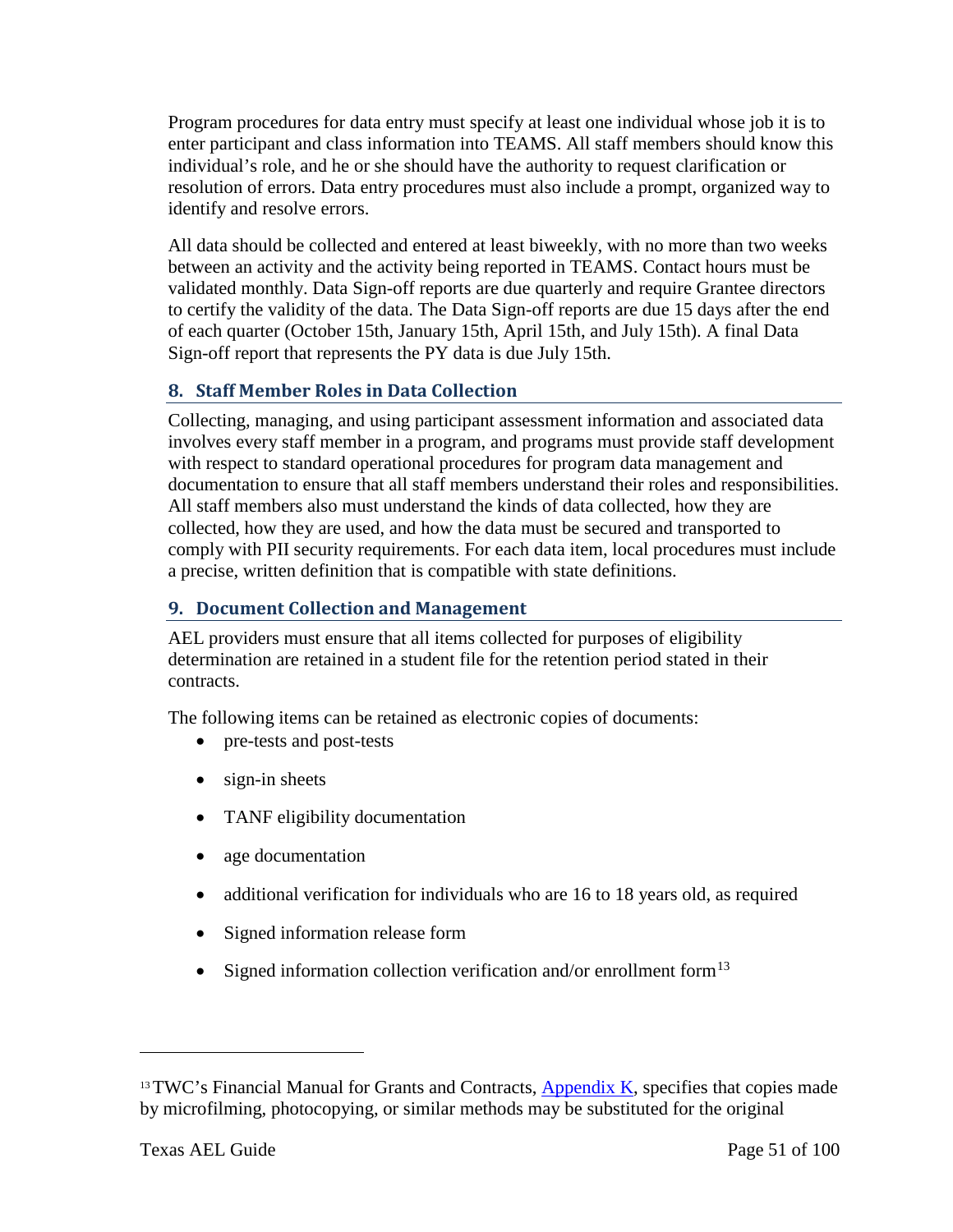## **D.** Key Components for Success

AEL providers that are successful in data management and collection have clear processes, procedures, and staff members who understand their roles in the data management and collection process. Additionally, successful providers regularly attune staff to requirements, processes, procedures, and issue resolution.

Generally, all hard-copy documentation<sup>[14](#page-51-0)</sup> must match data entry in TEAMS. For example, a participant's contact hours, as verified by sign-in sheets, should match exactly the contact hours in TEAMS. All assessments given to a participant should match all assessments noted in TEAMS, including test form, score, and date. Part of the data validation process must include verifying that all data has been entered and all data entered matches the data in the participant's file.

Backup documentation must exist for all items noted in TEAMS and used for eligibility purposes. For example, there should be a copy of a participant's assessment results or the actual assessment in his or her file that matches the assessment information entered into TEAMS. (See Table 2 for more on documentation types and entry into TEAMS)

The following table lists eligibility documents and the associated TEAMS entries.

| <b>Documentation</b>                        | <b>Associated Entry into TEAMS</b>             |
|---------------------------------------------|------------------------------------------------|
| TANF eligibility documentation, as outlined | Participant profile, "Expanded Eligibility for |
| in AEL Letter 01-15, Change 1, and any      | TANF"                                          |
| subsequent issuances                        | "TANF" funding and sub-fund codes used*        |
| Age eligibility documentation               | Date of birth under participant record         |
| Assessment                                  | "Assessment" screen in TEAMS; each             |
|                                             | assessment given should be noted in TEAMS      |
|                                             | "Contact-hours" screen for each class, month,  |
| Sign-in sheet                               | and participant. Contact hours in TEAMS        |
|                                             | should match each sign-in sheet.               |

**Table 2: Common Documentation Types and Associated Entry into TEAMS**

\*If TANF funds are used, the entry must be coded as TANF in TEAMS.

# **Managing Personally Identifiable Information**

PII is information that can be used to distinguish or trace an individual's identity, either alone or when combined with other personal or identifying information that is linked or linkable to that individual.

records in fulfilling these requirements [\(http://www.twc.state.tx.us/financial-manual-grants](http://www.twc.state.tx.us/financial-manual-grants-contracts-appendix-k-record-retention-access-requirements)[contracts-appendix-k-record-retention-access-requirements\)](http://www.twc.state.tx.us/financial-manual-grants-contracts-appendix-k-record-retention-access-requirements).

<span id="page-51-0"></span><sup>&</sup>lt;sup>14</sup> For the purposes of this explanation, "hard-copy documentation" refers to paper copies or scanned or electronically generated versions of official documentation.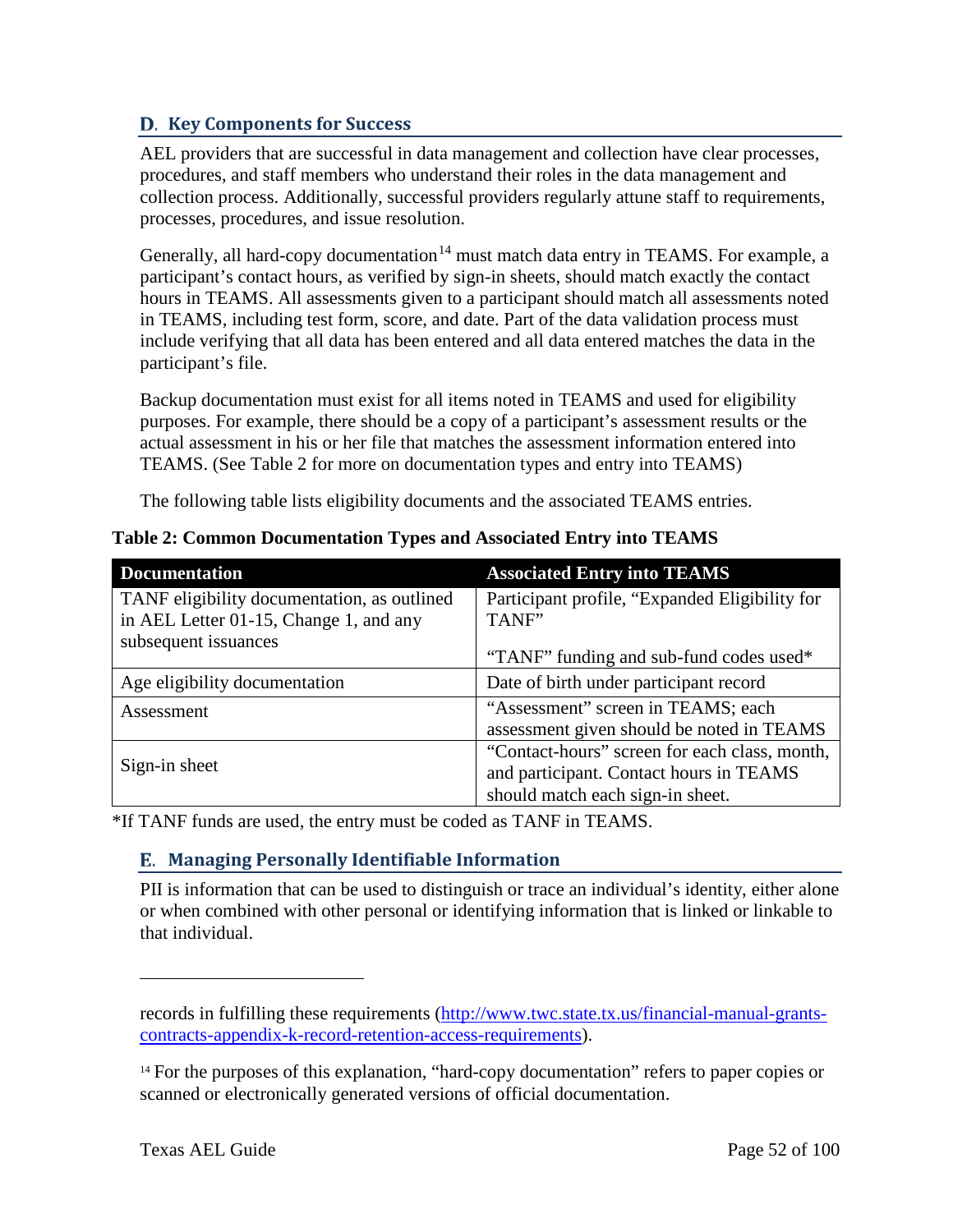## **1. Requirements**

All TWC information holders, including TWC employees, contractors, contractor staff, and others, must maintain sensitive PII consistently according to the law applicable to the context in which the PII was collected or held. This requires knowing the source of the information and the context in which that information is held.

When developing enrollment and other forms, as outlined in the Assessment Guide, <sup>[15](#page-52-0)</sup> AEL Grantees must develop the form so that sensitive PII is easily separated and secured from information that may be transferred to the instructor in a less-secure manner.

## **2. Personally Identifiable Information**

AEL providers must ensure compliance with the minimum requirements outlined in TWC privacy policy and, as applicable, best practices for protecting PII as established by the TWC Workforce Development Division or AEL Letters. Policies and procedures related to PII are to be followed by every TWC contractor, Grantee, employee, agent, and consultant who handles PII on behalf of TWC. TWC policy requires that these individuals abide by the following guidelines:

- Collect sensitive PII only as authorized
- Classify data
- Limit use of sensitive PII
- Minimize proliferation of sensitive PII
- Secure sensitive PII
- Report suspected and known violations or breaches of PII

## **3. Personally Identifiable Information Examples**

Violation of TWC policy may result in termination of business relations in the case of contractors or consultants, dismissal of temporary staff or other corrective action. Additionally, individuals are subject to loss of TWC information resources access privileges as well as possible civil and criminal prosecution.

PII is information that identifies an individual. Not all PII is sensitive and/or confidential by law. For example, the following PII is not sensitive or confidential:

- Names, addresses, telephone numbers, and place of work on a business card
- Names, addresses, and telephone numbers in a public phone directory

<span id="page-52-0"></span><sup>15</sup> The Texas AEL Assessment Guide can be found at [http://www.twc.state.tx.us/files/partners/texas-ael-assessment-guide-twc.pdf.](http://www.twc.state.tx.us/files/partners/texas-ael-assessment-guide-twc.pdf)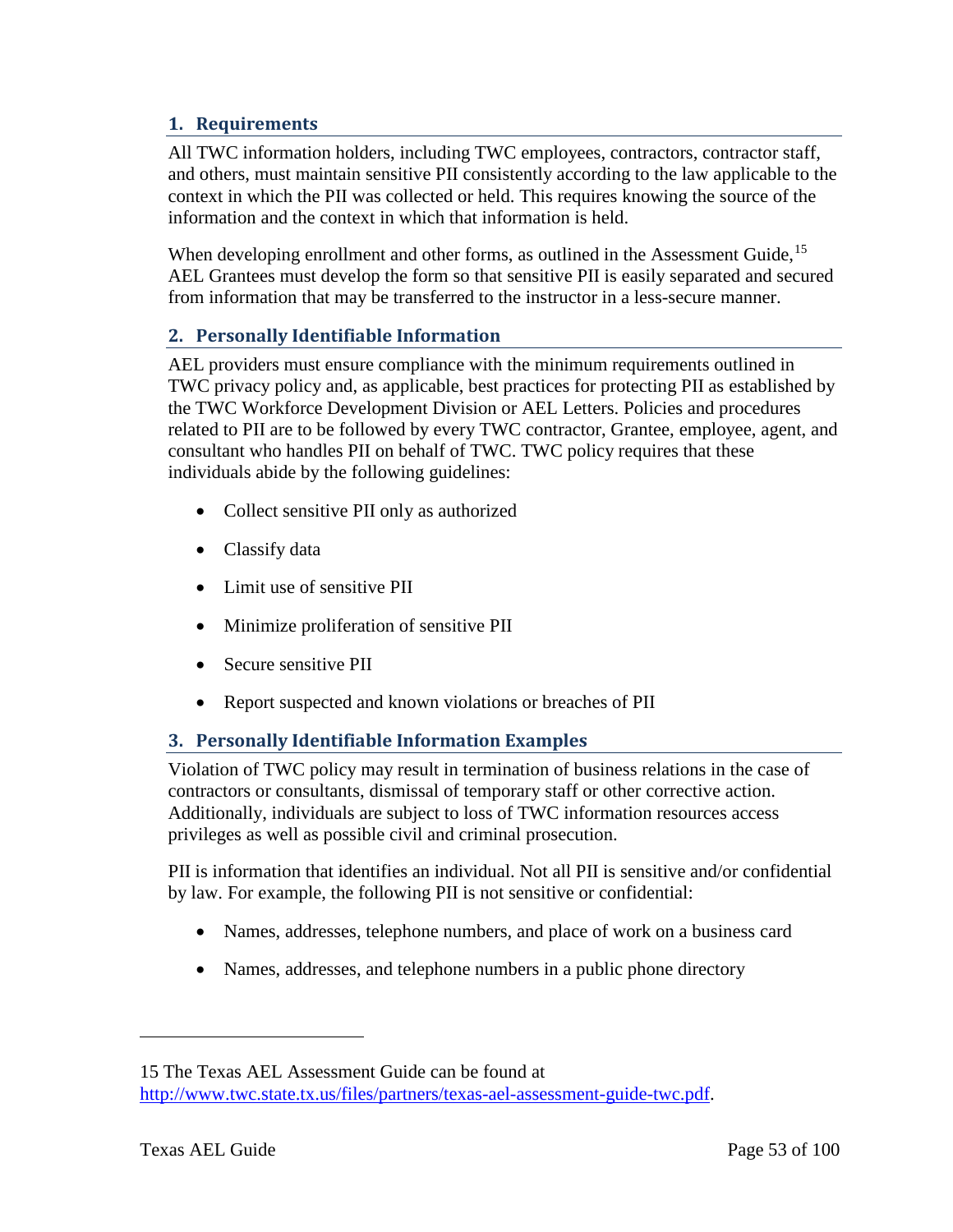- Names of attendees at a public meeting
- Names, addresses, and telephone numbers of stakeholders who subscribe to a TWC listserv or distribution list
- Names, addresses, and telephone numbers of attendees at a conference
- Lists of agency employee names (separate from an employer tax report or other confidential report)
- Names available through public or open commercial means
- Names, addresses, telephone numbers, or other identifying information available through the Texas Public Information  $Act^{16}$  $Act^{16}$  $Act^{16}$

## **4. Sensitive Personally Identifiable Information**

Sensitive PII is information that alone or in combination with other available information can identify an individual and that, if lost, compromised, or disclosed without authorization, could result in substantial harm, embarrassment, inconvenience, or unfairness to an individual.

- Sensitive PII and how it is collected vary. Sensitive PII includes an individual's last name and first initial in combination with one or more of the following:
- Social Security number (SSN)
- Driver's license number
- TWC-issued employer tax account number
- Citizenship or immigration status
- Personal health medical information (for example, diagnosis, treatment, or payment for medical- or health-related conditions or the services of an individual. See the definition in the Health Insurance Portability and Accountability Act for details.)
- Alien verification number
- Passport number
- Full date of birth

<span id="page-53-0"></span><sup>&</sup>lt;sup>16</sup> Texas Government Code §552.137 provides that an e-mail address of a member of the public that is provided for the purpose of communicating electronically with a governmental body is confidential and not subject to disclosure under the Public Information Act.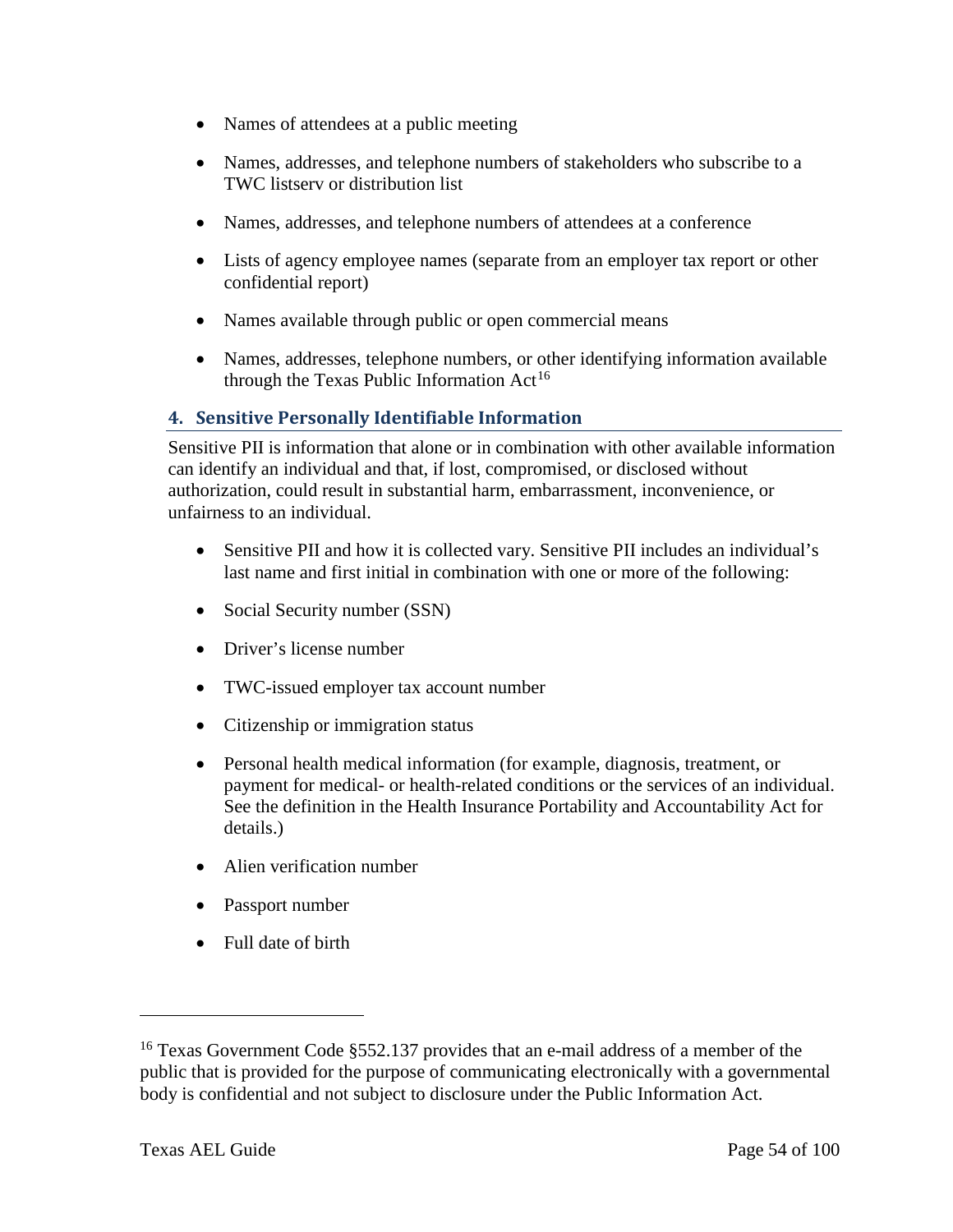- Password or authentication information (for example, mother's maiden name or portions of SSNs)
- Financial information, such as account numbers
- Biometric identifiers (for example, fingerprint, iris scan, and voice print)
- Other data created to identify or authenticate an individual's identity, such as a Fingerprint Identification Number (FIN) or Participant and Exchange Visitor Information System (SEVIS) identification number

## *a. Personally Identifiable Information That Identifies Individuals Indirectly*

If an individual is indirectly identifiable from descriptions or a combination of information, then that information is sensitive PII. For example, a participant success story published in a program newsletter that describes a specific participant and includes confidential information, such the participant's first and last name, and states that the individual is in a GED class at a specific correctional institution, or is a TANF recipient, or receives vocational rehabilitation services, is a breach of sensitive PII confidentiality.

## *b. How Context Affects Sensitive Personally Identifiable Information*

PII that is available to the public can be considered sensitive PII in certain circumstances. The context in which the PII is collected or held and how it is combined with other information may determine whether the PII is sensitive or confidential. For example, an individual's address might be available in a public record maintained in an open source such as voter registration lists or as part of an open court document. However, the same home address belonging to a participant receiving TANF is sensitive PII and, if the source is TEAMS, is also confidential.

In another example, a list of individuals who are victims of domestic violence is protected by a specific law and is sensitive PII. The names of the same individuals in a different context without referencing the individual as a victim may be open to the public, such as a listing in the telephone book, which constitutes PII and not sensitive PII.

## **5. Successfully Ensuring the Security of Personally Identifiable Information**

AEL providers must ensure the security of PII and other sensitive information as stated in this subsection by taking the following measures:

- Maintain PII and other sensitive information in accordance with the TWC standards for information security set forth in WD Letter 13-08, issued April 1, 2008, and entitled "Security of Personal Identity Data," and any subsequent issuances.
- Obtain PII in conformity with applicable federal and state laws governing confidentiality of information.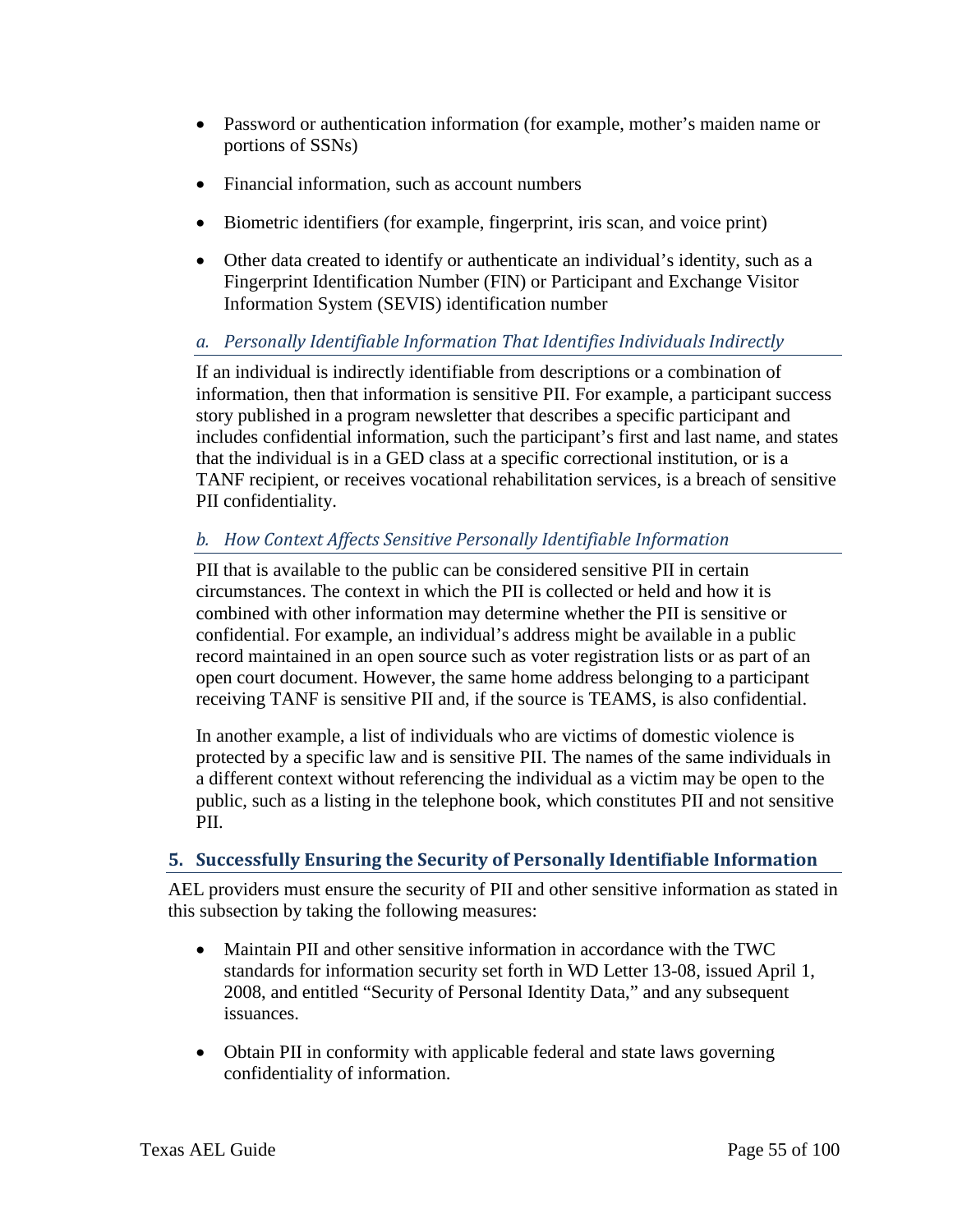- Ensure that PII and other sensitive information that is transmitted either by e-mail or by mail stored on CDs, DVDs, thumb drives, and the like, is encrypted using a Federal Information Processing Standards (FIPS) 140-2 validated cryptographic module.<sup>[17](#page-55-0)</sup>
- Ensure that PII and other sensitive information are transmitted only to authorized users.
- Store PII and other sensitive information in an area that is physically safe from access by unauthorized persons at all times and process the data using equipment issued by the Board or TWC Grantee issued equipment, managed information technology services, and approved designated locations.
- Prohibit accessing, processing, or storing of PII data on personally owned equipment and at off-site locations unless explicitly permitted in the TWC Information Security Standards.
- Advise personnel who have access to sensitive, confidential, proprietary, or private data of the confidential nature of the information, the safeguards required to protect the information, and the civil and criminal sanctions for noncompliance with such safeguards in federal and state law.
- Establish policies and procedures under which personnel—before being granted access to PII and other sensitive information—acknowledge their understanding of the confidential nature of the information and the safeguards with which they must comply in its handling as well as liability to civil and criminal sanctions for improper disclosure.
- Restrict access to PII and other sensitive information to those employees who need it in the official performance of duties within the scope of work set forth in the Agency-Grantee Agreement.
- Process PII and other sensitive information in a manner that protects the confidentiality of the records and documents and is designed to prevent unauthorized individuals from retrieving such records by computer, remote terminal, or any other means. If data is downloaded to, or maintained on, mobile or portable devices, ensure that the data is encrypted using FIPS 140-2 validated products.
- Make it clear that PII and other sensitive information that is obtained through a request is not to be disclosed to anyone other than an individual or entity

<span id="page-55-0"></span><sup>&</sup>lt;sup>17</sup> For more information on FIPS 140-2 standards and cryptographic modules, see FIPS PUB 140-2 [\(http://csrc.nist.gov/publications/fips/fips140-2/fips1402.pdf\)](http://csrc.nist.gov/publications/fips/fips140-2/fips1402.pdf). For examples of FIPS 140-2–certified options [\(http://csrc.nist.gov/groups/STM/cmvp/documents/140-1/140val](http://csrc.nist.gov/groups/STM/cmvp/documents/140-1/140val-all.htm)[all.htm\)](http://csrc.nist.gov/groups/STM/cmvp/documents/140-1/140val-all.htm).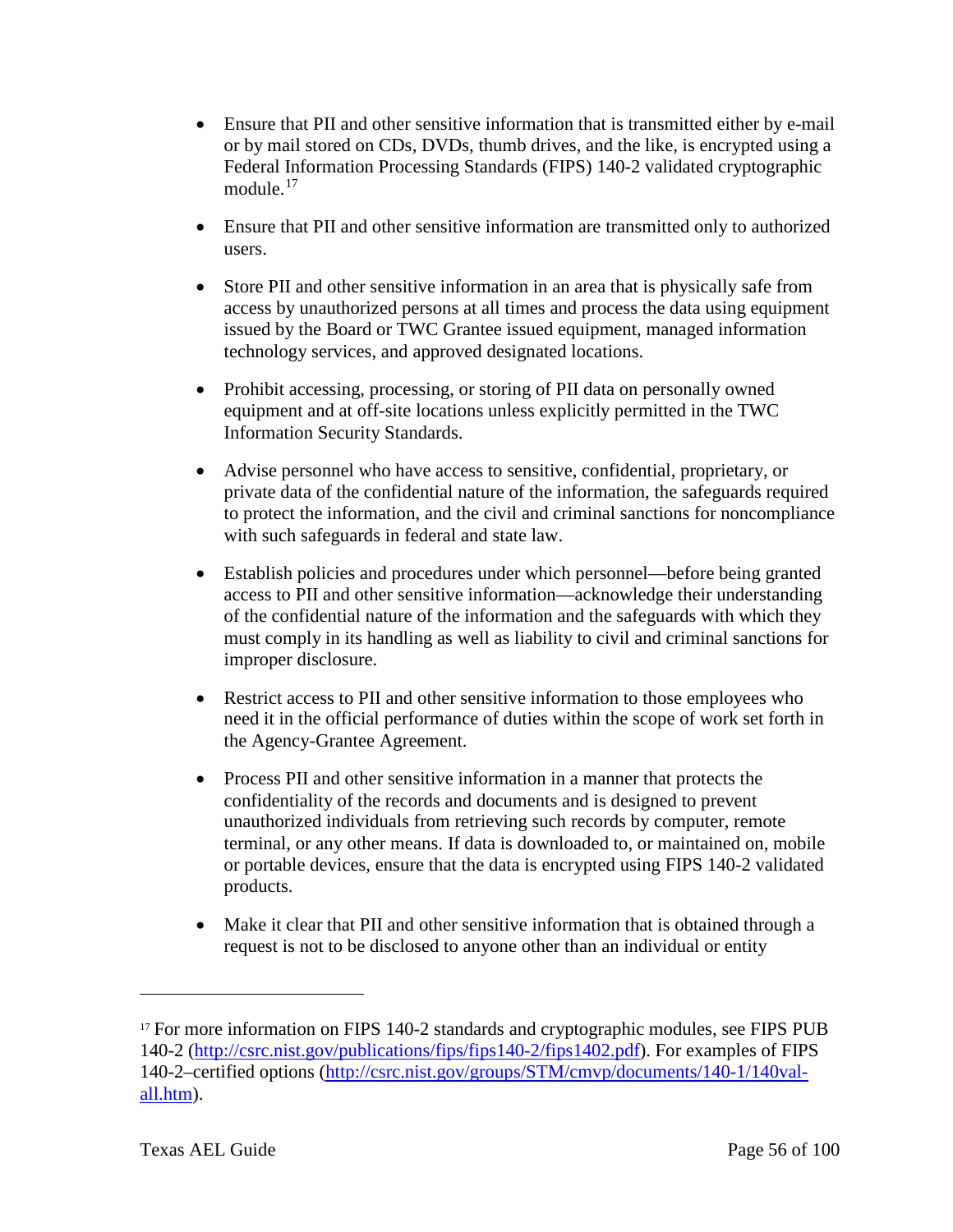authorized by law to receive the information. Individuals authorized by law include, but are not limited to:

- o program staff with a professional need to know;
- o auditors;
- o state and fiscal monitors; and
- o individuals or entities identified in a release signed by the participant.
- Be aware that disclosure of PII and other sensitive information is authorized when required by court order and in response to a subpoena by a governmental entity with subpoena authority. If a subpoena is not accompanied by a court order or a signed, written authorization from the individual, refer subpoenas from attorneys representing civil litigants to the Agency Grantee's attorney to determine objections.
- Retain PII and other sensitive information only for the period required to use it for assessment and other official purposes, or to satisfy applicable federal or state records retention requirements, if any. Where appropriate, destroy PII, including degaussing magnetic tape files and deleting electronic data or shredding documents, CD's and/or DVD's.
- Never leave records containing PII and other sensitive information open and unattended.
- Report every breach or suspected breach of PII or other sensitive information immediately to TWC's Chief Information Security Officer at [CISO@twc.state.tx.us.](mailto:CISO@twc.state.tx.us)

## **9. Professional Development**

## **Overview and Objectives**

This section outlines the requirements and resources for Professional Development (PD) across Texas.

Texas' PD multifaceted efforts address the following objectives:

- o Ensuring that students get the most value out of their experience by ensuring that program staff understands and responds to student objectives and needs
- o Improving student performance related to students' academic, personal, and professional goals and objectives
- o Improving program operations through structured and interactive capacity-building efforts
- o Improving data integrity and the strategic use of data at the instructional level to increase academic performance
- o Increasing and simplifying the provision of student support services through workforce and community collaborations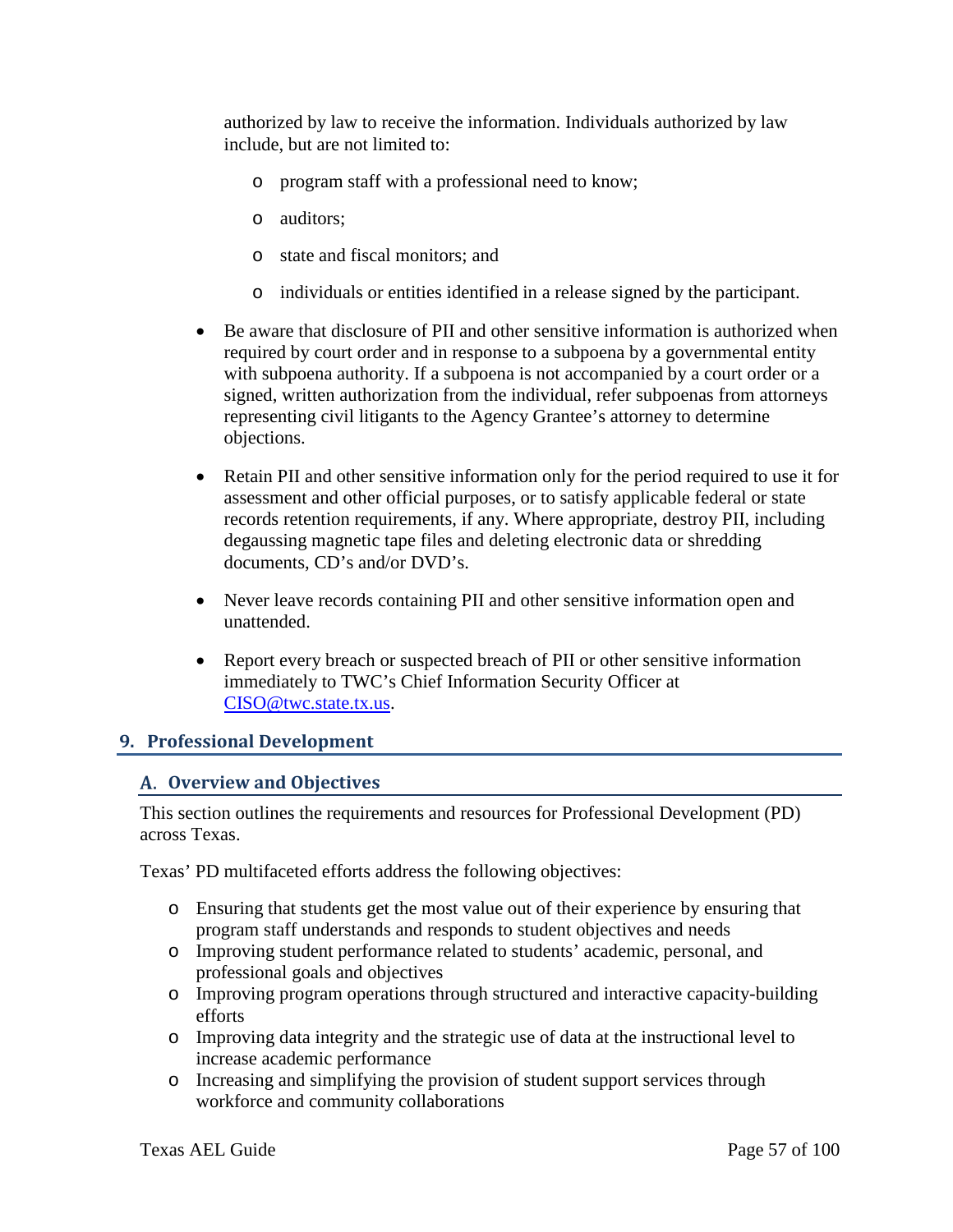o Increasing the application and transfer of learning through Distance Learning and Educational Technology

Grantees have a contractual responsibility to deliver local day-to-day PD training and to continue improving strategies. Additionally, Grantees are responsible for providing training based on a local analysis of performance and staffing needs that support the TWC's strategic priorities.

## **Staff Qualifications and Training Requirements**

Staff qualifications and training requirements are governed by TWC's Adult Education and Literacy rule TAC §805.21: Staff Qualifications and Training [\(http://www.twc.state.tx.us/files/twc/rules-chapter-805-adult-education-literacy-twc.pdf\)](http://www.twc.state.tx.us/files/twc/rules-chapter-805-adult-education-literacy-twc.pdf).

Test administrators and certain key staff that use Distance Learning have specific training requirements, as summarized in §9B, Training for Test Administrators and Distance Learning programs, and more fully outlined in the Assessment Guide.

## **1. Exceptions to All PD**

PD requirements apply to all AEL staff hired after July 1, 2013, except for clerical and janitorial staff.

## **2. Waivers for Professional Development**

On a case-by-case basis, grantees may reduce requirements for PD if there is an exceptional circumstance, such as a medical leave of absence or emergency familial responsibilities that prevent the employee from completing the required hours of PD for the program year. Such circumstances must be documented through a formal exemption request to TWC. Approved exemptions must be maintained on file with Grantees for monitoring purposes.

The following is an example of an exceptional circumstance:

Jane Doe was hired in November, but because of an unexpected medical leave of absence, she received only four hours of Professional Development (PD) before June 30. Upon returning to work in August the following program year, her employer (Grantee) must submit a staff exemption for PD to waive her PD requirements that went unmet while on medical leave.

#### **3. Documentation**

Records of staff qualifications and PD hours obtained must be maintained by each Grantee and be made available for TWC monitors, as needed.

Documentation for qualifications and PD maintained in personnel file includes, but is not limited, to the following:

- o A certificate of completion generated by the PD Portal
- o A copy of sign-in and sign-out sheet for a training event
- o An agenda that includes the number of PD hours earned
- o Materials that show the relevance of the training to the staff person's job duties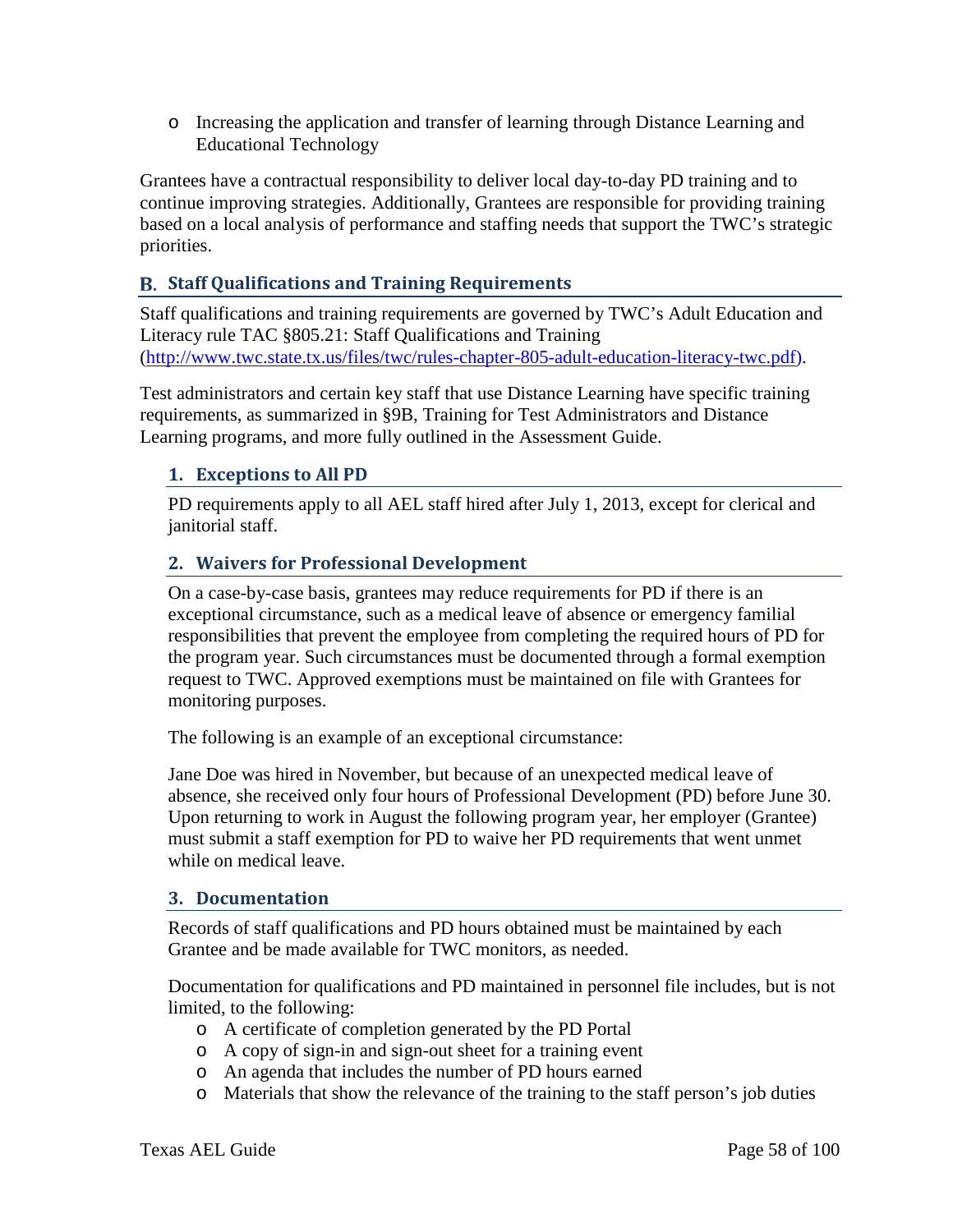- o Approved exemption from Professional Development requirement, if applicable
- o Approved exemption from staff qualification requirement, if applicable
- o Proof of educational qualifications (high school diploma or its equivalent, associate's degree, bachelor's degree, and so forth)

#### **4. Aides, Administrative, Data Entry, Test Proctors, and Supportive Staff**

The requirements in this section apply to aides, administrative, data entry, proctoring staff, and staff providing support or employment services to students.

Examples of positions may include Career Navigators, TEAMS data entry staff, and test proctors.

#### *a. Educational Requirement and Documentation Required*

Staff in these positions must have at least a high school diploma or high school equivalency certificate.

Documentation of the high school diploma or high school equivalency results must be kept in the personnel file for monitoring purposes.

#### *b. PD Hours Requirement*

Staff must have three hours of PD related to their primary job duties. For example, TEAMS data entry staff must have TEAMS training.

Each program year, test proctors or data entry staff must earn at least three hours of PD related to their primary job duties.

All staff members who are paid with adult education and literacy grant funds that provides support services or college and career transitional support, such as Career Navigators, must earn at least three hours of PD each program year.

#### **5. Supervisors, Directors, and Management**

The requirements in this section apply to directors, supervisors, staff that oversee program assessment services and/or overall program accountability, and instructors, including substitutes, in the content areas of reading, writing, mathematics, and ESL.

#### *a. Educational Requirement and Documentation Required*

Staff in these positions must have at least a bachelor's degree. Documentation of the bachelor's degree must be kept in the personnel file for monitoring purposes.

#### *b. PD Hours Requirement and Exceptions*

Each program year, all AEL directors, supervisors, and other staff with program oversight or coordination responsibilities must receive fifteen clock hours of Professional Development. However, staff hired on or after January 1 of a program year are required to receive only half of the PD time required for that program year. For example, if a director is hired December 2017, that director must receive 15 hours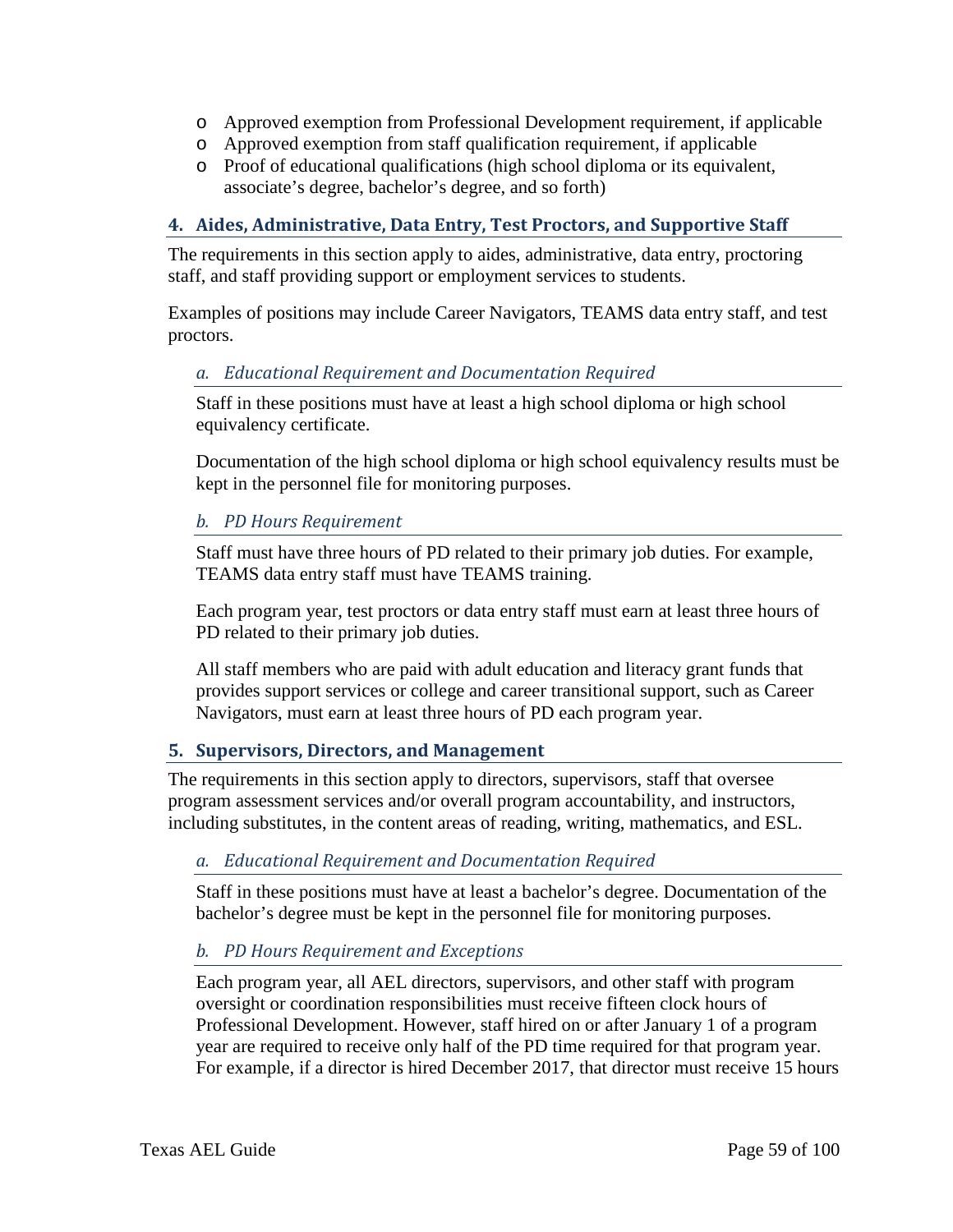of PD. If a director is hired on January 15, 2018, the director is required to receive half of the 15 hours.

#### **6. AEL Instructional Staff, Volunteers, and Substitutes**

The requirements in this section apply to all instructors, volunteers, and substitutes in the content areas of reading, writing, mathematics, and ESL, unless otherwise noted.

#### *a. Educational Requirement and Documentation Required*

Instructors, volunteers, and substitutes in the content areas of reading, writing, mathematics, and English language acquisition must have at least a bachelor's degree. Documentation of the bachelor's degree must be kept in the personnel file for monitoring purposes.

#### *b. PD Hours Requirement and Exceptions*

#### Requirement

All adult education and literacy instructional staff, except substitutes, paid with AEL grant funds or who acquire student contact hours, including volunteers, must earn at least 15 PD hours each program year, with some exceptions as indicated in this section.

At least three of these 15 PD hours must be in principles of adult learning and at least another six hours must be in relevant areas of literacy instruction. If the adult education and literacy instructional staff or volunteer is new to the adult education and literacy program or to providing direct student services, all six hours of PD must be earned within 30 calendar days of providing instructional activities. The six hours include the required three hours of principles of adult learning and three hours of the relevant areas of literacy instruction. Waiving of the requirements for staff members who are new to direct student services must be approved by TWC AEL staff before the individual provides any instructional services.

The remaining six hours of PD must be in content areas at the discretion of the program, but the content must be related and relevant to the purpose of the program that enables adults to:

- $\triangleright$  acquire the basic educational skills necessary for literate functioning;
- $\triangleright$  participate in job training and retraining programs;
- $\triangleright$  obtain and retain employment; and
- $\triangleright$  continue their education to at least secondary school completion and postsecondary education preparation.

#### Exceptions

If an individual has 18 or more college semester undergraduate or graduate credit hours in relevant areas of literacy instruction, that individual is not required to earn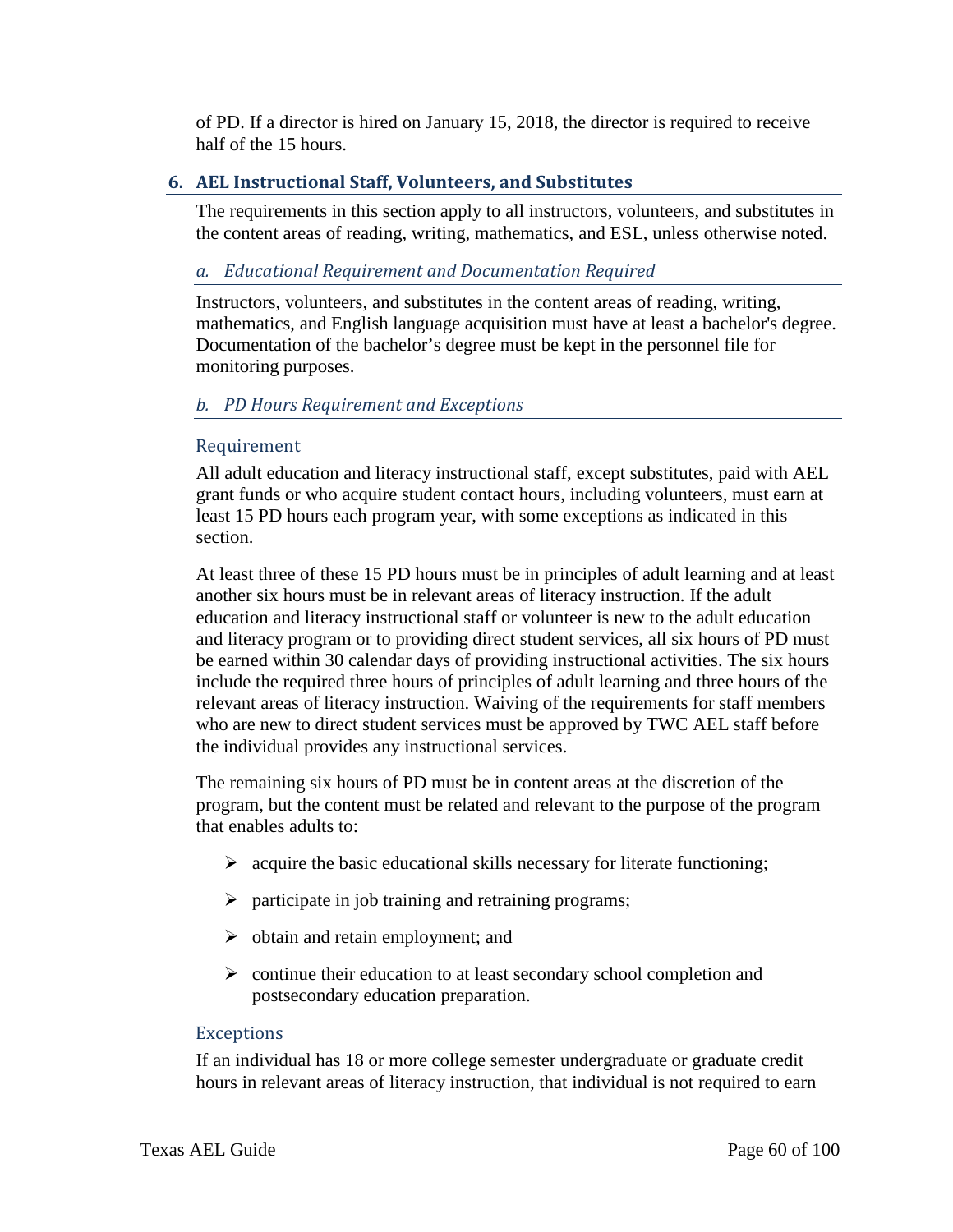the six hours of PD in a content area. Such an individual is still required to earn PD hours in adult learning and in relevant areas of instruction.

AEL instructors and volunteers, except for substitutes, hired on or after January 1 of a program year, are required to earn only half of the PD time required for that program year. PD hours must include three hours of training in principles of adult learning and three hours in the relevant areas of literacy instruction.

#### Workforce Training Instructors

Workforce Training instructors providing services under IET models must meet the requirements of the associated accrediting or credentialing entity and/or institution, if applicable.

## **7. Training for Test Administrators and Distance Learning Programs**

#### *a. Test Administrator Training*

Texas requires that test administrators be properly trained before administering standardized tests. All programs must meet and comply with all training requirements established by the publisher of the test instrument, including education and other minimum requirements.

Training requirements for each test are stated in the Assessment Guide. Local programs can train their staff as test administrators through the test publisher or by contracting with a certified or qualified test administration trainer.

More information on training requirements for test administrators can be found in the Assessment Guide.

#### *b. Distance Learning Training*

The Distance Learning (DL) Academy is a three-part course that supports programs and staff implementing Distance Learning. Module 1 focuses on state policy and guidance with respect to Distance Learning. Module 2 supports staff in the selection of DL curricula. Module 3 provides the tools to develop an agency plan for the implementation and maintenance of DL programs.

Modules 1 and 3 of the DL Academy are required for key administrative, teaching, and support staff that is engaged in Distance Learning, including any teacher of a class that reports proxy hours in TEAMS. Module 2 of the DL Academy is not required, but is highly recommended before selecting an approved Distance Learning curriculum.

Module 1 is an introductory course that explains the state guidance for Distance Learning in Texas and how Distance Learning is tracked, documented, and noted in TEAMS. Module 1 must be completed before engaging in Distance Learning education.

Module 3 covers best practices for developing and using a Distance Learning program that is specific to the needs of AEL customers. By the end of Module 3,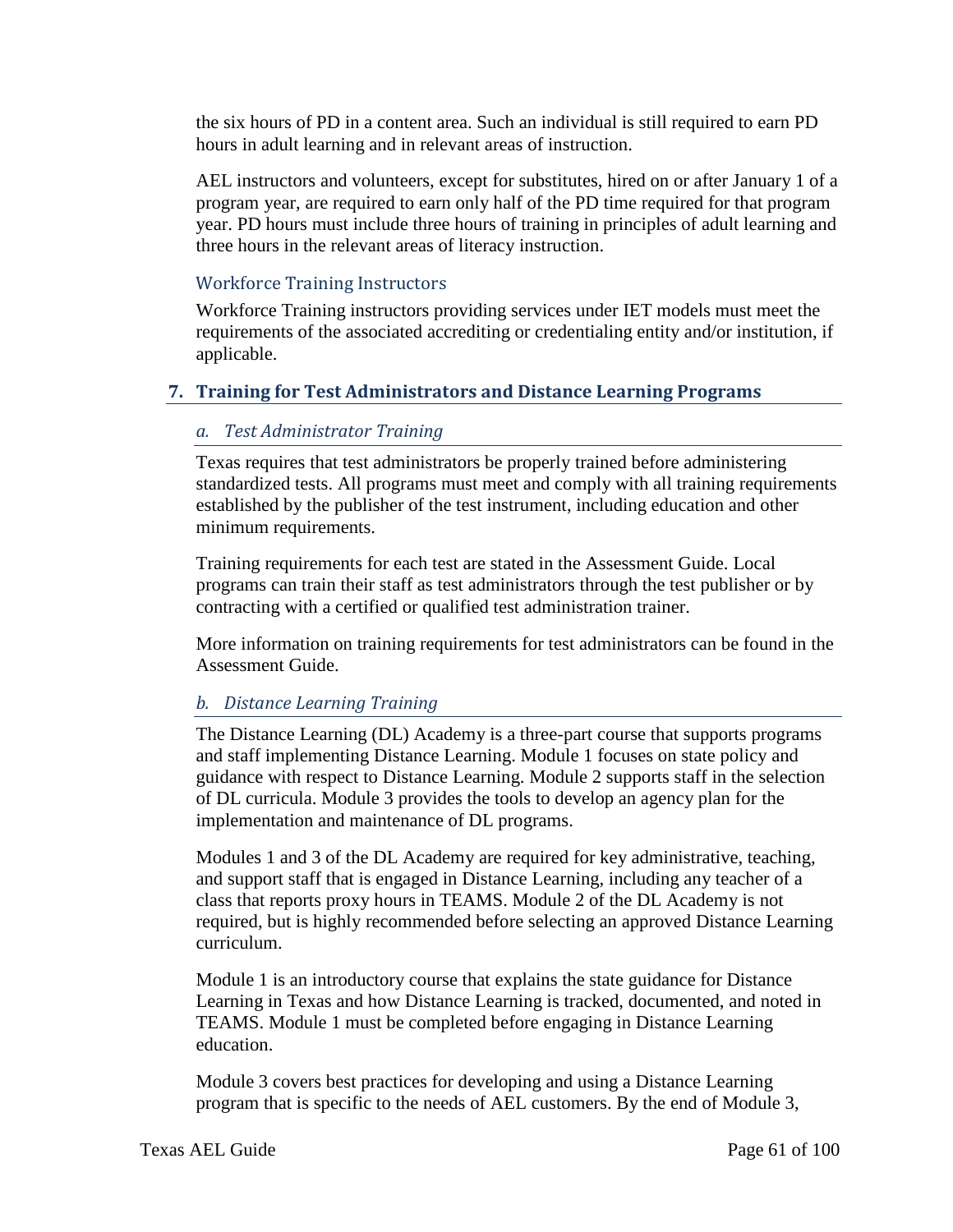participants will have completed either a detailed analysis of their current agency Distance Learning Plan or a draft of a new agency plan.

More information on training requirements related to Distance Learning can be found in the Assessment Guide.

# **Training, Resource and Innovation Network for Texas (TRAIN Tex)**

The Training, Resource and Innovation Network for Texas (TRAIN Tex) strategy represents TWC's investment in Professional Development, relevant research, and capacity-building projects that sustain and advance a robust system of providers and workforce partners to accelerate the advancement of education and training priorities across the state.

TRAIN Tex promotes a fully integrated system that delivers increased employment, postsecondary education and training transition, skills gains, and secondary completion for participants. The result is greater value for the public investment.

TRAIN Tex transforms the limited PD options of the past into a high-quality "no wrong door" integrated network of providers, Workforce Training systems, and the state's Workforce Solutions services. The TRAIN Tex strategy distributes responsibilities across three entities, each one directed and supported by TWC staff:

The Professional Development Center (PD Center) contracted by TWC TRAIN Tex PD at Texas A&M University's Texas Center for the Advancement of Literacy and Learning (TCALL) is responsible for developing and delivering training, informational resources, and other support to local programs, Boards, nonprofit and community-based adult education providers, employers, and other stakeholders. Further information on PD roles and responsibilities of Grantees and the PD Center can be found at [http://www-tcall.tamu.edu.](http://www-tcall.tamu.edu/)

Capacity-building projects are initiatives that advance development and innovation in addressing specific TWC priorities. Projects are designed to expand the capacity of providers and to develop research-based curriculum and resources, expand Educational Technology, and enhance the integration of services with other education and workforce organizations, including Boards, colleges, libraries, and nonprofit and faith-based providers. For more on these projects, visit TCALL's Capacity Building Project's page [\(http://www](http://www-tcall.tamu.edu/twcael/capacityBuilding.htm)[tcall.tamu.edu/twcael/capacityBuilding.htm\)](http://www-tcall.tamu.edu/twcael/capacityBuilding.htm).

# **1. Professional Development Center**

TRAIN PD @ TCALL is a TCALL project, funded by TWC to serve as the statewide PD and resource center for Texas staff. In that role, TRAIN PD serves as the hub for the TWC TRAIN Tex strategy. For more information, go to TRAIN PD @ TCALL [\(http://www-tcall.tamu.edu/TRAIN-PD-TCALL.html\)](http://www-tcall.tamu.edu/TRAIN-PD-TCALL.html).

**Note: "TRAIN PD @ TCALL" is the project name only, not an e-mail address.** 

TRAIN PD @ TCALL is responsible for providing training-of-trainer events, informational resources, and other training support to local programs, students, and stakeholders. PD Center staff, including PD specialists, are responsible for deploying statewide PD activities, identifying and recruiting additional contract trainers, developing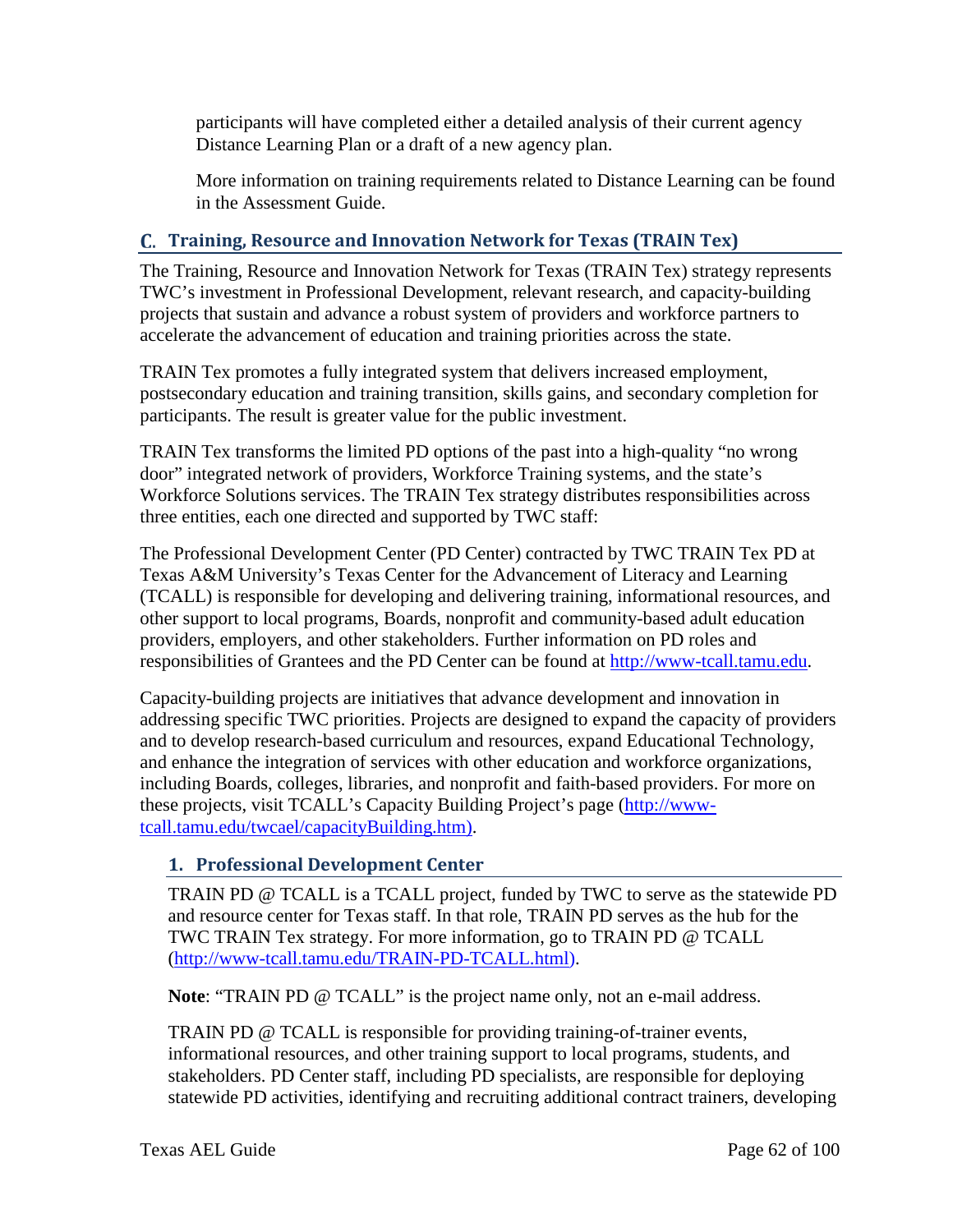and delivering training throughout the state, ensuring online accessibility, and assisting AEL Grantees and other providers with PD planning and services provisions, as follows:

- Data-driven PD planning, services, and implementation
- The Texas AEL Contract Trainer Database (with ongoing recruitment/development of trainers)
- Management and development of TWC-provided Learning Management System (Texas AEL PD Portal)
- Event planning for statewide, regional, or local conference or business events
- Research activities to evaluate PD effectiveness and for other purposes as approved by TWC
- Assisting AEL Grantees and other providers with PD development planning and services provision

## *a. Role of the PD Specialist*

A PD specialist employed by the PD Center is assigned to each Grantee. The PD specialist works in coordination with the local PD coordinator, the program director, and TWC in the review of program performance data in TEAMS, Labor Market and Career Information, and other relevant data to identify deficiencies related to program operations and/or program instructional systems that may be resolved through targeted PD. The PD specialist is in regular contact with the PD coordinator to review progress, provide or request the necessary Professional Development training, and coordinate the development of a Professional Development Continuous Improvement Plan (CIP) for the program year.

## **2. Professional Development Roles and Responsibilities**

#### *a. Program Director Role in PD*

The AEL program director:

- $\triangleright$  must employ a PD Coordinator who is dedicated at least 20 percent full-time to the role;
- $\triangleright$  coordinates with the PD Coordinator to develop the program's CIP and guides staff PD;
- $\triangleright$  ensures that program data is reviewed regularly by both the data coordinator and the PD coordinator to monitor program improvement and PD efforts;
- $\triangleright$  ensures coverage while instructional staff members attend PD training;
- $\triangleright$  manages the program's PD budget to ensure that all AEL staff receives, at a minimum, the appropriate PD to satisfy the requirements set forth in §805.21; and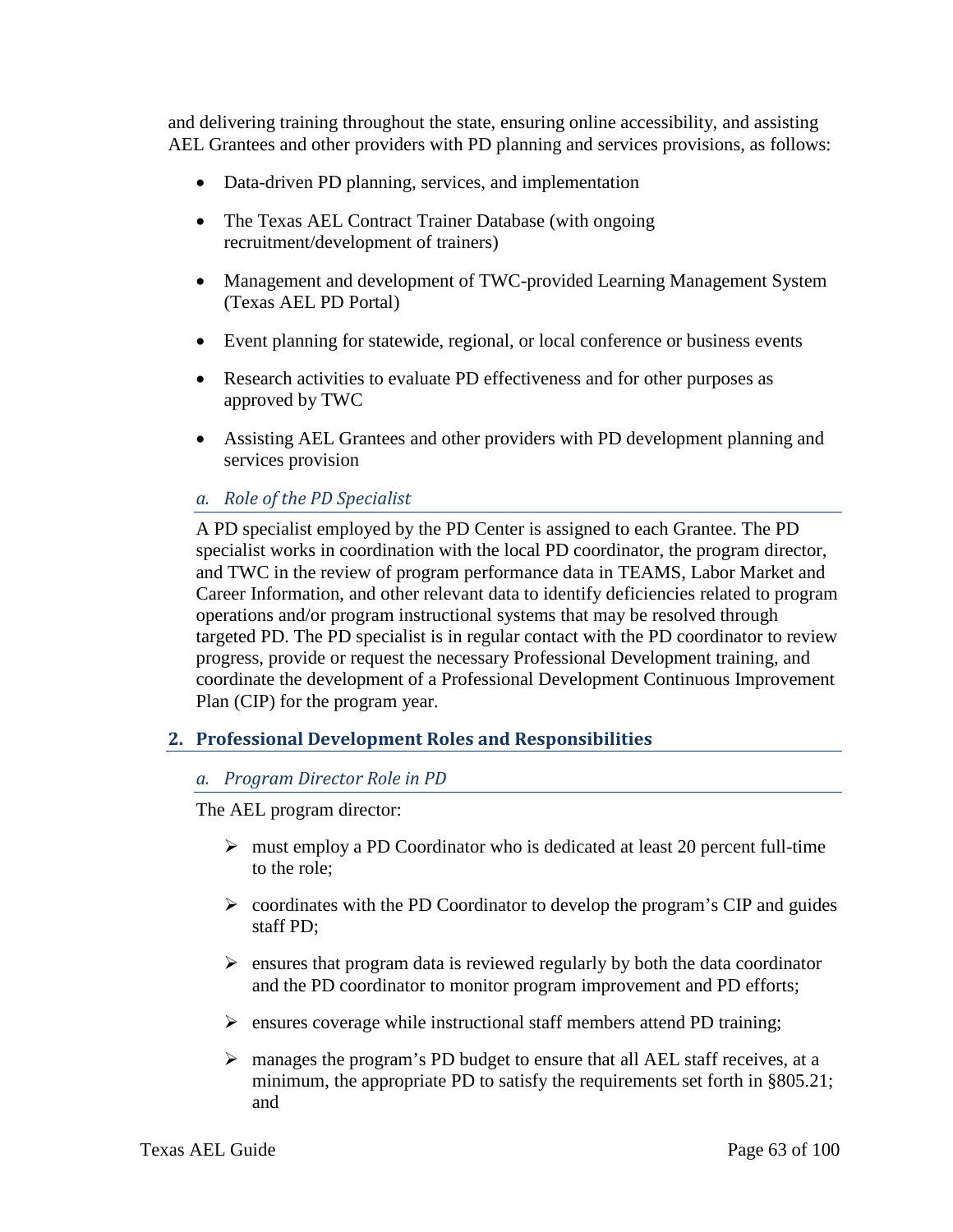$\triangleright$  provides instructional staff with access to their data to help inform instruction.

#### *b. Professional Development Coordinator Role in PD*

The PD Coordinator:

- $\triangleright$  must not also be the program director;
- $\triangleright$  acts as a single point of contact for TWC PD;
- $\triangleright$  effectively leads PD efforts for the program;
- $\triangleright$  collaborates with the assigned PD Center specialist and TWC Program Support Specialist as necessary to ensure that AEL Grantees' needs are met;
- $\triangleright$  coordinates with PD specialist on the PD planning, implementation, and documentation to ensure that all staff members meet PD requirements and are sufficiently trained to support program performance and compliance;
- $\triangleright$  works with the PD specialist and program director to develop the AEL Grantee's CIP;
- $\triangleright$  submits contextualized and/or specialized curriculum developed by program staff to the PD specialist for inclusion as an available resource for other AEL programs;
- $\triangleright$  coordinates PD planning, implementation, and documentation, as directed by TWC if the program is placed on a Technical Assistance Plan or other corrective action; and
- $\triangleright$  provides training to local staff, where local capacity exists, or as directed by TWC, in coordination with the PD specialist.

Local training activities include the following:

- $\triangleright$  Training for the administration of pre- and post-tests in compliance with the Assessment Guide and the test publisher's administration guidelines
- $\triangleright$  Basic training on TEAMS
- $\triangleright$  Student intake, enrollment, and Orientation
- $\triangleright$  Goal setting, as defined in the Assessment Guide
- $\triangleright$  Career awareness
- $\triangleright$  Other training topics in which local staff has subject matter expertise
- *c. AEL Staff Needing to Obtain Professional Development*

AEL staff which need to obtain PD work with the PD coordinator to plan for PD based on identified needs with the goal of quality improvement and participate in PD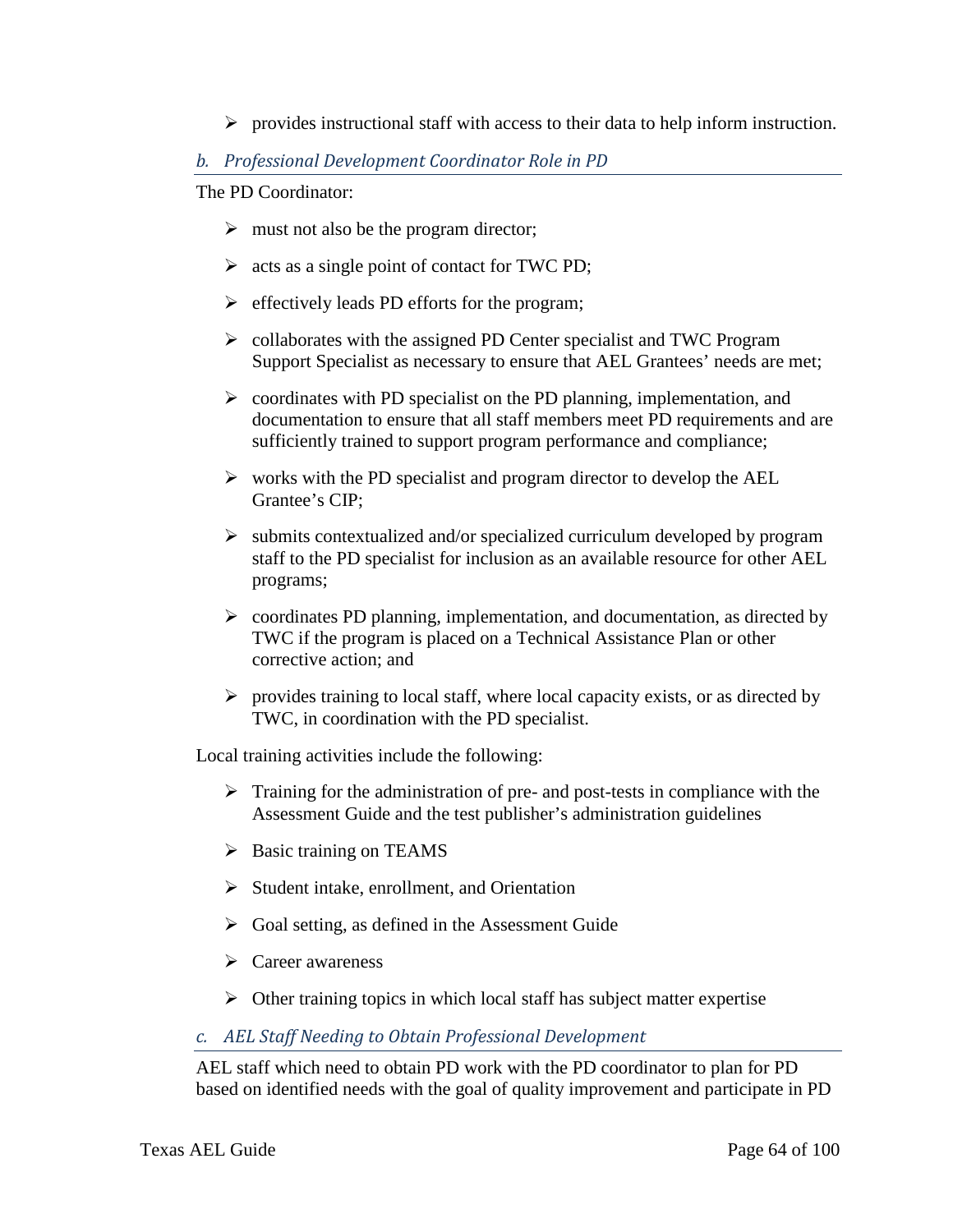activities in support of individual PD. Staff may also participate in program improvement efforts, which may include the following:

- $\triangleright$  Participating in a program improvement team
- $\triangleright$  Identifying program improvement goals
- $\triangleright$  Reviewing data related to program improvement goals
- $\triangleright$  Providing feedback on impact of program improvement efforts
- $\triangleright$  Implementing program changes

## **10.Financial and Contract Management**

## **About This Section**

This section provides an overview of financial and contract management that is in alignment with TWC, state, and federal laws and regulations.

## **Grant Governance and Administration**

AEL Grantees must ensure that they follow uniform grant guidance. The Office of Management and Budget (OMB) provides this guidance, which incorporates elements previously addressed by circulars OMB A-87, OMB A-122, and OMB A-21. Guidance provided at [https://www.whitehouse.gov/omb/grants\\_docs](https://www.whitehouse.gov/omb/grants_docs) supersedes previous guidance provided through the OMB circulars.

Additional guidance on the administration of AEL grants is available as follows:

- Uniform Administrative Requirements, Cost Principles, and Audit Requirements for Federal Awards—Final Guidance, [https://www.federalregister.gov/articles/2013/12/26/2013-30465/uniform](https://www.federalregister.gov/articles/2013/12/26/2013-30465/uniform-administrative-requirements-cost-principles-and-audit-requirements-for-federal-awards)[administrative-requirements-cost-principles-and-audit-requirements-for-federal](https://www.federalregister.gov/articles/2013/12/26/2013-30465/uniform-administrative-requirements-cost-principles-and-audit-requirements-for-federal-awards)[awards](https://www.federalregister.gov/articles/2013/12/26/2013-30465/uniform-administrative-requirements-cost-principles-and-audit-requirements-for-federal-awards)
- TWC's Financial Manual for Grants and Contracts (FMGC) compiles federal, state, and agency requirements that apply to recipients and subrecipients of TWC funds. Access to the FMGC can be located at [http://www.twc.state.tx.us/partners/financial](http://www.twc.state.tx.us/partners/financial-manual-grants-contracts)[manual-grants-contracts](http://www.twc.state.tx.us/partners/financial-manual-grants-contracts)

# **Allowable Costs for AEFLA-Funded Grants**

TWC provides guidance in accordance with federal and state regulations regarding allowable expenditures in its contracts as well as in subsequent guidance in the form of AEL Letters, WD Letters, and Technical Assistance Bulletins located on TWC's Workforce Policy and Guidance webpage [\(http://www.twc.state.tx.us/partners/workforce-policy-guidance#abe\)](http://www.twc.state.tx.us/partners/workforce-policy-guidance#abe). AEL grantees should note that TWC guidance listed here may be rescinded or updated with subsequent issuances to the letter or bulletin. The following guidance pertains to AEL grants:

• Allowable Advertising and Public Relations Expenditures—AEL Letter 08-15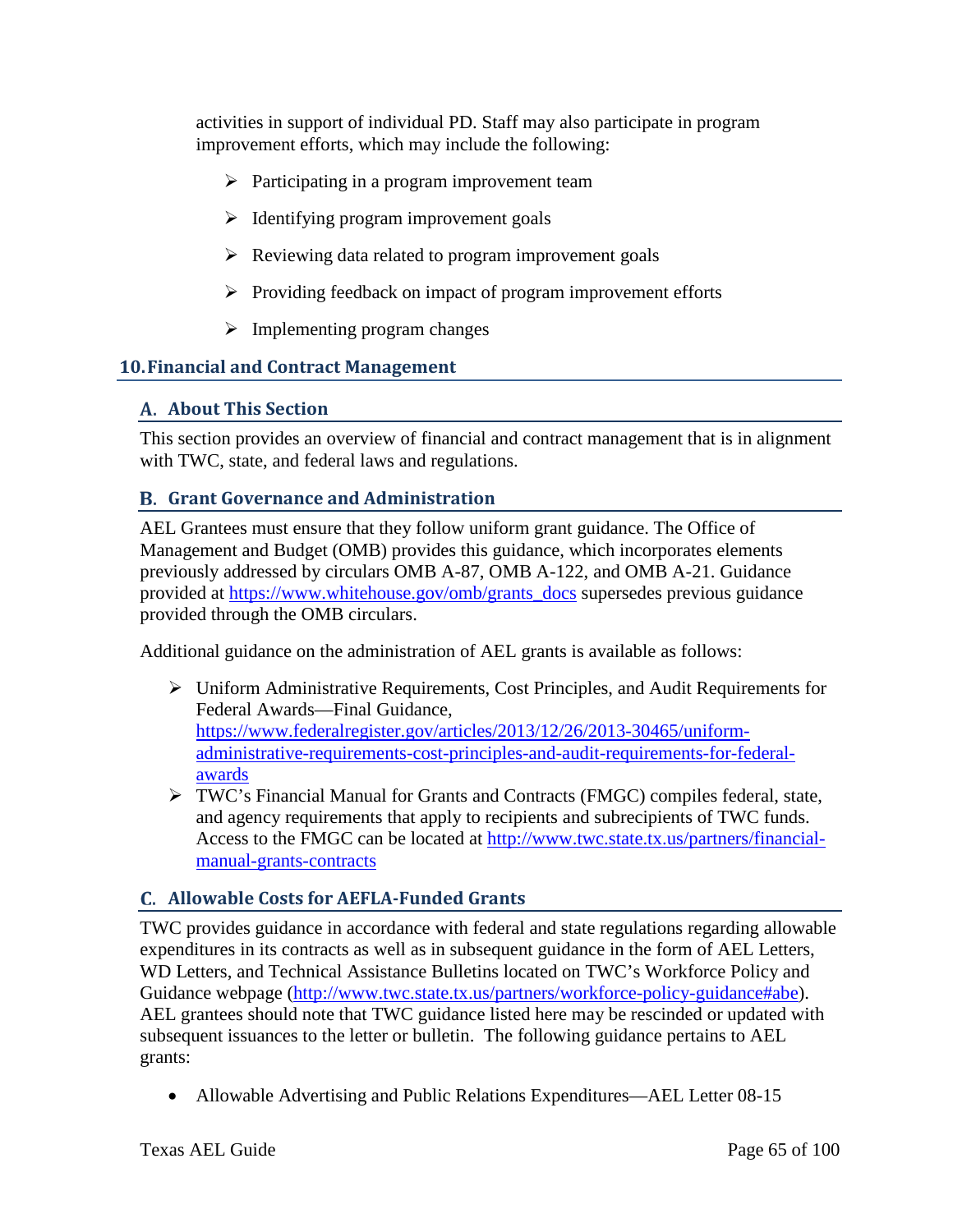- Outreach and Promotional Materials, Advertising, Sponsorships, Employee Apparel, and Award Ceremonies Charged to Grant Awards and Sub-Awards Funded through the Texas Workforce Commission—WD Letter 17-10, as referenced in AEL Letter 08-15
- Provision of Meals and Refreshments—TA Bulletin 259:
- Information and Guidance on Program Costs to Support Instructional Performance— AEL Letter 07-15
	- o AEL Letter 07-15 clarifies that grant-funded positions that improve instructional outcomes are allowable program costs. Nonadministrative job duties that support improved instructional quality and therefore support the program include instructional mentoring, training, and using student performance data to improve instruction.
- Implementing the Integrated Education and Training Service Approach—AEL Letter 02-16, Change 1
	- o AEL Letter 02-16 clarifies that AEL funding may be expended to support the IET service approach, including Workforce Training and Workforce Preparation Activities, of which Digital Literacy may be included. It also includes relevant IET model definitions and structures. AEL Letter 02-16, Change 1, rescinded and replaced AEL Letter 02-16.
- Implementing and Reporting Workforce Training under the Integrated Education and Training Approach to Service Delivery—AEL Letter 03-17
- Cost Allocation and Spending Priority Guidance for Adult Education and Literacy Grant Recipients and Fiscal Agents—AEL Letter 04-15
	- o AEL Letter 04-15 provides guidance on cost allocation and spending priorities as TWC transitions from Workforce Investment Act into the new requirements under WIOA.
	- o AEL Letter 04-15, Attachment 1, Cost Allocation Plan Certification
	- o Adult Education and Literacy Temporary Assistance for Needy Families Eligibility—*Update*—AEL Letter 01-15, Change 1 AEL Letter 01-15, Change 1, clarifies that participation in the Community Eligibility Provision (CEP) for the School Lunch Program does not satisfy the requirements of determining whether a student is eligible for TANF-funded services, as the CEP does not determine a participant's eligibility based on income. The letter describes a participant's eligibility for TANF-funded services and the required documentation. Additionally, it reiterates that TANF-funded services eligibility must be confirmed and documented before the provision of services that use TANF funds. AEL 01-15, Change 1, rescinded and replaced AEL Letter 01-15.
- Cash Draw and Expenditure Reporting System Instructions—AEL Letter 01-13
	- o AEL Letter 01-13 demonstrates the correct usage of TWC's Cash Draw and Expenditure Reporting (CDER) financial system, addresses access to the CDER system, monthly reporting and expenditure accruals, and specifies that TWC's CDER system uses an advance payment method, as authorized in CFR Parts 74 and 80.
	- o Cost category descriptions are set forth in AEL Letter 01-13, Attachment 1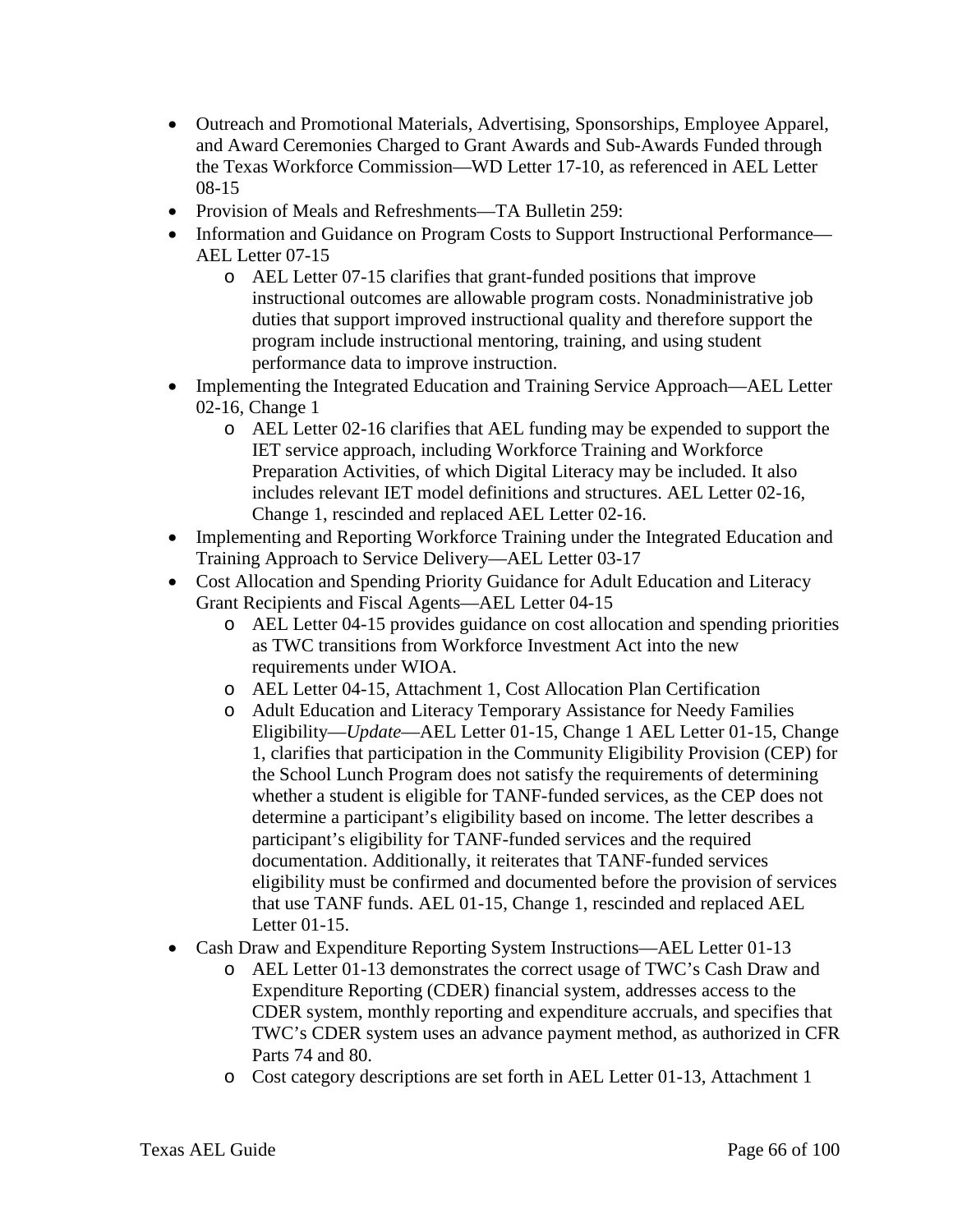## **Budget Adjustments**

A budget adjustment is a request to move funds between cost categories.

## **1. Total Cost Category Reductions Less Than 20 Percent**

In order to request budget adjustments when total cost category reductions is less than 20 percent, AEL Grantees must submit a request to [AELContracts@twc.state.tx.us](mailto:AELContracts@twc.state.tx.us) for review and/or approval, with justifications included in the body of the e-mail and a Budget Adjustment Template indicating, in boldface type, the adjusted budget amounts.

Upon receipt of the budget adjustment request, the appropriate contract manager (CM) in Board and Special Initiative Contracts (BSIC) acknowledges receipt of the request by replying e-mail. AEL Grantees must ensure that they submit requests as needed, with the understanding that budget adjustment requests will be processed as soon as possible after submission receipt and in no more than two business days.

Once the request has been approved, the CM will revise the budget in the CDER system and send an electronic snapshot of the CDER changes to the AEL Grantee's finance department representative, program director, and fiscal agent, if an entity separate from the Grantee, for concurrence. The electronic snapshot can be compared to the CDER tab in the Budget Adjustment Template for accuracy.

# **2. Total Cost Category Reductions Greater than 20 Percent**

To request a budget adjustment when total cost category reductions are greater than 20 percent, AEL Grantees must complete a Contract Action Request  $(CAR)^{18}$  $(CAR)^{18}$  $(CAR)^{18}$  that includes a detailed description of each change requested and the associated amount by AEL funding source and cost category as well as a revised Contract Budget Summary form with requested changes.

# **Expenditure Reports**

The following guidance pertains to AEL expenditure reporting. AEL grantees should note that TWC guidance listed here may be rescinded or updated with subsequent issuances to the guidance.

- AEL Letter 01-13: Cash Draw and Expenditure Reporting System Instructions (located on [\(http://www.twc.state.tx.us/partners/workforce-policy-guidance#abe\)](http://www.twc.state.tx.us/partners/workforce-policy-guidance#abe)
- WD Letter 04-15: Cash Draw and Expenditure Reporting System Instructions— *Update (*located on [http://www.twc.state.tx.us/partners/workforce-policy](http://www.twc.state.tx.us/partners/workforce-policy-guidance#abe)[guidance#abe\)](http://www.twc.state.tx.us/partners/workforce-policy-guidance#abe)
- Cash Draw and Expenditure Reporting System Overview, Webinar Questions and Answers [\(http://www.twc.state.tx.us/files/partners/cash-draw-expenditure-questions](http://www.twc.state.tx.us/files/partners/cash-draw-expenditure-questions-answers-twc.pdf)[answers-twc.pdf\)](http://www.twc.state.tx.us/files/partners/cash-draw-expenditure-questions-answers-twc.pdf)

<span id="page-66-0"></span><sup>18</sup> The Contract Action Request form can be found at <http://www.twc.state.tx.us/files/partners/ael-06-14-att2.docx>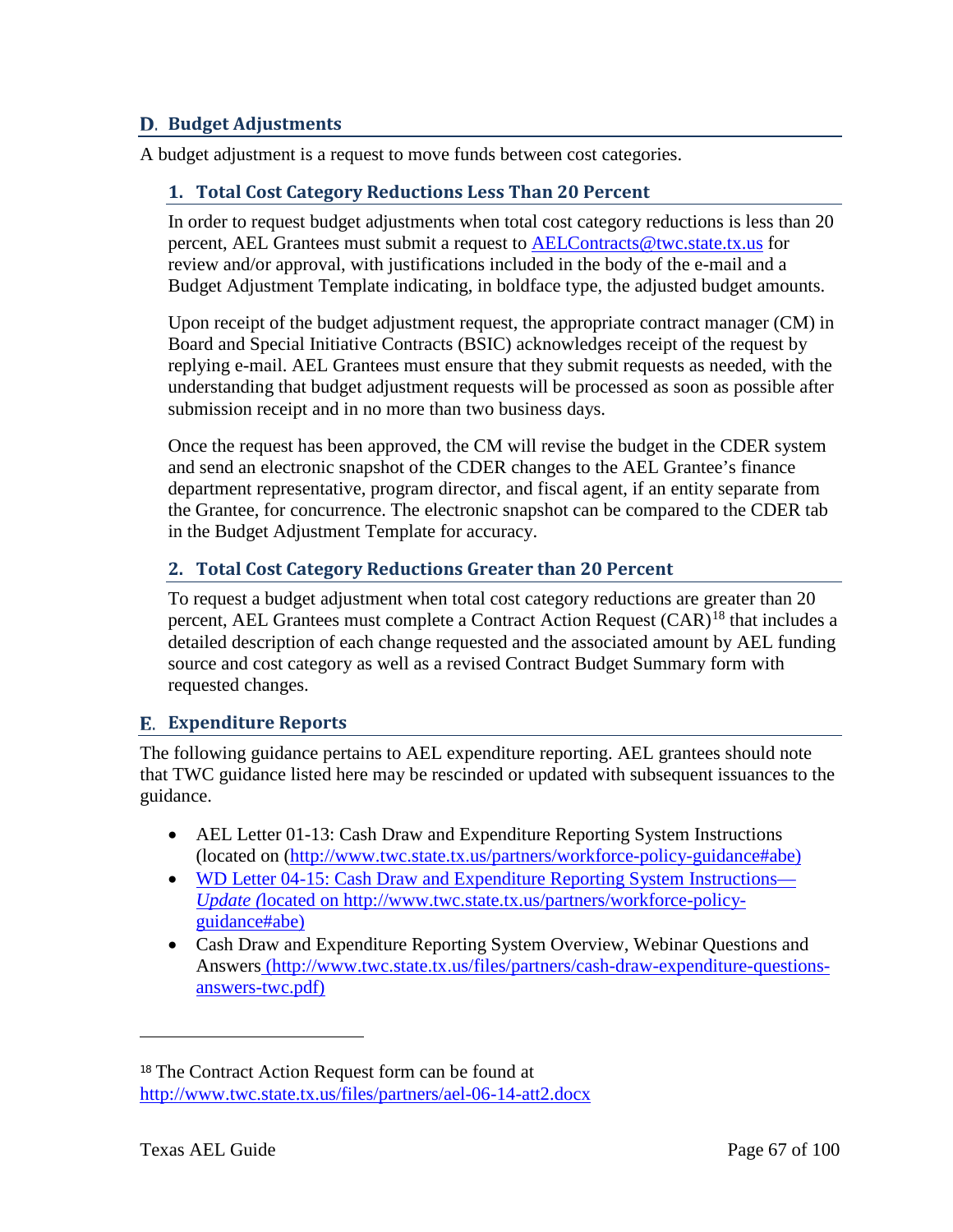• Adult Education and Literacy Expenditure Reporting [\(http://www.twc.state.tx.us/files/partners/ael-expenditure-reporting-twc.pdf\)](http://www.twc.state.tx.us/files/partners/ael-expenditure-reporting-twc.pdf)

## **11.Program Monitoring and Improvement**

#### **About This Section**

This section outlines the methods and processes that TWC staff uses to monitor local program performance and compliance with contractual obligation.

## **Overview of the Program Accountability Process**

Evaluation of local provider services is a priority for the AEL program. TWC staff has developed an evaluation and monitoring process that draws from best practices across TWC's divisions.

The evaluation of local providers is a multiphase process that uses timely data gathered from TEAMS to measure program performance against contract deliverables as well as state and federal performance targets. TEAMS is Texas' state-of-the-art, web-enabled system that maintains student-level data, including demographic, assessment, and outcome data and class, site, program, and provider information. TEAMS users can analyze class, site, or program information by using of standard reports generated at the user level. TEAMS provides a wide range of information about adult education, including snapshots of student and program performance, personnel qualifications, and staff development activities.

## **Program Oversight**

TWC staff provides oversight of its AEL programs at regular intervals to ensure program success and compliance.

#### **1. Ongoing TEAMS Data Review**

AEL program staff, such as data coordinators, review data available in TEAMS regularly to check for issues and general program health. These reviews may be in preparation for a site visit, in response to a specific question or issue, or as part of regularly scheduled check-ins.

#### **2. Biweekly**

Biweekly, AEL program staff review programs' data for a general status update and check of overall program health.

#### **3. Monthly**

AEL providers must ensure that they validate their data monthly, and Grantees must submit quarterly Data Sign-off reports through TEAMS. The Data Sign-off report requires Grantees to describe areas of strength as well as concern. Programs also are required to submit monthly expenditure reports in CDER and quarterly narrative reports using a predetermined template that requests information about TWC objectives and overall program objectives.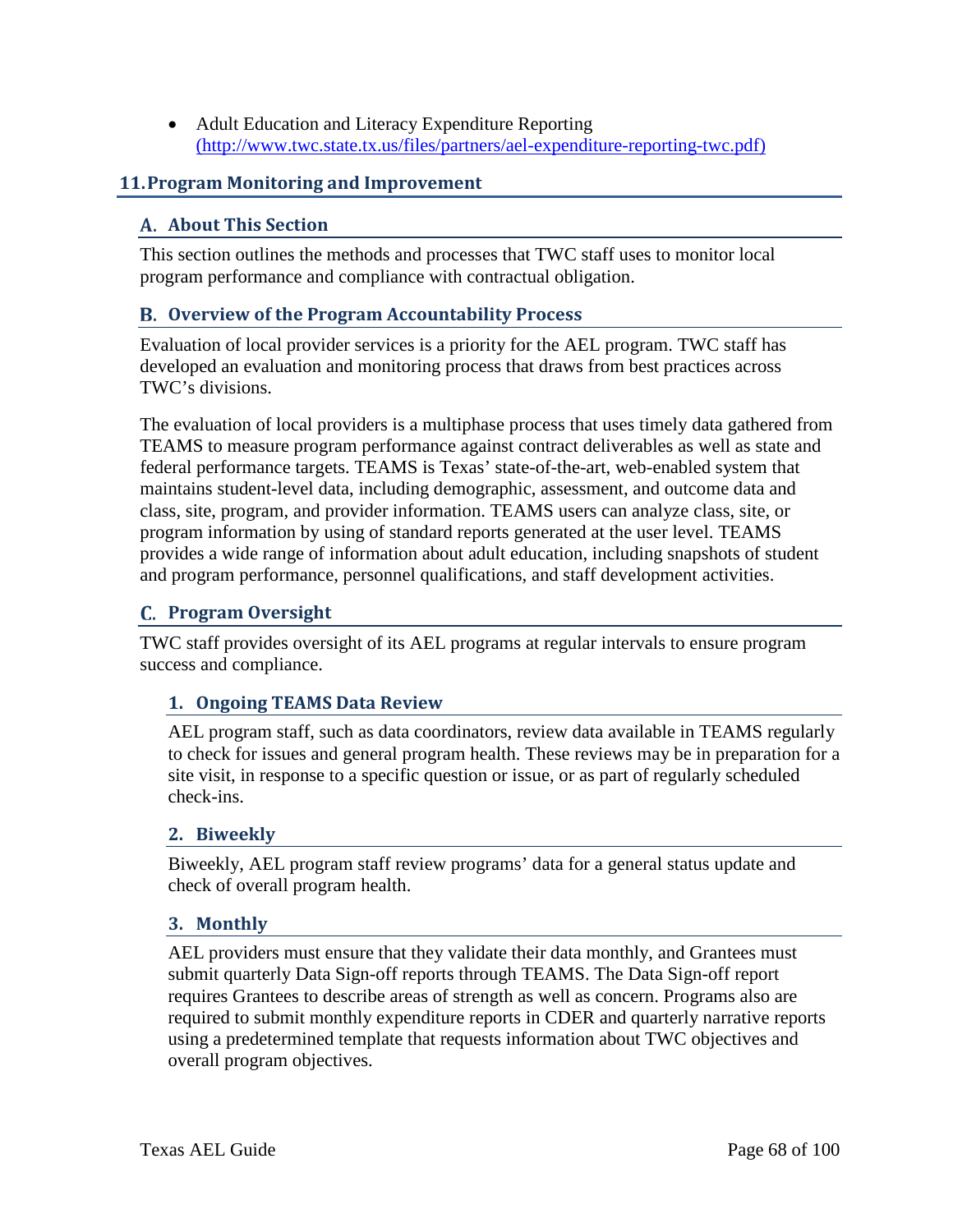TWC's AEL program staff meets monthly, at a minimum, to evaluate the overall health of each program, which is measured against the following:

- Contract deliverables
- Progress toward state and federal performance measures
- Expenditures

Program staff discusses trends and issues of concern and develops plans to address those issues. Because services are aligned with workforce areas, staff can see where specific issues exist throughout the state and can work with TWC's PD Center to improve services.

#### *a. Yearly*

Each year, AEL performance data is used to develop local, state, and federal targets for the following year. These targets reflect commitment to continuous improvement as well as to TWC's 20x2020 goal, as outlined in the AEL Strategic Plan to have 20,000 adult learners enrolled in Career Pathways by 2020.

## **Monitoring**

TWC's Subrecipient Monitoring department performs on-site and desk reviews of AEL Grantees at regular intervals. These reviews are made based on a pre-assessed level of risk to TWC. TWC rules on monitoring activities may be found in TAC §802.

## **1. Program and Fiscal Monitoring**

AEL Grantees must ensure that they cooperate with TWC's program and fiscal monitoring activities, site visits, reviews of documentation, and requests for information. TWC is committed to ensuring the accountability of AEL Grantees; therefore, monitoring activities have been developed to ensure that:

- programs achieve intended results;
- resources are efficiently and effectively used for authorized purposes and are protected from waste, fraud, and abuse; and
- reliable and timely information is captured and reported as a basis to improve decision making.

TWC conducts comprehensive monitoring activities to assess the following for AEL Grantees and AEL service providers:

## *a. Program and Fiscal Monitoring Activities*

Program and fiscal monitoring activities include site visits, desk reviews, and analyses of financial and program outcomes to help identify potential weaknesses before they lead to substandard performance or questions about compliance with applicable laws, regulations, provisions of contracts, and official directives and circulars. These documents include, but are not limited to: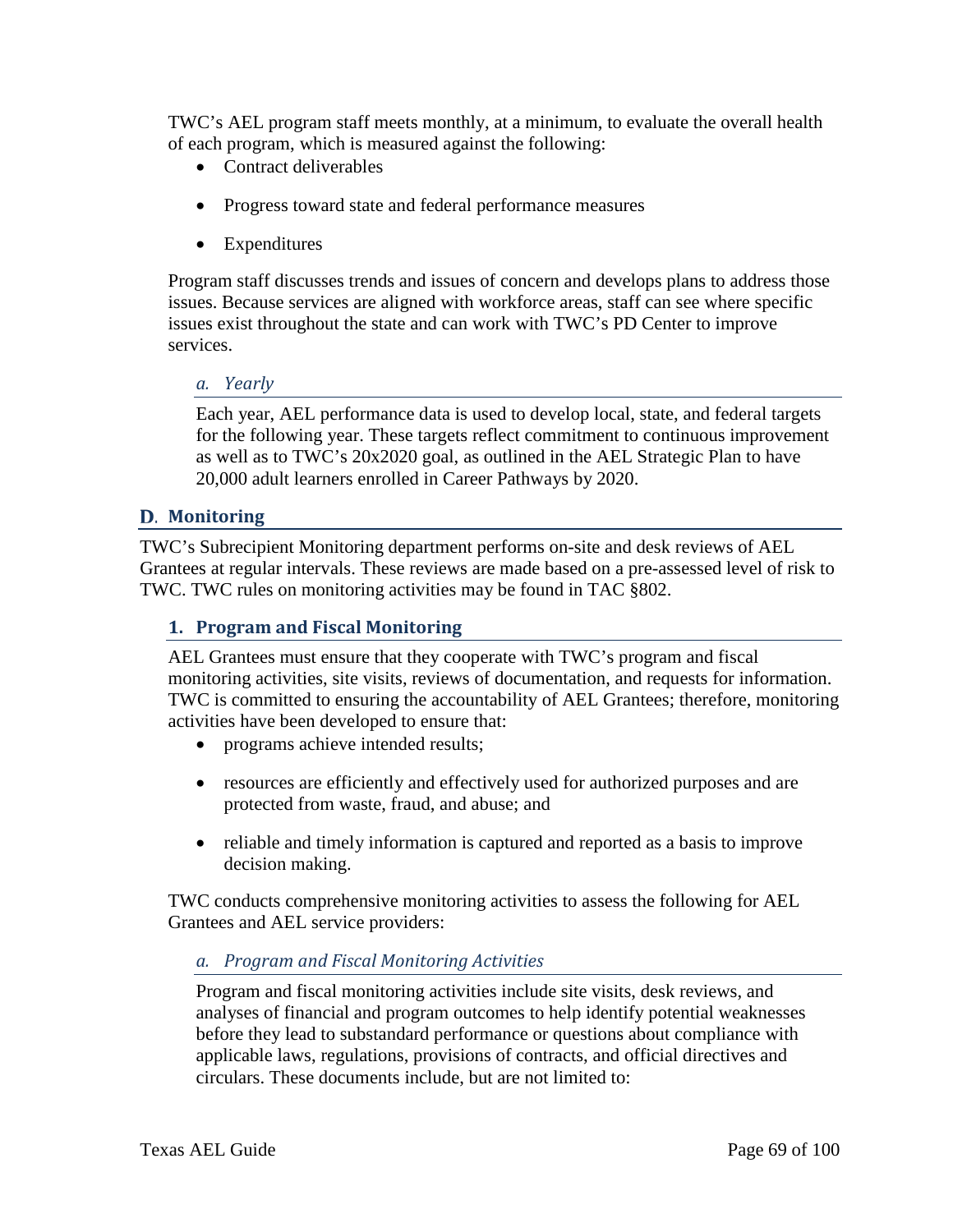- US Department of Labor (DOL) Training and Employment Guidance Letters (TEGLs);
- DOL Training and Employment Notices;
- US Department of Health and Human Services guidance letters;
- US Department of Education guidance;
- Office of Vocational and Adult Education guidance;
- TWC rules:
- WD Letters and AEL Letters:
- the Financial Manual for Grants and Contracts (FMGC);
- other TWC guidance; and
- compliance with the appropriate uniform administrative requirements for grants and agreements applicable to the type of entity receiving funds, as promulgated in the Office of Management and Budget (OMB) circulars or rules.

Monitoring activities are evaluated periodically. Monitoring reviews result in recommendations that lead to immediate corrective action.

AEL Grantees are subject to audit and review by TWC. Additionally, TWC may audit and review all relevant records or a sample of the records as needed to determine Grantee performance.

# *b. Program Monitoring Activities*

TWC conducts program monitoring activities to ensure that programs achieve intended results. Processes and procedures used to determine Grantee performance may include review and evaluation of one or more of the following:

- Program results or outcomes
- Performance measures
- Reporting accuracy
- Record keeping and file maintenance
- Monitoring functions
- Self-monitoring activities
- Service delivery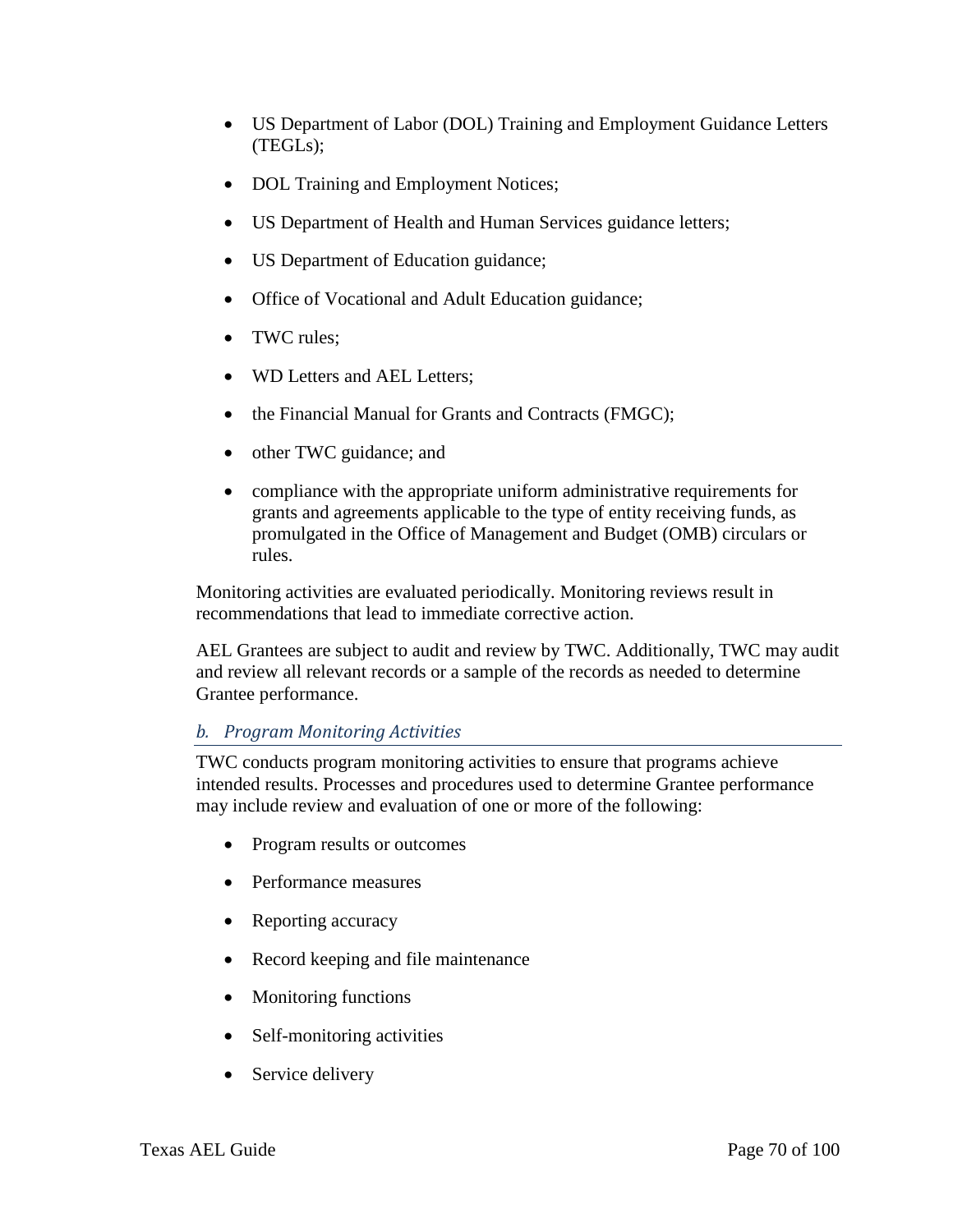- Automated systems and reporting
- Human resources
- Policies and procedures

## *c. Fiscal Monitoring Activities*

TWC conducts fiscal monitoring activities to ensure that resources are efficiently and effectively used for authorized purposes and are protected from waste, fraud, and abuse. Processes and procedures used to determine AEL Grantee performance may include the review and evaluation of one or more of the following:

- Accounting and reporting systems
- Budget methodologies
- Cash management practices
- Cost allocation plans and processes
- Cash disbursement compliance and documentation
- Program income identification and reporting
- Insurance coverage and risk exposure
- Oversight and monitoring functions
- Payroll administration
- Purchasing and procurement processes and procedures
- Property accountability and safeguarding

Processes and procedures used to determine AEL Grantee performance include a review, evaluation, and determination regarding compliance with the appropriate uniform administrative requirements for grants and agreements. Other determinants are the appropriate cost principles applicable to the type of entity receiving funds as listed in OMB circulars or rules and compliance with the applicable requirements regarding cost categories and cost limitations.

## *d. Agency Monitoring Reports and Resolution*

TWC's Subrecipient Monitoring department issues the following monitoring reports listed below, which may include the observations, findings, and recommendations of the monitoring team and as well as the AEL Grantee responses. The reports are as follows:

• Management Letter: If there are no findings (that is, administrative findings and/or questioned costs), a management letter is issued.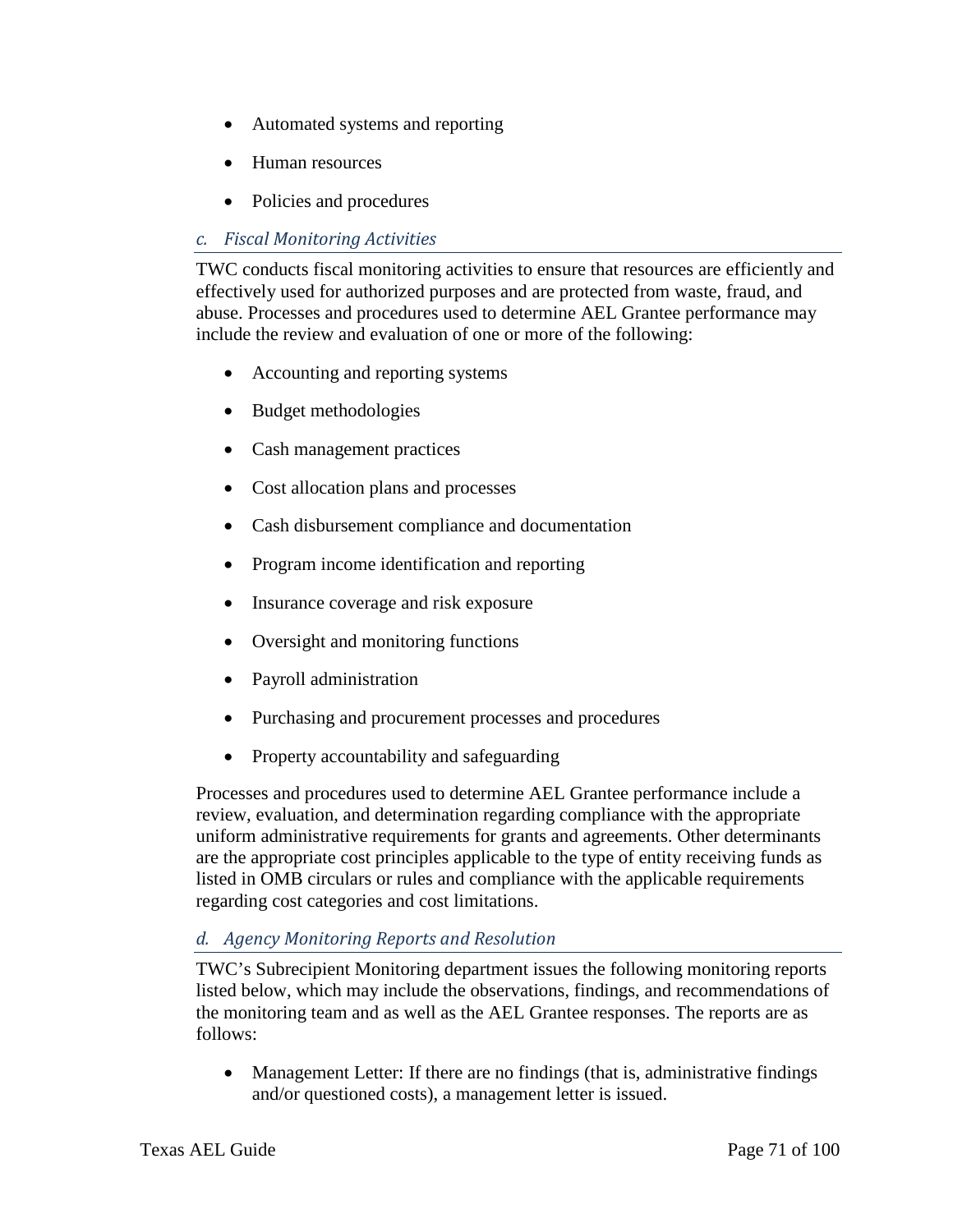- Draft Monitoring Report: If there are findings, a draft monitoring report is issued, which sets forth a specified period in which to respond.
- Final Monitoring Report: A final monitoring report is issued, which may include responses to the findings and recommendations.

## *e. Process After Issuing Final Monitoring Report*

Upon issuance of the final monitoring report, Audit Resolution performs an independent review of the monitor's work papers and the Grantee's response. Audit Resolution issues an initial resolution request letter to the Grantee, stating the outstanding findings and the corrective action(s) needed to resolve the findings.

Grantees are given 30 days to respond and provide additional supporting documentation. If the documentation provided by the Grantee adequately addresses the findings, Audit Resolution will issue an Audit Resolution Report, closing the monitoring report. If the documentation does not adequately address the findings and if the finding is questioned costs, a three-step process is initiated: Initial Determination, 60-day Informal Resolution Period, and Final Determination.

If the finding is administrative in nature and unresolved findings exist after working with the Grantee, then Audit Resolution may make a request to the Workforce Development Division that a sanction be placed on the Grantee. The decision to put a Grantee on a corrective action plan will be made by the Workforce Development Division.

## *f. Initial Determination*

TWC's Audit Resolution department issues an initial determination notifying the AEL Grantee of unresolved questioned costs and the 60-day period, from issuance of the initial determination, to submit a response, including providing evidence or documentation of the appropriate actions taken.

## *g. Final Determination*

If the questioned costs remain unresolved at the end of the 60-day period, TWC's Audit Resolution department issues a final determination to notify the AEL Grantee of allowed or disallowed costs and to establish debts.

If the administrative findings or questioned costs remain unresolved, TWC's Regulatory Integrity Division (RID) may request a sanction, as set forth in TWC's Integrity of the Texas Workforce System rule TAC §802.125.

## *h. Appeals Process*

Only final determinations regarding questioned costs that are issued by TWC may be appealed, pursuant to TWC rule §802.142. Failure by the AEL Grantee or AEL service provider to request a hearing in a timely manner causes the right to a hearing to be waived. The final determination constitutes final TWC action and is not subject to further review. If an appeal is requested and approved, a hearing officer is designated and the collection of debt is pending until final decision of the hearing.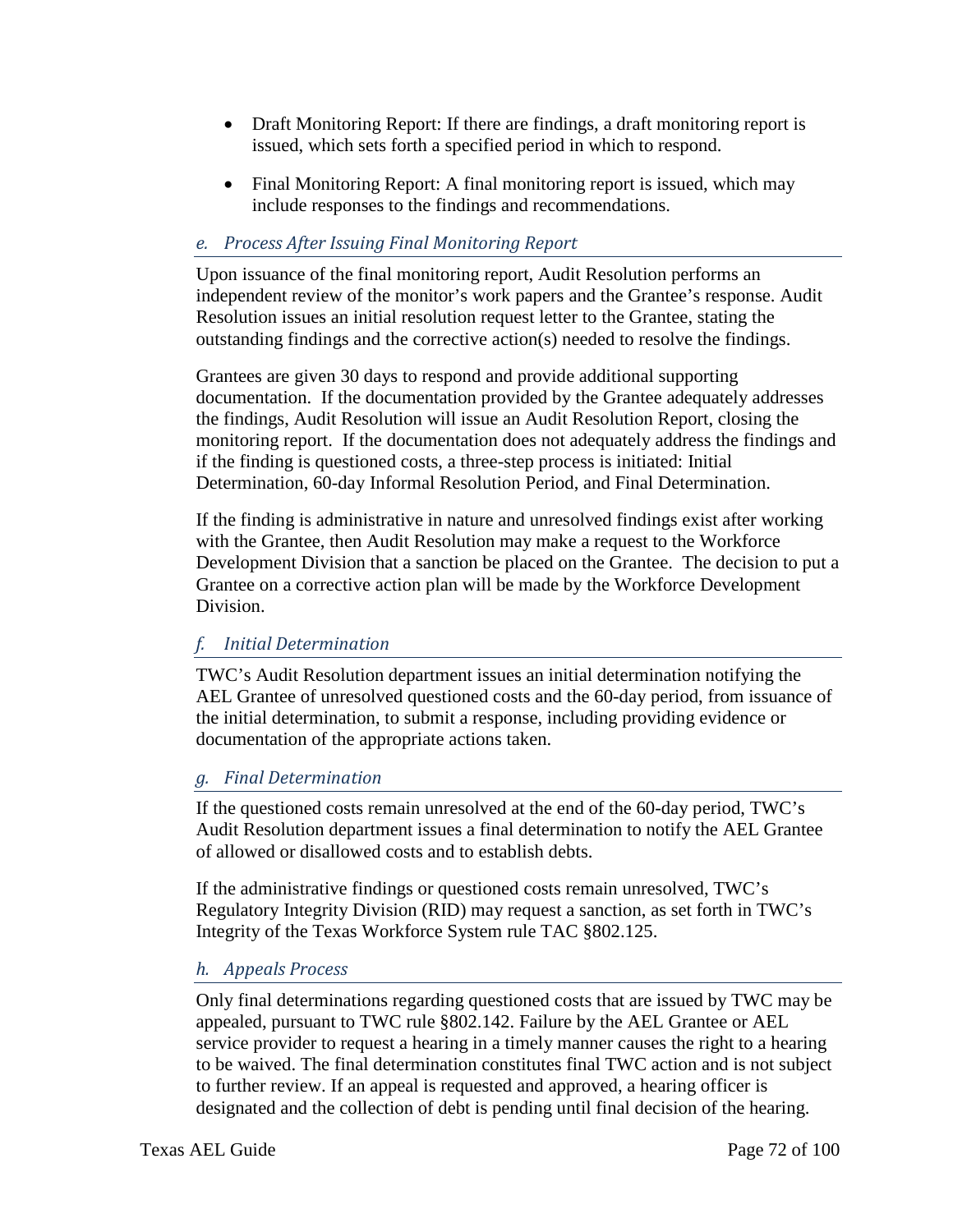### *i. Access to Records*

All books, documents, papers, computer records, or other records prepared by TWC Grantees that are pertinent to the use of any funds administered by TWC are TWC property. Boards, workforce service providers, AEL Grantees, or AEL service providers in possession of such records must be responsible for their secure and proper maintenance. TWC or its authorized representatives have the right of timely and unrestricted access to any such records in order to conduct monitoring, audits and examinations and to make excerpts, transcripts, and photocopies of such documents.

An AEL Grantee, authorized representative, or executive leadership has the right of timely and unrestricted access to any books, documents, papers, computer records, or other records of workforce service providers or AEL service providers, that are pertinent to the use of any TWC-administered funds, in order to conduct monitoring, audits, and examinations and to make excerpts, transcripts, and photocopies of such documents. The right of access also includes timely and unrestricted access to Grantee personnel for interviews and discussions related to such documents.

The right of access is not limited to any required record retention period but lasts as long as the records are retained. When an AEL Grantee's relationship with TWC ends, TWC's right to access does not end.

## *j. Custody of Records*

TWC may request custody of records from a Grantee if TWC determines either of the following:

- The records possess long-term retention value
- The AEL Grantee is unable or unwilling to physically retain them

To comply with single-audit requirements, AEL Grantees retain the right of access to records in the custody of TWC.

## *k. Adult Education and Literacy Grantee Oversight*

AEL Grantees must ensure that regular oversight of their own activities and regular monitoring of the activities of their AEL service providers that receive public funds administered by TWC are conducted and completed. Monitoring should include monitoring of fiscal and program performance of the service providers that administer and deliver services. Monitoring activities should be designed to ensure that programs achieve intended results and that resources are efficiently and effectively used for authorized purposes and are protected from waste, fraud, and abuse. Monitoring activities must focus on the areas of highest risk to help ensure the most effective use of monitoring resources.

Monitoring activities must assess a service provider's compliance with applicable laws, regulations, provisions of contracts, and official directives and circulars including, but not be limited to: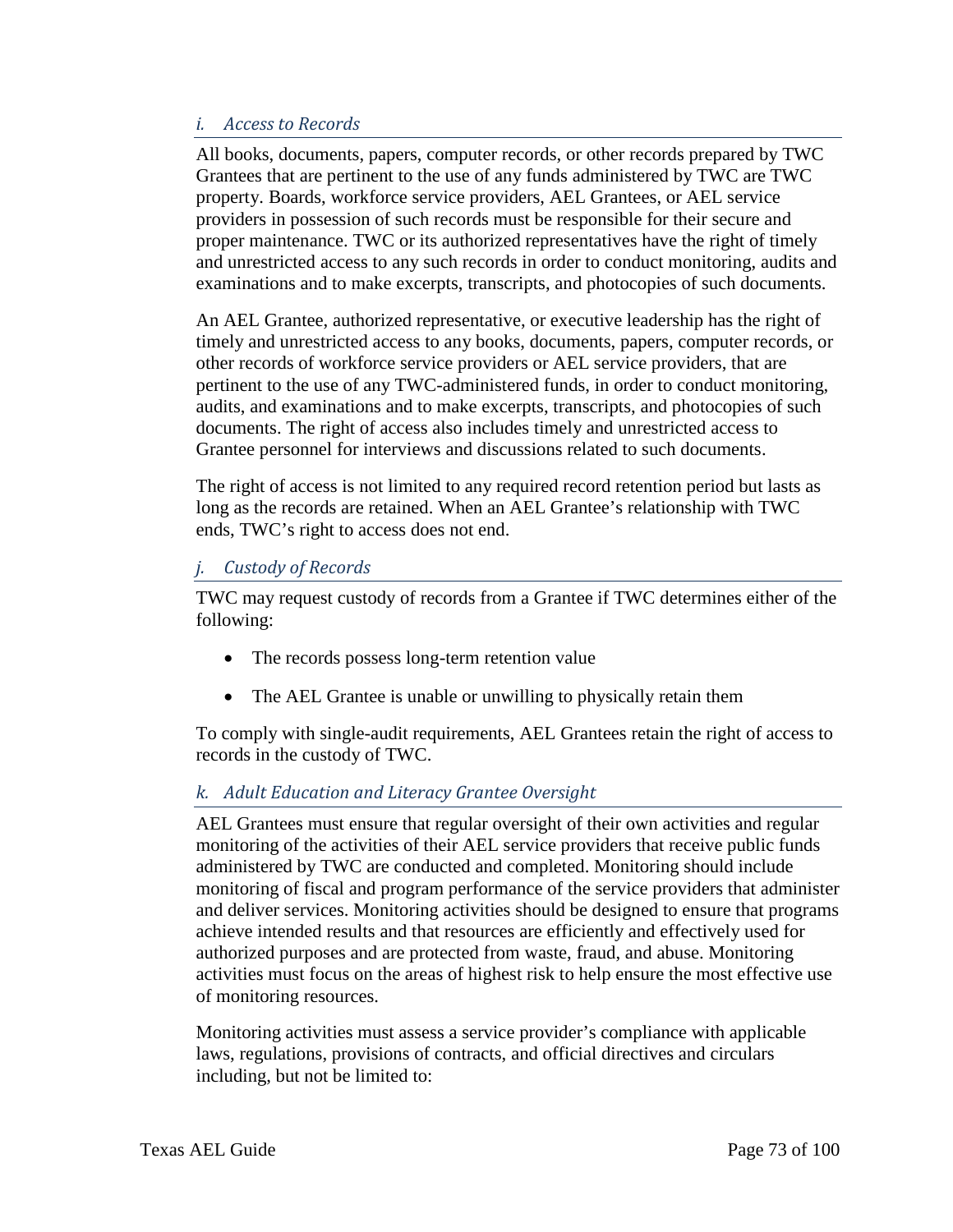- DOL Training and Employment Guidance Letters;
- DOL Training and Employment Notices;
- US Department of Health and Human Services guidance letters;
- US Department of Education Office of Vocational and Adult Education guidance;
- TWC rules;
- WD Letters and AEL Letters:
- the FMGC: and
- other TWC guidance.

AEL Grantees must assess service providers' compliance with the appropriate uniform administrative requirements for grants and agreements that are applicable to the type of entity receiving funds, as promulgated in OMB circulars or rules.

These activities must encompass financial and programmatic monitoring and be evaluated periodically. Each AEL Grantee must conduct regular oversight and monitoring of its service providers in order to:

- determine that expenditures have been charged to the cost categories and within the cost limitations specified in the applicable laws and regulations;
- determine whether there is compliance with other provisions of applicable laws and regulations; and
- provide technical assistance as necessary and appropriate.

The monitoring function must include the development and implementation of:

- a risk assessment tool:
- a monitoring plan;
- a monitoring program, including established policies and procedures; and
- reporting and resolution processes.

The AEL Grantee and AEL service provider must develop and implement written policies and procedures that describe and support the monitoring process.

#### *l. Risk Assessment*

AEL Grantees must include the use of a risk assessment tool in their monitoring functions.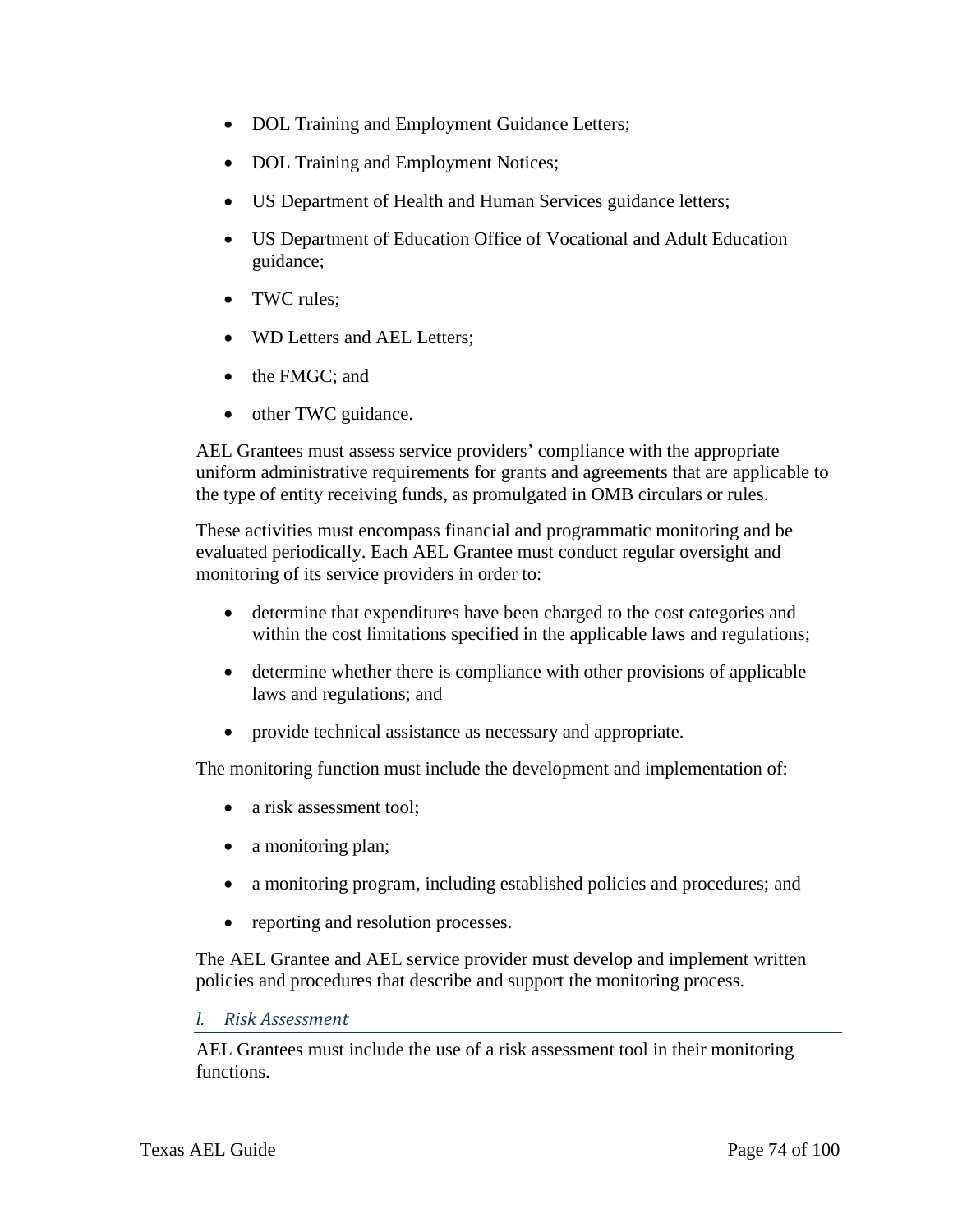The risk assessment tool must identify high-risk AEL service providers and high areas of risk within an individual AEL service provider's operation. The AEL Grantee is responsible for determining what constitutes high risk or an area of high risk.

AEL Grantees must establish monitoring schedules and monitoring programs that best use monitoring resources. Additionally, Grantees must quantify (as much as possible) and document areas of risk that are identified for assessment.

#### *m. Monitoring Plan*

AEL Grantees must develop their own local-level monitoring plan based on the results of the risk assessment. This monitoring plan must incorporate the following:

- Schedule or timetable for monitoring TWC-funded activities
- Identification of the type of review planned, such as on-site review, comparative financial analysis, desk review, staff analysis, or other type of appropriate review

AEL Grantees may perform monitoring reviews either formally or informally, and they must incorporate the risk assessment results in scheduling decisions.

### *n. Controls over Monitoring*

To ensure comprehensive and effective monitoring, AEL Grantees must:

- require periodic reports from their workforce service providers or AEL service providers that outline monitoring reviews, noncompliance issues, and the status of corrective actions;
- provide a briefing about monitoring activities and findings to the Board or appropriate Board subcommittee at regularly scheduled meetings, or to AEL consortium members, as applicable;
- require an annual evaluation of the monitoring function to determine its effectiveness by an individual or entity independent of the monitoring function; and
- develop a written monitoring procedure for monitoring program and fiscal operations.

### *o. Reporting and Resolution Requirements*

AEL Grantees must ensure that monitoring reports identify instances of noncompliance with federal and state laws and regulations and with TWC policies, and provide recommendations for corrective action and program improvements.

AEL Grantees must ensure that timelines are established for the completion of corrective actions based on the severity of the deficiency and must work with workforce or AEL service providers to ensure implementation of corrective actions.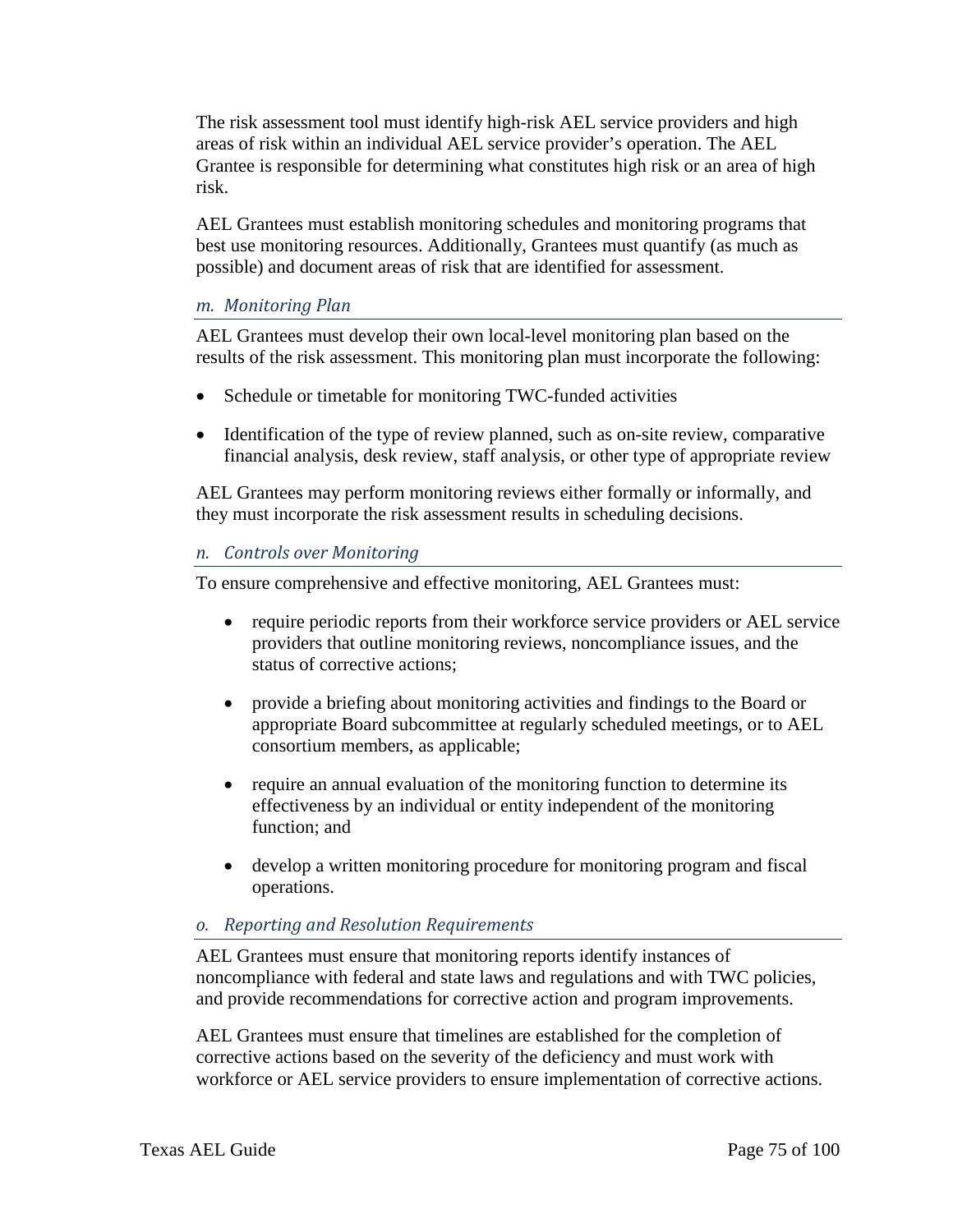AEL Grantees must provide a copy of monitoring reports to Board members or AEL consortium members.

# **The Technical Assistance Plan Process**

# **1. Decision to Place a Program on a Technical Assistance Plan**

If a program demonstrates programmatic or fiscal compliance issues, either as the result of a regular performance review or a monitoring desk review or site visit, TWC places it on a Technical Assistance Plan (TAP). TWC's decision to place a program on a TAP is made after reviewing the areas of concern with the department and division director, applying an objective criterion. For example, TWC may review whether the program is performing in the lowest quadrant on specific measures, and assess the level of risk to TWC or to the public (See Figure 1 below).

## **Figure 1: The TAP Decision Process**



TAPs use a timeline of deliverables to improve and support program function. TAP actions may include additional targeted Professional Development support, one-on-one training in specific areas of weakness or concern, and technical assistance visits by TWC staff to meet and address issues. AEL Grantees must meet specific benchmarks for four consecutive months to have a TAP lifted. Programs that consistently fail to meet contract deliverables once placed on a TAP are placed on a Corrective Action Plan (CAP). Programs that fail to meet objectives beyond this point are subject to sanctions and deobligation of program funds.

# **2. The TAP Initiation Process**

Once the decision has been made by TWC to place an AEL Grantee on a TAP, AEL staff work with AEL Grantee staff to develop the TAP. The TAP must include measurable benchmarks, a timeline for achieving those benchmarks, and specific strategies to meet those benchmarks (see Table 3). Once the AEL Grantee and TWC staff agree on the content of the TAP, the AEL Grantee's signatory authority will receive a TAP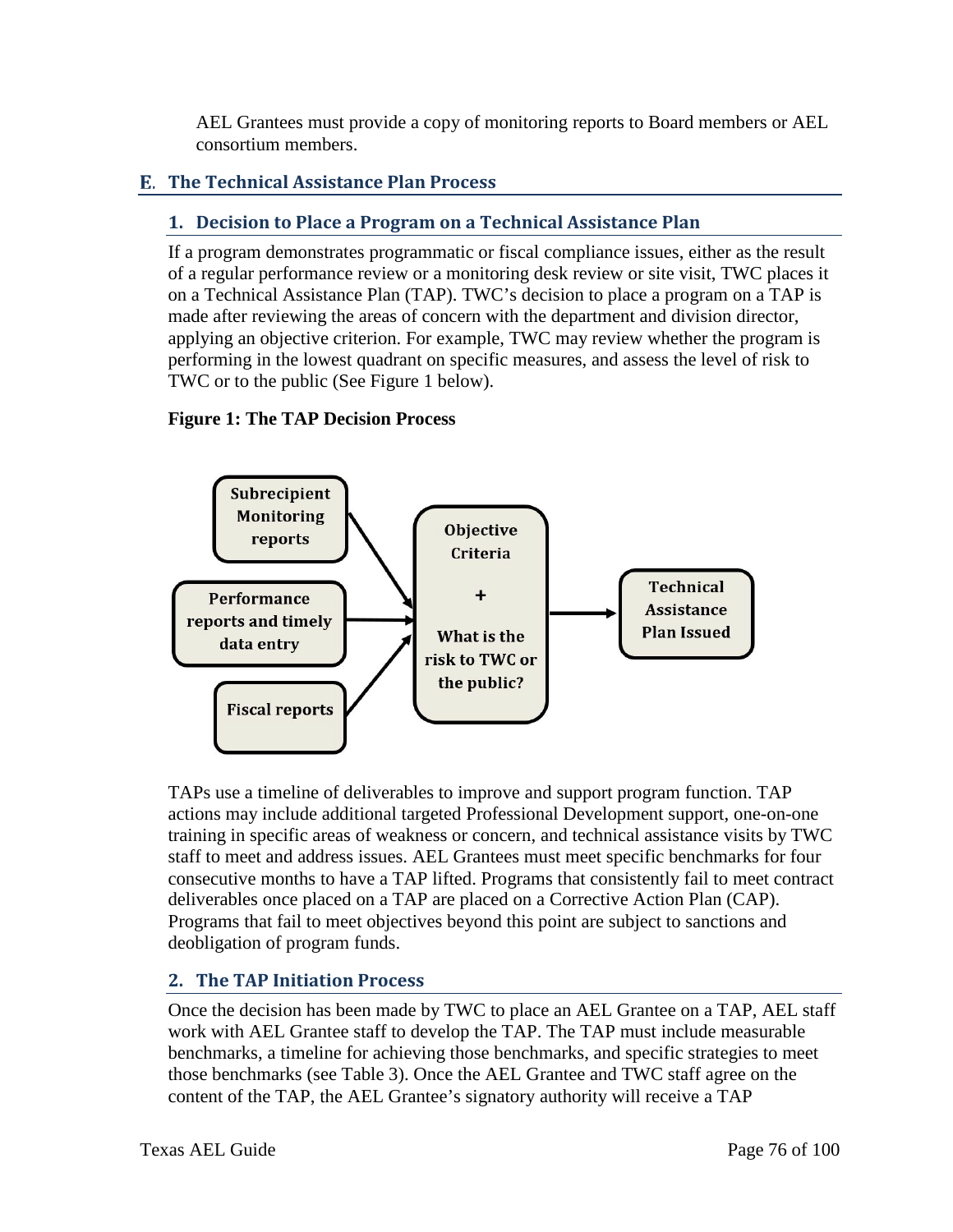notification letter and a copy of the TAP to sign and return. The TAP is then signed by the Workforce Development Division director and becomes active.

|  | Table 3: Sample TAP Issue, Benchmark, and Strategy |
|--|----------------------------------------------------|
|--|----------------------------------------------------|

| <b>Issue</b>                  | <b>Benchmark</b>                                                               | <b>Strategies</b>                             |
|-------------------------------|--------------------------------------------------------------------------------|-----------------------------------------------|
| Failure to enter data on time | Complete six consecutive<br>on-time monthly data                               | Create SOP for data entry:<br>Due Date        |
|                               | validations with less than 5<br>percent error rate (requiring<br>invalidation) | Retrain data entry staff<br>within two months |

## **3. Staff Involved in the Technical Assistance Plan Process**

The AEL Grantee determines which Grantee staff should be part of the development of the TAP document as well as the strategies. Staff involved typically includes the following:

- Grantee director—Oversees the TAP rollout
- Instructional coordinator(s)—Addresses instruction-related issues
- Performance, accountability, and/or data lead—Varies across Grantees, but if the TAP contains a data-related issue, the individual who oversees data collection and entry should be involved in the TAP process
- PD Coordinator—Assists in planning professional development to address issues
- TRAIN Tex professional development specialist—Provides additional support in the organization and planning of professional development activities and makes recommendations for any staff development needs

## **4. The Technical Assistance Plan**

## *a. Carrying out the Technical Assistance Plan*

Once a TAP is active, the AEL Grantee works with TWC AEL staff to execute the strategies outlined in the TAP. The TAP is a living document, and strategies may be updated to reflect changing conditions.

The conditions of the TAP will be determined when the TAP is developed and will vary based on the type of TAP executed, but typically, TAPs require:

- monthly status reports—a written report, meeting, or conference call—on the status of strategies outlined in the TAP to address issues;
- observation and/or peer networking with successful Grantees; and
- regular detailed data-monitoring

Additionally, TAPs related to monitoring findings may require:

• development of new SOPs; and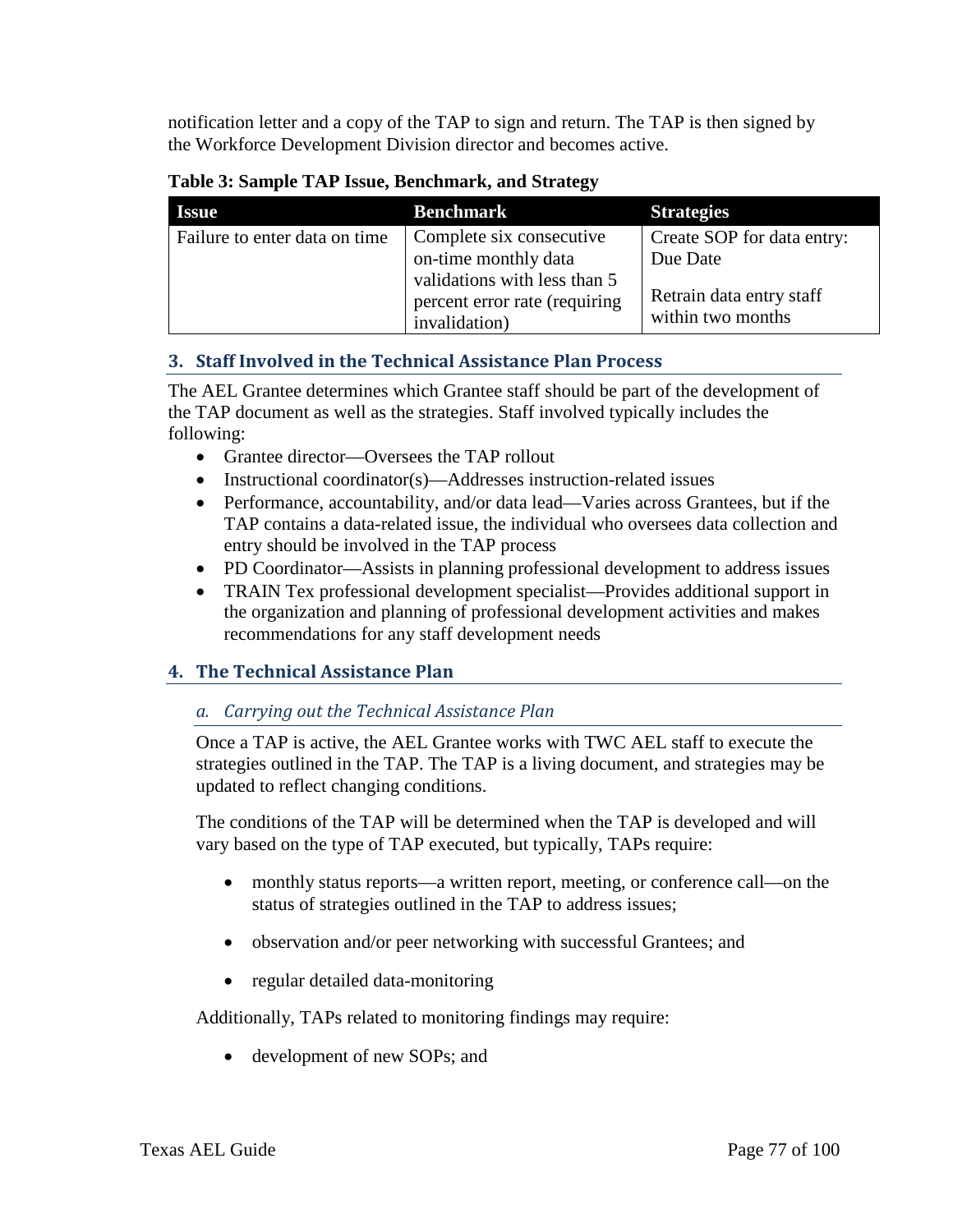• resolution of specific monitoring issues, for example, correction of student files to address missing documentation.

# *b. Engagement of Subrecipients or Consortia Partners*

If the AEL Grantee has subrecipients or is the Grantee for a consortium, the Grantee should analyze its subrecipients to determine if it should initiate a TAP with those subrecipients to address specific performance issues. Subrecipient TAPs may have all or a portion of the issues that the Grantee has and may need the same, or more stringent benchmarks, to ensure overall Grantee success. AEL staff work with the Grantee to develop subrecipient TAPs to ensure success.

## *c. Lifting of the Technical Assistance Plan*

A recommendation is made to lift the TAP once an AEL Grantee has:

- met the benchmarks outlined in the TAP for the specified amount of time; or
- made substantial progress toward the achievement of benchmarks as determined by TWC leadership; or
- resolved all monitoring issues.

The AEL Grantee's signatory authority will receive a formal notification that TWC's expectations have been met and the TAP has been lifted.

## **Corrective Action and the Intent to Sanction**

As outlined in TWC rule TAC §802.102, at any time TWC may impose corrective actions for failure of an AEL Grantee to ensure compliance with any of the following:

- One or more contracted performance measures
- One or more contract provisions
- Expenditure targets set forth in contract
- Performance targets set forth in contract
- Applicable laws, regulations, provisions of contracts, and official directives
- Appropriate uniform administrative requirements for grants and agreements as outlined in OMB's Uniform Grant Management Standards circulars or rules

Whenever possible, TWC first will issue a TAP to attempt to address performance or compliance issues with the AEL Grantee through the development and implementation of strategies, training, or the development of new processes. However, if the Grantee fails to make adequate progress through or comply with the TAP and/or there are issues with a determined level of severity, TWC may call for the issuance of a CAP. TWC may impose the following corrective actions on an AEL Grantee:

- Intent to Sanction
- Level-One Sanction
- Level-Two Sanction
- Level-Three Sanction

CAPs and Sanctions are stated in TWC rule §§802.121–125.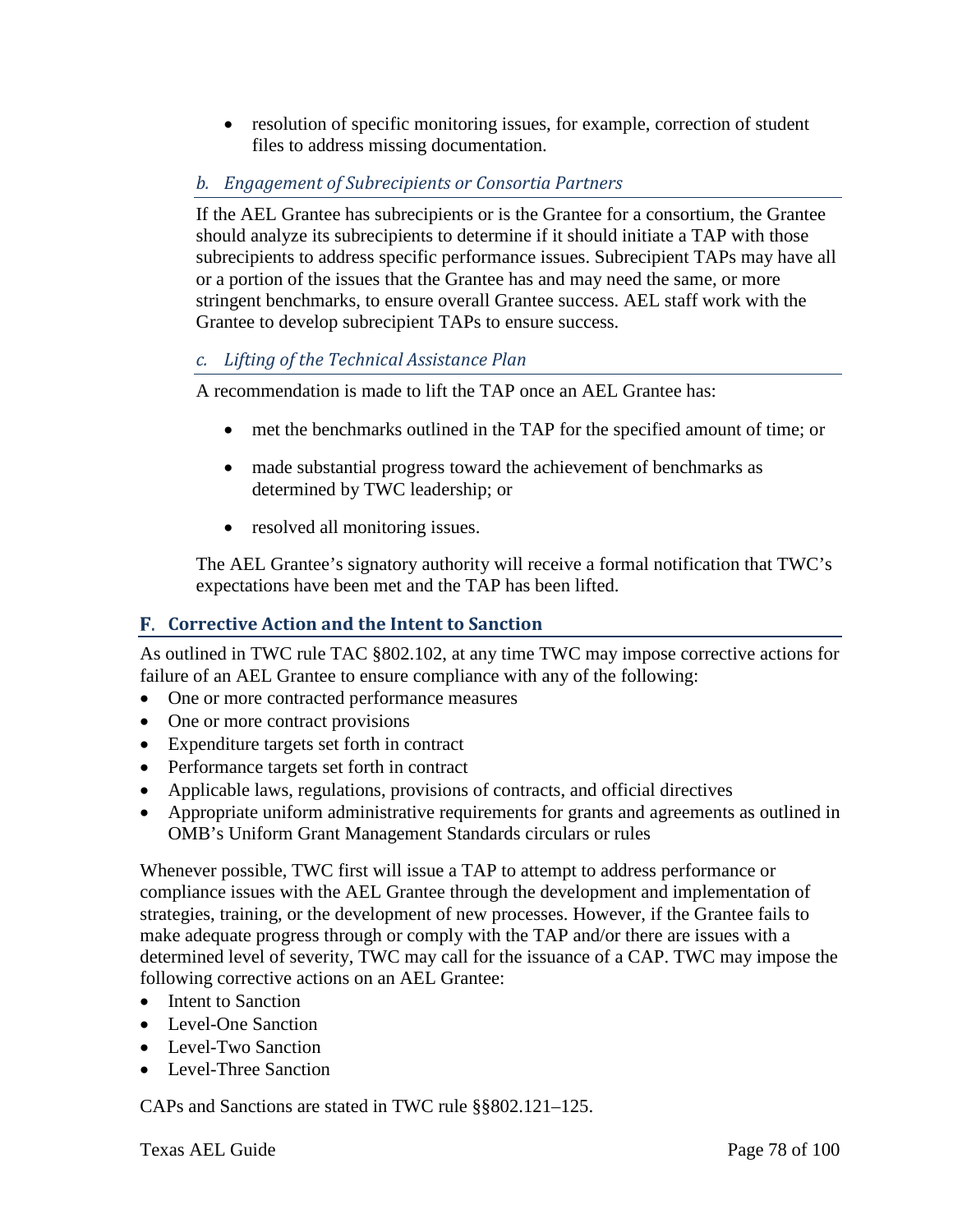## **12.Adult Education and Literacy and Other Departments**

The AEL department works with other TWC departments as well as with the Training, Resource and Innovation Network for Texas (Train TEX) consortia to deliver oversight, technical assistance, and support to AEL Grantees. Collaborating TWC departments (see Figure 2) include the:

- Board and Special Initiative Contracts (BSIC) department;
- Information Technology (IT) Division;
- Division of Operational Insight;
- Finance Department; and
- Regulatory Integrity Division (RID).

### **Board and Special Initiative Contracts**

BSIC provides administration of contracts and facilitates ongoing communication, cooperation, and coordination of contracting processes throughout all components of the Texas Workforce System, including AEL contracts to Grantees.

#### **Information Technology Division**

Within the IT Division, the Application Development and Maintenance (AD&M) department develops applications and information systems that support TWC's critical business operations. AD&M staff works closely with AEL to create and maintain the Statewide Management Information Systems, TEAMS.

#### **Division of Operational Insight**

The Division of Operational Insight is responsible for evaluating operational, programmatic, and outcome data to generate ideas about operations that TWC and its partners can use to improve quality throughput and efficiency to better meet the needs of employers and workers in Texas. The Division of Operational Insight analyzes data collected through TEAMS and develops local, state, and federal reports; targets; and recommendations for improvement.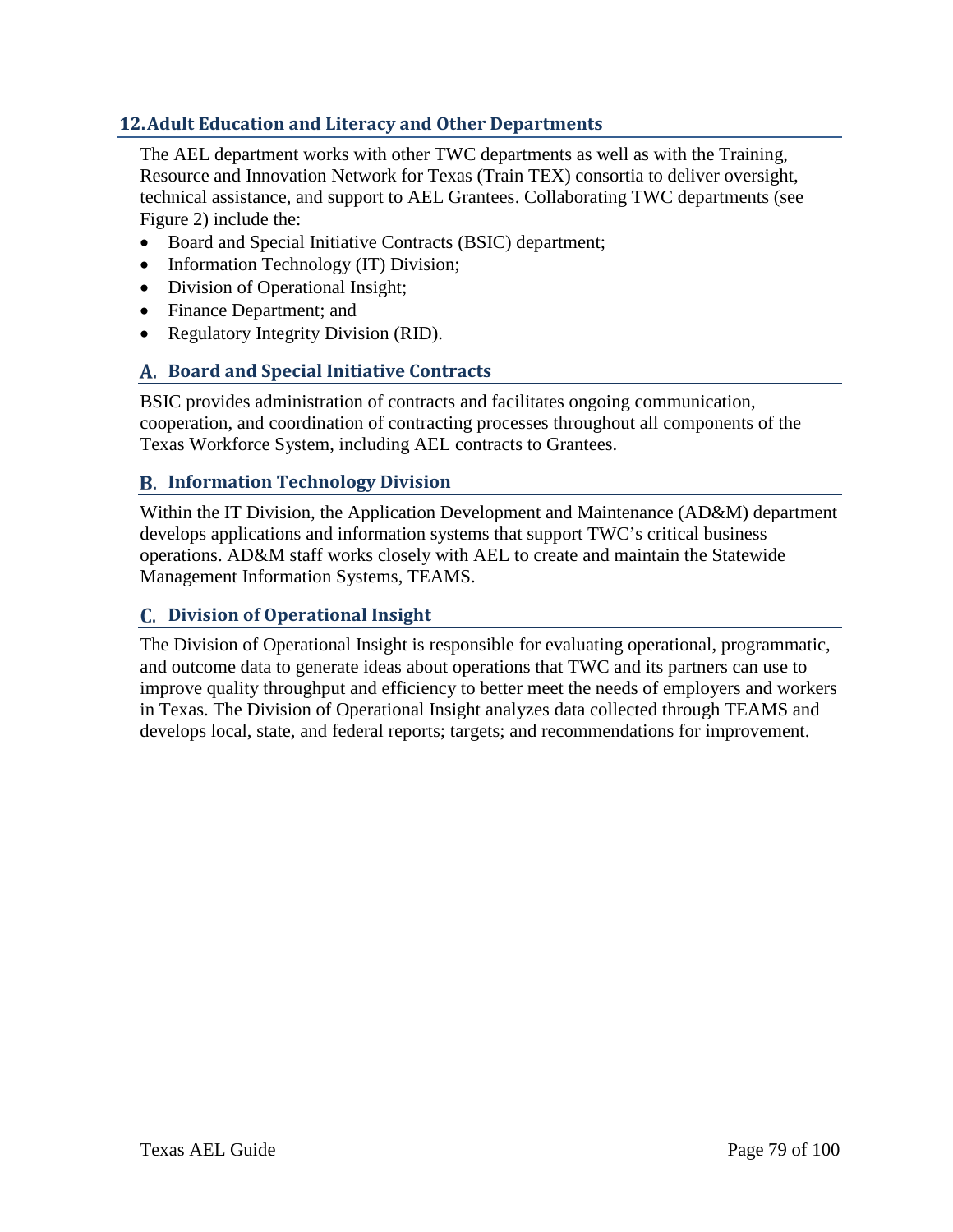



### **Finance Department**

TWC's Finance department provides financial services that promote highly effective financial management controls, helps TWC management achieve the efficient use of financial resources, and ensures that accurate financial information is available in a timely manner. Finance department functions include the following:

- Budget Management
- Revenue and Trust Management
- Encumbrances
- Financial Reporting
- Financial Systems Support
- Financial Technical Assistance
- General Ledger Accounting
- Payables
- Payroll
- **Reconciliation**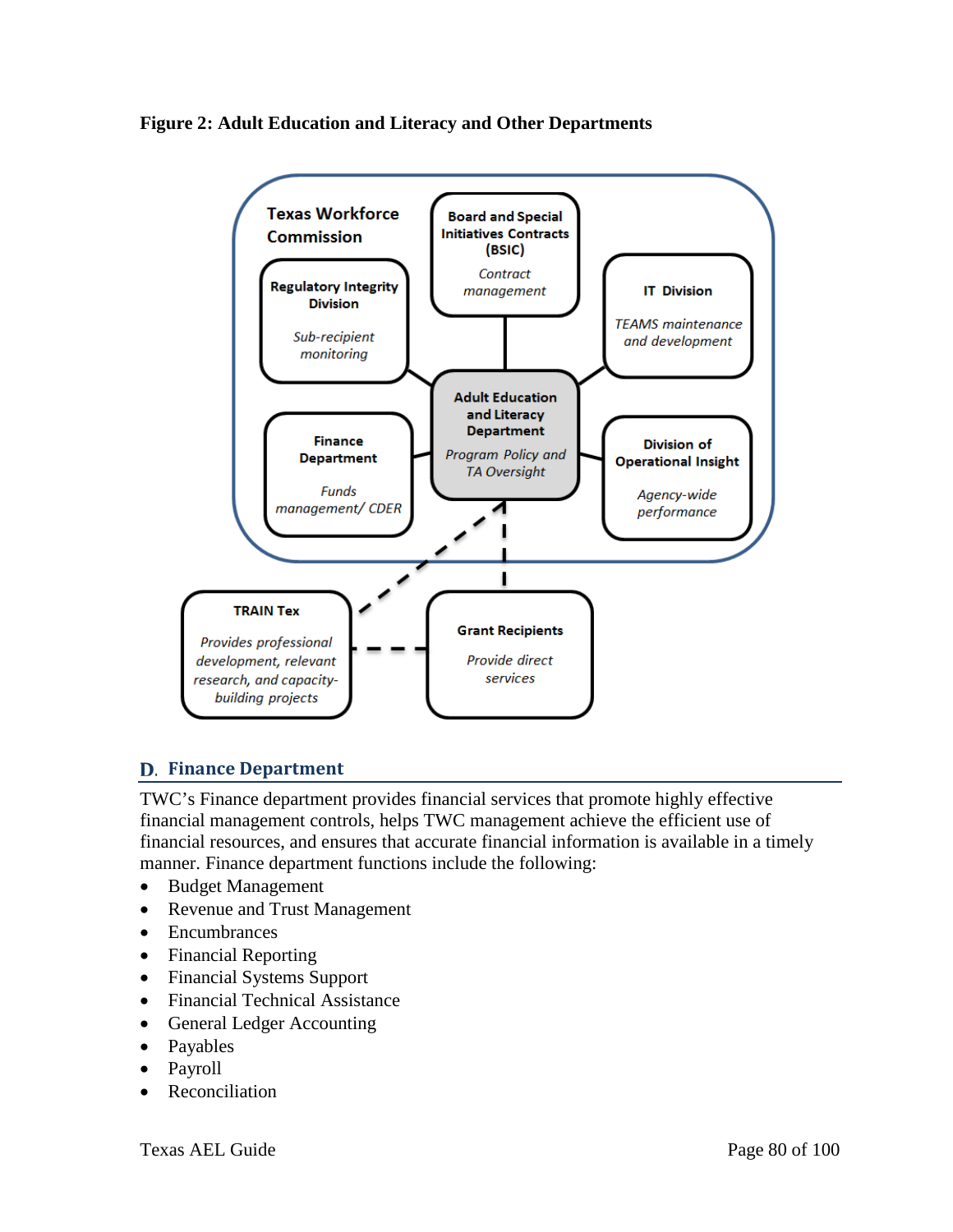• Travel

#### **Regulatory Integrity Division**

RID enforces all regulatory statutes within the jurisdiction of TWC that affect unemployment insurance, career schools, Board sanctions, wage claims, and child labor. Within RID, Subrecipient Monitoring provides on-site monitoring reviews of AEL Grantees.

#### **13.Definitions**

**Academy**—A new objective-based organizational principle that AEL Grantees must start using in 2018 to arrange services. The Academy model organizes services to match students' areas of interest with programs of study and other services. Programs may organize recruitment, assessment, Orientation, instructional, and other services within an Academy to give students a clear path toward their educational and employment goals. Examples include Academies structured around career training in specific sectors (for example, health services, construction, and manufacturing) or around life goals (for example, Family Literacy and life skills).

**Accelerate Texas**—A brand shared by the Texas Workforce Commission (TWC) and the Texas Higher Education Coordinating Board that describes an integrated career pathways model for lower-skilled adults and youth who score at the high-intermediate ESL level (literacy/reading) or low-intermediate basic education level (reading/numeracy). Accelerate Texas includes adult education and literacy integrated with career and technical training that allows students to acquire skills leading to credentials of value in their regional labor markets.

**Adult Basic Education (ABE)**—Activities and instruction provided across a continuum, from pre-literacy and basic literacy through elementary levels, culminating with competencies equivalent to the end of eighth grade. Instruction includes reading, mathematics, communication skills, social studies, physical sciences, health, Digital Literacy, and career and college readiness competencies. Assessment and performance guidance define ABE into four levels, as follows:

- Level 1 (grade level  $0-1.9$ )
- Level 2 (grade level  $2-3.9$ )
- Level 3 (grade level  $4-5.9$ )
- Level 4 (grade level  $6-8.9$ )

**Adult Education**—Academic instruction and education services below the postsecondary level that increase an individual's ability to do the following:

- Read, write, and speak in English and perform mathematics or other activities necessary for the attainment of a secondary school diploma or its recognized equivalent
- Transition to postsecondary education and training
- Obtain employment

**Adult Education and Literacy (AEL)—**The Texas Workforce Commission program that administers grants to provide adults with sufficient basic education to enable them to:

• acquire the basic educational skills necessary for literate functioning;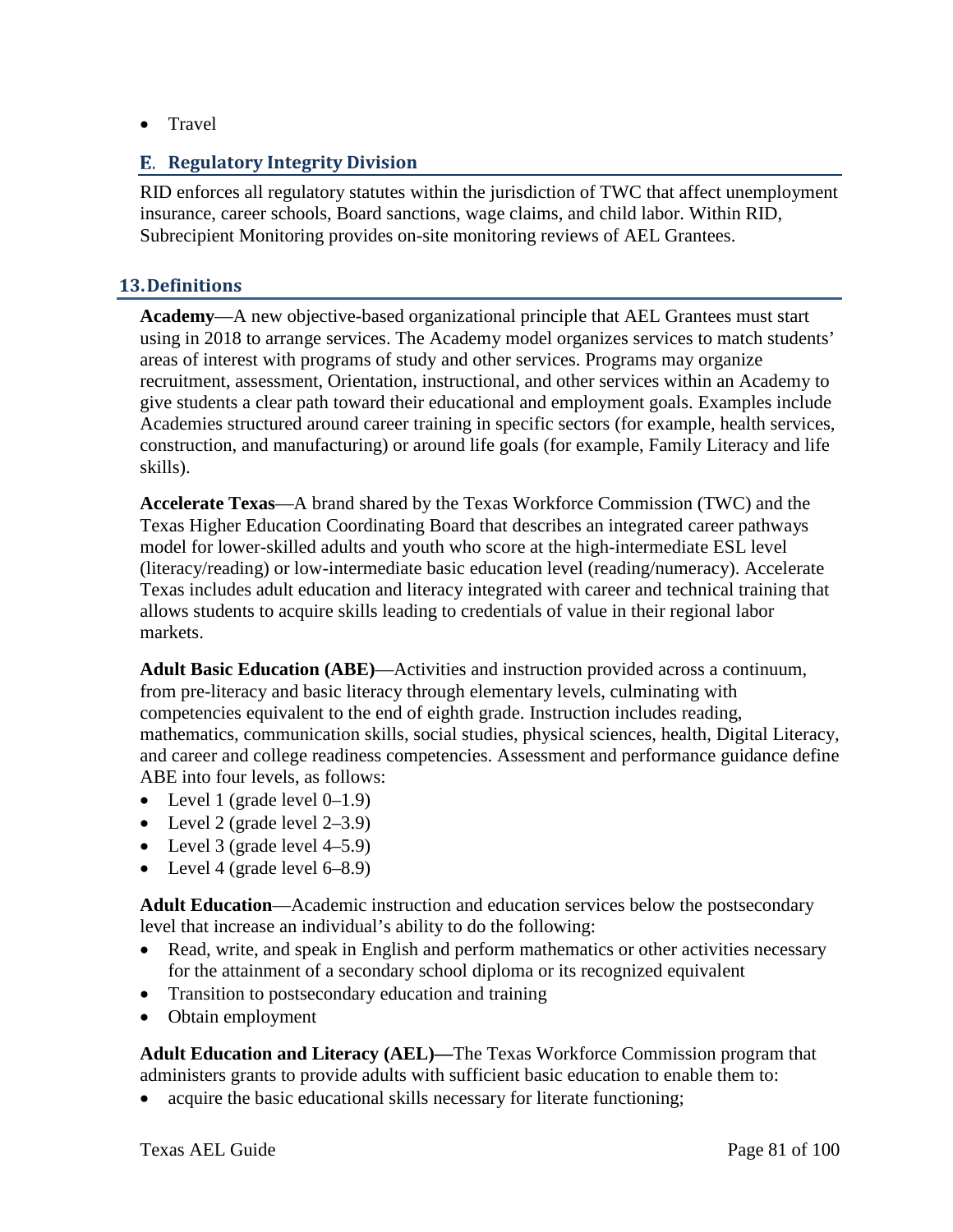- participate in job training and retraining programs;
- obtain and retain employment; and
- continue their education to at least the level of completion of secondary school.

**AEL Activities**—One of the Core Components of the AEL program, including programs, activities, and services that include adult education, literacy, Workplace Adult Education and Literacy Activities, Family Literacy activities, English language acquisition activities, Integrated English Literacy and Civics Education, Workforce Preparation Activities, or Integrated Education and Training.

## **AEL Grant Recipient**—See **AEL Grantee.**

**AEL Grantee (Grantee)**— An eligible grant recipient within a Workforce Area that is awarded AEL funds by TWC. The AEL Grantee also may act as an AEL lead organization of a consortium, AEL fiscal agent, or AEL service provider as designated in an agreement with an AEL consortium.

**Adult Education and Family Literacy Act (AEFLA)**—Title II of the Workforce Innovation and Opportunity Act of 2014 (WIOA).

**Adult Secondary Education (ASE)**—Activities and instruction comparable to the competencies developed in secondary high school and college developmental education. Assessment and performance guidance define ASE into two levels, as follows:

- Level 5 (grade level  $9-10.9$ )
- Level 6 (grade level  $11-12$ )

**Agency**—The Texas Workforce Commission is referred to as the Agency in TWC rules.

**Assessment**—An inclusive process of collecting information about individuals, groups, or systems that relies on a number of strategies, inputs, and instruments, one of which may be a test. Therefore, assessment is more comprehensive than a test.

**Barriers to Employment**—Describes challenges faced by individuals who are members of one or more of the following populations:

- Displaced homemakers
- Low-income individuals
- Indians, Alaska Natives, and Native Hawaiians
- Individuals with disabilities, including youth who are individuals with disabilities
- Older individuals
- Ex-offenders
- Homeless individuals (as defined in §41403(6) of the Violence Against Women Act of 1994 (42 USC 14043e–2(6))), or homeless children and youth (as defined in §725(2) of the McKinney-Vento Homeless Assistance Act (42 USC 11434a(2))).
- Youth who are in or have aged out of the foster care system
- Individuals who are English Language Learners, individuals who have low levels of literacy, and individuals facing substantial cultural barriers
- Eligible migrant and seasonal farmworkers, as defined in WIOA §167(i)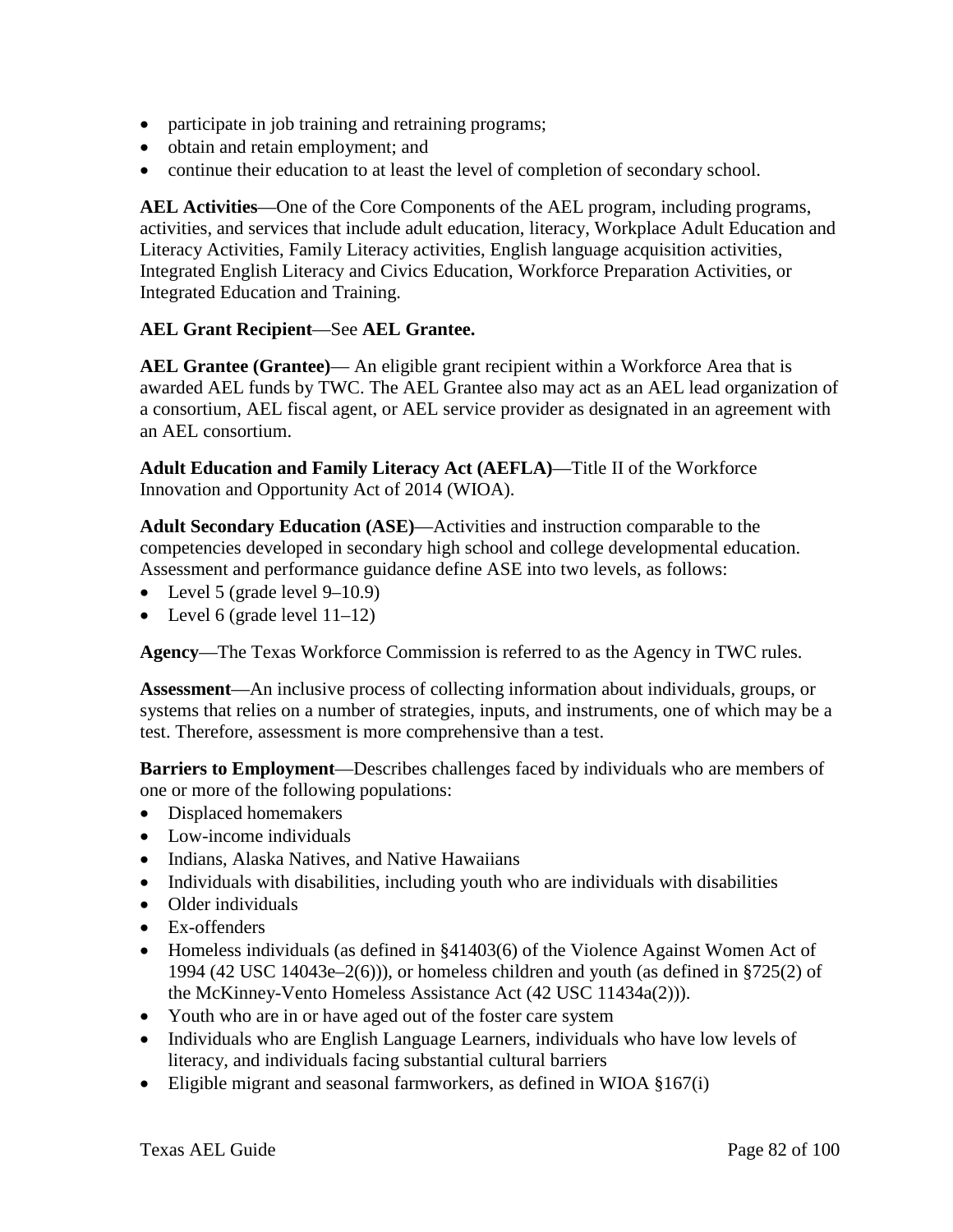- Individuals within two years of exhausting lifetime eligibility under Part A of Title IV of the Social Security Act (42 USC 601 et seq.)
- Single parents (including single pregnant women)
- Long-term unemployed individuals
- Such other groups as the governor involved determines to have barriers to employment.

**Baseline**—The placement of a participant into an Educational Functioning Level each new program year.

**Basic Skills Deficient**—Unable to compute or solve problems, or read, write, or speak English, at a level necessary to function on the job, in the individual's family, or in society.

**Bilingual Education—Instruction to students who do not function satisfactorily in English;** offered when it is appropriate for the students' optimum development.

**Career and College Planning**—The development of employment and postsecondary education and training awareness, readiness, and transition opportunities for students throughout service delivery, starting at intake.

**Career Navigator**— A position hired by an AEL provider to fulfill duties that may include workforce case management in conjunction with college and career advising, the reduction of barriers to customer success, and working with the Board to identify local employers in indemand occupations. This position is sometimes referred to as the Career Pathways Navigator.

**Career Pathways**—In WIOA, Career Pathway is defined as a combination of rigorous and high-quality education, training, and other services that:

- aligns with the skill needs of industries in the economy of the state or regional economy involved;
- prepares an individual to be successful in any of a full range of secondary or postsecondary education options, including apprenticeships registered under the National Apprenticeship Act of August 16, 1937;
- includes counseling to support an individual in achieving the individual's education and career goals;
- includes, as appropriate, education offered concurrently with and in the same context (concurrently and contextually) as IET Workforce Preparation Activities and training for a specific occupation or occupational cluster;
- organizes education, training, and other services to meet the needs of an individual in a manner that accelerates the educational and career advancement of the individual to the extent practicable;
- enables an individual to attain a secondary school diploma or its recognized equivalent, and at least one Recognized Postsecondary Credential; and
- helps an individual enter or advance within a specific occupation or occupational cluster.

In adult education and literacy programs, Career Pathways models include IET services, including Integrated EL Civics in combination with IET, and Intensive Services. Career Pathways models are often referred as Career Pathways.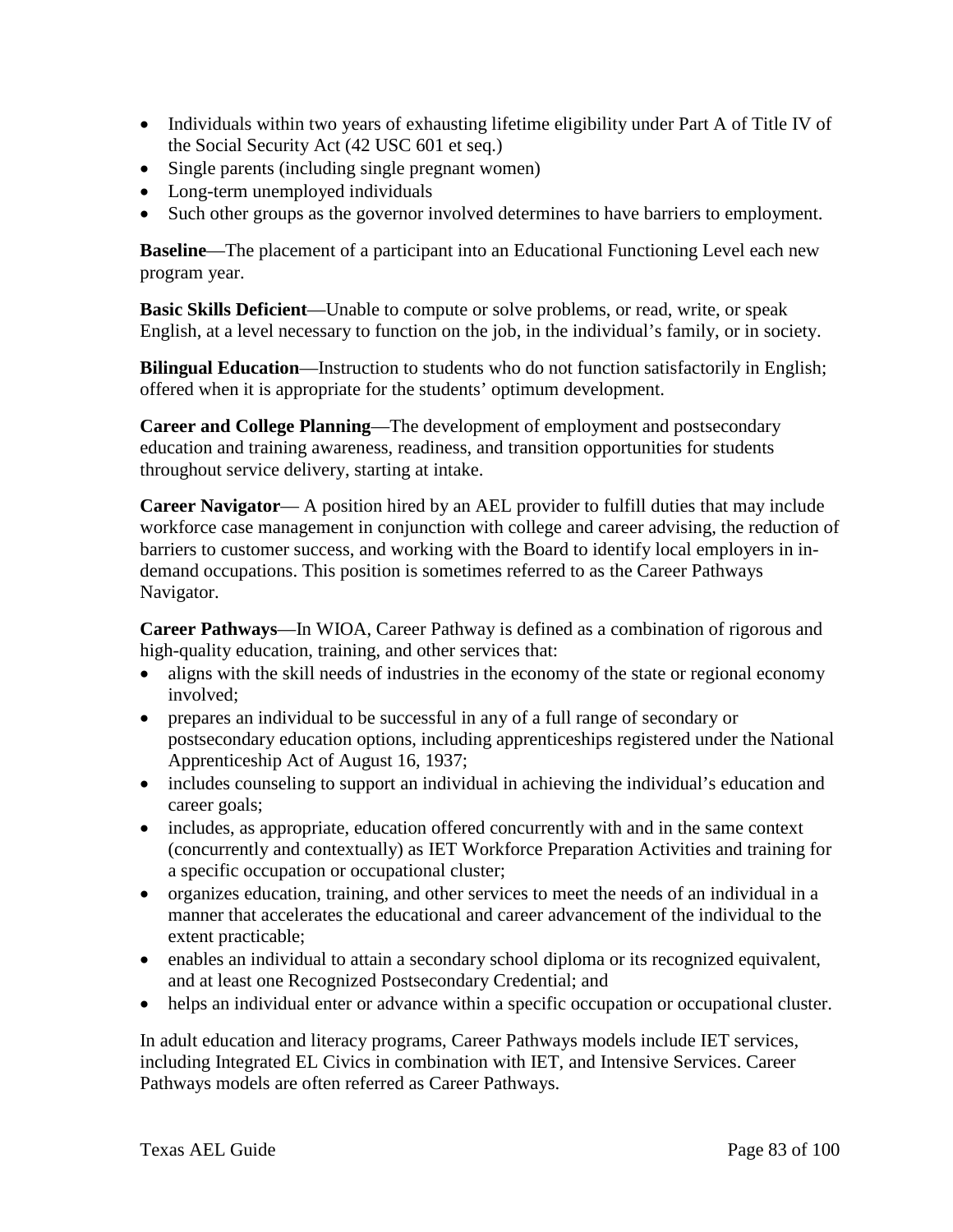**Cash Draw and Expenditure Reporting (CDER)**—TWC's system that authorized Grantees and vendors use to process cash draws, adjustments, refunds, and expenditure reports on grants and contracts. The CDER system automatically validates all requests before submission to promote swift, accurate processing and payment.

**Clock Time**—The clock time model, which assigns proxy hours based on the time that a participant is connected to or engaged in an online or stand-alone software program that tracks time.

**Combined WIOA State Plan**—TWC's 2015–2019 Strategic Plan for programs under WIOA [\(http://www.twc.state.tx.us/agency/reports-plans-publications\)](http://www.twc.state.tx.us/agency/reports-plans-publications).

**Co-enrollment (also Co-enrolled)**—Enrollment of an eligible individual in two or more of the six Core Programs administered under WIOA. In adult education and literacy programs, the term has a wider meaning, such as Co-enrollment between AEL and Workforce Training, regardless of the funding source. It also is referred to as concurrent enrollment.

**Collaborating Organization**—An entity that provides services for the AEL Grantee's staff or AEL students without financial compensation or contractual obligations. Collaborating organizations do not have to be consortium members, although they may be. Examples of collaborating organizations are organizations that:

- make or accept referrals for student services;
- make nonfinancial contributions (for example, facilities) to the grant program; and
- assist in the delivery of comprehensive services, including TWC's Workforce Solutions Offices and the Local Workforce Development Boards (Boards), and other agencies as appropriate.

**College Knowledge**—The body of knowledge that includes, but is not limited to, the purposes, types, costs, and admissions requirements of colleges as well as the academic and behavioral expectations of college culture.

**Commission**—The Texas Workforce Commission's three-member Commission, composed of members appointed by the governor as established under Texas Labor Code §301.002 that includes one representative of labor, one representative of employers, and one representative of the public.

**Comprehensive Assessment—** The entry phase of service delivery that consists of collecting information from participants that relies on a number of strategies, inputs, and instruments, one of which may be a test. Therefore, assessment is more comprehensive than a test. The process consists of required eligibility testing; collection of required reporting elements; signed release of information; identification of goals; educational and employment background; disability accommodation needs, if applicable; and potential barriers that may need support to ensure retention and completion.

**Concurrent and Contextual (also concurrently and contextually)**—IET service delivery in which IET Components:

• are provided simultaneously at points within the overall scope of the program;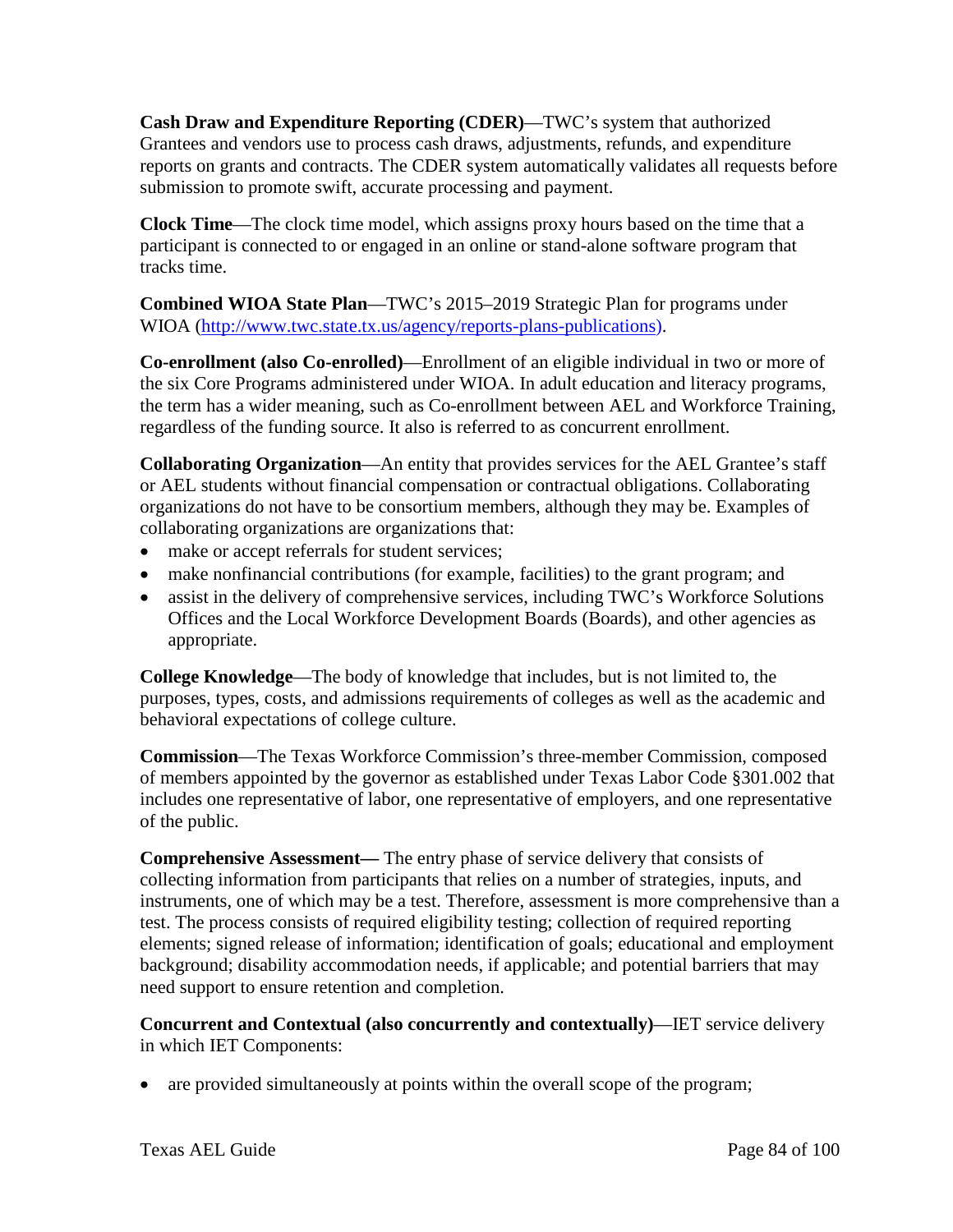- are of sufficient intensity and quality and based on the most rigorous research available to support the advancement of education and career development;
- use occupationally relevant instructional materials;
- have a single set of learning objectives that identify specific competencies across the IET Components, which may include established learning objectives and/or trade-related benchmarks or competencies for an existing or emerging in-demand or targeted occupation or occupational cluster required for attaining a Recognized Postsecondary Credential; and
- are organized to function cooperatively.

**Contextual (also contextualized)**— Teaching and learning strategies designed to link the learning of basic skills with academic or occupational content by focusing teaching and learning on applications in a career in which students are interested. Many forms of contextualization exist, including Financial Literacy, Family Literacy, health literacy, and contextualization around occupational training. When the emphasis is on career preparation and higher-level workforce training and credential attainment, teaching and learning basic skills is tied to career or occupational clusters. The following elements are often present:

- Occupationally relevant instruction, including the use of materials, tools, equipment and items (signs, manuals, procedures) from the workplace (called "realia") that the learner will use after training
- Use of the learner's content, workplace, or professional knowledge
- Assessment that includes context- and content-specific measurement and application of skills

**Consortium Member**—Any entity in a consortium.

**Contact Hour**—The hours of instruction or instructional activity a participant receives within a program. Instructional activity includes any program-sponsored activity that is designed to promote participant learning in the program curriculum, including classroom instruction, tutoring, or participation in a learning lab. A contact hour is the cumulative sum of minutes during which an eligible adult participant receives instructional, counseling, and/or assessment services from staff that is supported by federal and state adult education funds as documented by local attendance and reporting records.

**Core Components of an IET (IET Components)**—The three required instructional and service activities of an IET program, including the following:

- AEL Activities contextualized for Workforce Training
- Workforce Preparation Activities
- Workforce Training for a specific in-demand or targeted occupation or occupational cluster, as determined by the Board

**Core Program**—A program that operates under one of the following:

- Title I Adult program
- Title I Dislocated Worker program
- Title I Youth program
- Title II Adult Education and Family Literacy Act program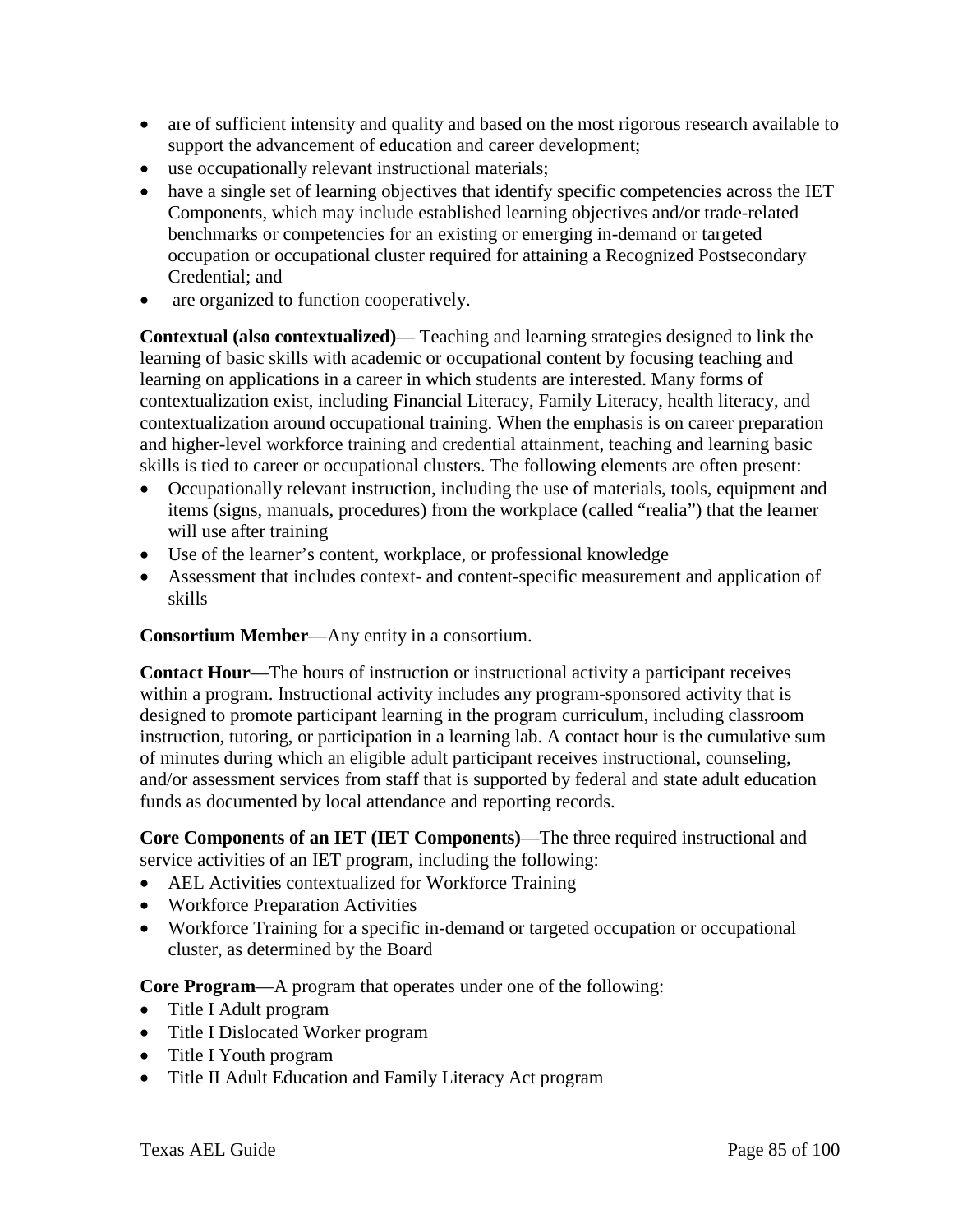- Employment Service program, authorized under the Wagner-Peyser Act, as amended by Title III of the Workforce Innovation and Opportunity Act (WIOA)
- Vocational Rehabilitation program, authorized under Title I of the Rehabilitation Act of 1973, as amended by WIOA Title I

**Correctional Institution**—A correctional institution is any:

- prison:
- *jail*;
- reformatory;
- work farm:
- detention center; or
- halfway house, community-based rehabilitation center, or any other similar institution designed for the confinement or rehabilitation of criminal offenders.

**Corrections Education and Other Institutionalized Individuals**—Required under WIOA Title II, services that states must provide to criminal offenders (any individual who is charged with or convicted of any criminal offense) who reside in correctional institutions.

**Credential (also Recognized Postsecondary Credential)**—A credential consisting of an industry-recognized certificate or certification, a certificate of completion of an apprenticeship, a license recognized by the State involved or Federal government, or an associate or baccalaureate degree, as well as graduate degrees for purposes of the VR program as required by section 103(a)(5) of the Rehabilitation Act of 1973, as amended by title IV of WIOA. A Recognized Postsecondary Credential is awarded in recognition of an individual's attainment of measurable technical or industry/occupational skills necessary to obtain employment or advance within an industry/occupation. These technical or industry/occupational skills generally are based on standards developed or endorsed by employers or industry associations.

Neither certificates awarded by Boards, nor work readiness certificates, are included in this definition because neither type of certificate documents the measurable technical or industry/occupational skills necessary to gain employment or advance within an occupation. Likewise, such certificates must recognize technology or industry/occupational skills for the specific industry/occupation rather than general skills related to safety, hygiene, etc., even if such general skills certificates are broadly required to qualify for entry-level employment or advancement in employment.

A variety of different public and private entities issue Recognized Postsecondary Credentials. Below is a list of the types of organizations and institutions that award Recognized Postsecondary Credentials (Not all Credentials by these entities meet the definition of Recognized Postsecondary Credential.).

- A State educational agency or a State agency responsible for administering vocational and technical education within a State;
- An institution of higher education described in §102 of the Higher Education Act (20 USC 1002) that is qualified to participate in the student financial assistance programs authorized by title IV of that Act. This includes community colleges, proprietary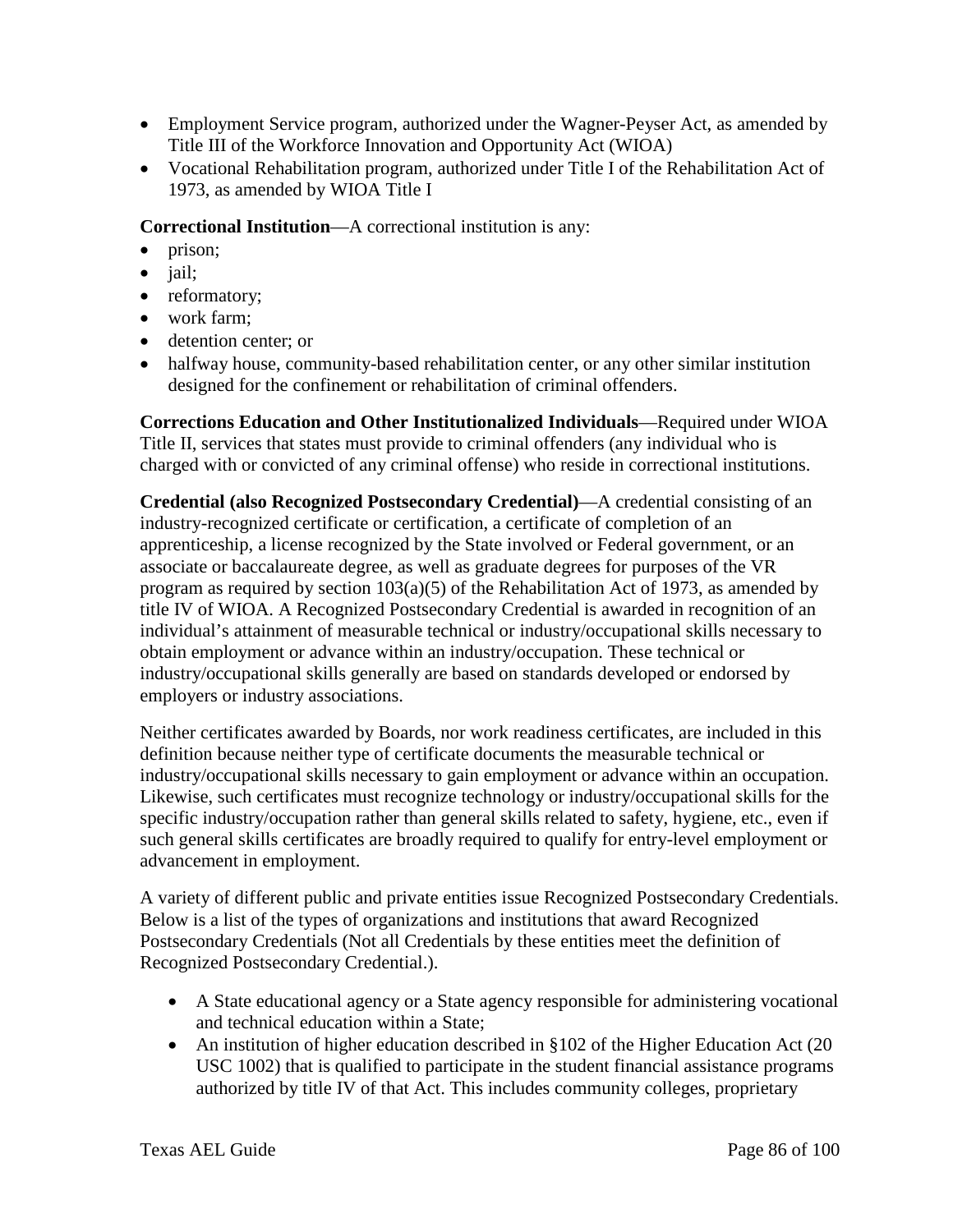schools, and all other institutions of higher education that are eligible to participate in Federal student financial aid programs;

- An institution of higher education that is formally controlled or has been formally sanctioned or chartered by the governing body of an Indian tribe or tribes.
- A professional, industry, or employer organization (for example, National Institute for Automotive Service Excellence certification; National Institute for Metalworking Skills, Inc.; Machining Level I credential) or product manufacturer or developer (for example, recognized Microsoft Information Technology certificates, such as Microsoft Certified IT Professional (MCITP), Certified Novell Engineer, and a Sun Certified Java Programmer) using a valid and reliable assessment of an individual's knowledge, skills, and abilities;
- Employment and Training Administration's Office of Apprenticeship or a State Apprenticeship Agency;
- A public regulatory agency that awards a credential upon an individual's fulfillment of educational, work experience, or skill requirements that are legally necessary for an individual to use an occupational or professional title or to practice an occupation or profession (for example, a Federal Aviation Administration aviation mechanic license, or a State-licensed asbestos inspector);
- A program that has been approved by the Department of Veterans Affairs to offer education benefits to veterans and other eligible persons.
- Job Corps, which issues certificates for completing career training programs that are based on industry skills standards and certification requirements.

**Data Sign-off (DSO)**—A report that Grantees are required to submit quarterly to TWC that certifies the validity of data noted in TEAMS. Grantee directors must certify the validity of the data. DSO reports are due 15 days after the end of each quarter (October 15th, January 15th, April 15th, and July 15th). A final DSO report is due July 15th that represents the Program Year data.

**Digital Literacy**—The skills associated with using technology to enable users to find, evaluate, organize, create, and communicate information.

**Direct Contact Hour—** A direct contact hour is a contact hour that consists of instruction or instructional activity in reading, writing, mathematics, and English as a second language (ESL), which includes classroom instruction, tutoring, or participation in a learning lab. Hours accumulated through Orientation or Workforce Training do not count as direct contact hours. Hours accumulated through Workforce Preparation Activities count as direct contact hours only when the activities are delivered in the context of reading, writing, mathematics, and ESL. Direct-contact hours are entered on the daily class contact hour page in the Texas Educating Adults Management System (TEAMS).

**Discretionary Innovation Projects**—Capacity-building projects that are directed toward developing and enhancing the adult education system to position the system for continuous improvement across program outcomes and for innovation related to system integration with core WIOA programs and postsecondary education and training.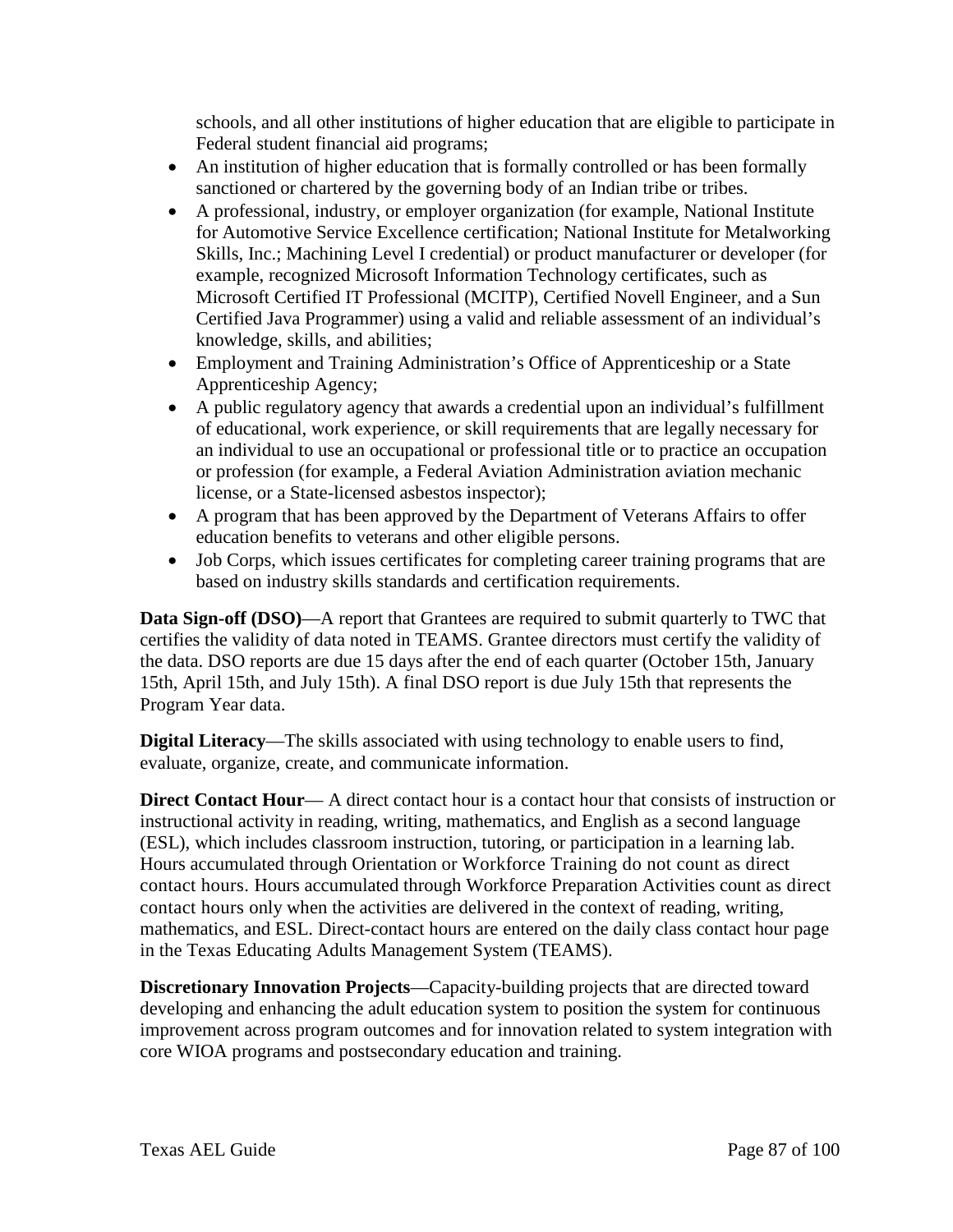**Distance Learning—A** formal learning activity in which participants and instructors are separated by geography, time, or both for most of the instructional period.

**Distance Learning Curriculum Model**—One of the following TWC-approved learning curriculum models used to track a Distance Learning participant's proxy hours: clock time model, teacher certification model, learner mastery model.

**Distance Learning Participant**—A participant who has more proxy hours than direct hours.

**Distance Learning Plan—A** plan written by programs offering Distance Learning which outlines the delivery of Distance Learning education.

**Educational Functioning Level**—The ABE, ASE, and ESL literacy levels, as provided in this guide, that describe a set of skills and competencies that students demonstrate in the National Reporting System (NRS) skill areas.

**Educational Technology**—The technology tools, techniques, or processes that facilitate, expand, or enhance learning and assessment, or that support teaching practices to improve learning outcomes including, but not limited to, Distance Learning or distance education and Digital Literacy.

## **English Language Acquisition**—See **English as a Second Language.**

**English Language Learner (ELL)**—An eligible individual who has limited ability in reading, writing, speaking, or comprehending the English language, and whose native language is a language other than English; or who lives in a family or community environment where a language other than English is the dominant language.

**English Literacy and Civics (EL Civics)**—Education services provided to adult ELLs, including professionals with degrees or credentials in their native countries, to enable them to achieve competency in the English language and acquire the basic and more advanced skills needed to function effectively as parents, workers, and citizens in the United States. EL Civics services must include instruction in literacy, English as a Second Language, and the rights and responsibilities of citizenship and civic participation, and may include Workforce Training.

**English as a Second language (ESL) —ESL instruction helps eligible individuals who are** English Language learners achieve competence in reading, writing, speaking, and comprehension of English. The program must lead to attainment of a secondary school diploma or its recognized equivalent and transition to postsecondary education and training or employment. To achieve this, the program may do the following:

- Align the curricula, lesson plans, or instructional materials to the Texas AEL Content Standards
- Offer educational and career-counseling services that assist an eligible individual to transition to postsecondary education or employment; or
- Be part of Career Pathways program.

In WIOA, English as a Second Language is referred to as English Language Acquisition.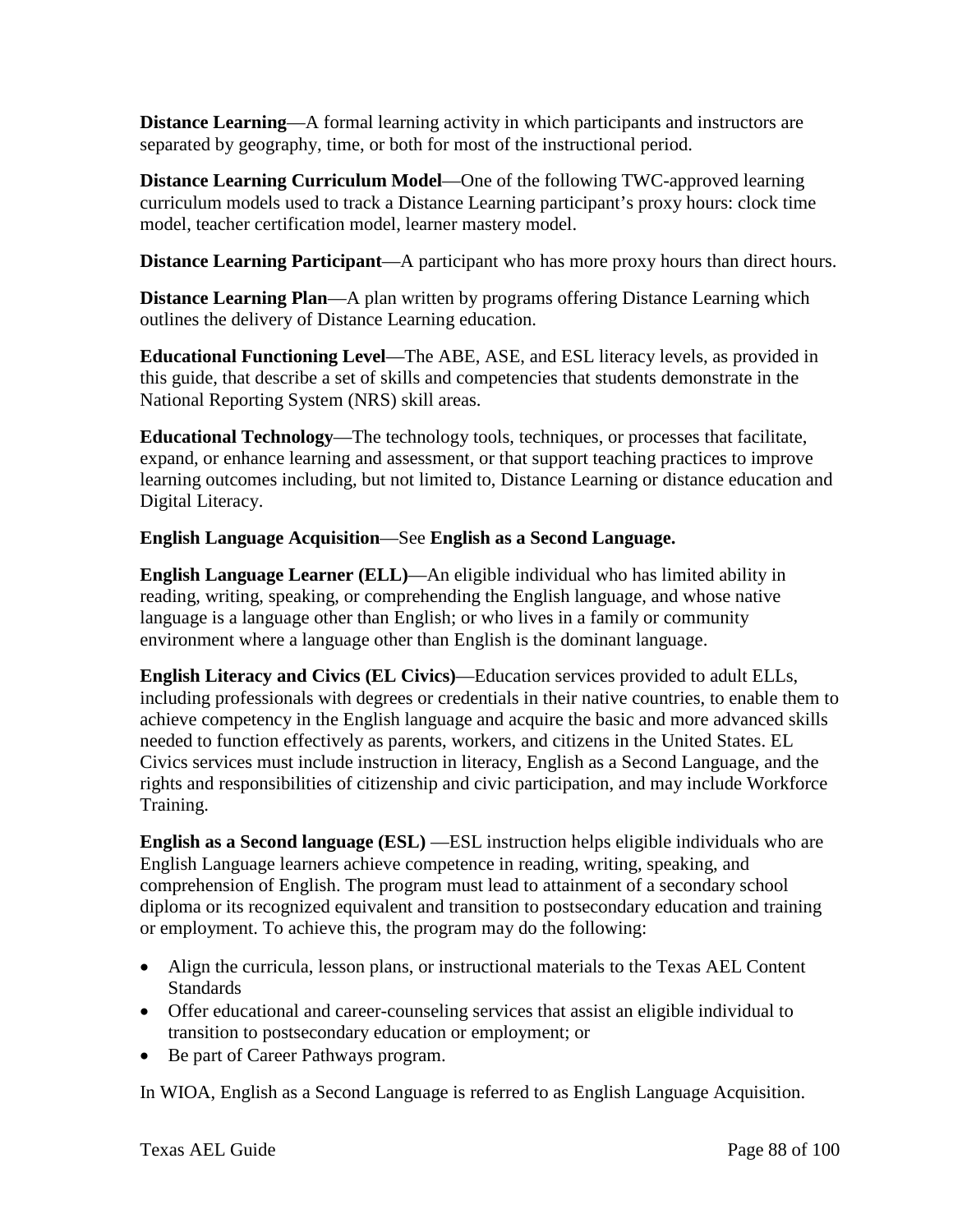**Exiter**—A participant which exits AEL services after he or she has not received any qualifying service for more than 90 days. An exit is retroactively calculated to the last day of service after 90 days of inactivity.

**Family Literacy**—Literacy activities that are of sufficient intensity and quality to

- make sustainable improvements in the economic prospects for of a family;
- better enable parents or family members to support their children's learning needs; and
- integrate all the following activities:
	- $\triangleright$  Parent or family adult education and literacy activities that lead to readiness for postsecondary education or training, career advancement, and economic selfsufficiency
	- $\triangleright$  Interactive literacy activities between parents or family members and their children
	- $\triangleright$  Training for parents or family members regarding how to be the primary teachers for their children and full partners in their children's education
	- $\triangleright$  An age-appropriate education that prepares children for success in school and life experiences

**Financial Literacy**—Instruction in how to make informed decisions and take effective action with respect to money management.

**General Service Provider Grant (Provider Grant)**—The statewide system of AEL Grantees in each workforce area that deliver a variety of AEL Activities under multiyear grants as defined in TWC rule (TAC) §805.

**High-quality Information Management System**—In Texas, the Texas Educating Adults Management System (TEAMS).

**High School Drop-out Recovery Program**—A program that identifies and recruits students who dropped out of Texas public schools and provides them services designed to enable them to earn a high school diploma or complete an alternative path to college by demonstrating college readiness. Attributes of the model include a wide array of academic and social supports, including child care and transportation, open entry to and open exit from program, a variety of instructional programming, including online courses, and multiple scheduling options, including weekend and evening classes.

**Hold Harmless and Stop Gain**—A procedure that ensures that a relative proportion of an allocation to a workforce area is not below 90 percent of the corresponding proportion for the past two years or that the current year proportion is not above 125 percent of the past twoyear relative proportion.

**In-demand**—refers to:

- an industry sector that has a substantial current or potential impact (including through jobs that lead to economic self-sufficiency and opportunities for advancement) on the state, regional, or local economy, as appropriate, and that contributes to the growth or stability of other supporting businesses or to the growth of other industry sectors; or
- an occupation that currently has or is projected to have several positions (including positions that lead to economic self-sufficiency and opportunities for advancement) in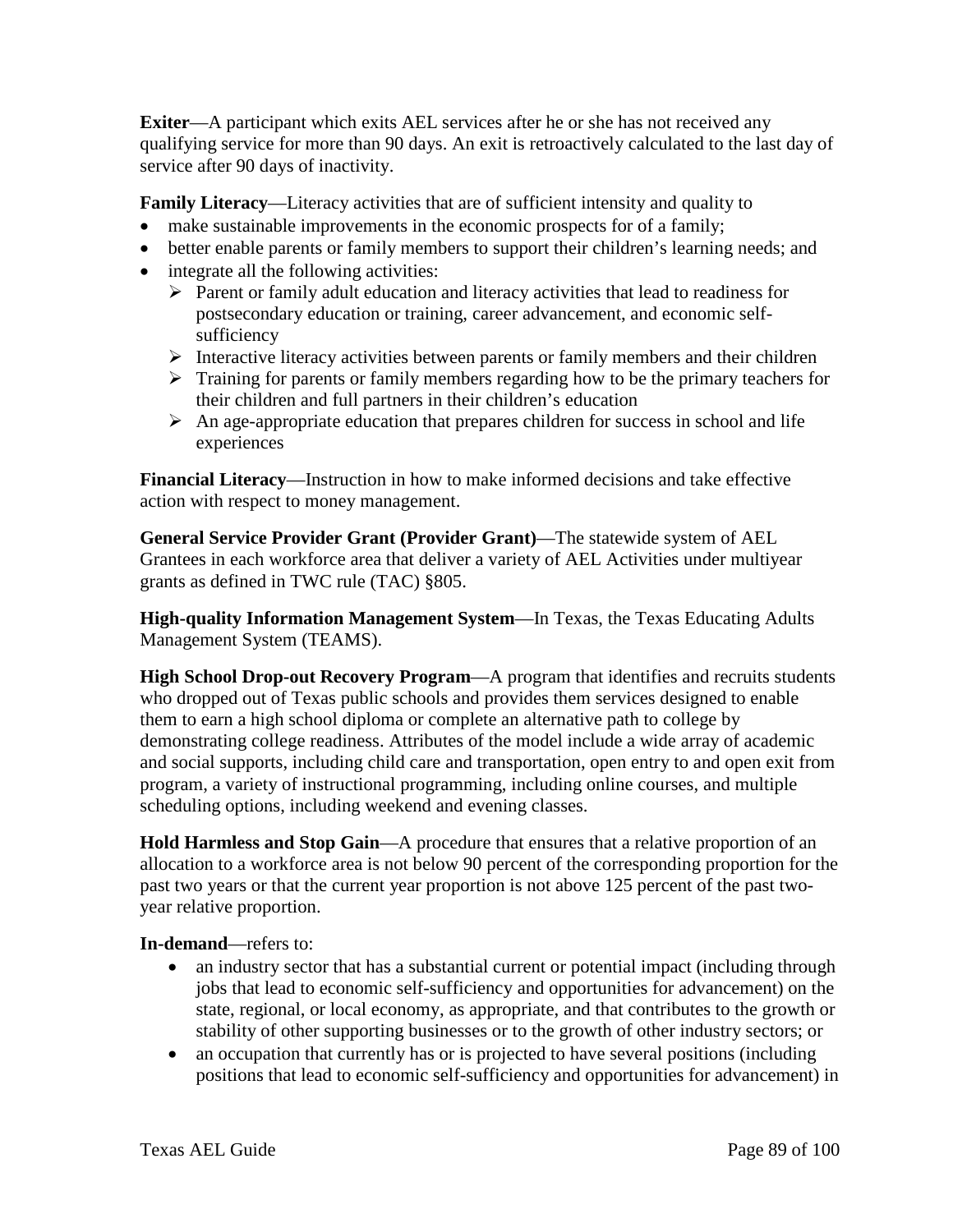an industry sector that will have a significant impact on the state, regional, or local economy, as appropriate.

**Individual Training, Education, and Career Plan (ITEC Plan)**—A plan for the student to meet educational and career goals, designed to promote a discussion and set forth a strategy. The plan delineates short- and long-term goals and their implementation steps.

**Intake**—The holistic process in which a provider, before enrolling a student in AEL services, determines the eligibility of the student, identifies the student's goals and barriers, collects required information for federal reporting purposes, and refers the student to other services, as needed.

**Integrated Education and Training (IET)**—An overall scope of services designed for a specific occupation or occupational cluster for educational and career advancement. which includes the three IET Components: AEL Activities, Workforce Preparation Activities, and Workforce Training, delivered through Integrated Services. IET programs ensure that participants gain the skills needed to succeed in workforce training program by attaining a Recognized Postsecondary Credential, entering or advancing in employment, or advancing in postsecondary education and training.

**Integrated English Literacy and Civics Education (Integrated EL Civics)**—A program funded under WIOA §243 for adult English Language Learners, including professionals with degrees and credentials in their native countries. WIOA §243 Integrated EL Civics funds require that the program's service approach include EL Civics services in combination with IET for participants for whom IET services are appropriate. Additionally, the Integrated EL Civics program must meet the following requirements:

- Be designed to prepare adult English Language Learners for, and place them in, unsubsidized employment in existing and emerging in-demand industries and occupations that lead to economic self-sufficiency
- Integrate with Board and Workforce Solutions Office functions to carry out the activities of the program

**Integrated Services**—Delivery of IET Components which are provided concurrently and contextually—that is, IET Components are provided simultaneously at points within the overall scope of the program; are of sufficient intensity and quality and are based on the most rigorous research available to support the advancement of education and career development; and use occupationally relevant instructional materials. Integrated Services also means an IET program has program activities organized to function cooperatively so that specific adult education content, Workforce Preparation Activities, and Workforce Training competencies are aligned to a single set of learning objectives that identify specific competencies across the IET Components. The competencies may include established learning objectives and/or trade-related benchmarks or competencies for an emerging or existing in-demand or targeted occupation or occupational cluster required for attaining a recognized postsecondary credential.

**Intensive Services—**A Career Pathways service model, which includes one or more of the following:

• Workplace AEL Activities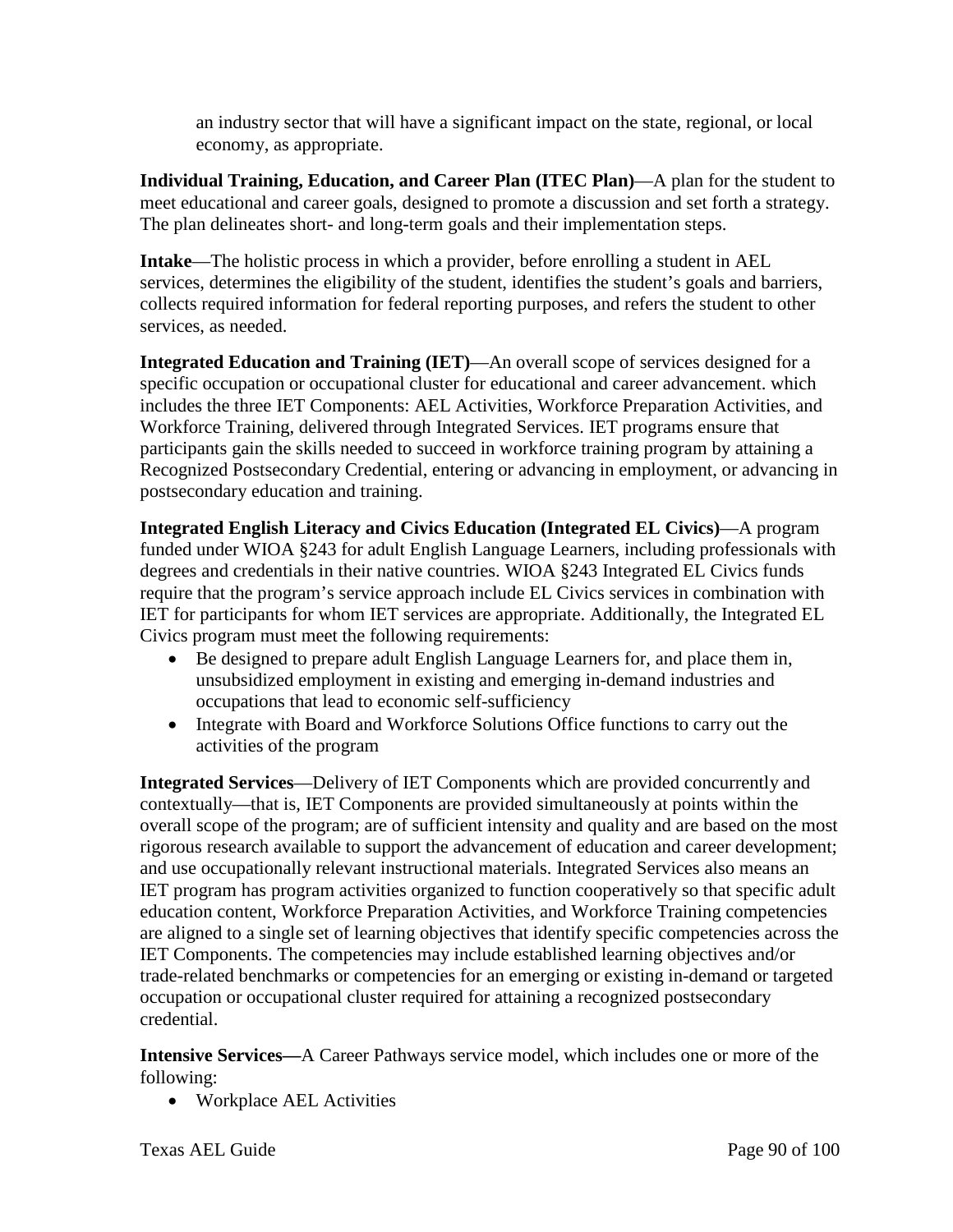- Services for Internationally-trained English Language Learner Professionals
- Transition to Re-entry and Post-Release Services

**Internationally-trained English Language Learner Professional—**An English Language Learner who is a professional with a degree or credential from his or her native country.

**Limited English Proficient (LEP)**—An individual who does not speak English as his or her primary language and who has a limited ability to read, speak, write, and/or understand English.

**Literacy**—An individual's ability to read, write, and speak in English and to compute and solve problems at levels of proficiency necessary to function on the job, in the family of the individual, and in society.

**Local Board Plan**—A plan required under WIOA, in which each Board develops a comprehensive four-year local plan that analyzes Workforce Area and lays out each Board's strategy to meet the economic and employment needs of the area's job seekers and employers. Local Board Plans may be located on the TWC website [\(http://www.twc.state.tx.us/partners/workforce-development-boards-wioa-plans\)](http://www.twc.state.tx.us/partners/workforce-development-boards-wioa-plans)

### **Local Workforce Development Area**—See **Workforce Area**.

**Local Workforce Development Board (Board)**—Created pursuant to Texas Government Code §2308.253 and certified by the governor pursuant to Texas Government Code §2308.261. There are 28 Boards in Texas.

**Managed Enrollment**—A system for enrollment in which student entry points are set at logical break points in the curriculum or at the beginning of short classes or modules (typically three to six weeks or up to 10 weeks long). Class terms in Managed Enrollment scheduling are usually shorter than in open enrollment or fixed enrollment, determined by examining program data to identify how long students attend a class before attrition begins. Group intake, Orientation, and pretesting sessions occur outside of class before each entry point. Instructors receive information about new students before they arrive in class on designated dates.

**Measurable Skill Gains (MSG)**—The WIOA term for the percentage of program participants who, during a program year, are in an education or training program that leads to a Recognized Postsecondary Credential or employment and who are achieving MSG, defined as documented academic, technical, occupational, or other forms of progress, toward such a credential or employment. The US Department of Education has not implemented all the MSG options available to other WIOA Core Programs. The following options are currently available to providers for reporting:

- Type 1a: EFL Gain- Pre/post-test
- Type 1b: Exit then entry into postsecondary education
- Type 2: Obtainment of a high school equivalency
- Type 3: Secondary or Postsecondary Transcript
- Type 4: Progress towards milestones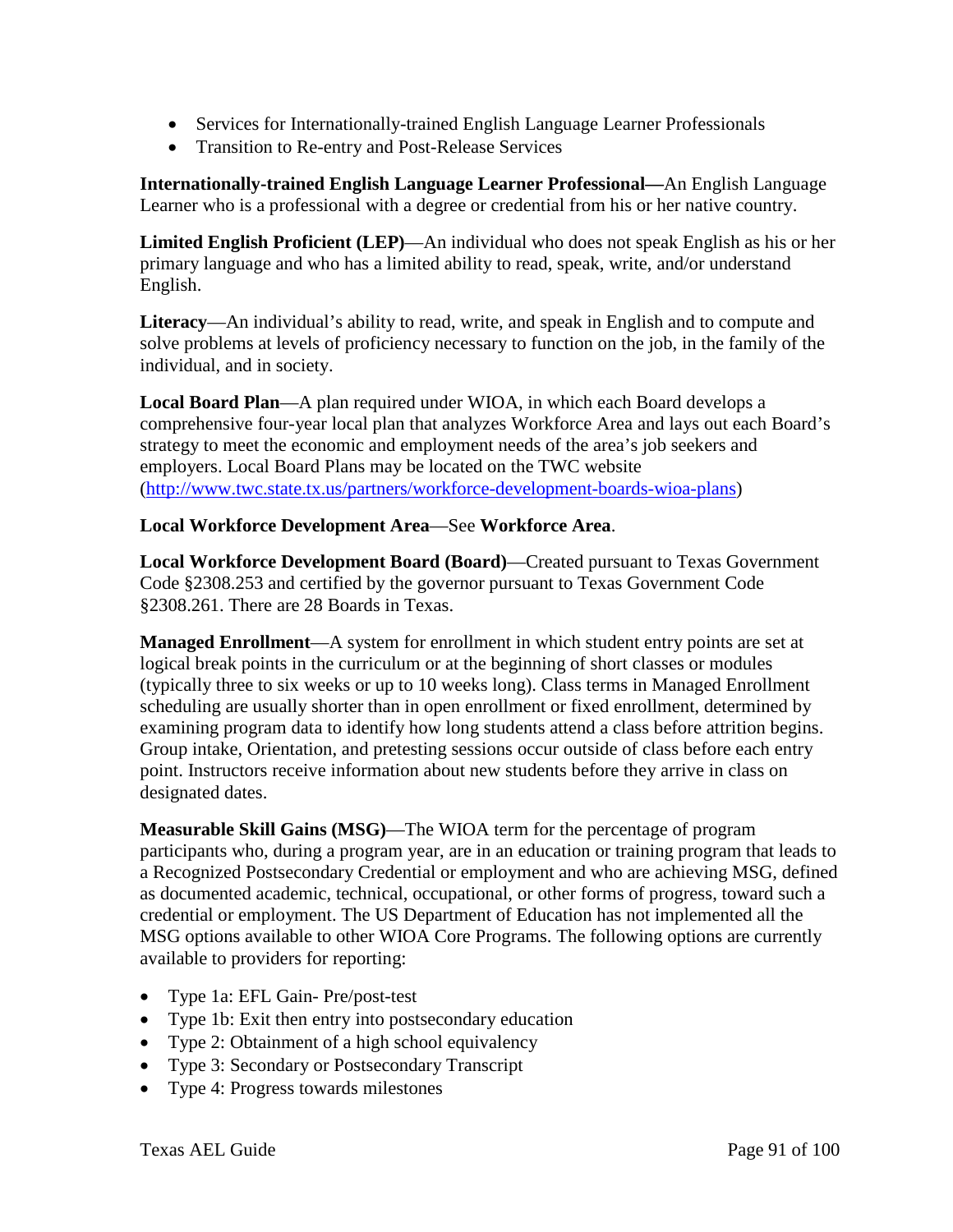• Type 5: Passing Technical/Occupational Knowledge Based Exam

Providers should defer to the Texas AEL Assessment Guide and associated AEL letters for official policy and guidance related to MSG.

**National Reporting System (NRS) Implementation Guidelines**—The federal accountability requirements of AEFLA, which describe measures to allow assessment of the effect of adult education instruction, methodologies for collecting the measures, reporting forms and procedures, and training and technical assistance activities to assist states in collecting the measures.

**Office of Career, Technical, and Adult Education (OCTAE)**—The office of the US Department of Education that administers and coordinates programs related to AEL, career and technical education, and community colleges. OCTAE was formerly referred to as the Office of Vocational and Adult Education (OVAE).

**On-Ramp to Postsecondary Education or Training (On-ramp Program)**—A service, also referred to as a bridge or transition class, that prepares adults with basic skills needs or limited English to enter and succeed in postsecondary education and training that leads to career advancement in in-demand, middle-, and high-skilled occupations. On-ramp programs can run several days, weeks, or longer, as postsecondary college readiness programs, depending on the type of program that students are preparing to enter (for example, community college and other Workforce Training) and can address the following topics, content, and activities:

- Preparation for college or Workforce Training, including the development of college knowledge in the areas of note-taking, academic advising, time management, study habits, and Digital Literacy;
- Career development that includes career exploration, career planning, and employment expectations and work culture for an occupation or sector;
- Meeting with Career Navigators or others to expand and customize an Individual Training, Education and Career Plan;
- Guest lectures from employers, former students, and faculty;
- Referrals to individual Supportive Services (for example, transportation, child care, housing assistance); and
- Intensive academic readiness and remediation for student success to support transition to postsecondary education and training.

The On-Ramp Program often supports program success by ensuring that students understand and are committed to the duration and intensity of the training program, have developed arrangements to mitigate work and personal obligations that might impede program completion, and are well informed about resulting employment options and expectations to support employment success.

**Open Enrollment—A** system that allows participants to enter and exit a class at nearly any point throughout its term. Students are free to come to class when they can, miss when they must, drop out for a while, and return without any waiting period. Typically, teachers receive no notice of or information about new learners before the learners arrive in class.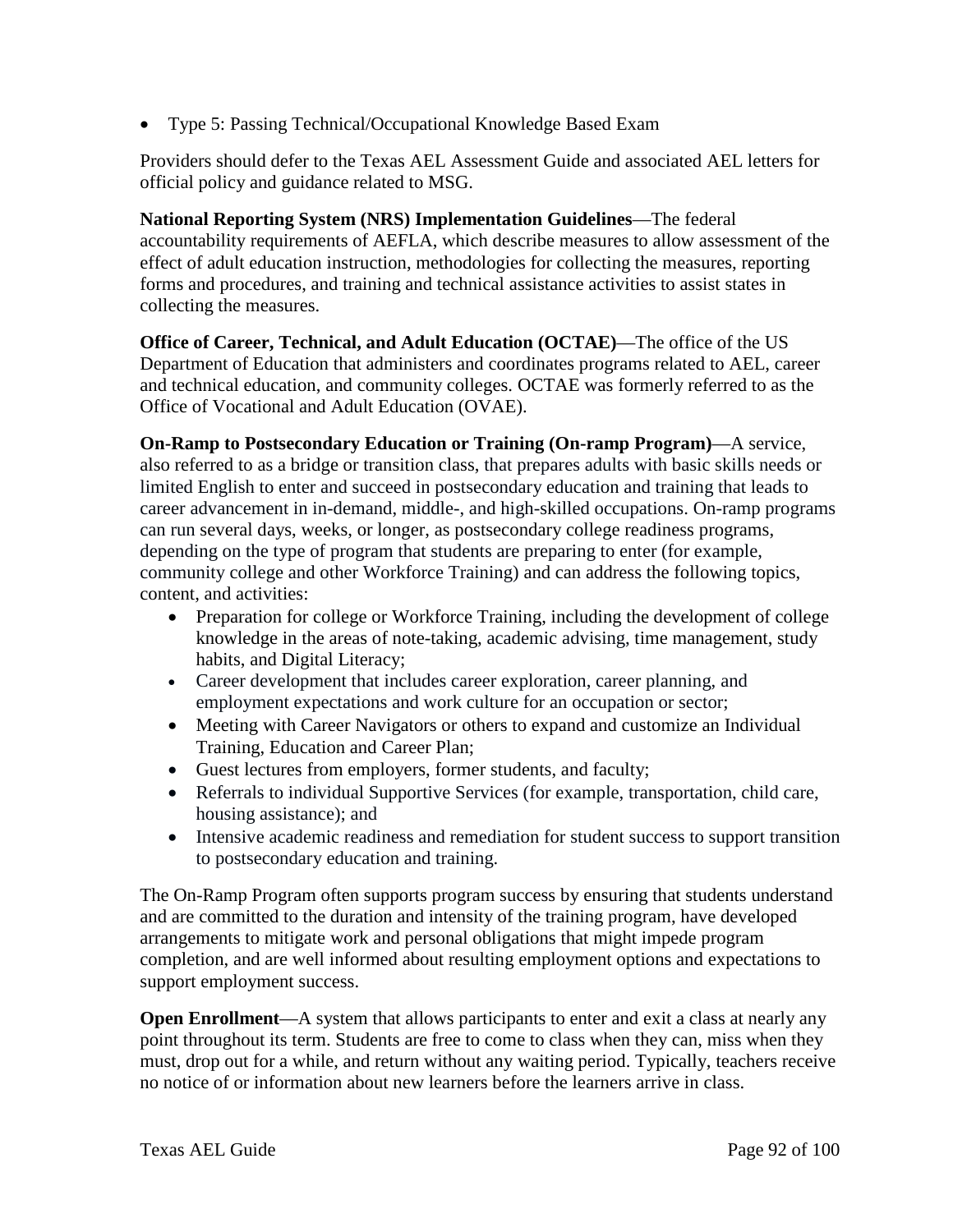**Orientation**—Part of the assessment process in which a provider provides information to participants about program and collaborating organization services, attendance policy, class participation policy, participant support services, emergency evacuation procedures, grievance procedures, rights and responsibilities of participants, and program code of conduct in a written participant handbook or syllabus. Orientation establishes a student's short- and long-term goals and sets the basis for the Individual Training, Education, and Career (ITEC) plan.

**Participant Served Targets**—Enrollment targets established by the Commission and corresponding cost-per amounts. Participant Served Targets for PY'17-18 are (amounts under consideration now):

- Basic AEL;
- Intensive AEL, which includes one of the following service approaches:
	- Workplace AEL Activities;
	- Services for Internationally-trained English Language Learner Professionals; and
	- **Figure** Transition to Re-entry and Post-Release services; and
- Integrated Education and Training AEL.

**Performance Funding**—Funding earned by an AEL Grantee upon achievement of Performance Funding benchmarks that coincide with other state or federal performance measures as determined by the Commission.

**Personally Identifiable Information (PII)—Information that identifies an individual, as set** forth in TWC's WD Letter 13-08, issued April 1, 2008, and entitled "Security of Personal Identity Data" and requirements in WD Letter 13-13, issued April 2, 2013, and entitled "Handling and Protection of Personally Identifiable Information and Other Sensitive Information." Not all PII is sensitive and/or confidential by law.

**Post-assessment**—A progress or subsequent test administered after the learner has received at least the minimum hours of instruction recommended in an assessment publisher's guidelines; also called a "post-test."

**Post-release services**—Services provided to a formerly incarcerated individual upon or shortly after release from a correctional institution. These services are designed to promote successful adjustment to the community and prevent recidivism. Examples include education, employment services, substance abuse treatment, housing support, mental and physical health care, and family reunification services; also called "re-entry services."

**Post-test**—See **Post-assessment**.

**Pre-assessment**—A test administered to place a participant into an educational functioning level, generally before instruction takes place; also "pre-test" or "initial assessment."

### **Pre-test**—See **Pre-assessment**.

**Principles of Adult Learning**—A wide variety of research-based Professional Development topics that include the instructional and advising characteristics specific to adults and that are concerned with the range of knowledge, skills, and abilities that adults bring to education and that define their needs to: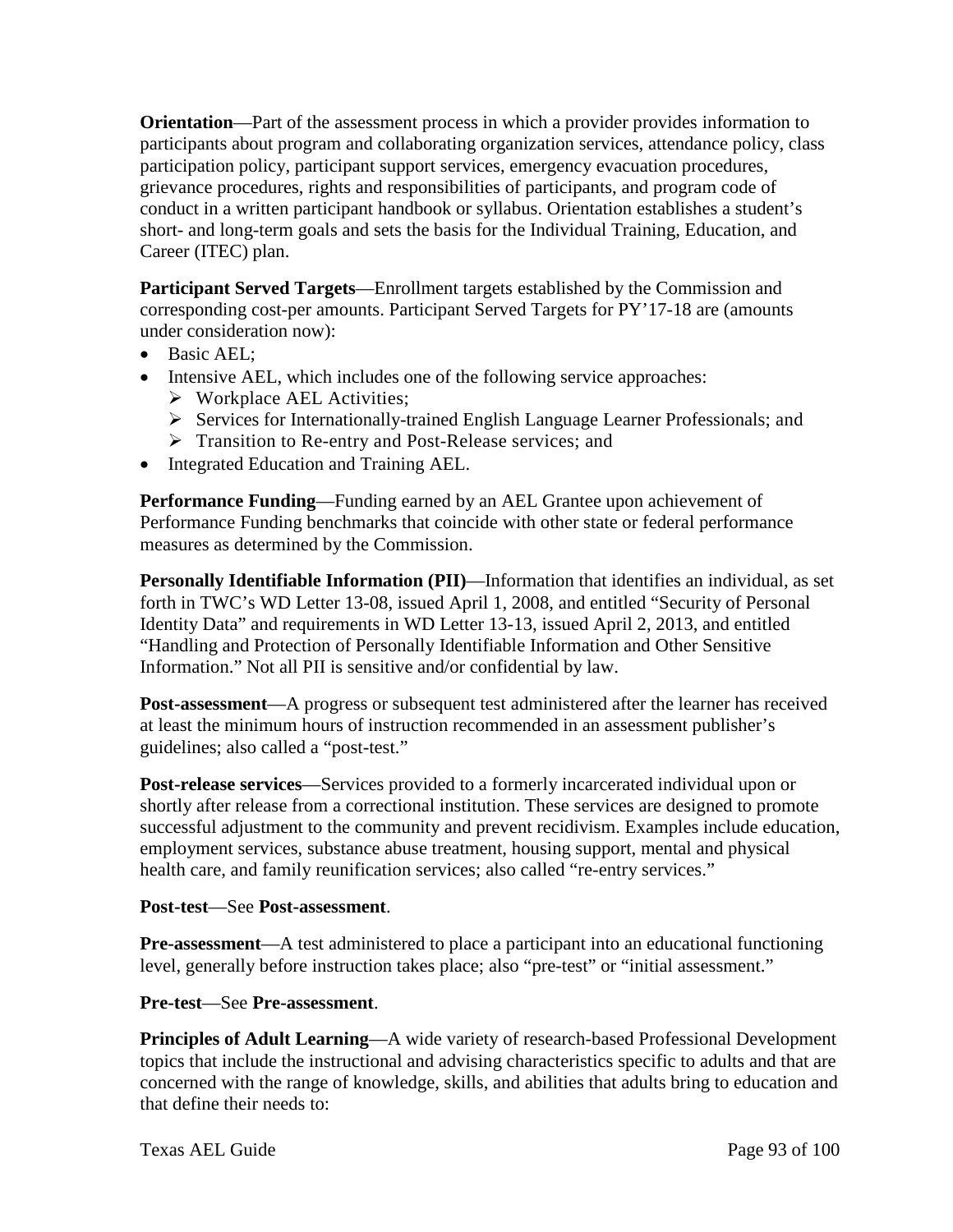- understand and use information;
- express themselves;
- act independently;
- manage a changing world effectively; and
- meet goals and objectives related to career, family, and community participation.

Instructional principles include, but are not limited to:

- engaging adults and customizing instruction on subjects that have immediate relevance to their career and personal goals and objectives;
- building on their prior knowledge and experience; and
- supporting them in taking responsibility for their learning.

**Professional Development (PD)**—A wide variety of facilitated learning activities for instructors and staff of AEL programs and organizations that participate in AEL programs and services. PD refers to the acquisition of skills and knowledge for career advancement and encompasses all types of facilitated learning opportunities, including workshops, conferences, and informal learning opportunities situated in practice.

**Professional Development Center (PD Center)**—The statewide AEL Professional Development and Support Center contractor that serves as a central dissemination point for information, networking, and Professional Development for AEL professionals working in Texas to create opportunities in education and the workforce for their students. The current contractor, located at Texas A&M University, is the TRAIN PD Consortium (Texas Research-based Adult Instruction Network Professional Development).

**Professional Development Coordinators (PD Coordinator)**—Staff employed by AEL providers to deliver or facilitate delivery of Tier 1 PD services and training as well as a comprehensive plan for local PD efforts in coordination with the PD Center and as directed by TWC.

**Professional Development Plan for Continuous Improvement—**A set of goals, objectives and activities designed by a team of local practitioners to bring ongoing improvement to AEL services through periodic review, [measurement](https://www.thebalance.com/you-can-t-manage-what-you-dont-measure-2275996) and action.

**Program Year (PY)—The AEL program year, which runs from July 1–June 30.** 

**Proxy Hours**—Hours of instruction for which the identity of the participant and/or the exact amount of time spent on a learning activity may not be verified directly.

**Provider**—An organization that has demonstrated effectiveness in providing AEL Activities and is eligible to apply for a grant or contract. Providers may include, but are not limited to, the following:

- A local educational agency
- A community-based organization or faith-based organization
- A volunteer literacy organization
- An institution of higher education
- A public or private nonprofit agency
- A library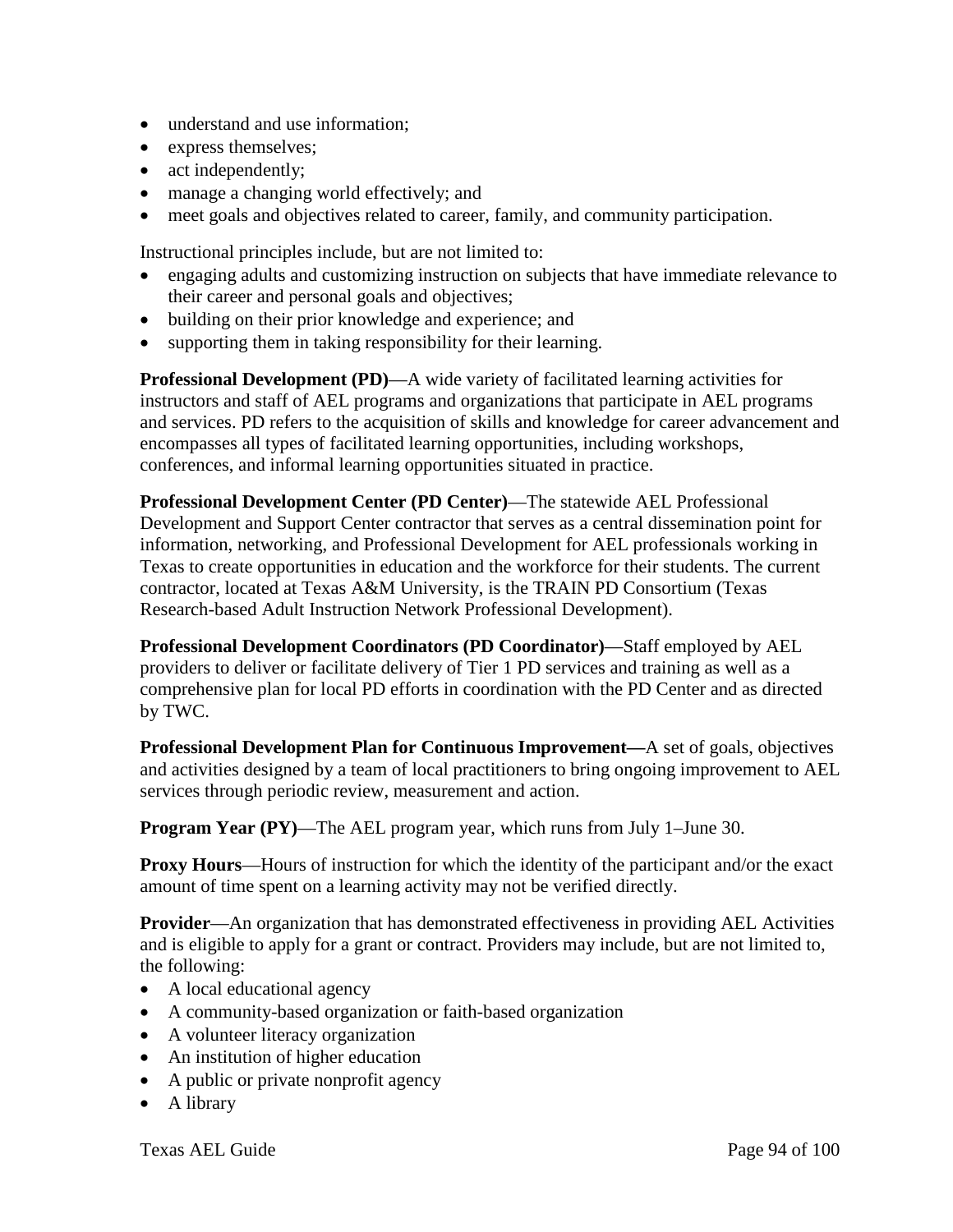- A public-housing authority
- A nonprofit institution that is not described in any of the items above and that can provide adult education and literacy activities to eligible individuals
- A consortium or coalition of the agencies, organizations, institutions, libraries, or authorities described in any of the bullets above
- A partnership between an employer and an entity described in any of the bullets above

#### **Recognized Postsecondary Credential—**See **Credential.**

**Re-entry and Post-Release Services—**Services provided to a formerly incarcerated individual upon or shortly after release from a correctional institution. These services are designed to promote successful adjustment to the community and prevent recidivism. Examples include education, employment services, substance abuse treatment, housing support, mental and physical health care, and family reunification services. Federal adulteducation funds may be used only for activities that promote transition to such services and not for costs for participation in post-release programs or services. See Transition to Re-entry and Post-Release Services.

**Re-entry Initiatives**—Services provided to a formerly incarcerated individual upon or shortly after release from a correctional institution that are designed to promote successful adjustment to the community and prevent recidivism. Examples include education, employment services, substance abuse treatment, housing support, mental and physical health care, and family reunification services; also, "re-entry services."

**Section 225 Funding**—Funds granted to AEL providers for the cost of educational programs for criminal offenders in correctional institutions and for other institutionalized individuals. The programs include academic programs for AEL services; special education, as determined by the eligible agency; secondary school credit; IET; Career Pathways; concurrent enrollment; peer tutoring; and transition to re-entry initiatives and other post-release services with the goal of reducing recidivism.

**Section 231 Funding**—Funds granted to AEL providers to establish or operate programs that provide AEL activities, including programs that provide such activities concurrently with other program activities.

**Section 243 Funding**—Funding that supports Integrated Education and Training English Literacy and Civics Education (Integrated EL Civics) under WIOA §243 for adult ELLs, including professionals with degrees and credentials in their native countries. WIOA §243 requires that the program service approach include EL Civics services in combination with IET for participants for whom IET services are appropriate.

Additionally, programs funded with WIOA §243 funds must meet the following requirements:

- Be designed to prepare adult English Language Learners for and place them in unsubsidized employment in existing and emerging in-demand industry sectors or targeted occupations that lead to economic self-sufficiency
- Integrate with Board and Workforce Solutions Office functions to carry out the activities of the program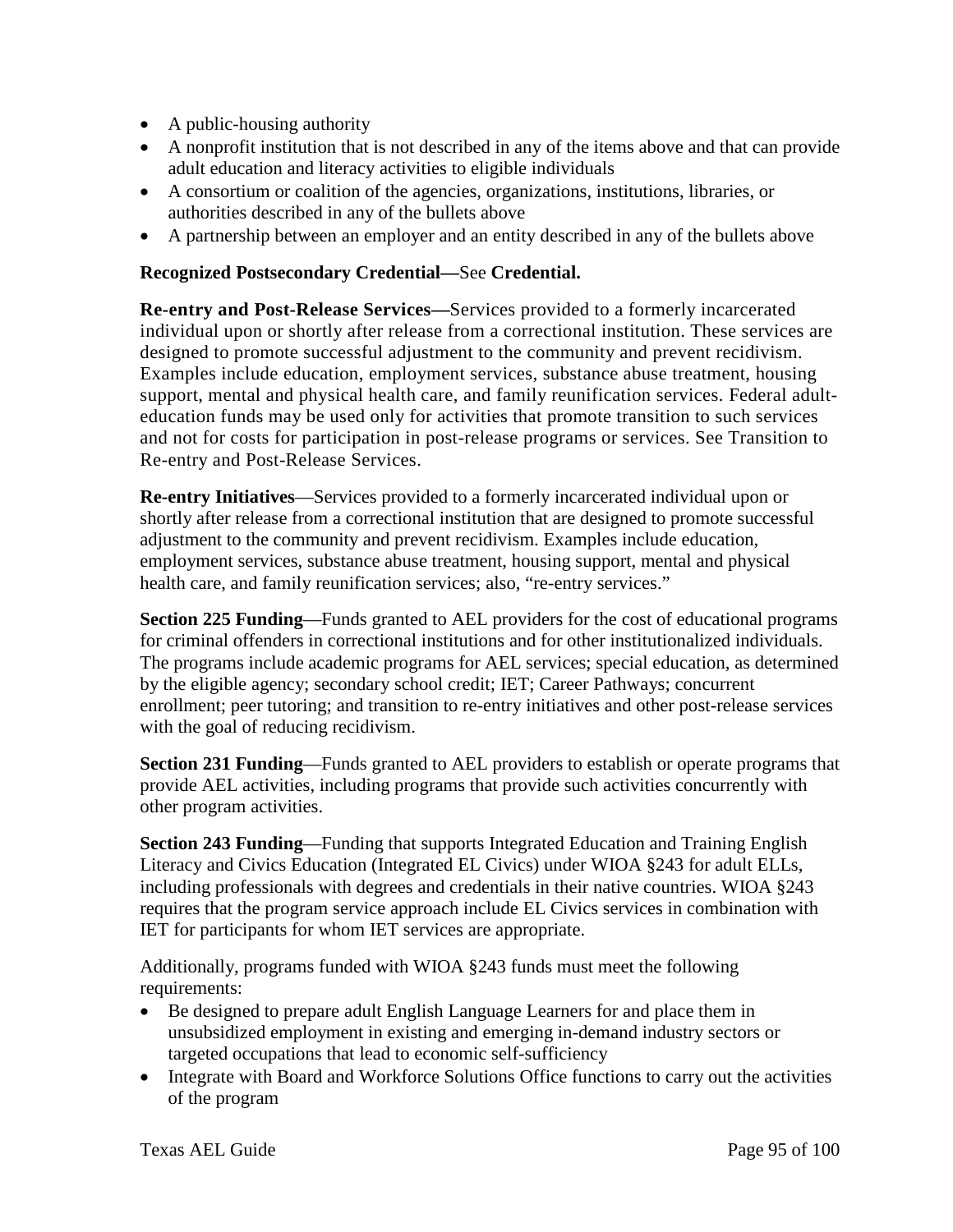**Services for Internationally-trained English Language Learner Professionals (Services for Internationally-trained ELL Professionals)**—Services for Internationally-trained ELL Professionals include, but are not limited to, skills preparation for professional credentialing exams, specialized career advising, ESL services contextualized for targeted occupations with enough intensity to allow for rapid progress with the use of proper English language assessment to determine whether a participant's academic or professional English is sufficient to enough to pursue academic coursework, credentialing exams, or professional opportunities. Services for Internationally-trained ELL Professionals are offered as part of the Intensive Services for Career Pathways.

**Standard Operating Procedures (SOP)**—Procedures that AEL providers are required to have and maintain for grant execution in areas that include, but are not limited to, recruitment and advertising, intake, assessment, testing, placement, and customer profile data collection.

**State Fiscal Year**—The 12-month period used for accounting, budgeting, and reporting purposes, during which funding disbursement or other financial transactions occurred. For the State of Texas, the State Fiscal Year begins September 1 of each year and ends the following August 31. For example, State Fiscal Year 2016 (SFY'16) began September 1, 2016, and ended August 31, 2016.

**State Leadership Activities**—TWC-directed leadership activities in support of AEL that are authorized by WIOA §222(a) and described in WIOA §223(a) (29 USC §3303). TWC is authorized to use not more than 12.5 percent of its federal grant to carry out State Leadership Activities, which include PD, technical assistance, technology assistance, support of literacy resource centers, monitoring and evaluation of the quality of and improvement in AEL programs, incentives, curriculum development, and other activities of statewide importance.

**State Performance Measures**— State performance measures are those negotiated between TWC and the Legislative Budget Board (LBB) each biennium as a part of TWC's Legislative Appropriations Request (LAR).

**Statewide Management Information System** —The official database for Texas adult education and literacy program data is currently the Texas Educating Adults Management System (TEAMS).

**Subrecipient**—An entity or individual that contracts with an AEL provider to provide a service that supports the delivery of AEL services. The AEL provider must determine whether a Subrecipient is a vendor or a Subrecipient as defined by Office of Management and Budget Uniform Guidance at 2 CFR, Part 200. The provider develops contracts based on the determined relationship.

**Supportive Services**—Services include providing the transportation, child care, dependent care, housing, and needs-related payments necessary to enable an individual to participate in AEL Activities.

**Technical Assistance Plan**—The first step in implementing a corrective action. A technical assistance plan (TAP) for performance improvement may be jointly developed by TWC with Boards, AEL Grantees, or TWC Grantees. A TAP includes, but is not limited to:

• identification of one or more specific performance improvement issues;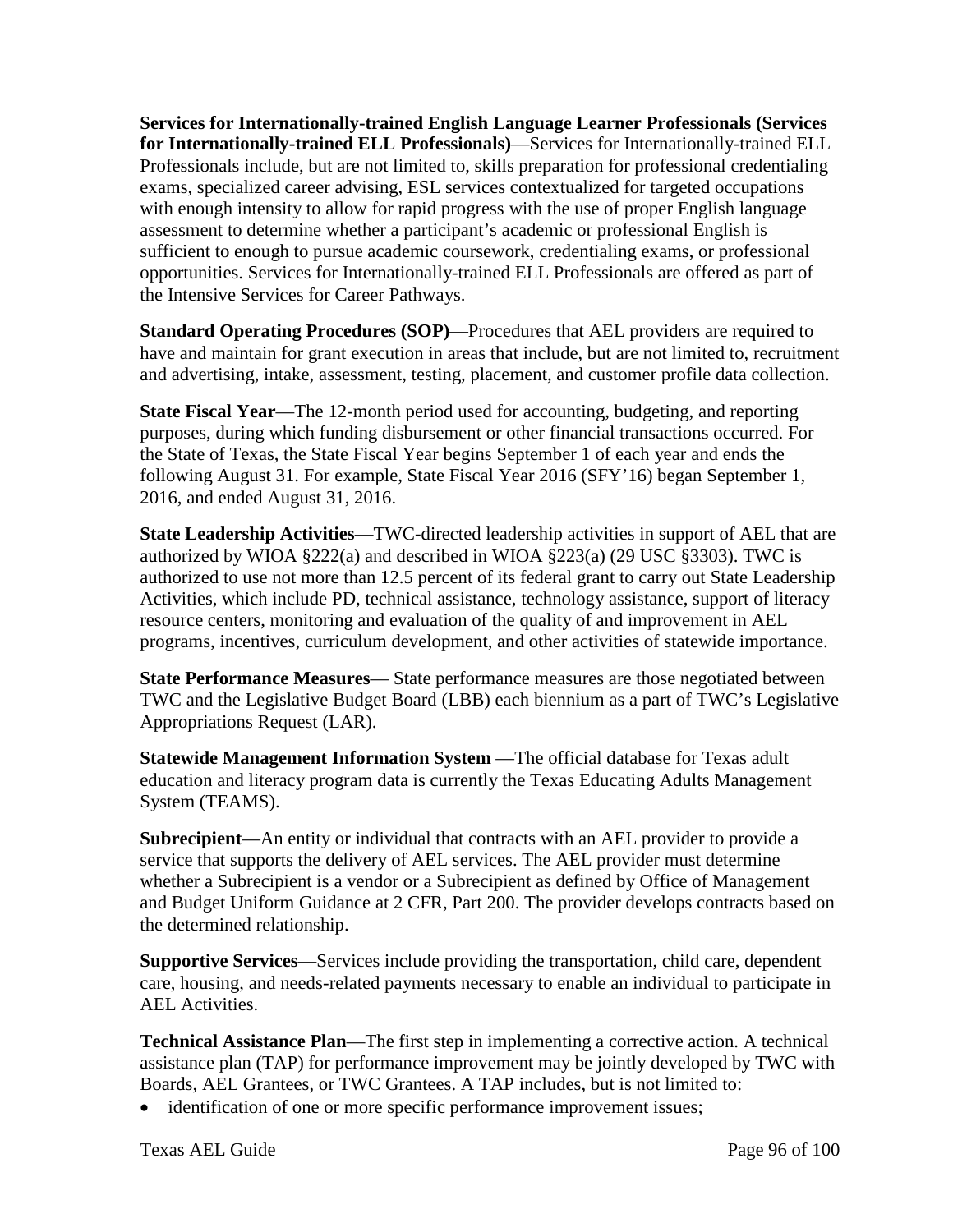- assessment of specific technical assistance or training needs;
- selection of one or more specific technical assistance or training activities to be implemented;
- identification of the appropriate entities to provide the technical assistance or training, including the Board, AEL Grantee, TWC, other Boards, or other entities;
- identification of a timeline for completion of the technical assistance or training; and
- specific dates for reassessment of technical assistance or training needs and completion of the specific technical assistance or training.

**Temporary Assistance for Needy Families (TANF)**—A federal program that, in addition to providing temporary financial assistance to needy families who meet certain eligibility requirements, provides financial support to many initiatives that meet one or more of the four purposes of TANF, as follows:

- 1. Provide assistance to needy families so that children can be cared for in their own homes
- 2. Reduce the dependency of needy parents by promoting job preparation, work and marriage
- 3. Prevent and reduce the incidence of out-of-wedlock pregnancies
- 4. Encourage the formation and maintenance of two-parent families.

For more information, refer to AEL Letter 01-15, Change 1, issued May 14, 2015, and entitled "Adult Education and Literacy Temporary Assistance for Needy Families Eligibility—*Update*," including any subsequent issuances, or the Texas State Plan for Temporary Assistance for Needy Families on the Health and Human Services website at [https://hhs.texas.gov/.](https://hhs.texas.gov/)

**Test**—A measuring device or instrument and its associated procedures. Educational tests are typically composed of questions or tasks designed to elicit predetermined behavioral responses or to measure academic content standards.

**Texas Adult Education and Literacy Assessment Guide (Assessment Guide)**—A guide based on the NRS Implementation Guidelines (February 2016 and subsequent issuances), as well as on TWC AEL and WD Letters. The Assessment Guide standardizes the process of determining participant placement, progress toward outcomes, and collection and reporting of data. Grantees are responsible for following the Assessment Guide.

#### **Texas Adult Education and Literacy Content Standards (Texas AEL Content**

**Standards)**—The Texas-adopted academic content standards that specify the content that adult learners should know and be able to do in the areas of reading and language arts, mathematics, and ESL, including how this content aligns to the occupational and industry skill standards widely used by business and industry in Texas.

**Texas Educating Adults Management System (TEAMS)**—The official database for Texas AEL data.

**Texas Workforce System**—Provides workforce development, employment and training, and educational services through a seamless customer-focused service-delivery network that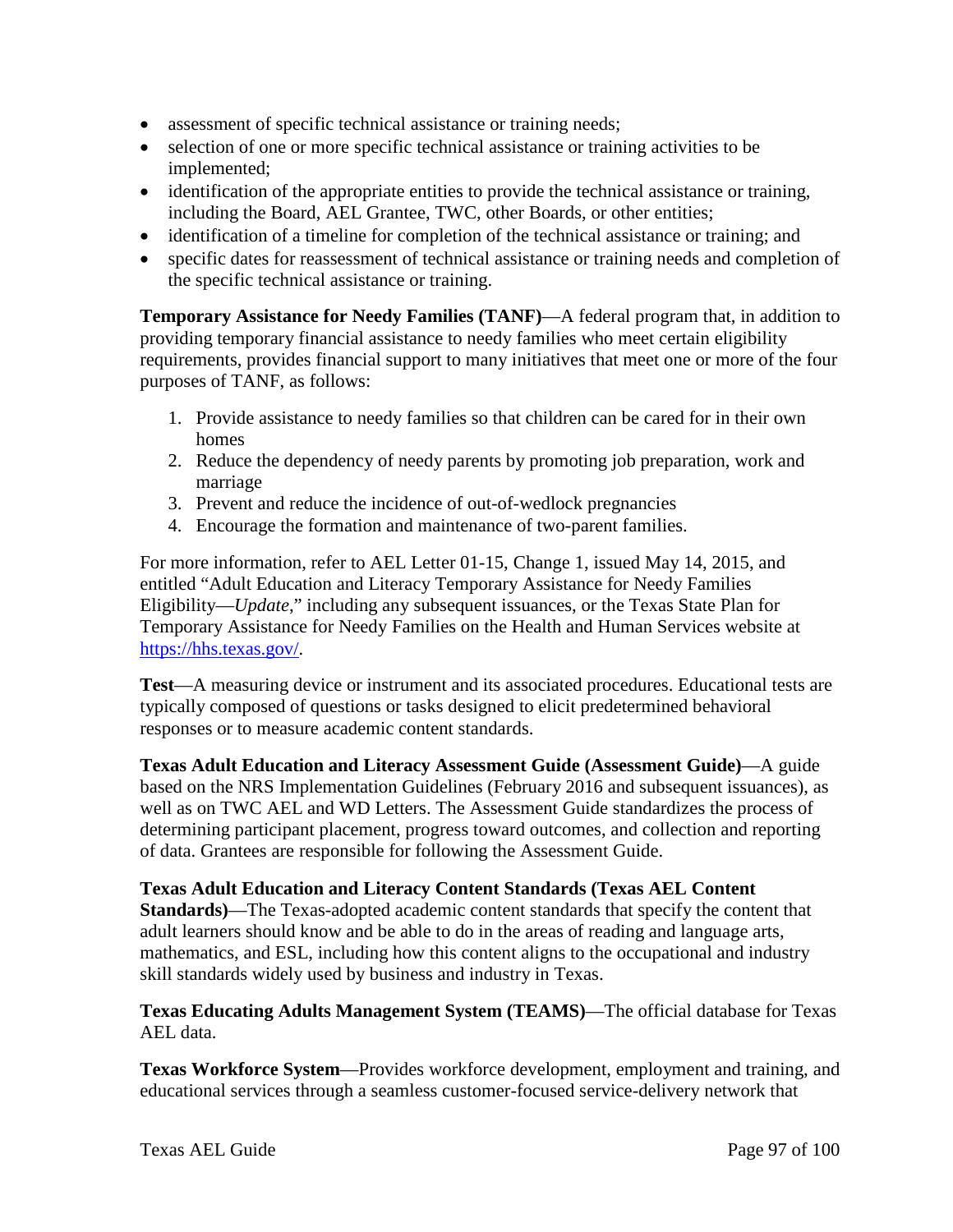enhances access to all program services and improves long-term employment outcomes for individuals receiving assistance. Workforce Partners administer separately funded programs as a set of integrated streamlined services to customers. TWC's AEL program and Vocational Rehabilitation Services, in partnership with the 28 Local Workforce Development Boards (Boards) and their contractors, offices, and service providers form the Texas Workforce System.

**Tier One Training (Tier 1 Training)**—Core training that an AEL provider must deliver to its employees as part of its TWC grant contract, to include, but not be limited to, test administration, goal setting, integrating career awareness, basic TEAMS usage, and programspecific policies regarding student recruitment, orientation, and documentation.

**Tier Two Training (Tier 2 Training)**—Diverse adult-learning training, including the Principles of Adult-Learning courses offered through the Professional Development Center to assist AEL providers in improving instructional and performance outcomes.

**Title I Services**—WIOA Title I–funded services for adults and dislocated workers, including core services available for job seekers. Core services include skills assessments, self-service access to job listings, information about careers and local labor market conditions, and limited staff assistance with job search activities. Intensive services are available only to individuals who have not obtained employment through core services, or who are employed but require intensive services to retain or obtain employment allowing for self-sufficiency. Intensive services can include skills assessments, career counseling, development of individual employment plans, and short-term prevocational services. Training services are available to individuals who have been unable to find or keep employment through core and intensive services. These services can include such activities as occupational skills training, on-the-job training, job readiness training, and AEL Activities, if they are provided in conjunction with other job training activities.

**Transitions**—Preparatory course models designed to increase the transitional success of participants at NRS Levels 4–6 who are enrolling in initial postsecondary education and training courses.

**Texas Certificate of High School Equivalency (TxCHSE)**—The certificate of high school equivalency issued by the Texas Education Agency, which is the only agency authorized to issue high school equivalency certificates in Texas. See [http://tea.texas.gov/TxCHSE.html.](http://tea.texas.gov/TxCHSE.html)

**Transition to Re-entry and Post-Release Services—**Such services as educational counseling or case work that support incarcerated individuals transition to re-entry and other post-release services. Examples include:

- assisting incarcerated individuals to develop plans for post-release education program participation;
- assisting students in identifying and applying for participation in post-release programs; and
- performing direct outreach to community-based program providers on behalf of reentering students.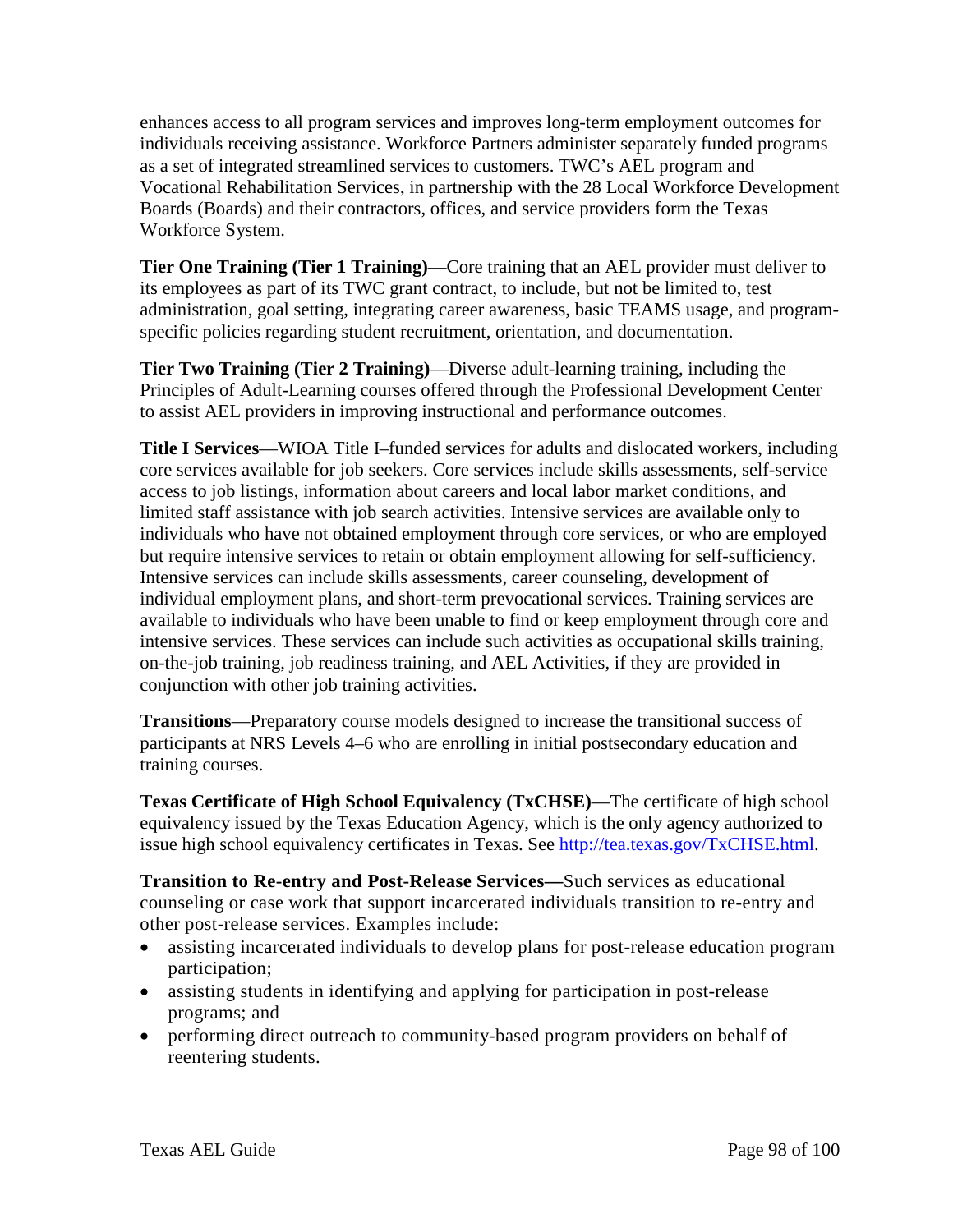Such funds may not be used to pay for participation in post-release programs or services. Transition to Re-entry and Post-Release Services is an Intensive Services model for Career Pathways.

**Vocational Rehabilitation Services**—Also called "Workforce Solutions Vocational Rehabilitation Services." Vocational Rehabilitation Services helps individuals with disabilities prepare for, find, or retain employment and helps youth and students prepare for postsecondary opportunities. It also helps businesses and employers recruit, retain, and accommodate employees with disabilities. Services include vocational evaluations, counseling and guidance, training and education assistance, and assistive technology.

**Workforce Area**— An area designated by the governor and functioning as a local workforce investment area by which integrated AEL and workforce services are organized. Workforce areas must consist of more than one contiguous unit of general local government, including at least one county, and must be of sufficient size to have the administrative resources necessary to plan, manage, and deliver workforce development services. Other factors used in developing the workforce areas in Texas are the economic development needs of each area, analyses of local labor markets, commuting patterns of residents, and community needs, including those of employers seeking skilled workers and individuals seeking jobs and skills training.

**Workforce Partners** in Texas differ from those listed in WIOA because Texas may operate certain aspects of WIOA under prior consistent state law. The required Workforce Partners in Texas are the:

- WIOA adult, dislocated worker, and youth programs (also a WIOA Core Program);
- Wagner-Peyser Employment Service (ES) program (also a WIOA Core Program);
- Adult Education and Literacy (AEL) programs (also a WIOA Core Program);
- Vocational Rehabilitation (VR) WIOA Title IV programs (also a WIOA Core Program);
- Unemployment Insurance program;
- Trade Adjustment Assistance (TAA) program;
- Choices, the Temporary Assistance for Needy Families (TANF) employment and training program;
- Supplemental Nutrition Assistance Program Employment and Training (SNAP E&T);
- Subsidized Child Care program;
- Apprenticeship programs (Chapter 133 of the Texas Education Code);
- National and Community Services Act program;
- Senior Community Service Employment Program; and
- Non-Certificate Postsecondary Career and Technology Training programs.

**Workforce Preparation Activities**—One of the three core IET Components,

encompassing activities, programs, or services designed to help an individual acquire a combination of basic academic skills, critical thinking skills, Digital Literacy skills, and self-management skills, including competencies in the following:

- Using resources;
- Using information;
- Working with others;